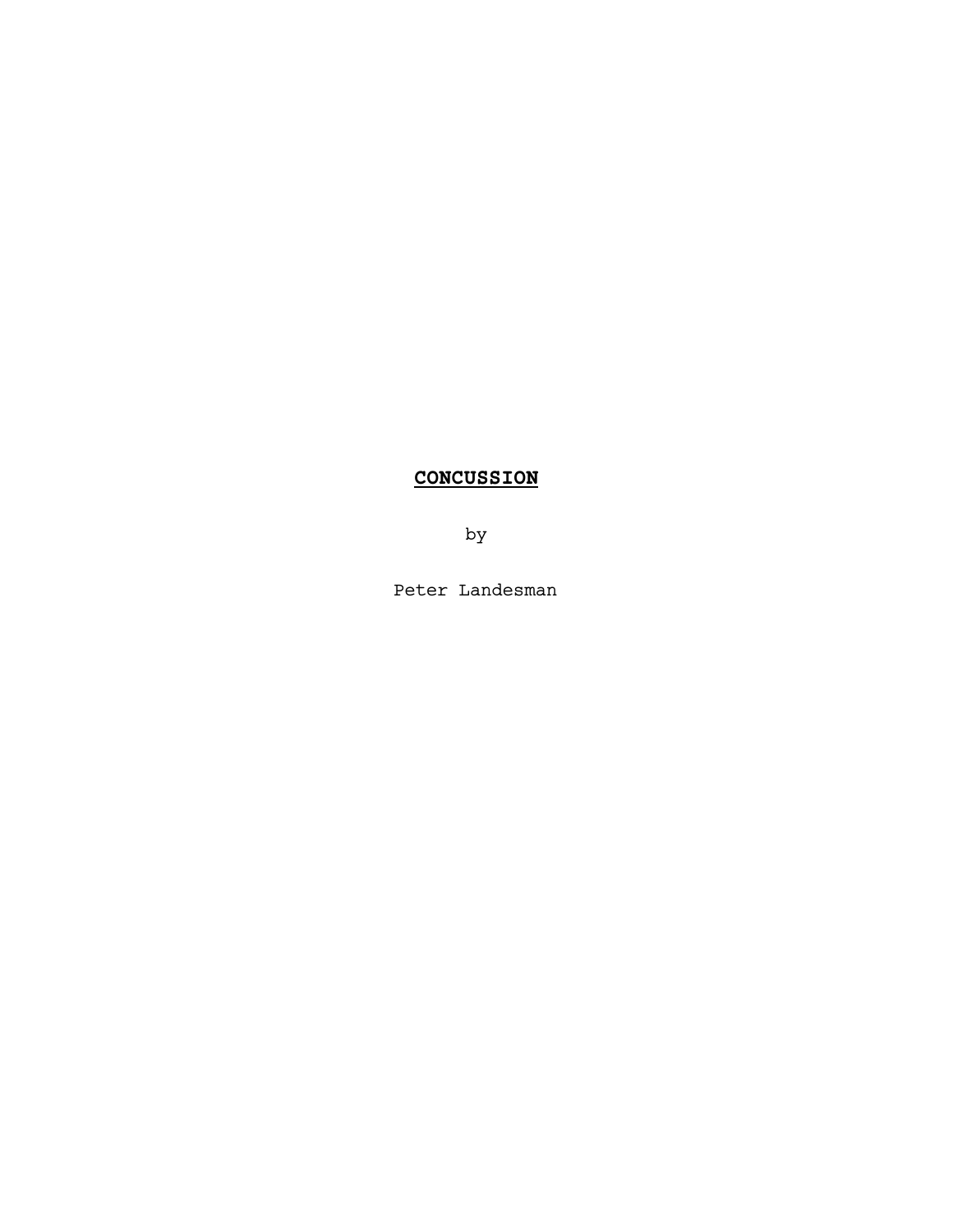## **BASED ON A TRUE STORY**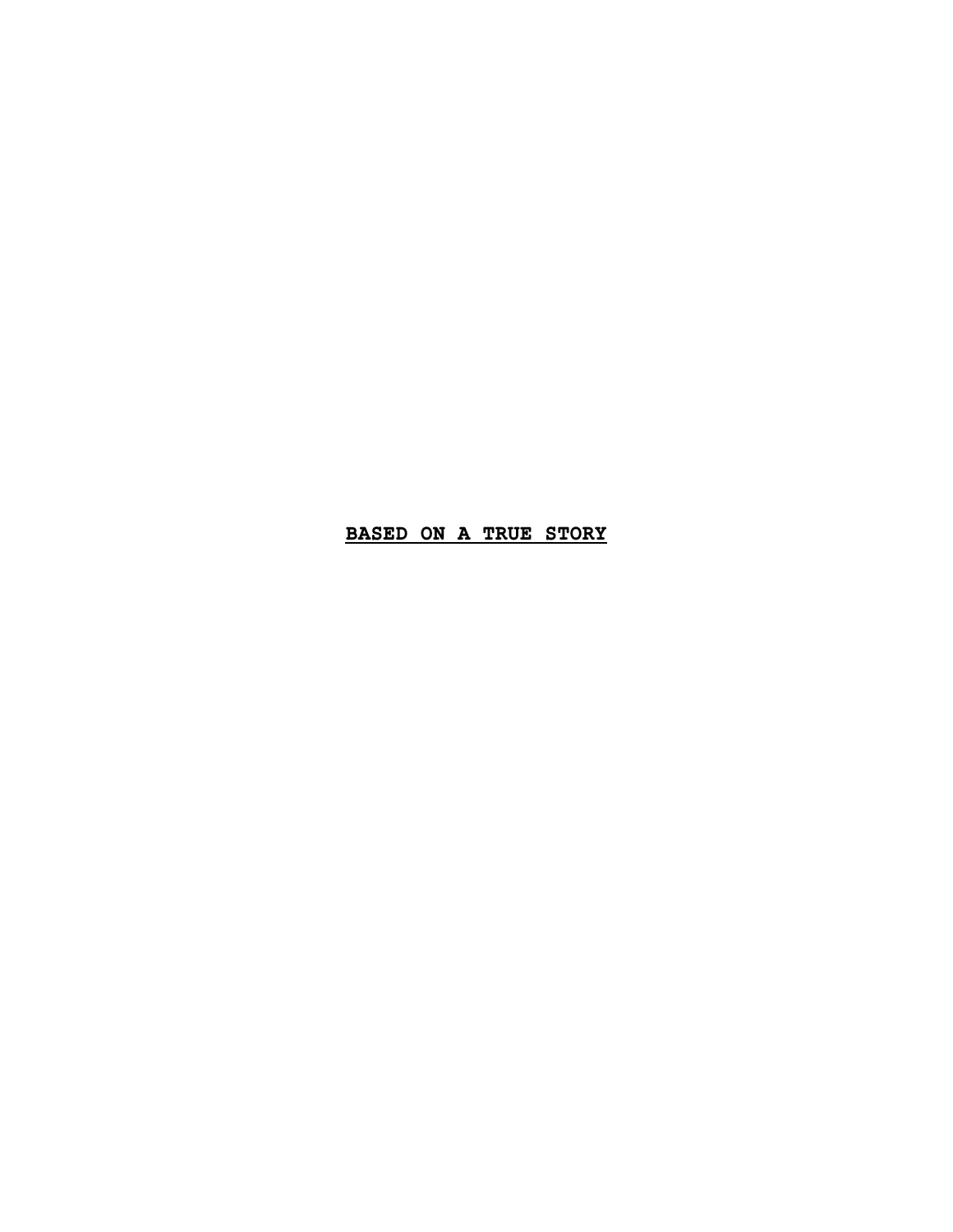## **OPEN ON EXTENDED TITLES, A CUT ASSEMBLY OF HOME MOVIE AND TV FOOTAGE:**

- 1 1) Rhinelander High, Wisconsin. 1970. Rockwellian Americana: football cheerleaders, full stands in tribal green & white, convoys of yellow buses. Then--
- 2 2) A teenage MIKE WEBSTER playing for the Hodags. Biggest thing on the field, an unstoppable machine. Now--
- 3 3) Mike has broken his arm, holds up his cast, big smile, proud warrior. Then--
- 4 4) Mike is 22, wearing Pittsburgh Steelers practice uni, first day in camp. Alone against the mountainous men, a hazing. Infamous "nutcracker" drill - percussive hits like car head-ons, gun-shots. Coaches screaming: *"Who's a man?! Who's tough?! Who's gonna hit somebody!?"*
- 5 5) Webster now 27, thicker, less joyful wins ABC Wide World of Sports' "Strongest Man in Football" contest. Then--
- 6 6) Footage of the interior game. Steelers vs. Somebody. Webster vs. The World. Men as big as walls, and when Webster hits his, shovel-sized hands clap his ear-holes. Lightning bolts through his body, face in paralytic shock, and now--
- 7 7) Webster showers in post-game confetti winning his fourth Super Bowl ring. Shoulder-presses the Vince Lombardi championship trophy. His countenance primal. Now--
- 8 8) Back to that hit: Webster's helmet knocked off, left arm briefly hangs numb. Somebody's screaming, *"That's it! Now that's how you gotta hit him!"* And now--
- 9 9) A suddenly old-looking Webster roughing it through the "nutcracker". This time steamrolled by a new young Steelers' bad-ass, bearded, mountain-sized. Then--
- 10 10) The hit again. Webster getting up slow. Through his haze, hears: *"That's it! Kill the head the body will die! KILL THE HEAD THE BODY WILL DIE! Now run it again!"* Now we find--
- 11 11) Webster after a game, older, wandering off the field. Now-

WEBSTER (OVER) (intoning) This Hall of Fame class of players is a tremendous group. Tremendous people. Not perfect people--

12 12) Webster is 45 but looks 60. Delivering his Hall of Fame speech in Canton, OH--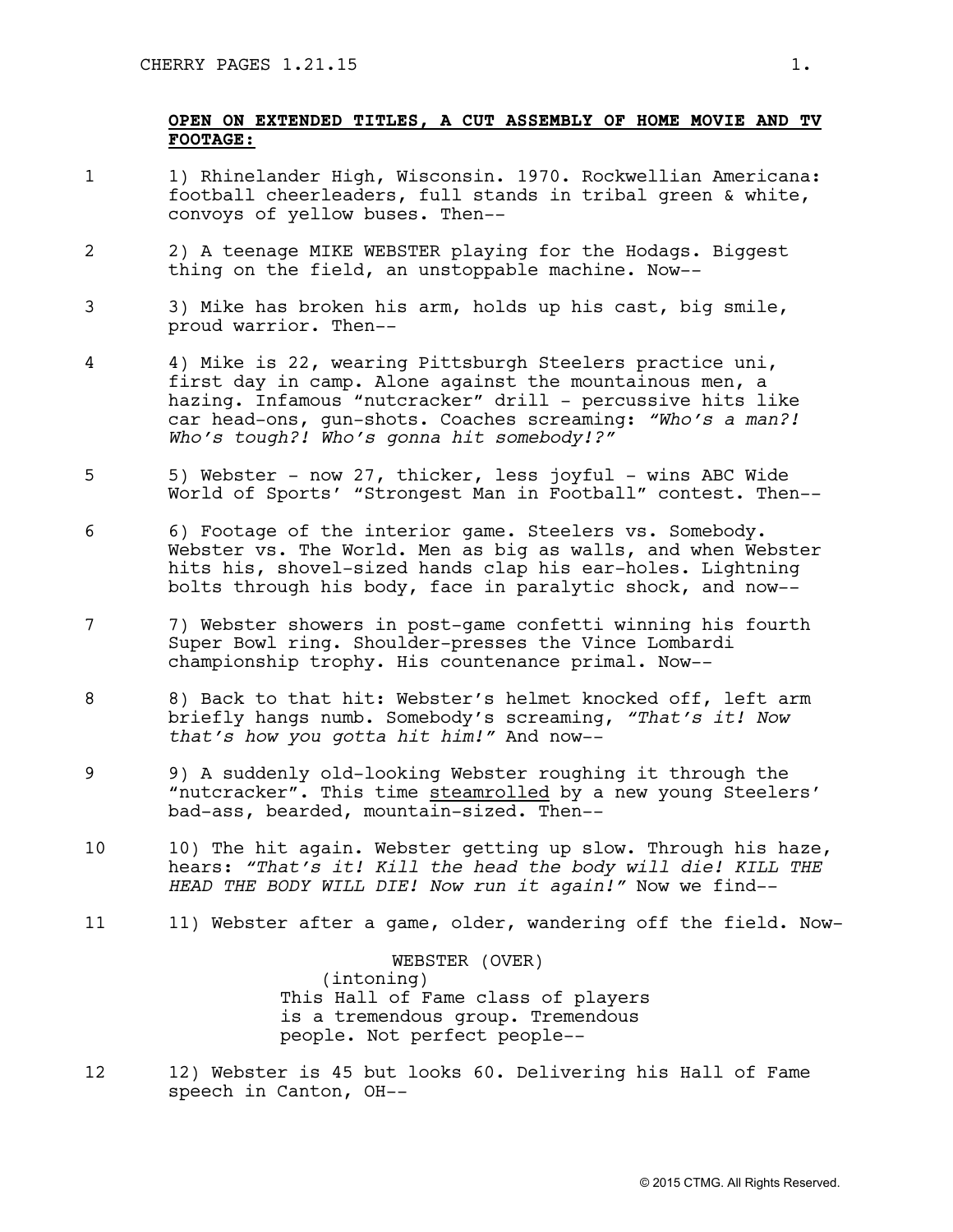WEBSTER (CONT'D) Not people who are pretentious or whatever. Real people. And that's what the game of football is about.

And more manic, rambling scree. The game he loved. The owners and coaches. CUTS to crowd - family, players - embarrassed, wanting this to end.

Then it does. Titles end. Music ends. We cut to black, and--

MAN SINGING (PRE-LAP) (*Debarge's 'I like it'*) *I've been thinkin'/'bout you for quite a while/You're on my mind everyday and every night/My every thought is you, the things you do/Seems so satisfying to me/I must confess it, girl--* (voice big, melodic if not great, continuing as we come up to--)

#### 13 **EXT. PITTSBURGH - ESTABLISHING - DAYBREAK**

The rust-belt wakes. Iron bridges like spokes of a wheel. Wrecked fallow mills, reclaimed by nature. The massive brandnew grounded UFO that is Heinz Field, where the Steelers play. The converging three rivers aflame all the way to the picket fence of Allegheny Mountains beyond.

#### **TITLE:** *SEPTEMBER, 2002*

MAN SINGING (OVER) *Ooh...and I like it/You send chills up my spine every time/I take a look at you/Ooh...and I like it--* (now we go into--)

## 14 **INT./EXT. BENNET'S CAR (MOVING)/PITTSBURGH**

A blue Mercedes E320 sedan and find BENNET OMALU, 35, shamelessly and sweetly singing.

> **BENNET** *I like the way you comb your hair/And I like those stylish clothes you wear/It's just the little things you do/That show how much you really care--* (singing his way through-)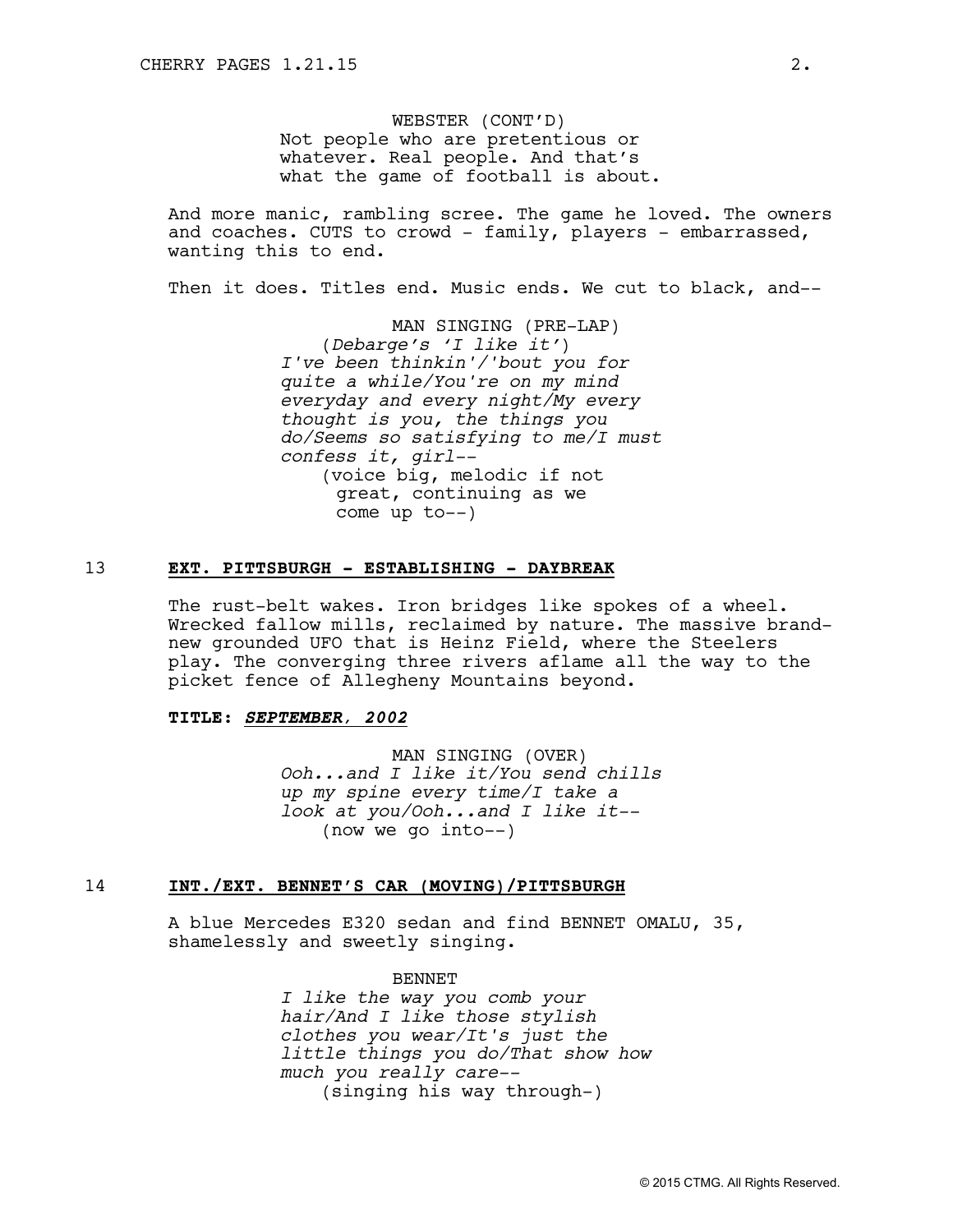The Hill (ramshackle ghetto). Then Shadyside (leafy wealth). Then the Strip (industrial hipsterville)--

> BENNET (CONT'D) *Like when I'm all alone with you You know exactly what to do--*

Over a span of iron into a downtown of metal and glass--

BENNET (CONT'D) *Ooh... and I like it/You send chills up my spine every time/I take a look at you/Ooh... and I like it/Ooh... and I like it--*  $(and--)$ 

#### 15 **EXT. ALLEGHENY COUNTY CORONER - PITTSBURGH**

Bennet pulls up beside his car's silver twin. Same make and model. In the shadow of a Victorian stone monolith chalked by steel-mill soot. Itself in the shadow of a cloverleaf of humming freeway. And Bennet gets out. And we see--

He's incongruously - exquisitely - dressed. Tailored suit. Crisp shirt. Expensive tie (Presidential knot). Down a ramp into a gaping basement, receding down a dark tunnel, we--

HEAR - IN PRE-LAP - PEOPLE SINGING (badly) "HAPPY BIRTHDAY, *Happy birthday to you*--"

## 16 **INT. ALLEGHENY COUNTY CORONER - PITTSBURGH - MORNING**

Four TECHNICIANS celebrating a heavyset man's 50th. Cupcake scrawled, *"Happy Birthday Joe*!" Balloon bouquet, a candle. The break room. With a window letting out on the slabs. Where a shitbox TV plays *Wheel of Fortune*.

We're in the POV of someone watching. The figure coming into focus in f.g., quarantined, isolated--

It's Bennet. Standing - in scrubs now. Watching the others' lips moving, laughing. Now grabbing portable CD player, and back to--

> BENNET (pausing at the party) Gracie, may we begin, please? (and turns into--)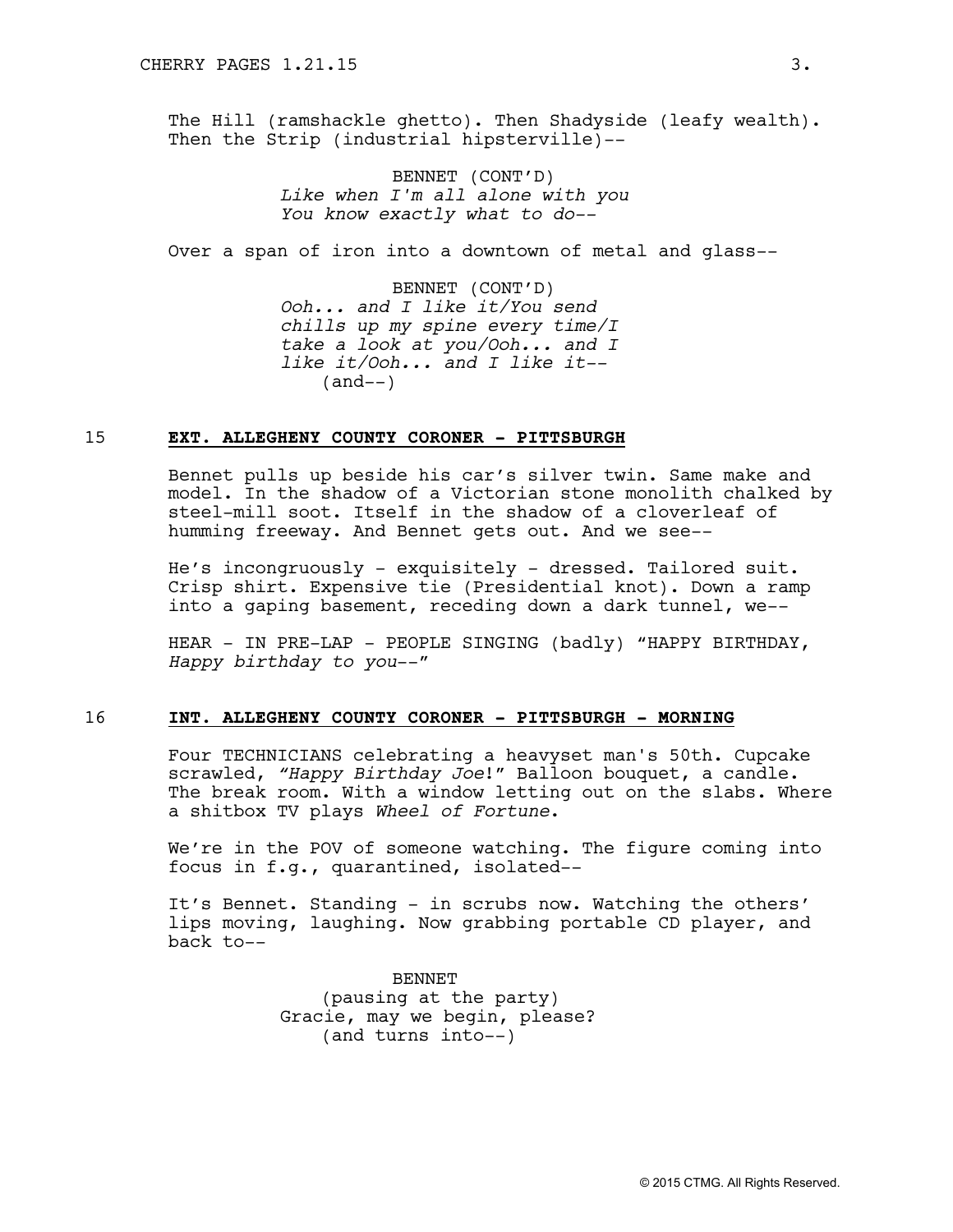#### 17 **INT. AUTOPSY CHAMBER - MORNING**

Soaring tiled chapel-like chamber, floors sloped toward drains. Three steel slabs with fresh corpses in various states of disrepair, four more in bags against the walls.

While in the b.q., DR. CYRIL WECHT, 60's, in scrubs, steps back from a slab to let a TECH finish up. Bennet and Wecht meet in the middle of the room--

> BENNET Good morning, Cyril--

As Wecht pats Bennet on the shoulder, moves to table to fill out forms. Bennet checks the clipboard--

> BENNET (CONT'D) (checking the clipboard) Rachel Green first, please.

GRACIE - early 20's, blue ribbon (matching her uniform) twisted through her hair - goes to what was a pretty WOMAN, like her, early 20's. Still dressed for last night's party.

> **GRACTE** Full or partial, Dr. Omalu?

Bennet reviewing the girl's file. Police report. Holding up her driver's license. Roots around in her purse.

In b.g., prepping his own table, is DANIEL SULLIVAN, 50. Chief Pathology Supervisor. Bald, dark pouches under his eyes. Steelers stuff under lab gear. Countenance of an illhumored butcher.

> SULLIVAN Open-shut O.D.-suicide. Full room today. We need to cycle them through.

Bennet, moving slow, ignoring him, over the girl's face, as if listening.

> BENNET I need your help, Rachel. We're in this together. Tell me what happened to you.

And a hand on the body's forehead, another over the heart. He opens her eyes. Stares into them. Connection.

SULLIVAN

Oh here we go.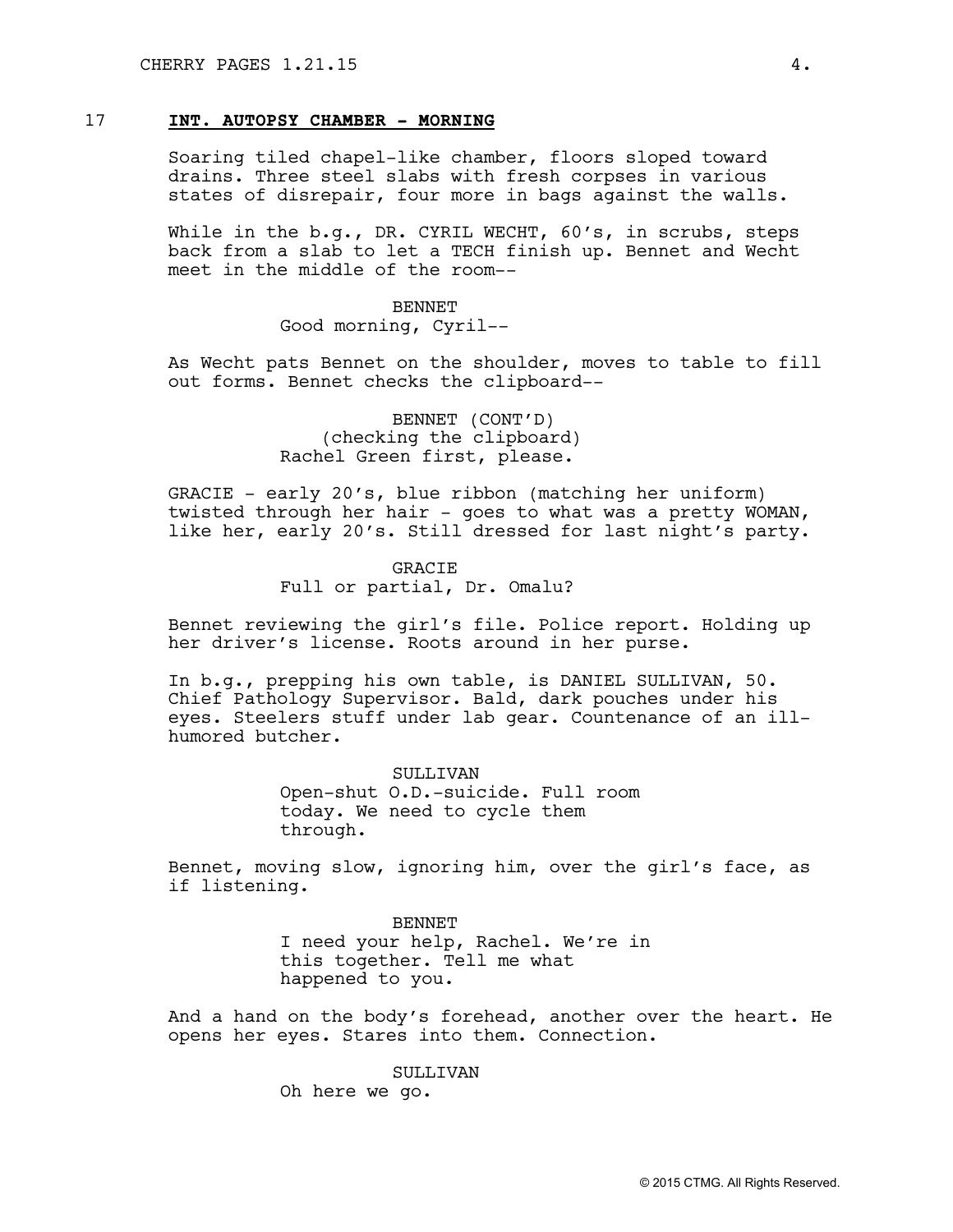WECHT Danny, c'mon. Let him do this thing. I hired him for a reason. (to Bennet) I need to talk to you. Come see me in my office when you're done--

BENNET Full autopsy. We'll need the tissue dissection station.

Sullivan stops. Glares from his table. As a TRAINEE TECH, 25, rolls a trolley over.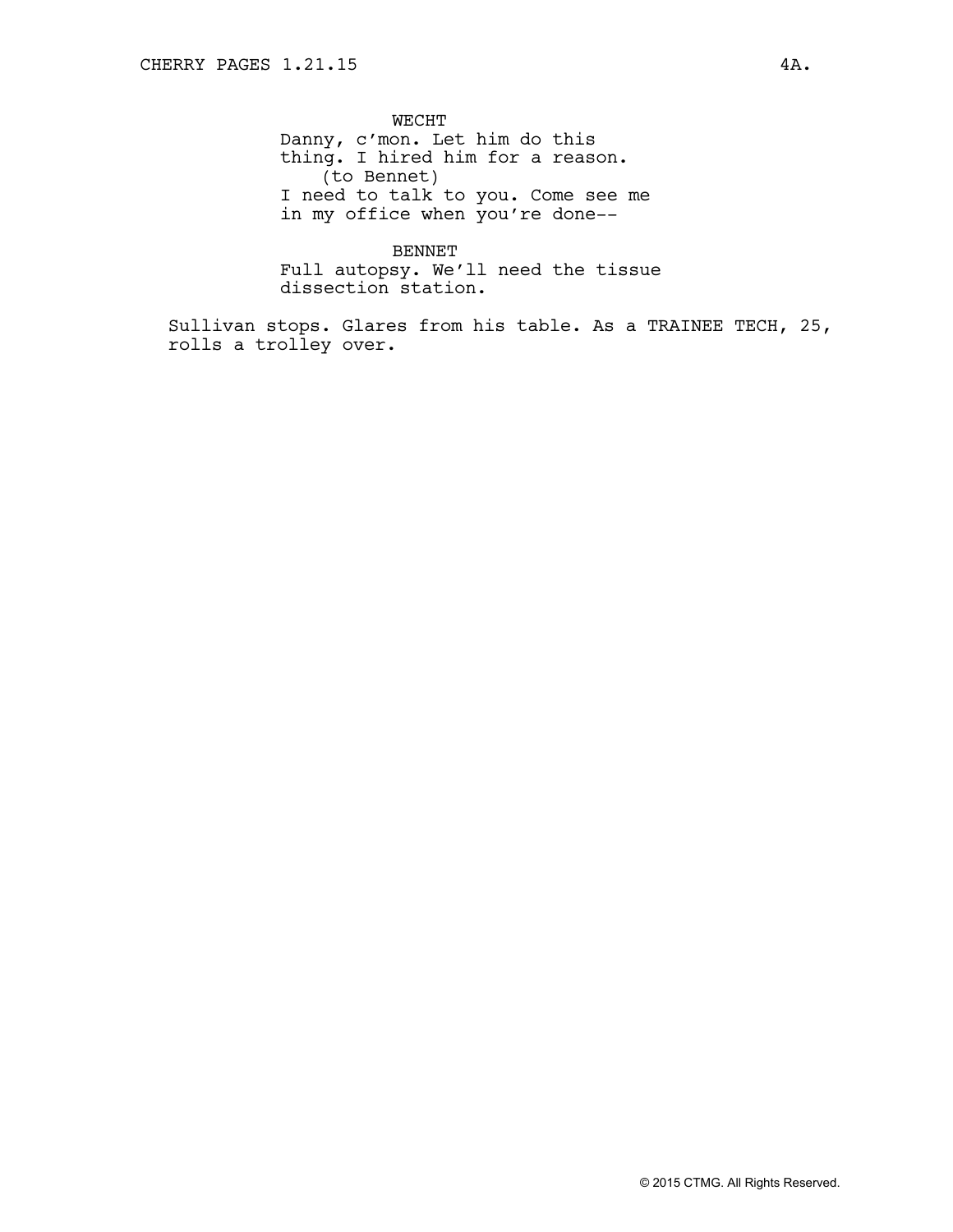BENNET (CONT'D) That's not mine--

Gracie fetches a different trolley. Brand new knives still in plastic. Scalpels. The instruments longer, more delicate.

> GRACIE (sidebars the trainee) Dr. Omalu uses different stuff. He makes less of a mess--

As Bennet sets the volume on his CD player--

BENNET Let's undress her, please.

And feels the fabric of her shirt. The quality. The pattern.

TECH #1 (measuring head to heel) Sixty-six-and-a-three-eighths.

**BENNET** Let's please wash the body.

And as the Trainee reaches for a *Brillo pad*, Gracie hands Bennet a *sponge*. And he starts carefully swabbing the body himself. Pats it dry. Lovingly. As if dabbing a baby.

> GRACIE (to the trainee) He likes to do it himself.  $(as - )$

Bennet puts on head phones. Through his ears, and ours, come the opening strains to Teddy Pendergrass' *"Love TKO"*.

TEDDY PENDERGRASS (OVER) *Lookin' back over my years/I*  Bone saw, please- *guessed, I've shedded some tears/ Told myself time and time again/ This time I'm gonna win--* BENNET

JUMP TO: Bennet hands Gracie an organ. We're FRAMING high on him, shoulders, elbows. We know but don't need to see--

TEDDY PENDERGRASS (OVER) *Think I'd better let it go/Looks like another love T.K.O.--* GRACIE \* Liver nine-hundred fifty-two grams.

JUMP TO: he hands her another.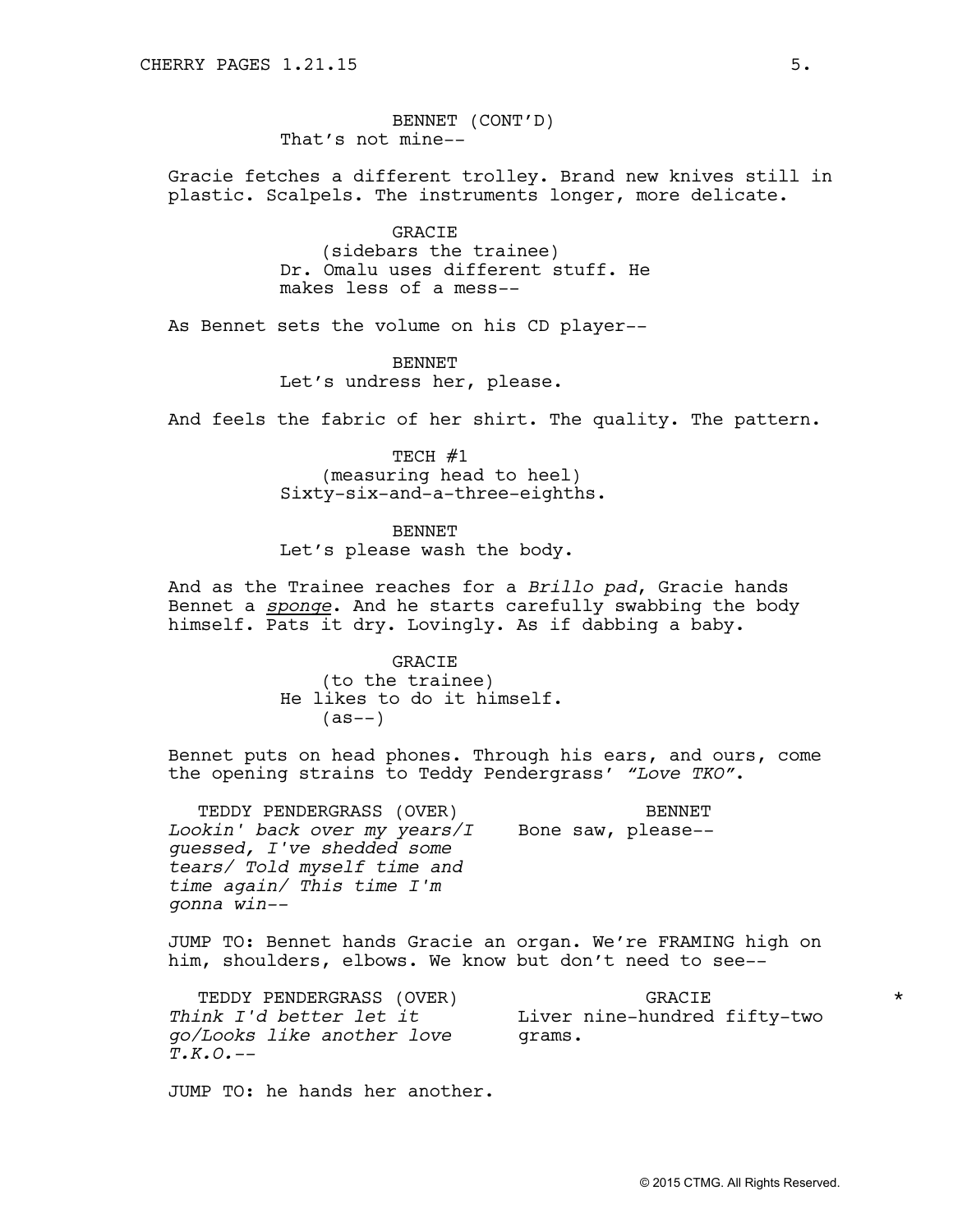TEDDY PENDERGRASS (OVER) *Takin' the bumps and the bruises/Of all the things of a two-time loser--*

**BENNET** Small tissue container. Freeze me a liver sample, please, Gracie.  $\qquad \qquad \star$ 

And lifts for the bone saw.

JUMP TO: Bennet reaches toward the head. Cradles an orb off to Gracie as if a fresh loaf of bread.

> BENNET (CONT'D) (Gracie takes dictation--) Possible causal relationship between early head trauma and selfmedication leading to narcotics abuse and overdose--

SULLIVAN (from across room) You're not her shrink, Bennet--

BENNET If I know how she lived, I'll know why she died.

ANGLE on a window letting out on the chamber. Wecht standing there watching, shirt and tie, cinching the knot, turning for the stairs, as--

> TEDDY PENDERGRASS (OVER) *Just tryin' to hold on, faith is gone/It's just another sad song--*

JUMP TO: Gracie's smock splashed with fluids and blood. (So is everyone else's). Bennet's pristine. Until some small fleck spray lands, and--

He immediately slips off his plastic smock. Gracie - knows him - slips a fresh one on.

> TEDDY PENDERGRASS (OVER) (CONT'D) *Takin' the bumps and the bruises/Of all the things of a two-time loser/See I try to hold on, my faith--*

Now silence. Body reassembled. Bennet's fingers resting on the girl's hand. Feeling for spiritual pulse. On Bennet's face, peace. As Gracie zips up the body bag. And Sullivan glares--

> BENNET Careful, Daniel. One day I might be rushing through your autopsy. (MORE)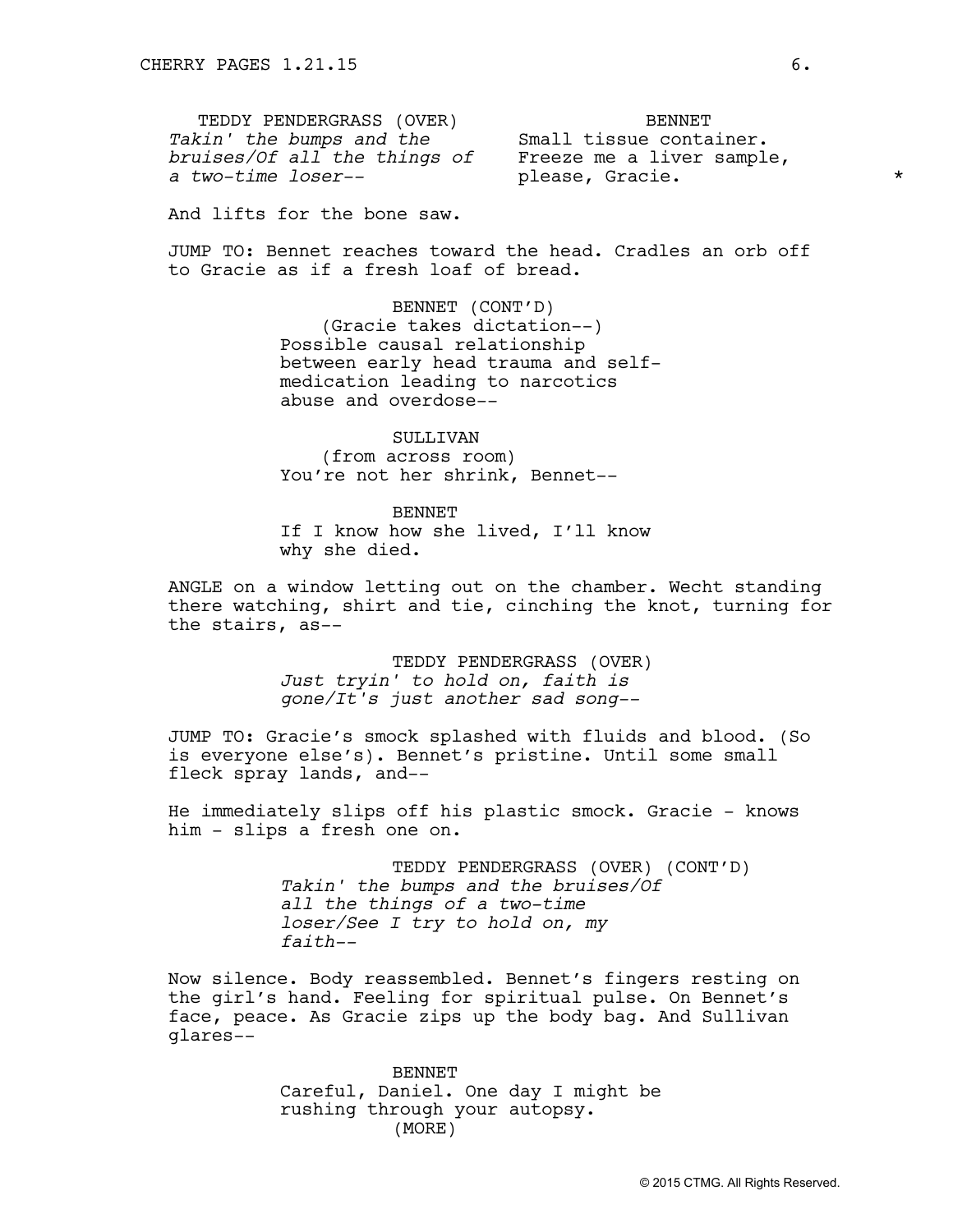(and throwing the used knife into 'hazardous  $waste' - -)$ BENNET (CONT'D)

#### 18 **OMIT**

#### 19 **INT. WECHT'S OFFICE - ALLEGHENY COUNTY CORONER - DAY**

Sits across from CYRIL WECHT, Chief Medical Examiner. 60's, celebrity pathologist: array of pictures with Elvis' body; JonBenet Ramsey's files; at the JFK assassination hearings.

Both in suit and tie. Wecht's eating a bagel. Pulls a bottle of Johnny Walker from his drawer and pours a couple.

> WECHT You know the reason you're not back in Nigeria?

BENNET I remind you of you.

WECHT (CONT'D) Only less handsome.

Wecht motions to Bennet's collar. Something there. Bennet brushes it off. And we realize: *they are in identical suits*. Except - Wecht points - to Bennet's chest pocket--

WECHT (CONT'D)

I don't have any. What the hell are they for, anyway? Just fill up with schmutz-- (nods at autopsy chamber) What the hell's going on in there?

**BENNET** I'm doing my work. I'm fine.

WECHT You're not fine. Danny hates your guts. I've never seen anything like it. (pause) You take too much time, Bennet.

BENNET The dead are my patients. I treat them with respect.

WECHT Treat them however you want, but do you have to talk to them? Maybe just talk to them in your head while you're - you know - working-- (MORE)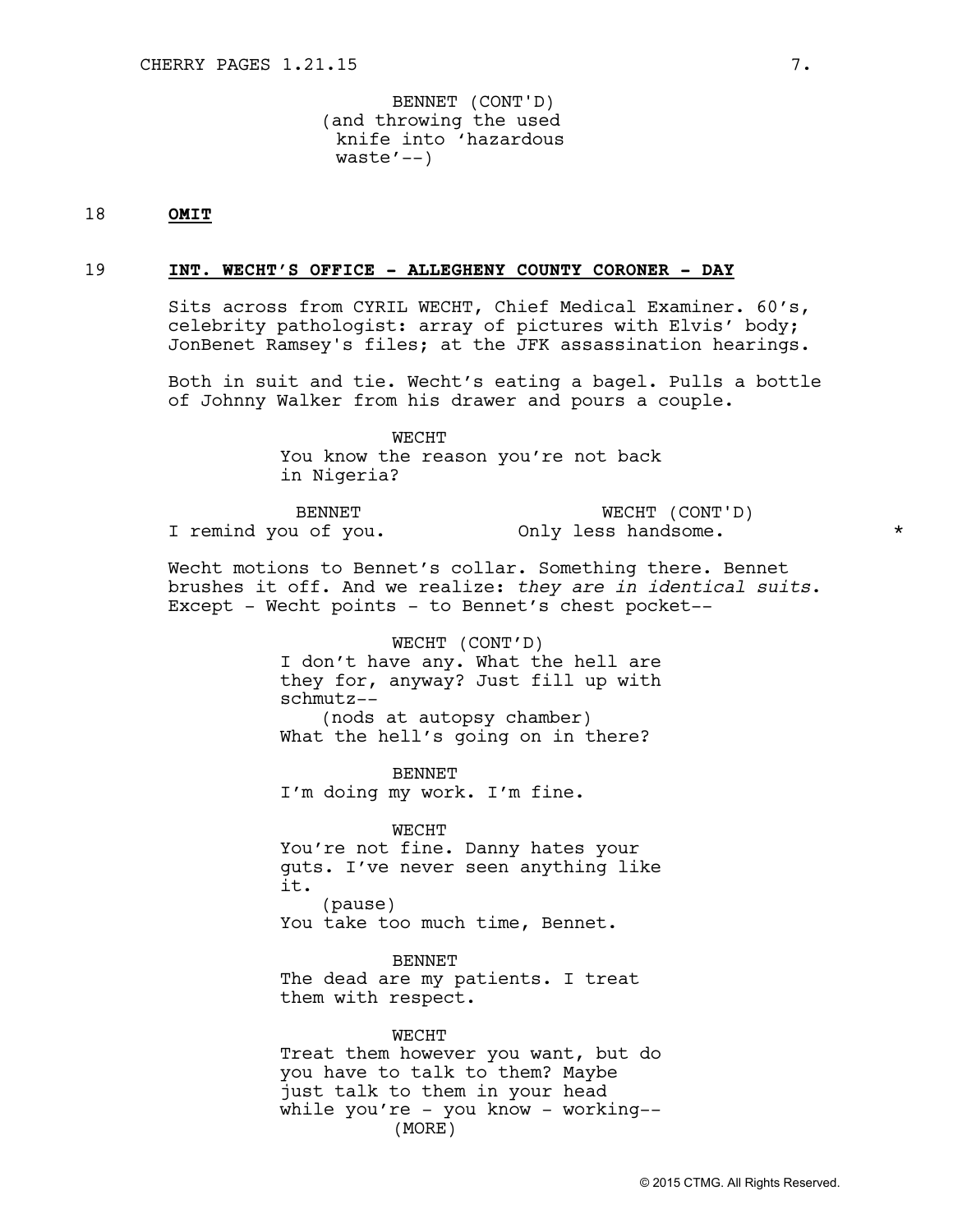#### WECHT (CONT'D)

(Bennet's giving nothing) And we talked about the knives. You're still throwing them away. They're expensive. This is Pittsburgh. We're a public agency.

#### BENNET

Would you want me to cut open your mother with the knife I used on a serial killer?

#### WECHT

Don't tempt me. I'd probably request it.

Wecht sighs. Bennet's not wrong. But still--

#### WECHT (CONT'D)

Danny may look like a butcher, smokes three packs a day, but he's one of life's unpleasant necessities. You'll probably do his goddamn autopsy soon--

**BENNET** That's what I told him.

#### WECHT

I know you did. He told me. Why are you antagonizing him? (and looks at him) You need a girlfriend. You have to touch someone *alive* once in a while. Living women are a pain in the ass. But occasionally they're amazing.  $(--)$ So maybe just a little less of an artist? Be yourself, just play the game a little, okay?

(as he slides across a thick file--)

BENNET (can't do it--) I have exams next week.

#### WECHT

Death row case. The guy's being railroaded. A thousand dollars for you.

Bennet looks at him.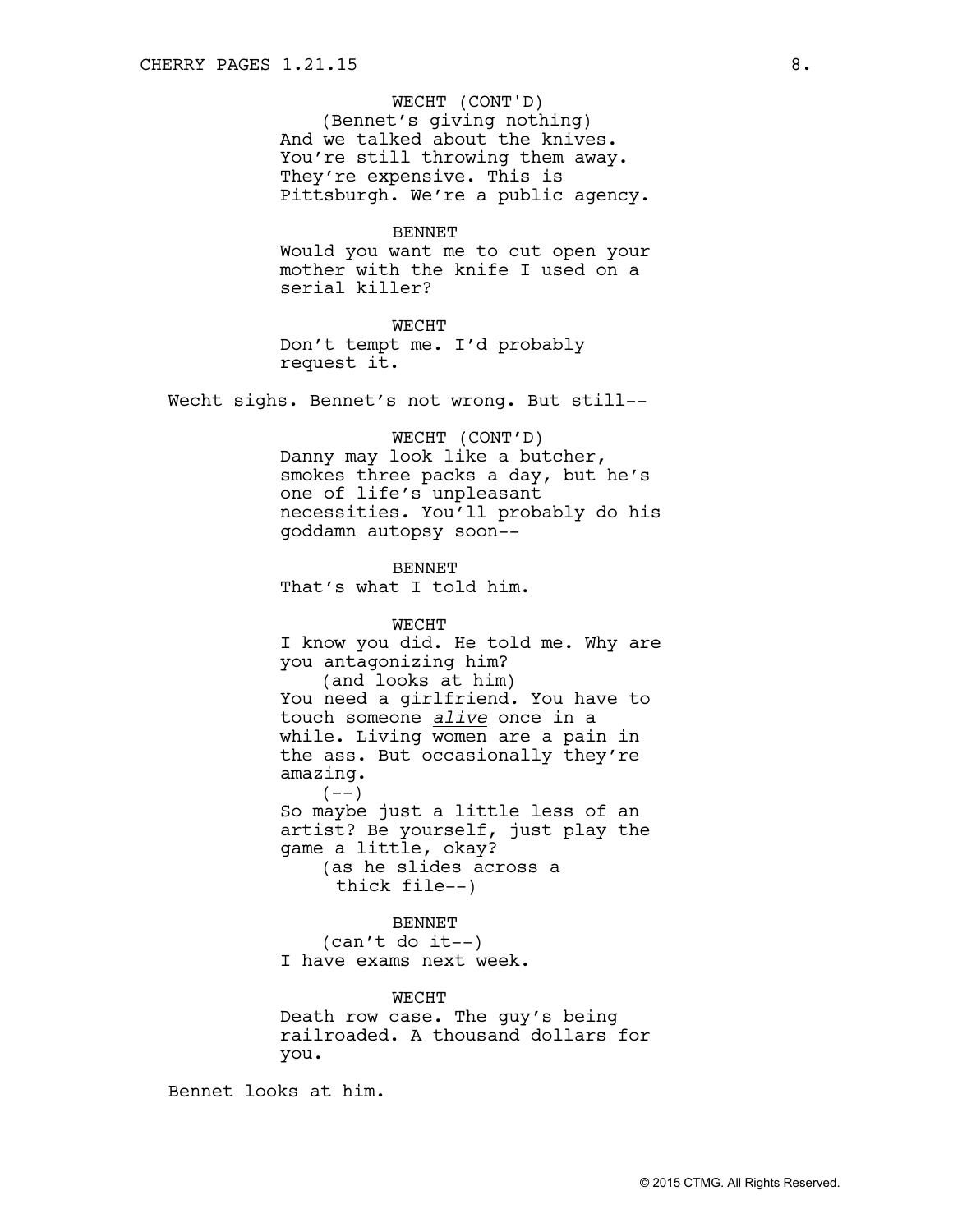**BENNET** How do you become a professional expert witness?

WECHT It's not a profession, it's a hobby. You and I have jobs, right? So instead of watching baseball or playing bridge with my wife - I do this. Besides, by the time your balls are hanging as low as mine, you better be expert in something.

BENNET You're the best, Cyril.

#### WECHT

Well, if you don't piss everyone off, you're going to be better.

And Bennet leans into crime scene photos, police and forensics reports. Young woman ripped and bloodied.

#### 20 **INT. BENNET'S OFFICE - COUNTY CORONER - NIGHT**

Bennet in his shitbox storage closet re-fitted as an office.

(We clock the high-school quality microscope he's been given. The crappy ancient computer. All his framed degrees stacked on the floor; no room to hang even one)

He roots in his pocket for a small rusty crucifix, sets it on his desk, and settles in amidst boxes of files. Crime scene photos. Bearing down into the paper with his machine-like focus.

Then stops. Closes the file. Gets up, reaching for his coat--

Now, OVER this, in PRE-LAP, we start to HEAR the infinity thud of contempo-dance, and we cut to--

#### 21 **INT. STATIC (DANCE CLUB) - PITTSBURGH, PA - NIGHT**

8,000 sq. ft. of throbbing university jocks, yuppies, model wannabes. Celo lights strobing to Kylie Minogue.

CAMERA FINDS BENNET flush to a speaker, gripping a Heineken. Fastidiously dressed even here, pressed jeans, buttoned polo. Good with rhythm, willing the bass and music to wash through.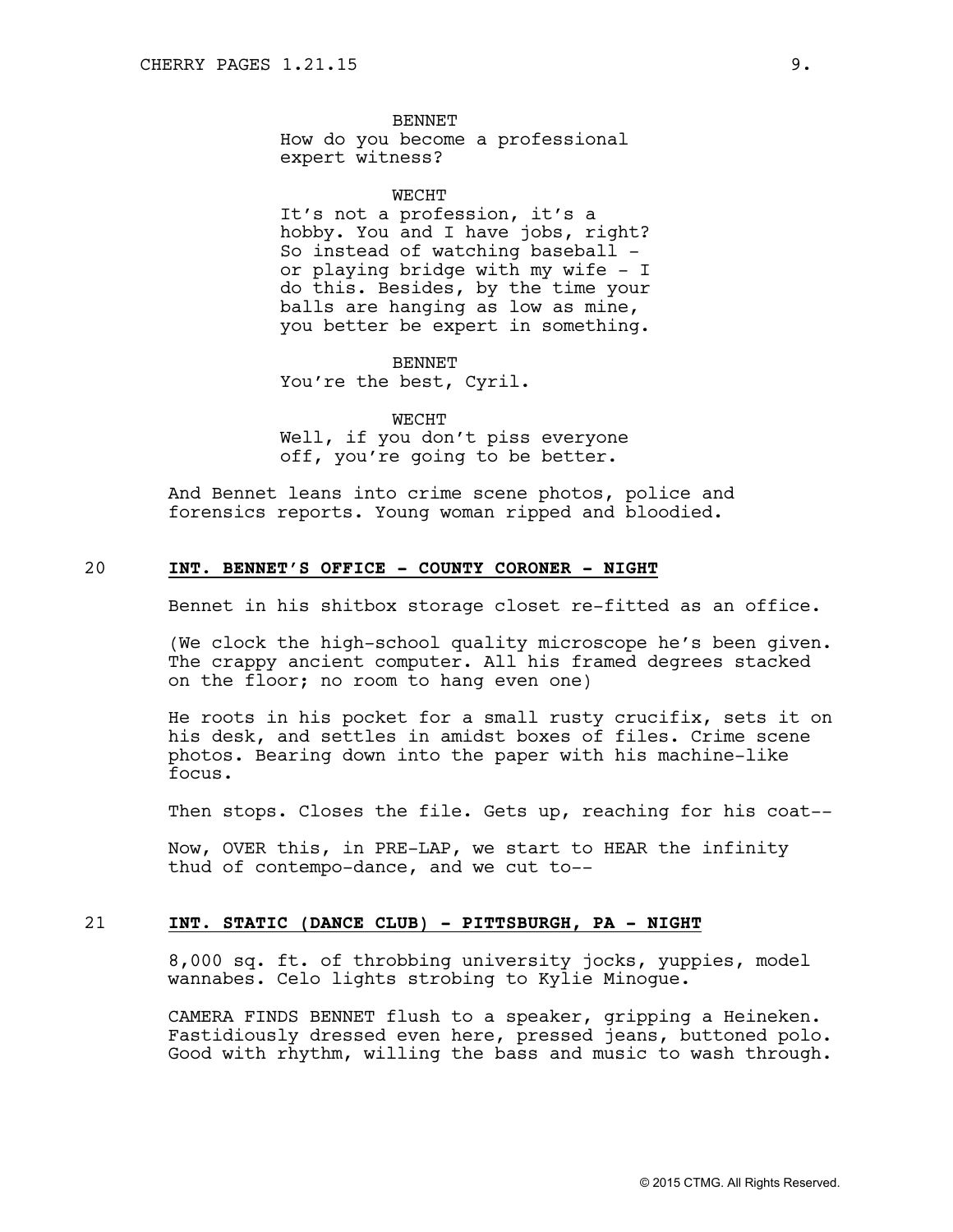But a man apart in every way: he's black, but no one else here is. Doesn't notice, doesn't care. Just grooves solo to the mathematics of the music. His eyes close, and--

*We MUTE and go in there*. His head. Where there's nothing but limbic throb. And disconnect. And so peace. His face placid. *Happy*. HOLD a long beat, then--

#### 22 **IT'S 3AM**

And we've gone ravey electronica. Bennet's moves liquid. More of that peace. HOLD on him in his solo bliss, then cut to--

#### 23 **INT. BENNET'S CONDO - NIGHT/PRE-DAWN**

EYES FOCUSED like cameras on the crime scene photos from the death row case. Spread across a kitchen table.

BACK TO REVEAL Bennet, there, still in club clothes. The notes he takes calligraphy-neat.

Bachelor pad sparse. Microscope on the table. Forest of text books. Squared and aligned, like his--

Closet. Shirts and suits precision-hangered by color. A row of ties pre-knotted. Shoes lined up like soldiers. Now--

*Back to Bennet.* At his computer. Which we see has a *Pope John Paul II screen-saver*. Pope's watching him. Watching over--

*Bennet's searing focus.* And then--

And Bennet is finally asleep atop his bed. Then--

#### 24 **INT. RECEPTION - LAW FIRM - DAY**

Pale marble. White leather appointments. A sprawling view of Pittsburgh. The antisepsis of influence and success.

WE FIND BENNET alone amidst the furniture. Briefcase on his lap.

JUMP TO SAME AN HOUR LATER. Bennet hasn't moved. One of the PARTNERS - MR. CROCKETT - sticks his head in.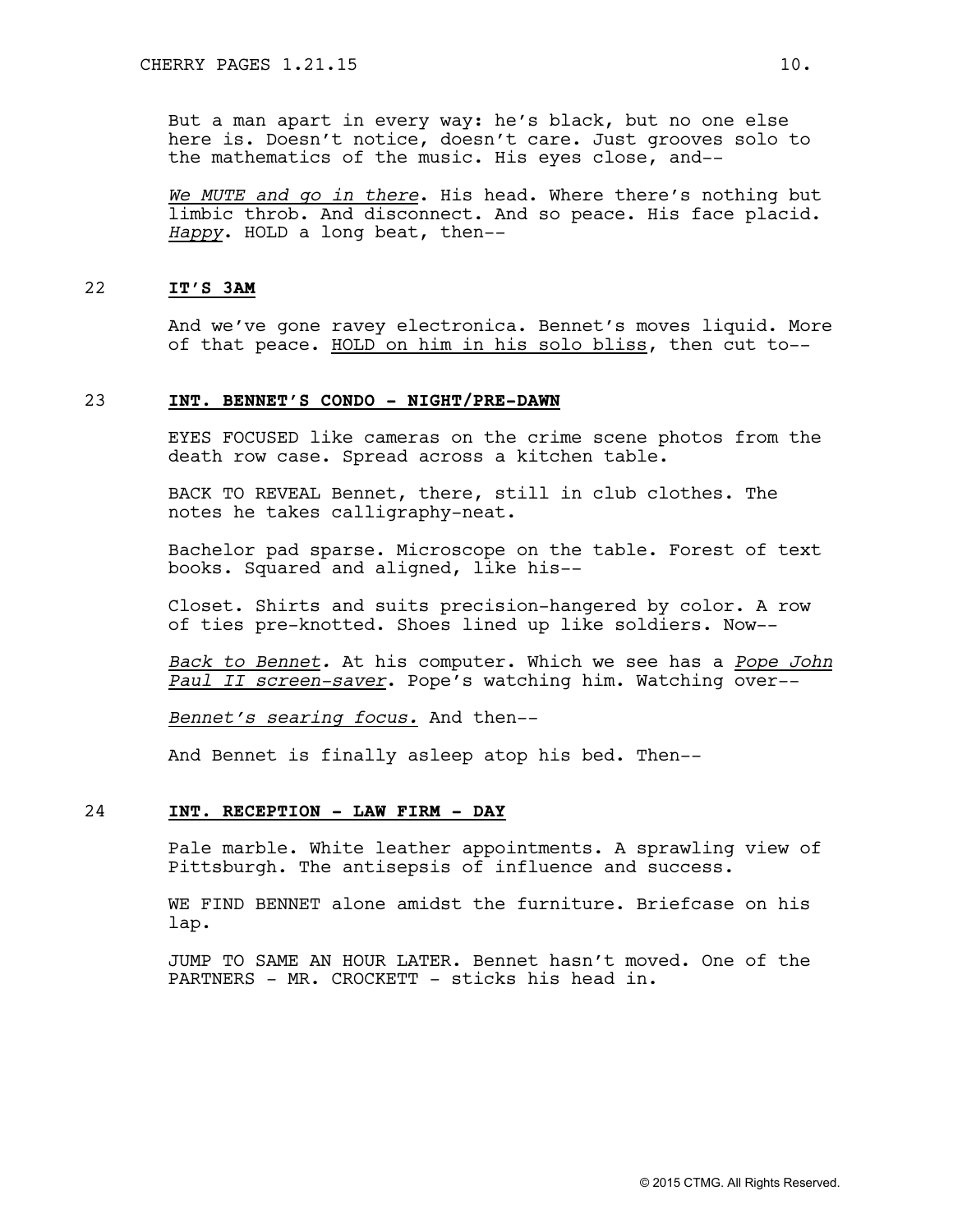CROCKETT (ignores Bennet) You sure Dr. Bennet hasn't come through? He was supposed to be here an hour ago.

BENNET I am Dr. Bennet Omalu.

**CROCKETT** *Doctor* Bennet? *Omalu*? (Bennet stands, and--)

RECEPTIONIST I'm so sorry, Mr. Crockett. I thought he was here for the clerk job.

### 25 **INT. CONFERENCE ROOM - LAW FIRM - DAY**

Partner leads Bennet to a conference room. Huge table covered in files and laptops. A half-dozen ATTORNEYS huddle waiting.

> **SCARBOROUGH** (looking up, confused) Where's Cyril?

CROCKETT This is Dr. Bennet *Omalu*.

**BENNET** I work for Dr. Wecht. (after a pause, you gotta be kidding me--)

SCARBOROUGH Our guy's gonna be put to death in thirty days, and we were supposed to get the Hail Mary expert witness, and Cyril sends us *this?* No offense.

BENNET (a smile, none taken) Your client didn't do it.

We *know* that.

BENNET You may know. But I can *prove* it. (and we cut, and--)

SCARBOROUGH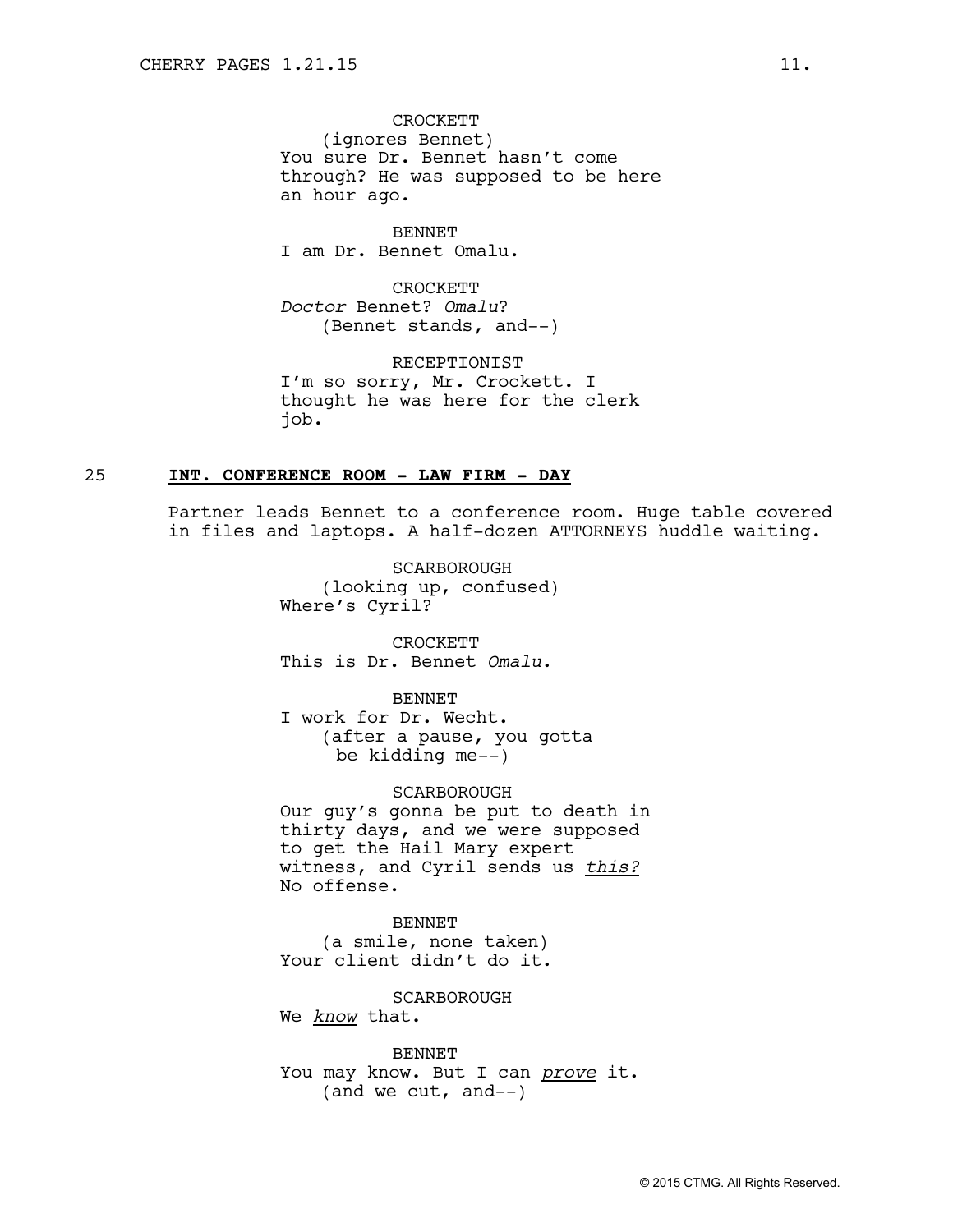#### 26 **EXT. INDUSTRIAL RIVER BANK - DAY**

WIDE of a weed-strewn empty lot. A king-cab Chevy pick-up in the lee of abandoned construction. Side windows blown, replaced with garbage bags.

As a Harley bike ENTERS FRAME crossing to the pick-up, cut to-

#### 27 **A REAR-VIEW MIRROR.**

In them, eyes, slightly mad, trying to recognize their own reflection. They fill the screen, then we WIDEN TO--

#### 28 **INT. CHEVY PICK-UP TRUCK - DAY**

MIKE WEBSTER, 50 but looks 70. Unwashed. Hair stringy. Granular thickness everywhere, forehead barnacled with scars. Fingers mangled in a permanent curl, as if gripping a ball.

Surrounded by soiled clothes and Ding-Dong wrappers. Crucifix dangles from the mirror.

Piles of lined yellow paper. Covered edge to edge in scrawl.

An equally massive MAN dismounts the bike: 6'8", 320 lbs: JUSTIN STRZELCZYK *(Strel-zik)*, 36. Heavy-bearded, plaid shirt, overalls. A giant hippie.

> STRZELCZYK Webby, hey man, love your digs! (no response) Webby, it's Jugger! (then) Mike. It's Justin. (Webster turning his big head, no recognition) I'll just sit with you a minute?

And slips behind the wheel. Smells like ass. On the passenger seat: container of ammonia; super-glue.

> WEBSTER (awakening to where he is) Where is this?

STRZELCZYK This is Ohio. Off some freeway.

WEBSTER Ohio's got the best truck stops.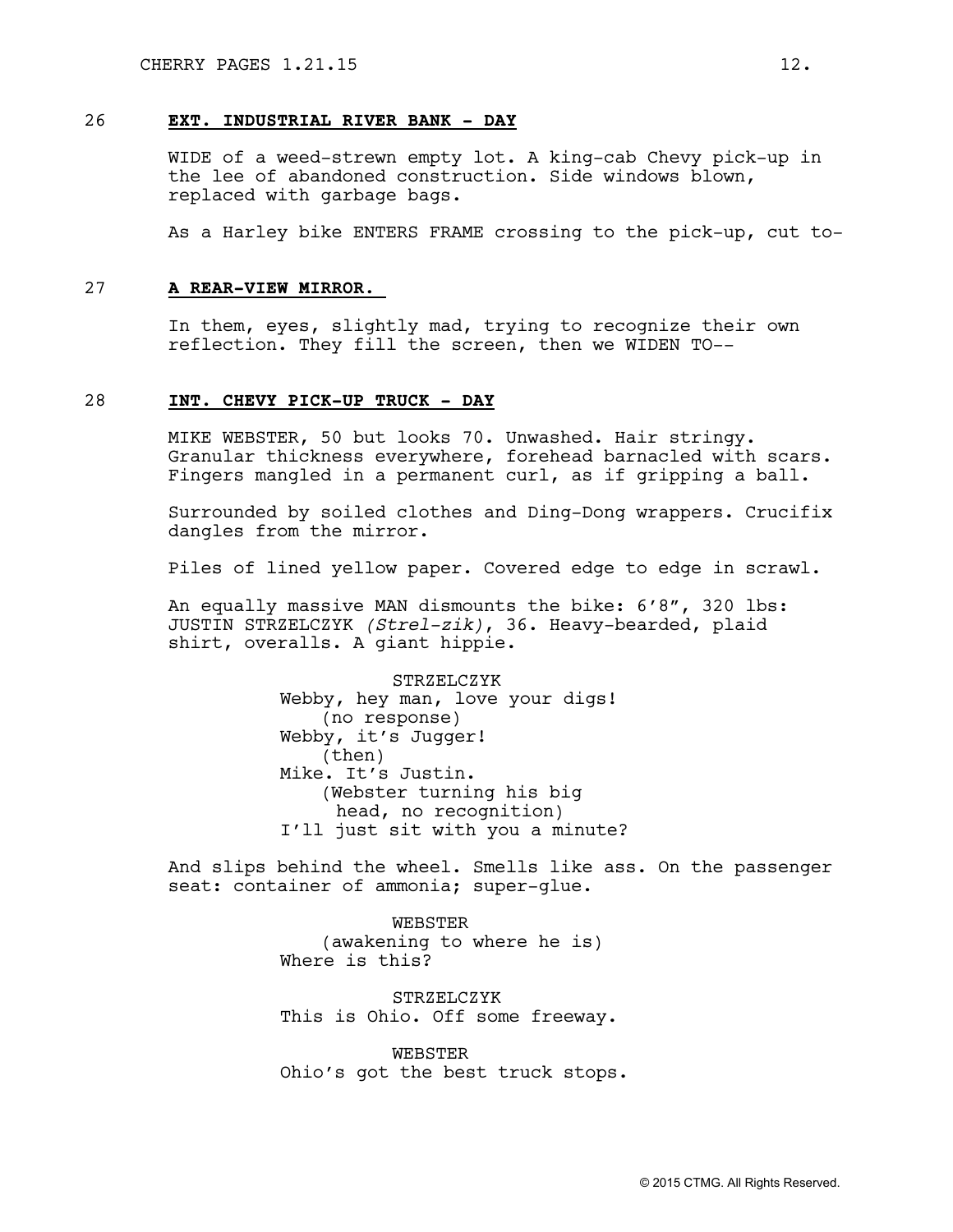STRZELCZYK But this ain't even that. This is -- I don't know what this is.

Strzelczyk picks at the yellow paper. Starts to read. Then. Reaches for Webster's knee.

> STRZELCZYK (CONT'D) My brother. Been looking for you. Pam said I might find you here. (which taps Webster into momentary focus)

#### WEBSTER

Juggers.

### STRZELCZYK We're all worried about you.

And takes a wad of toilet tissue dipped in ammonia, puts it to his face. Eyes flare -- "Don't do that" -- "Keeps me awake! Don't want to fall asleep!" -- Strzelczyk grabs for the wad -- "What the -- Mike!" -- two tree-trunk arms shovelhands slap at it--

#### WEBSTER

Don't wanna fall asleep don't wanna fall asleep can't fall asleep--

A glimpse of the mess of Webster's mouth: teeth glued back in, gums bloody.

#### STRZELCZYK

You gotta let me take you back. (Webster can't remember) You called an audible, Mike. You took off. (pause; then) I heard you sold your Super Bowl rings. Your *rings*, man.

Webster non-responsive. Then gets out of the truck. Agitated. Can't get the words out. Strzelczyk gets out his side, comes around. Right up into Webster--

> STRZELCZYK (CONT'D) Pam is your wife. Garrett, your boy-

WEBSTER (announcer voice) --was so ugly when he was born his momma carried him around upside down for a week, thought he only had one eye!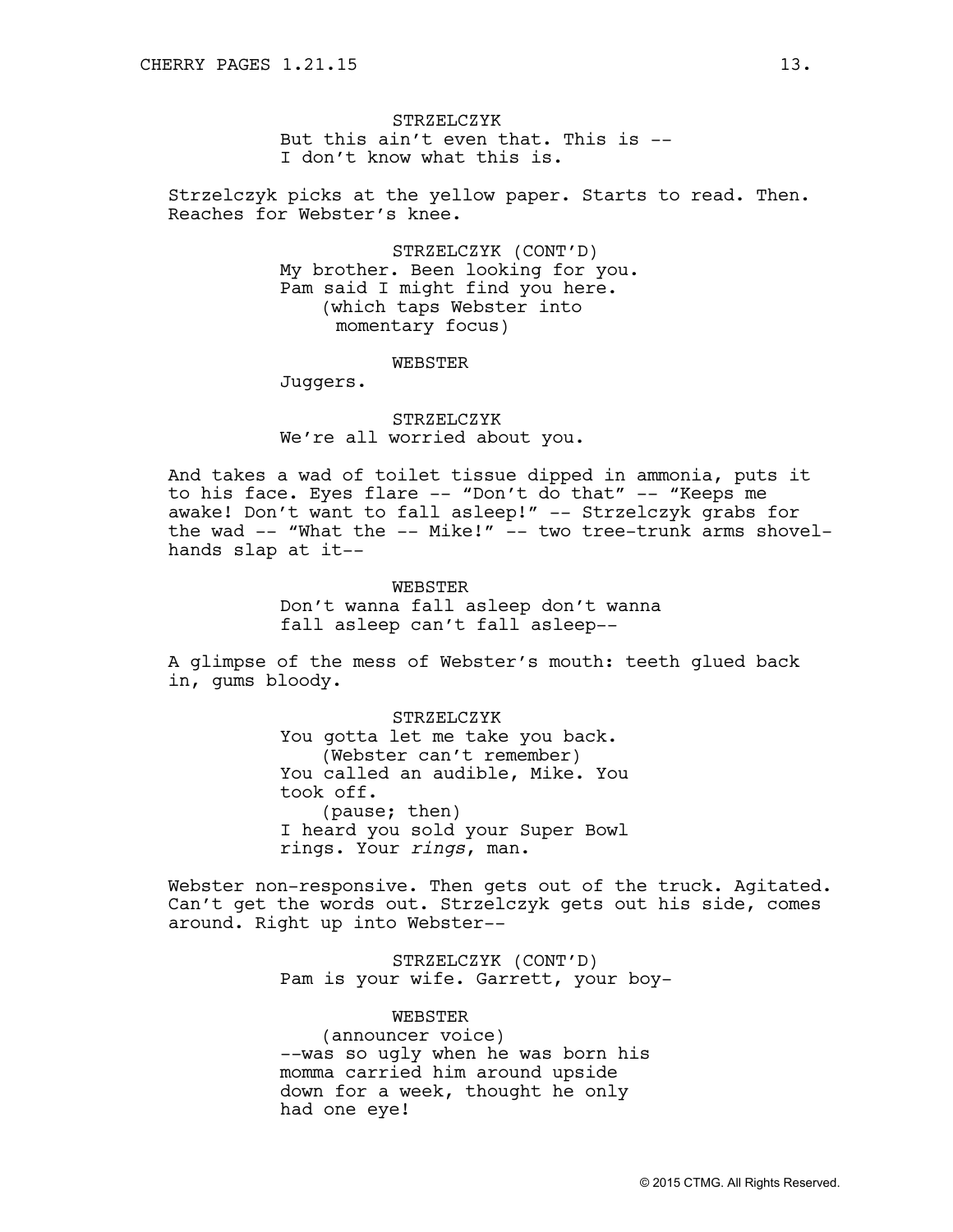Laugh line. But no one laughs.

STRZELCZYK (squeezes Webster's hands) Mike. My knees are shot. I retired. I'm done. I just wanted you to know. (then; afraid) What happens when Mike Webster falls asleep?

#### WEBSTER

He remembers.

STRZELCZYK I'm starting to forget things, Webby. I'm hearing myself say this stupid crap to my kids. I almost pushed Keana into a wall, man. I never touched a girl like that.

Webster looks at him. Then getting back into the truck--

WEBSTER Don't give up, son! (Strzelczyk leaves a roll of hundreds, walks) Finish the game and we'll all be winners! (Strzelczyk gets on his bike and--)

#### A28 **EXT. STRZELCZYK HOME - PITTSBURGH SUBURBS - DUSK**

Big rangy house of a pro athlete. Strzelczyk playing guitar on his porch, some mournful melody. Soft voice incongruous with his giantness. Flanked by his SON, 9, DAUGHTER, 6.

Car pulls up. Wife, KEANA -- 30, thin, angular face, the opposite of Strzelczyk -- crosses to him with groceries.

> KEANA STRZELCZYK He really sell his rings? (he stops playing--)

STRZELCZYK That wasn't Webby. Webby's gone. I don't know who that was. (and back to--)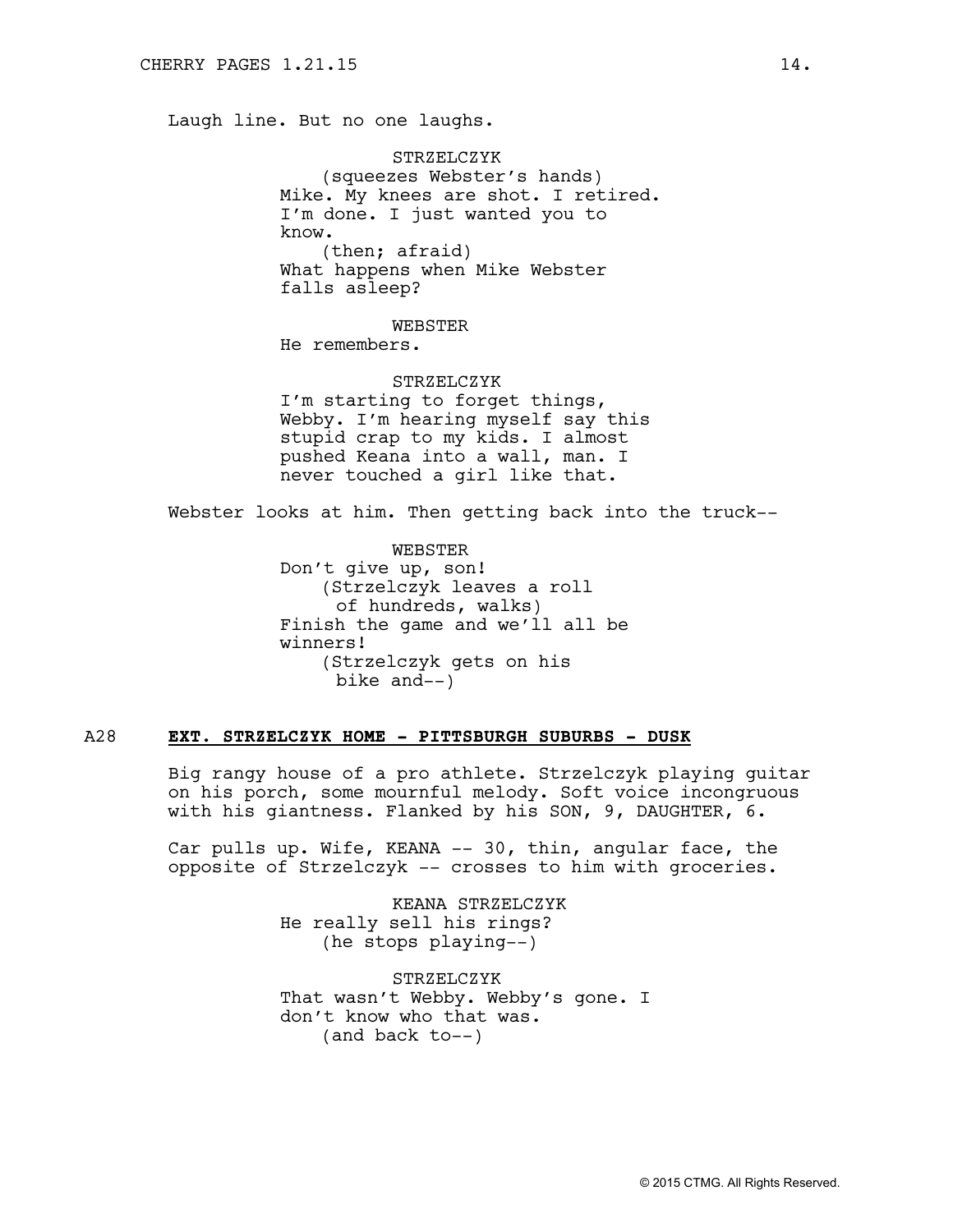#### 29 **INT. CHEVY PICK-UP TRUCK - DAY**

The plastic bags taped to the windows breathing in and out like a bellows.

Webster failing at sleep. Stretches across the trash. Then fetal. Now sits up. Everything hurts. The mosquitoes rage. Can't find stillness. He grips his head. Searing hot pain.

He reaches for a Taser. Charges it. The prongs jack up. A loud crack, like a gunshot. Primed and ready.

He's sweaty. Desperate for sleep now. Pushes down his pants. Thigh flesh already burnt. Charred in places.

Brings the Taser to his own meat -- doesn't even flinch - triggers -- CRACK! -- blue flash. And Webster's bulk is ragdolled onto the floor of the truck, and we cut to black--

OVER BLACK, in PRE-LAP -- RAP RAP RAP -- the crack of metal on window glass, then--

#### 30 **INT./EXT. CHEVY PICK-UP/PARKING LOT - HOSPITAL - MORNING**

Webster - hideously unclean, mouth a cesspool - wakes in an entirely different location. Forehead-down into the steering wheel. Security Guard, 60, knocking at his window. He opens--

> SECURITY GUARD Mike Webster, right? Iron Mike?

Webster isn't entirely sure. Of that, or how he got here. Looks up to see he's parked in front of medical offices.

The quard thrusts his electric bill at him.

SECURITY GUARD (CONT'D) Can you sign this? My wife's gonna. Freak. Out.

Some part of Webster remembers what to do. He scribbles something. Then--

#### 31 **INT. OPERATING ROOM - DAY**

TIGHT ON A SURGEON peering through magnifiers into the sheeted window into an open skull. Fingers probe, snip, suture with the precision of a watch repair. The brain a living breathing seeping organism. Now surgeon's done. And slips down his mask, and we've met DR. JULIAN BAILES, 46.

A NURSE - "Dr. Bailes" - whispers in his ear, and--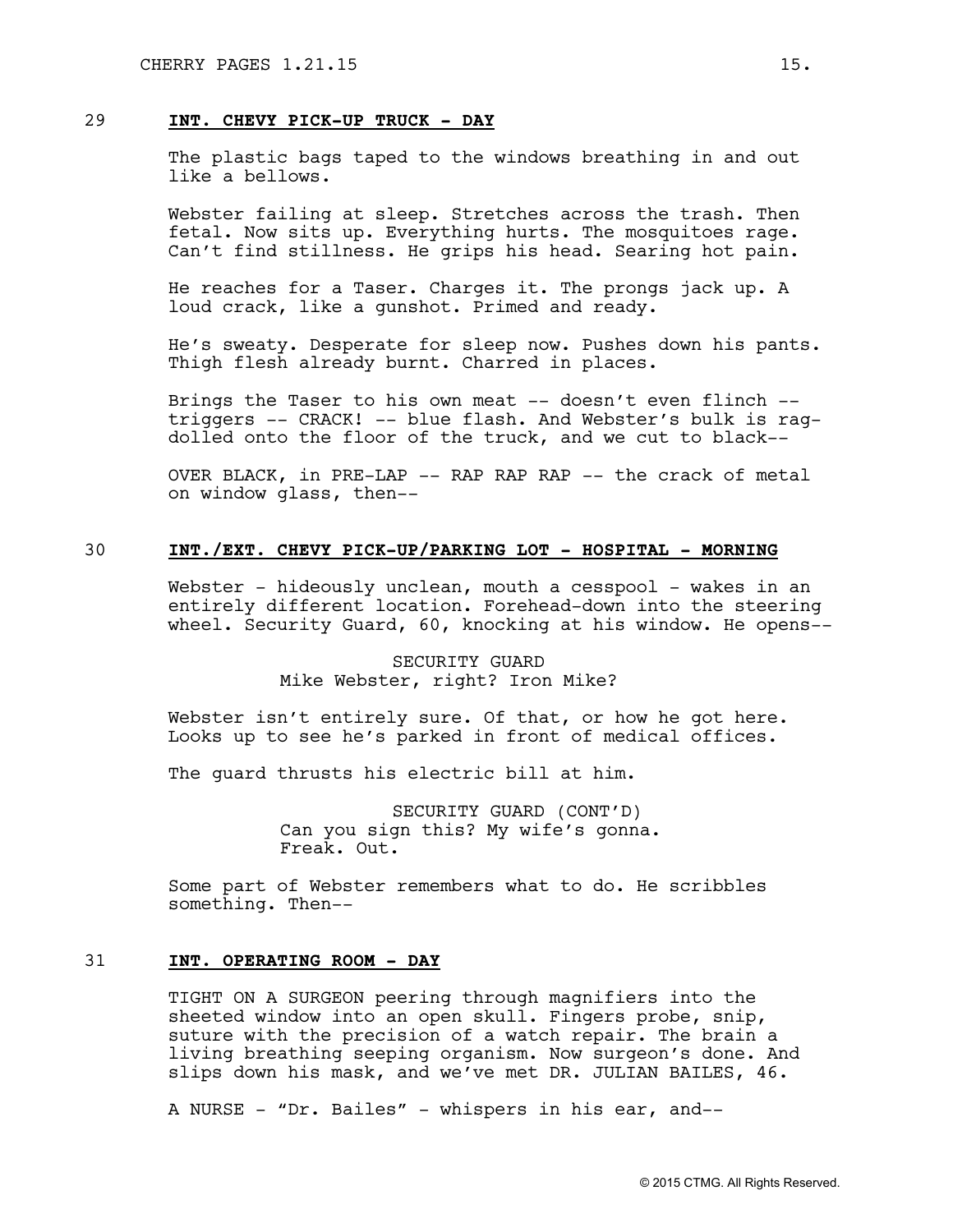## 32 **INT. OFFICE OF CHAIRMAN, DEPT OF NEUROSURGERY - CONTINUOUS**

Bailes - still in scrubs - following his ASSISTANT to his door. Louisiana Methodist. Wrapped tight. Big gold watch. Steelers Superbowl ring on his hand.

Office draped in family, God and football: bible; framed photos of southern-belle WIFE, five KIDS; Bailes as college linebacker; shelf full of helmets: Steelers, Cardinals.

Everything else is Steelers: framed photo of LYNN SWANN midair. Others of Bailes on game-time sidelines. With the Lombardi Trophy. Under the same post-game confetti as Webster.

To find Webster pacing in his manic shambles--

WEBSTER What do I do I am freakin overwhelmed--

BAILES We're going to get you some Ritalin. help. What are you taking?  $*$ 

WEBSTER (CONT'D)

**BATLES** What about Dexedrine? The Prozac? Klonopin? Still taking all that?

WEBSTER (CONT'D) Superglue.

**BATLES** Call Pam. Tell her we found him. Tell her he's worse.

WEBSTER You -- you were my doctor-- Team doctor, Mike. I was BAILES (CONT'D) everybody's doctor.

Webster punching the side of his head. Bangs his fists against his prodigious chest.

> WEBSTER Fix it! In here! In here! I'm dying in here!

Bailes' Assistant is in with a loaded syringe -- "Haldol 50 cc's" -- Webster sweaty -- waving his arms. Bailes injects. As the giant body pours into a chair--

BAILES **\*** ASSISTANT **\*** 

What am I missing? Tumor? The matrix of the state of  $\star$ Tumor?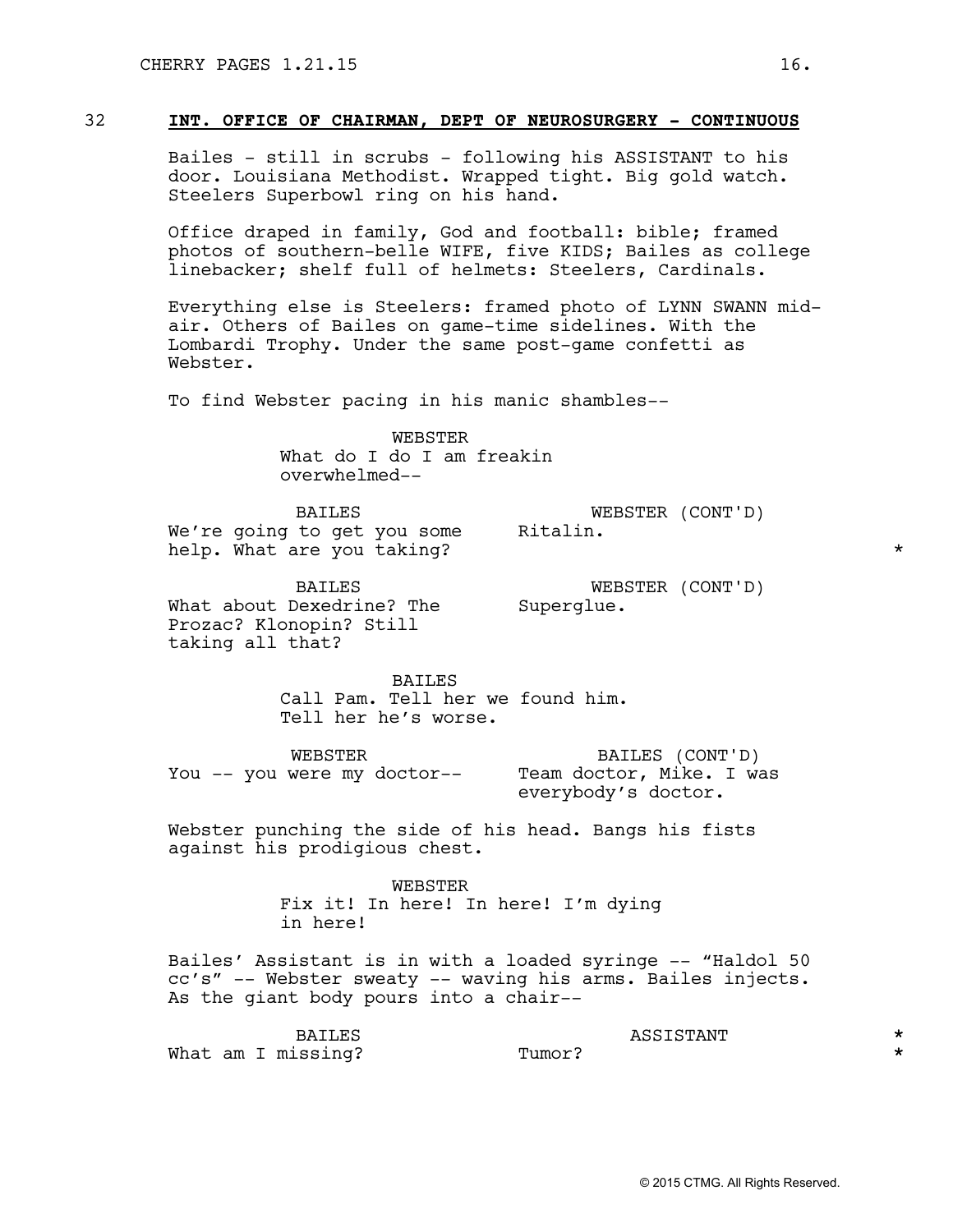**BATLES** His scans are normal-- (and as he stares at Webster, stumped--)

#### 33 **INT. COURT ROOM - PITTSBURGH - DAY**

The gallery standing room only. The accused, THOMAS KIMBLE 40, hulkish in his orange jumpsuit.

> CROCKETT (to the court) The state has asked, after a lengthy trial, a death sentence, and two appeals, why would we learn something new about this case from you? (then) Dr. Omalu. Do you have a medical degree?

> > **BENNET**

Yes. From the University of Nigeria, in Enugu, Nigeria. (and then) I did my residency at the Columbia University Medical School in New York. I have masters degrees in Public Health and Epidemiology. In addition, I am a certified physician executive, and a specialist in Emergency medicine. And I am of course board certified in Forensic Pathology, Clinical Pathology and Anatomic Pathology. My specialty is Neuro-pathology, the examination of the brain--

Crockett about to move in--

BENNET (CONT'D) So sorry-- (not done) And I am completing my MBA at Carnegie Mellon University.

CROCKETT While working as a Medical Examiner at the Allegheny County Coroner?

**BENNET** 

(MORE)

Yes. (and)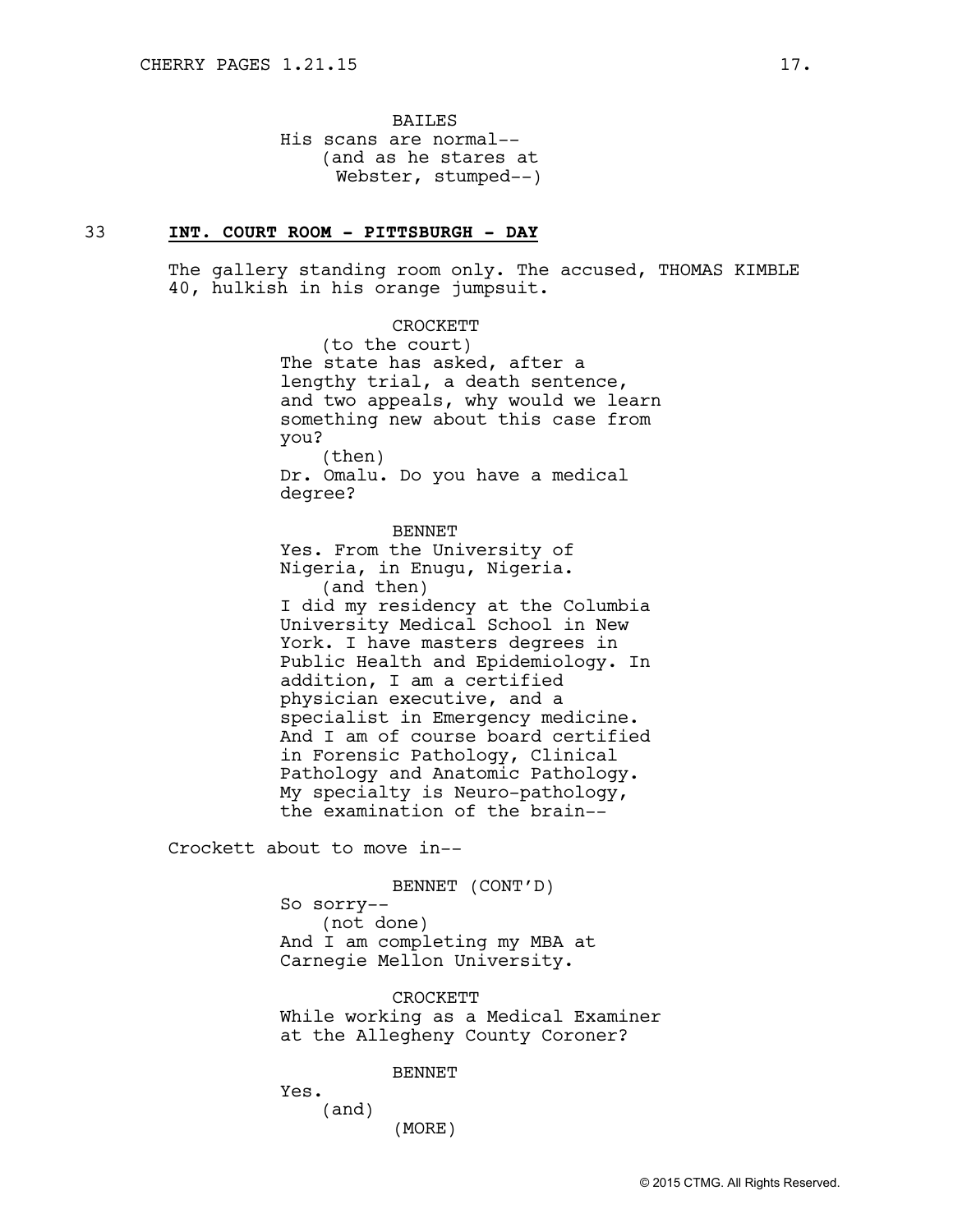And, oh yes, before I arrived in America, a masters in Theory of Music from the Royal School of Music in London. BENNET (CONT'D)

(big easy smile incongruous

to where he sits, then) To answer your question, my specialty is the science of death. I think more about why people die than I do about the way people live.

(room quiet, awestruck) I very carefully re-studied the interviews with the defendant, Mr. Kimble. And of course the autopsy reports on the victim, who was killed quite brutally with bare hands.

Reaches for a stack of blown-up photos. Top photo: hands shredded, bone-crushed. Grey with death.

> BENNET (CONT'D) Hands of the deceased. Broken nails. Blood under the nails. Bite marks. Contusions. The hands of a woman who fought wildly for her life - and lost.

Now a set of male hands. Splashed in blood.

**CROCKETT** Are these hands not Mr. Kimble's?

BENNET They are indeed Mr. Kimble's.

CROCKETT Doesn't that suggest that the state has the right man?

#### BENNET

I thought so. Until I heard hour two-hundred seventeen of Mr. Kimble's police interview. He was speaking quietly, and off-mic, but I clearly heard him say- (reads from notes) "I don't like blood. When I was a kid I had a tooth pulled and I wouldn't stop bleeding. My parents wouldn't let me play outside somtimes--"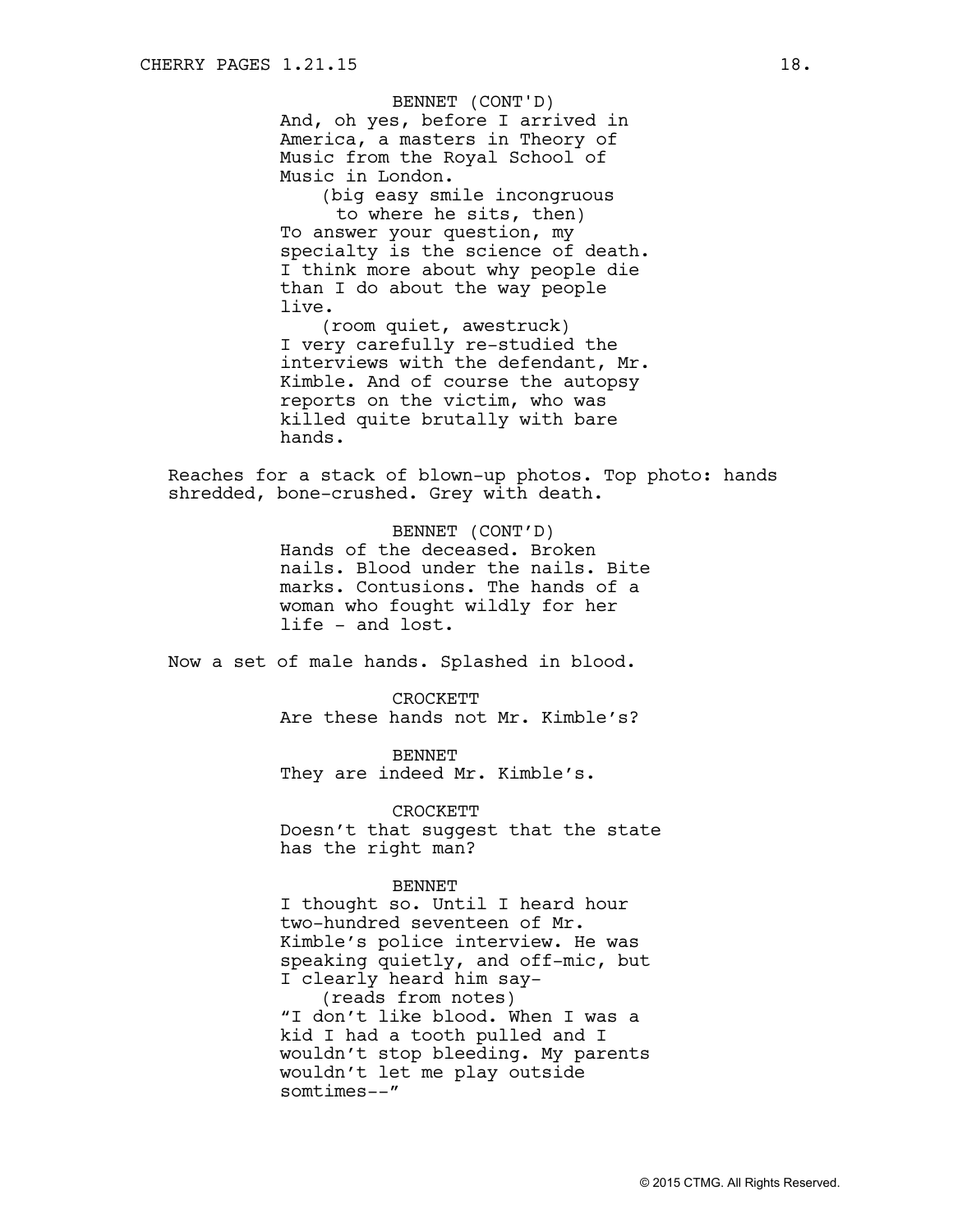And we REVERSE on the Prosecutor. On the cusp of realization--

BENNET (CONT'D) I saw no reference to this in any trial transcript. I got curious.

CROCKETT

What about?

BENNET

Hands.

Bennet holds up the victim's hands alongside Kimble's hands.

BENNET (CONT'D) Mr. Kimble's hands had the victim's blood on them. But no bruising, or bites, or scratches.  $(- - )$ I started to wonder if these two pairs of hands could have been in the same fight.  $(--)$ So my mind went somewhere new.  $(--)$ If Mr. Kimble's family had a history of hemophilia. His father said no, and medical records support that. But there is a strain of hemophilia -- hemophilia A - that is not hereditary, and almost unheard of, so never tested for. I couldn't think of any other explanation. I ordered the test. (and) Mr. Kimble tested positive for hemophilia A.

Prosecutor again. The humiliation upon him.

BENNET (CONT'D) If his hands were the murder weapon, he would have bled profusely for a long period of time. He might have even bled to death. (and now) Mr. Kimble's hands may have touched the victim, to aid her, as he claims, but there is no scenario in which they killed her.  $(--)$ (MORE)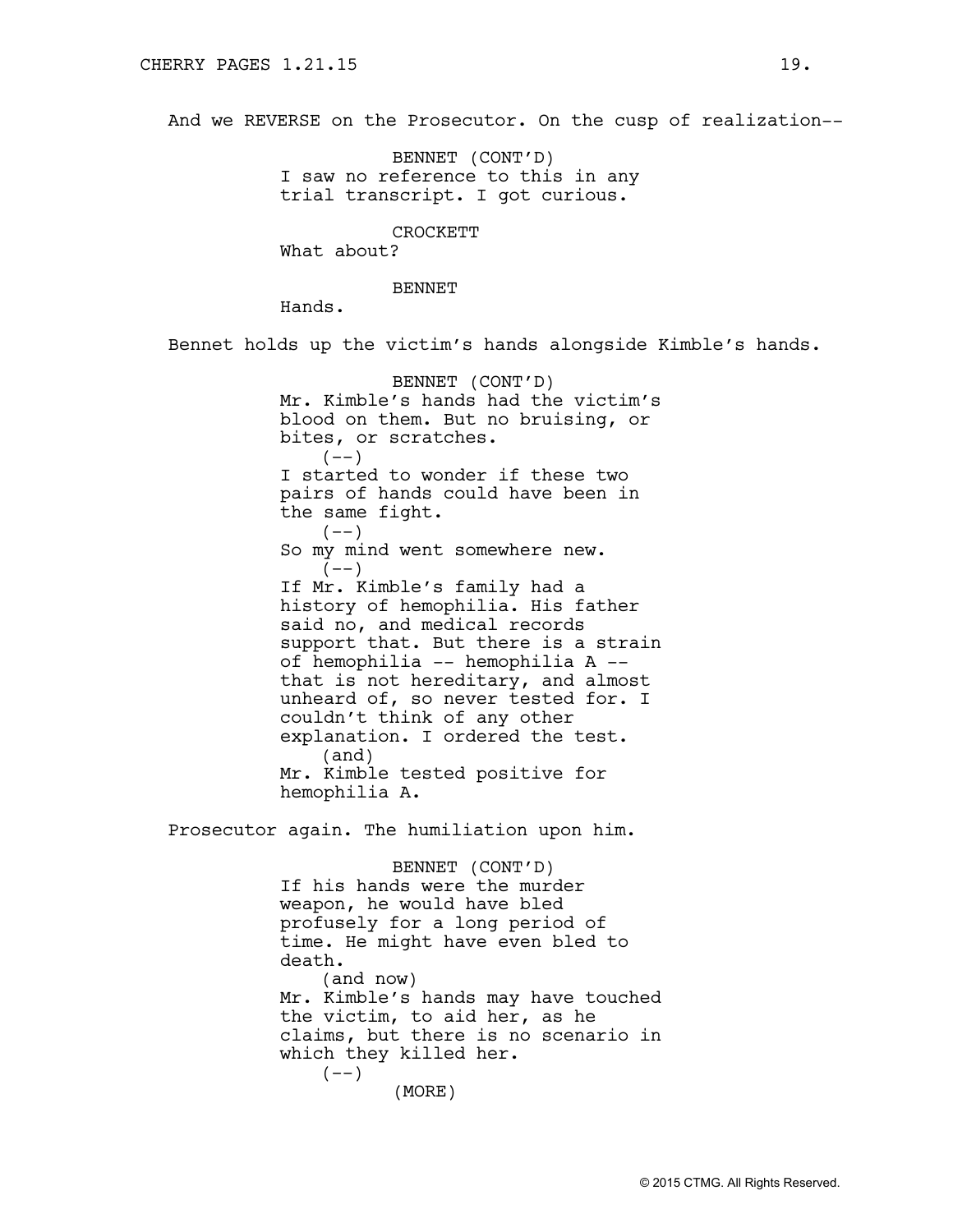There is no question in my mind that if the state of Pennsylvania executes Thomas Kimble, it will kill an innocent man. BENNET (CONT'D)

## 34 **INT. BENNET'S CONDO - NIGHT**

Bennet on the phone. After a long pause--

BENNET Did you hear what I told you? (a silence, then-)

BENNET'S FATHER/PHONE (OVER) (simply) Have you finished your schooling?

Heavy Nigerian. Weary, perhaps with the time difference.

**BENNET** I will have the MBA completed soon.

BENNET'S FATHER/PHONE (OVER) And what are you going to do with all your degrees?

BENNET Collect knowledge. I need knowledge. To run my clinic.

BENNET'S FATHER/PHONE (OVER) Your clinic again (?) (tired of this already) A clinic requires a physician.

BENNET I am a physician, papa.

BENNET'S FATHER/PHONE You bury the dead.

BENNET I help families understand why people die. I help the living and the dead. (a long silence) I am very *good* at what I do, Papa. There is an *art* to what I do. (even to himself he sounds plaintive, and hates it)

And now a long pause. Bennet can hear his father's breathing.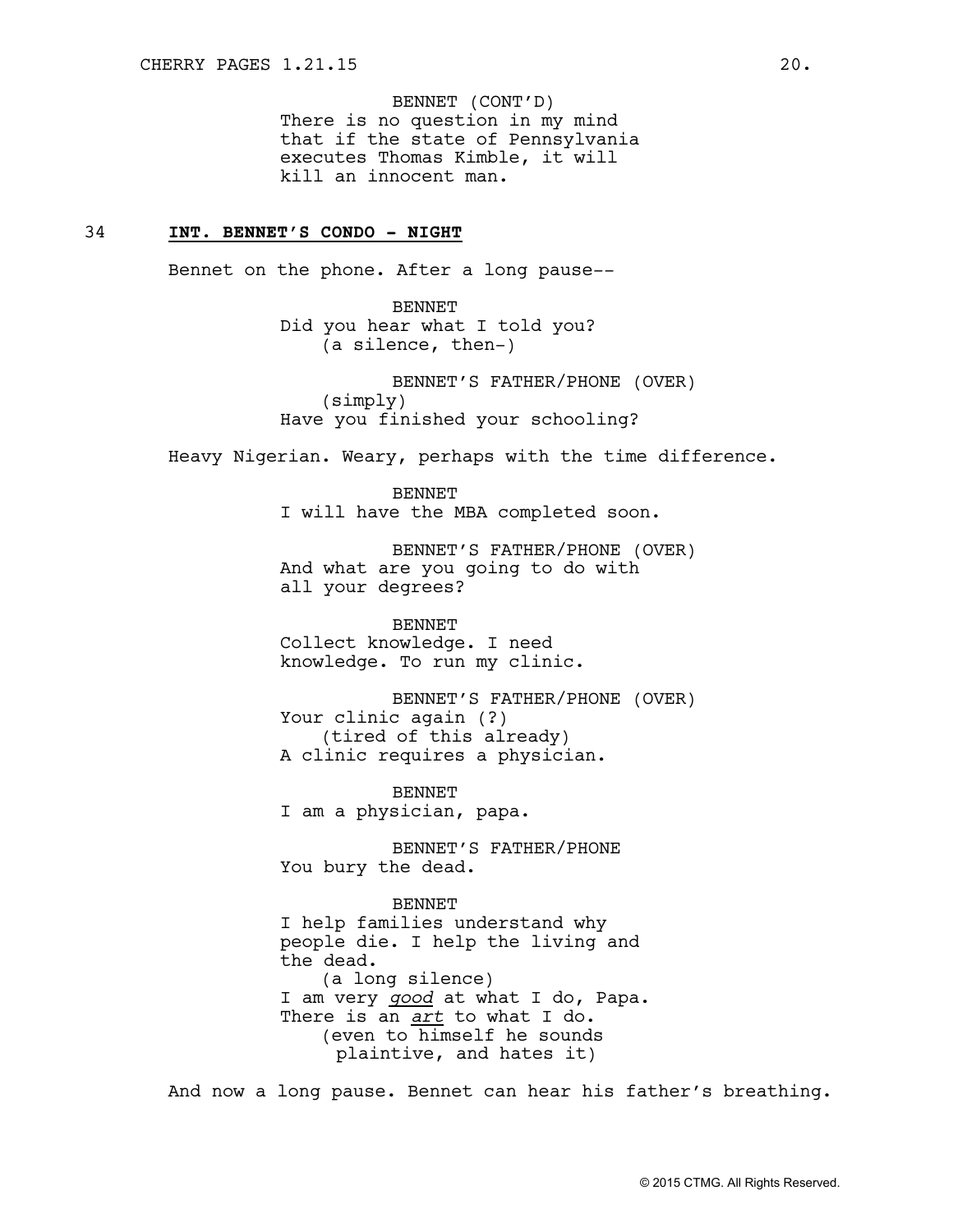BENNET'S FATHER/PHONE (OVER) It is time to leave the classroom, leave the books. Join the world of the living. With a wife, children. Bennet Onyemalukwube Omalu: it is time to grow up and *do something*-- (and the SOUND of a phone being banged down--)

And our eyes follow Bennet's to the wall. Where portraits of his parents hang. His father imposing; a chieftain's kaftan. His mother wrapped in loud blazing colors.

Bennet carefully folds a clipping from the *Pittsburgh Post-Gazette*: *"Saved From Execution"*, and a photo of himself.

Slips it into an envelope: *"Chief John Donatus Omalu, 90 Secondary School Road, Enugwu-Ukwu, Nigeria".* Seals it.

> MR. SCOTT (PRE-LAP) --and you have dominion over all. In your hand are power and might--

## 35 **EXT. ST. BENEDICT'S - PITTSBURGH - DAY - ESTABLISHING**

Sturdy brick cathedral. Massive crucified black saint broadcasting from the belltower.

> MR. SCOTT (PRE-LAP) --it is yours to give greatness and strength to all--

#### 36 **INT. ST. BENEDICT'S - PITTSBURGH - DAY**

Saturday Mass. Black and immigrant congregation of 200. One by one standing in pews, offering prayers of gratitude.

> MR. SCOTT --Our God, we give you thanks and we praise the majesty of your name.

## FEMALE CONGREGANT

I thank you, Lord, with all my heart; in the presence of the angels to you I sing. I praise your name for your mercy and faithfulness--

Bennet STOPS. Turns toward that clarion female voice. African lilt. Beautiful girl. Delicate profile. Bennet stares, then--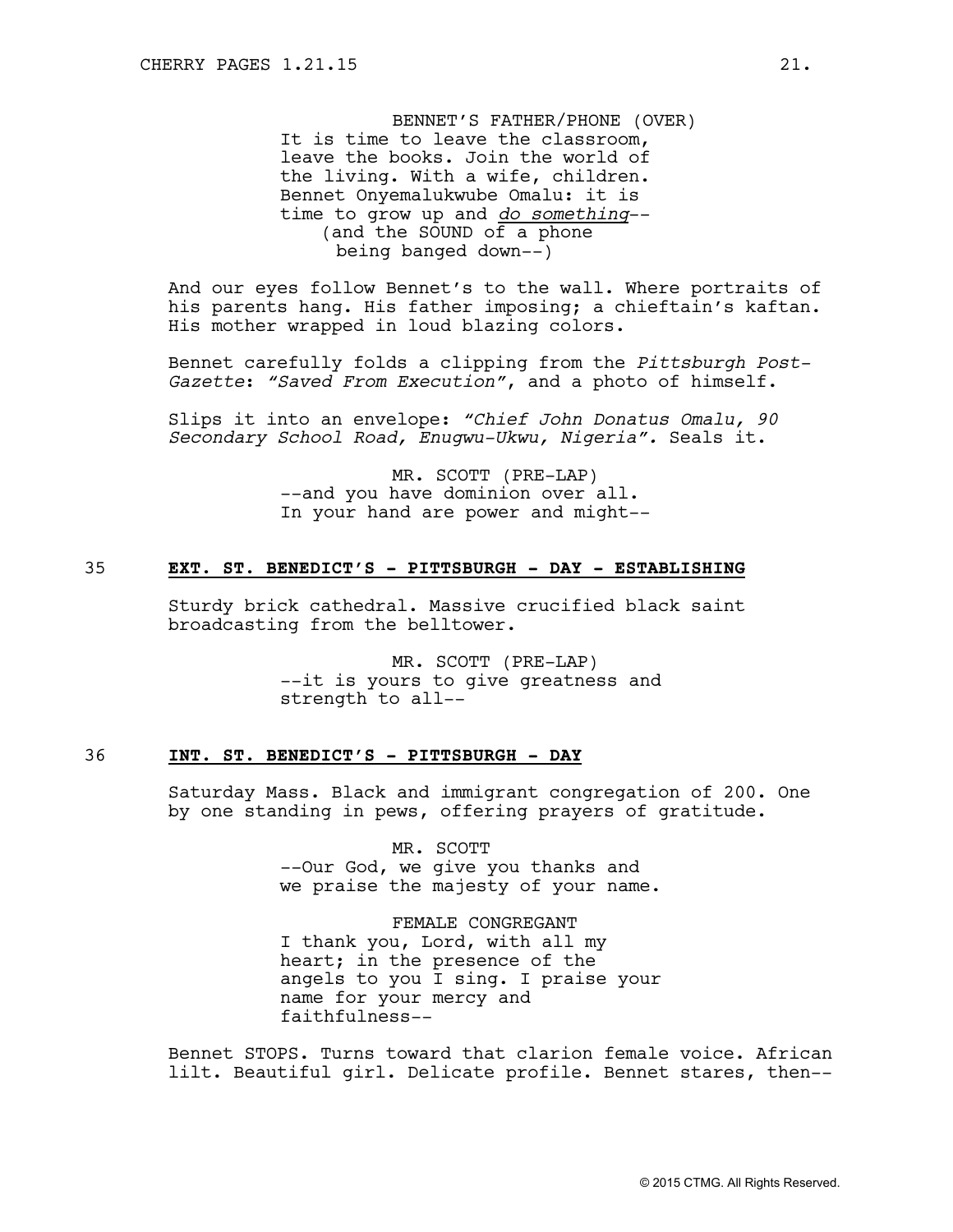His turn. He doesn't speak his prayer, he *sings* it in that big melodic heartbreaking voice--

#### BENNET

*On the day I cried out, you answered; you strengthened my spirit. All the kings of earth will praise you, Lord, when they hear the words of your mouth. Though I walk in the midst of dangers, you guard my life when my enemies rage.*  (as the congregation claps, feeding off his energy--)

#### 37 **EXT. ST. BENEDICT'S - PITTSBURGH - DAY**

Services letting out. CONGREGANTS approach Bennet, shake his hand, want to be near. PASTOR and CHURCH SECRETARY hunting for--

> FATHER D'AMICO Bennet! A moment?

We notice - but Bennet wouldn't - two *Steelers lapel pins* on his frock: *"10 - Stewart" & "92 - Harrison".*

#### MRS. SCOTT

We have a new member, a young lady from Kenya. She came to us a few weeks ago. She needs our help.

#### BENNET

Of course. How much do you need?

FATHER D'AMICO She needs shelter, Bennet, until we find her something permanent.

BENNET

Father. I'm studying, I work long hours. My books are everywhere--

MRS. SCOTT What about that studio you sub-let? Isn't that open now--?

Points out the girl with the clarion voice. PREMA MUTISO, 24.

BENNET

Who is she?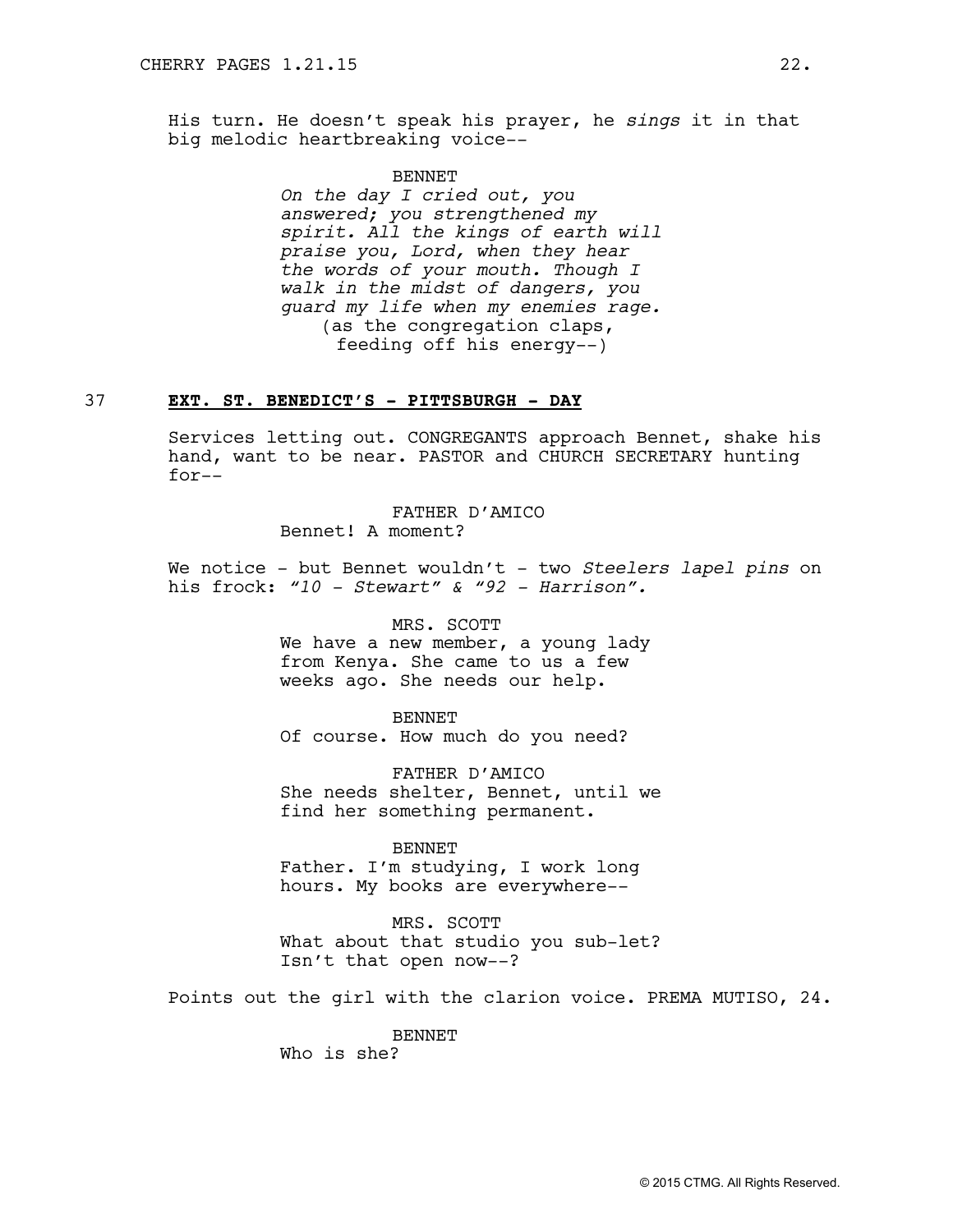FATHER D'AMICO She's a nice girl, from Nairobi, went to a British school. And she wants to work. We're letting her tidy up around the church. (Bennet silent, so--) We're asking *you*, because we know she'll be safe and cared for. I feel God in you, Bennet--

MRS. SCOTT You know how this congregation looks up to you. (as Bennet takes her in--) Lovely, isn't she? (yes she is, and we find  $then--)$ 

#### A37 **EXT. ST. BENEDICT'S/EXT. BENNET'S CONDO**

Walking from the church to Bennet's - separated by a parking lot. A strip of generic faux-Americana row-houses. Bennet, striding fast, slightly in front--

#### 38 **INT. BENNET'S CONDO - DAY**

Bennet shows Prema in. All she has in that small bag. They stand together in his little kitchen.

Her nearness like an electrical pulse. He is awkward. She is less so. Her first act is to unpack her bible. We take her in: no makeup, she is simple, clear, gorgeous.

> BENNET What kind of music do you like?

PREMA I don't know.

BENNET

How are you for money? (no reply) Need is not weak. Need is need. I know where you are-- (and hands her some money which she at first refuses) For anything you might need. Clothes. (she gives him a look) You are here now. You have to be a better version of yourself. (MORE)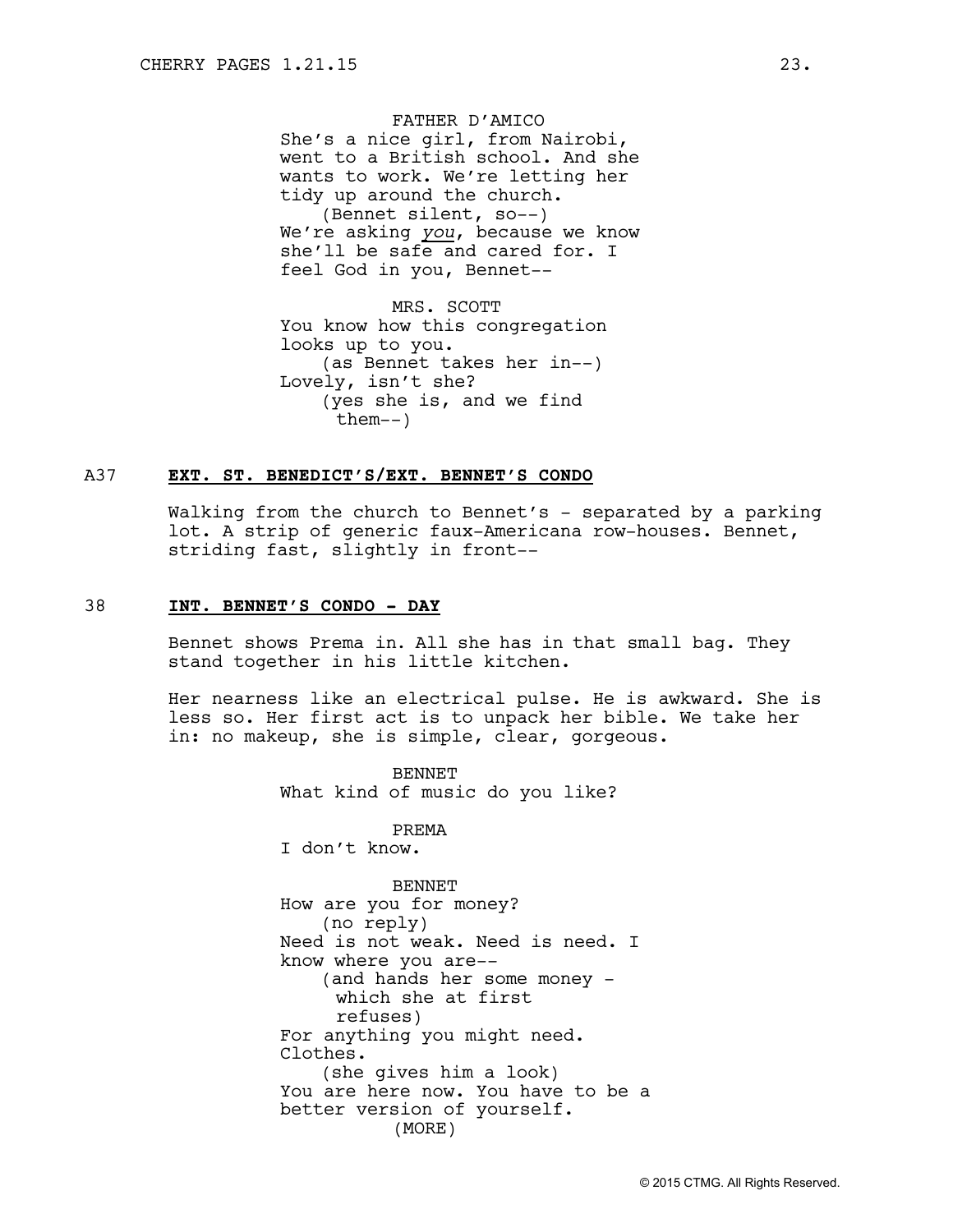If you don't know what that is, pick something and fake it. BENNET (CONT'D)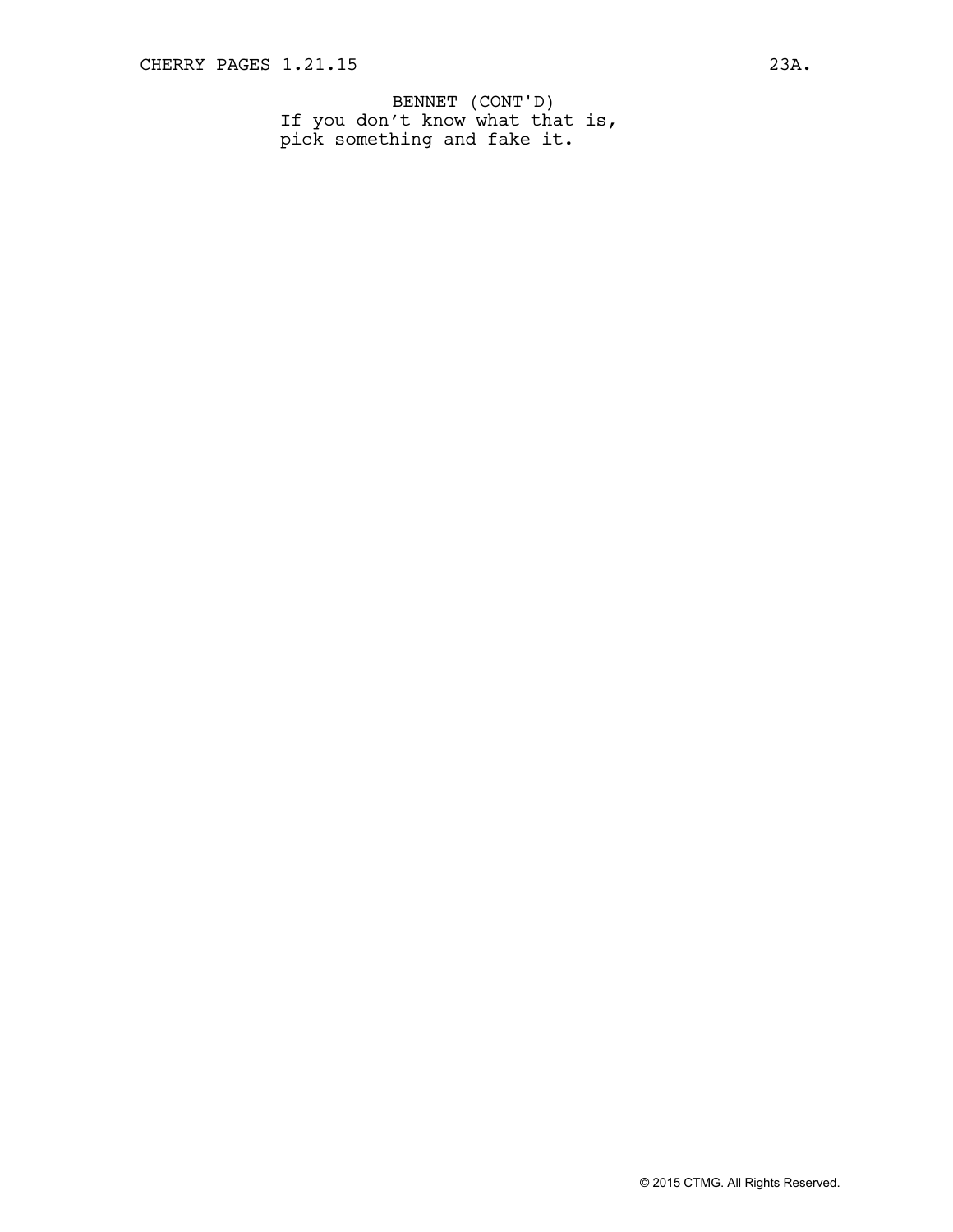She takes the money. He shows her to an autonomous efficiency within, "Usually sublet this out--". Shows her a door. Hands her a key--

> BENNET (CONT'D) There's a lock on your door. No one can get in. You have your own bathroom-- (and hands her a key)

She's not moving. She's looking at his crisp suit, shoes. With a look of bemusement.

> PREMA What did you pick - to fake?

BENNET An older bald white man.

#### PREMA

(bemused--) Why an older bald white man?

BENNET (and gets the joke. But still-) He is the best at what he does. He is *brilliant* at what he does. That is why. (she's turns, starts to go, stops, then--)

PREMA I was a registered nurse. At the Aga Khan Hospital, in Nairobi. (now Prema takes the keys and leaves, and--)

## 39 **INT. FURNACE/INDUSTRIAL RUINS - DAY**

Webster barefoot, shirtless, awash in sweat.

Manic pull-ups off the piping of a fallowed iron blaster. Aircraft-carrier size mountain of steel. His biceps and shoulders jacked.

Now cradling a cracked pipe. Lifting and snatching it overhead, ropy muscles taught, palms it chest level. Cleanand-jerk.

Then crashes the log down. And stares. Paralytic. And now--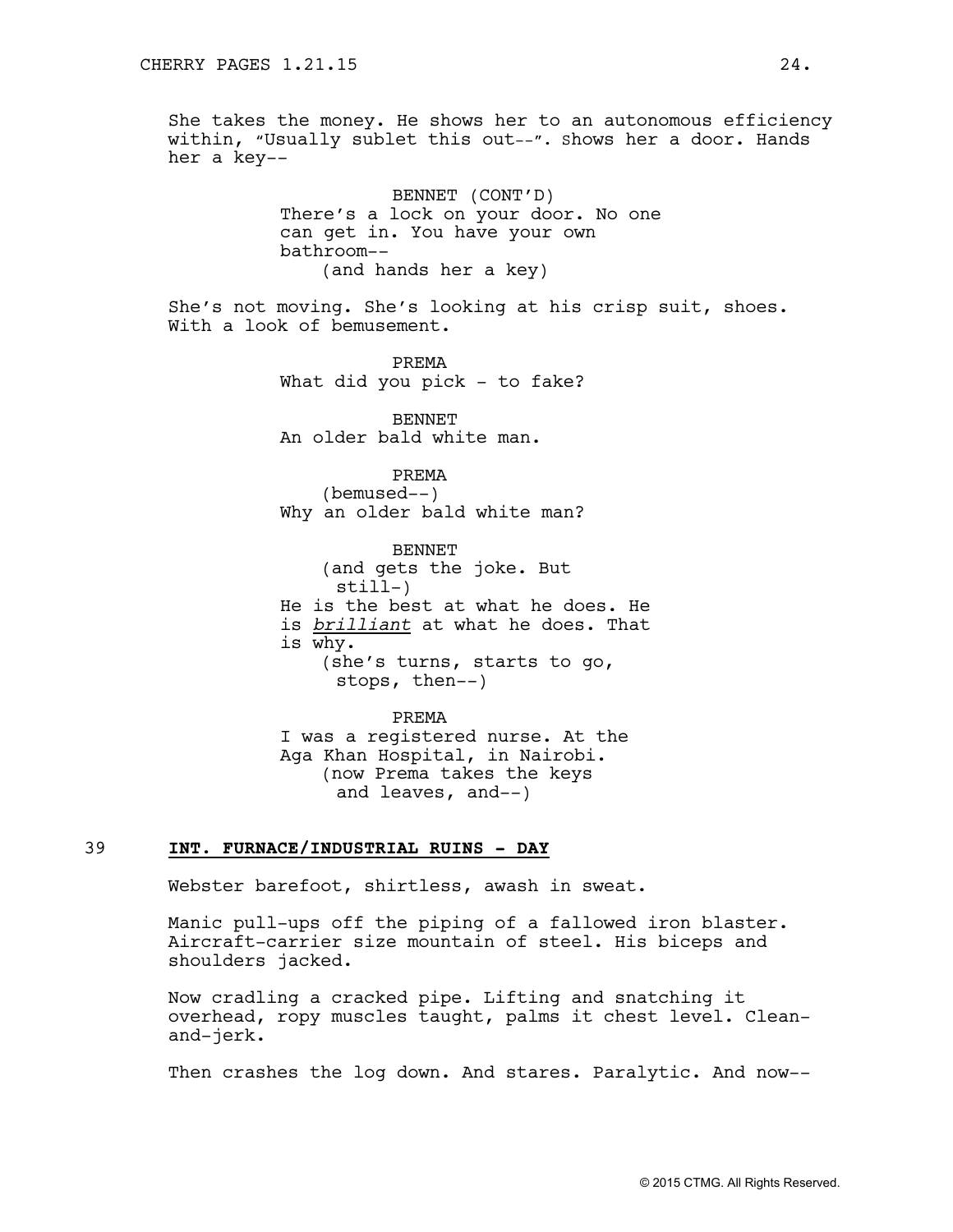## 40 **INT. CHEVY PICK-UP TRUCK - LATER**

Webster sweating in a haze of pain. Piles of notes to self have grown. Enough of whatever this is and reaches for the Taser. Pants already off. Eyeing the crucifix dangling--

The heads charge -- CRACK! -- he cooks his thigh. Blasted against the window. Rag-dolls to the floor. Spasming.

Then all slows. All of him. Every molecule of him exhales.

And we cut to black. And hear a light switch click on, and we're-

#### 41 **OMIT**

#### 42 **INT. BENNET'S CONDO - SAME**

Bennet finds Prema in his kitchen, "Oh, you're in here", and a decluttered home. Chaos of books systemized by subject.

He moves around her awkwardly. She more comfortable than he.

Breakfast awaits. Local fare from "back there". Chapati. Ugali. He stops. Because--

The microscope has been moved. From table to counter.

And the TV on.

Unclear to him how much he likes any of this.

He eats reading a business school text. Stealing glances at Prema as she moves around the table, tidying. He is about to stop her, or suggest, stops himself, as--

We PUSH PAST him to TV NEWS FOOTAGE: Webster's truck.

TV BROADCAST (OVER) In recent years the dauntless Webster had abandoned his family, slipped into financial chaos and homelessness,--

Then the TV cuts to a HIGHLIGHT REEL of Webster in his football prime, guarding the quarterback like a Secret Service agent. And Bennet grabs the remote, shuts it off--

> BENNET Look, I don't really watch TV.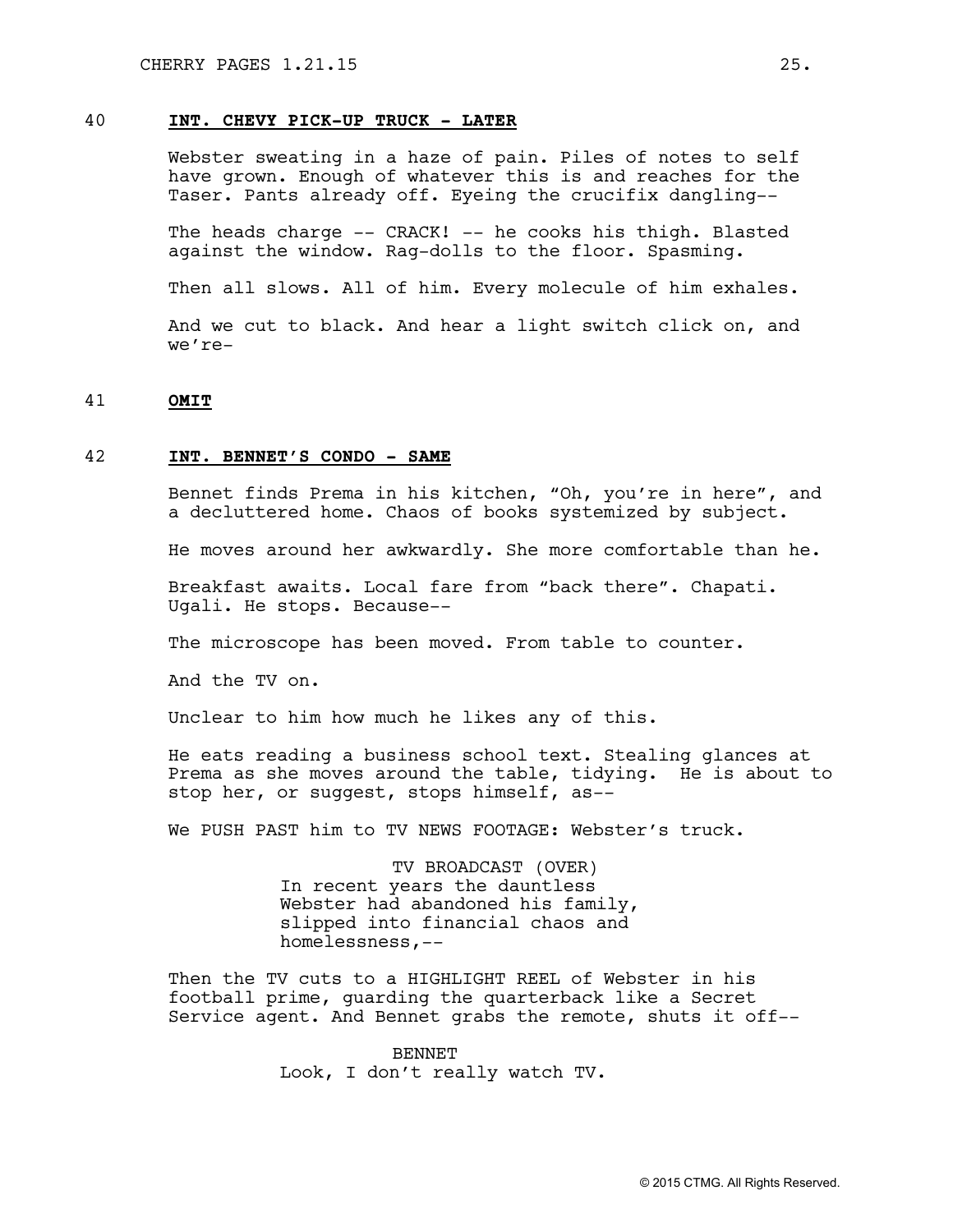PREMA Then why do you have one?

BENNET One has a TV in this country. (then) I don't usually eat breakfast.

PREMA One eats breakfast in this country. (and clasps her hands in prayer) *Dear God thank you for the gifts you have so graciously bestowed upon me--*

Bennet, stunned, watching this, then closes his hands in prayer, as--

> PREMA (CONT'D) *Please help us to continue to be deservant of our blessings.*

#### 43 **EXT. ALLEGHENY COUNTY CORONER - PITTSBURGH - MORNING**

The lot jammed with trucks and vans, satellite dishes. Dozen REPORTERS and CAMERAMEN.

Bennet's Mercedes finds a spot on the edges of the media circus. Clueless, he heads down the ramp to the basement offloading area.

Where he finds Sullivan and Annie arriving. Sullivan wearing his *"Webster/52"* Steelers jersey. Gracie's wearing Steelers gold&black strung ribbon through her hair today. In Webster's honor. As they converge--

> BENNET Who's Mike Webster? (Sullivan pauses, disbelief, then--)

SULLIVAN Greatest center to ever play the game. A true warrior.

BENNET What's a center?

GRACIE The big guy in the middle.

They tumble inside--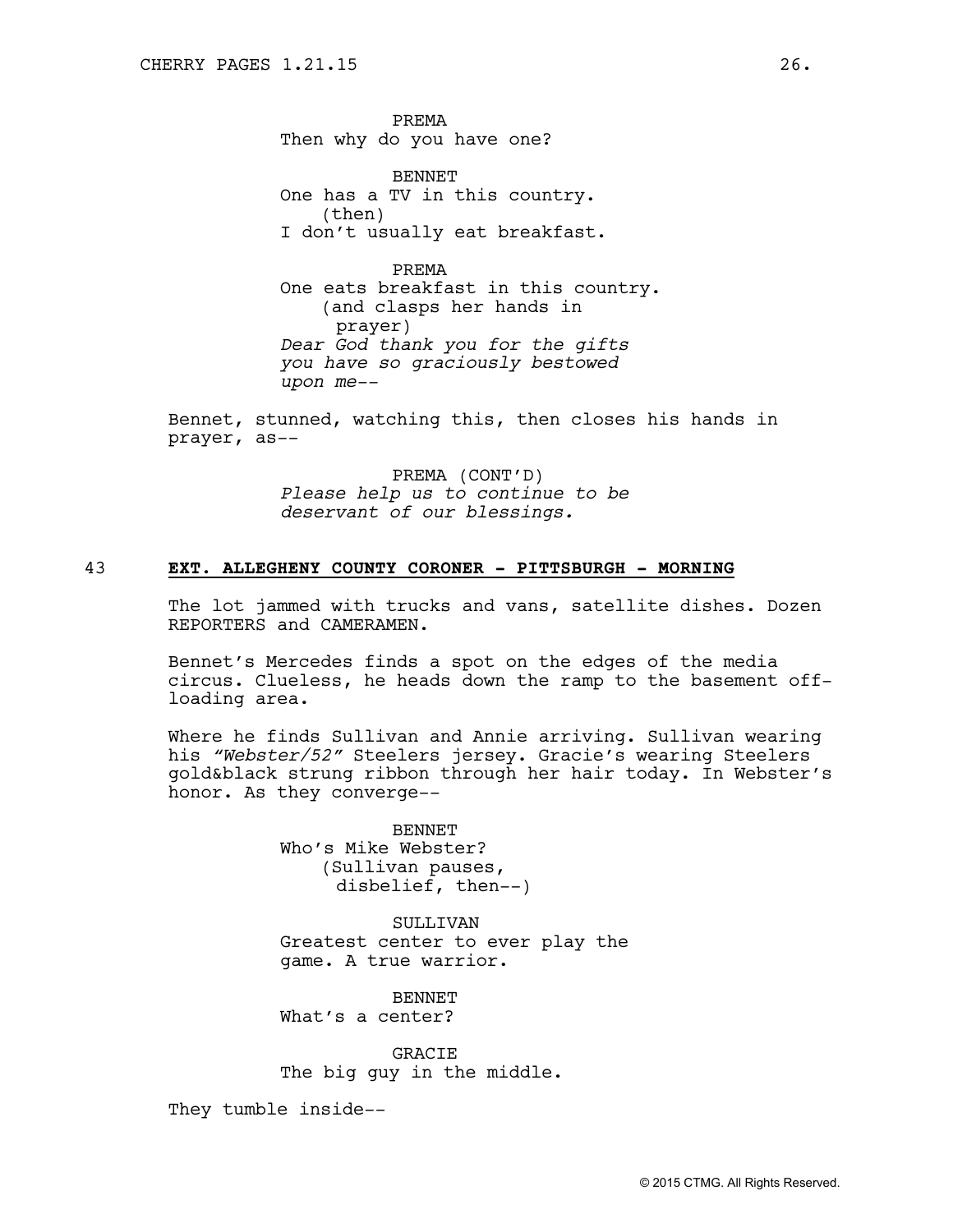SULLIVAN My kid plays because of that guy. He wears Webster's number.

Bennet's eyes go to Sullivan's jersey. To the red-white-bluestars-stripes logo of the NFL. Sullivan follows his gaze.

> BENNET I'm very sorry. I just don't know who he was.

SULLIVAN (realizing) You don't know football. At all.

**BENNET** I don't need to know football.

Now clocks Gracie's ribbons.

SULLIVAN I freakin can't believe it's you.

Now Wecht arrives, joins them.

BENNET I was put on the schedule for today. I'm on the schedule every weekend.

WECHT (dad breaking up the kids) C'mon, c'mon-- (and then they're--)

#### 44 **INT. ALLEGHENY COUNTY CORONER**

Bennet, Wecht, Sullivan, Gracie and the others huddled, grim, around the slab.

> WECHT I'm going to have to give a statement.

SULLIVAN Let's just do the external.

We're TIGHT ON BENNET. He's in his bubble, reading through the EMT report, medical records. Quick probe. General appearance. Fingernails. Scorched thighs-

> BENNET He was Tasering himself.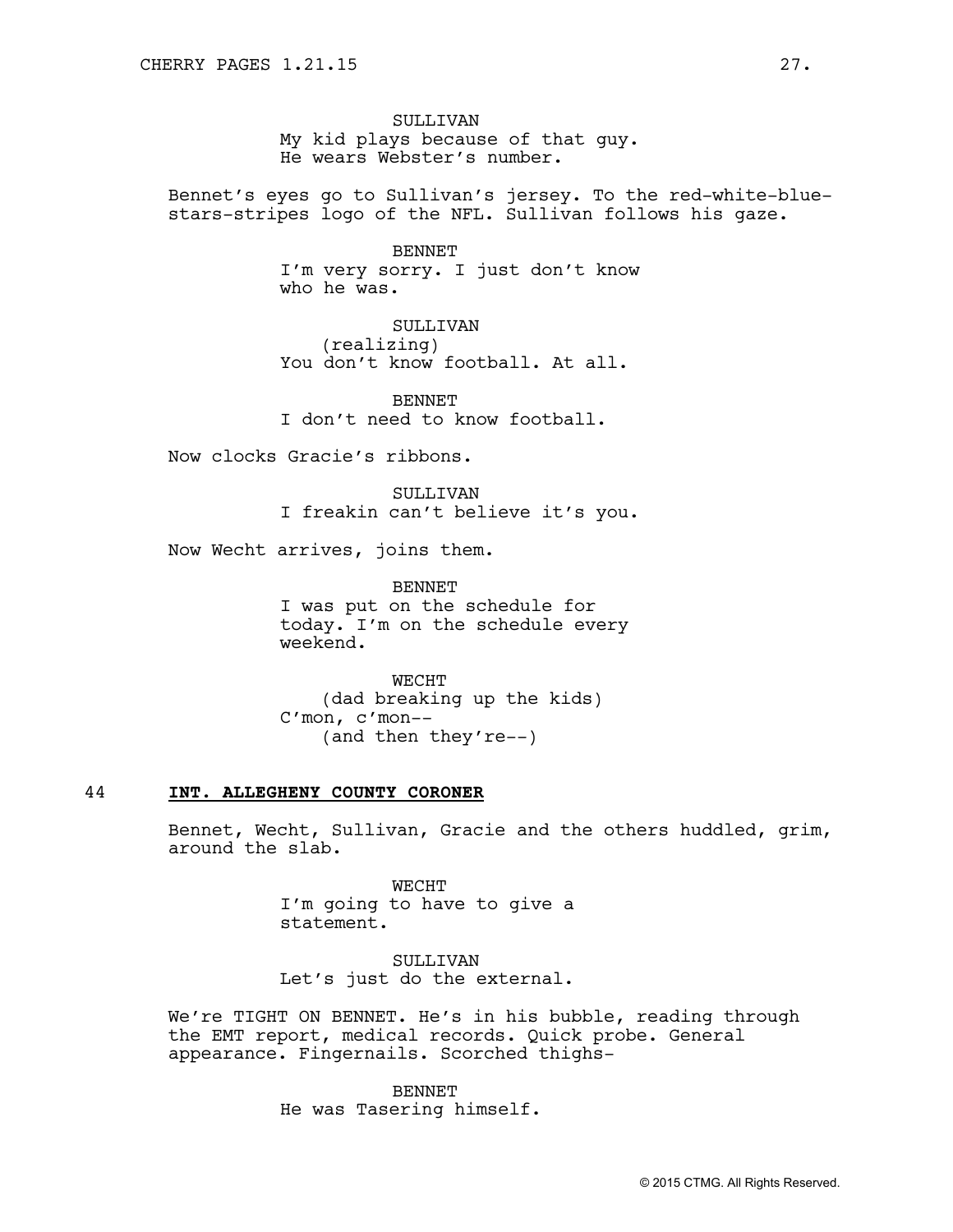SULLIVAN The whole town was out of work. He gave us hope when there was no hope, ya know?

Bennet can see inside the mess of his mouth from here.

BENNET

Full autopsy, please.

SULLIVAN Hey c'mon there's no need. To cut this man's body.

BENNET I can't figure out what went wrong.

SULLIVAN He died. Is what went wrong.

#### BENNET

Look at his teeth. He was pulling them out AND SUPERGLUING THEM BACK IN. Why does an apparently wealthy favorite son of this city become self-mutilating and homeless at 50? Cardiac arrest may be *how* he died, but not *why*.

A beat. They're all thinking. Wecht pulls Bennet aside.

**WECHT** What he's saying is there are times when life asks you to leave things alone, and times when you can't.

BENNET Do you think he'd want me to leave things alone? (meaning Webster)

For a moment maybe even Wecht isn't sure.

WECHT No, I don't. I never leave anything alone. That's why people hate me.  $(--)$ Just don't screw it up. (and leaves, and as Bennet turns to the room--)

**BENNET** Let's prepare the body, please.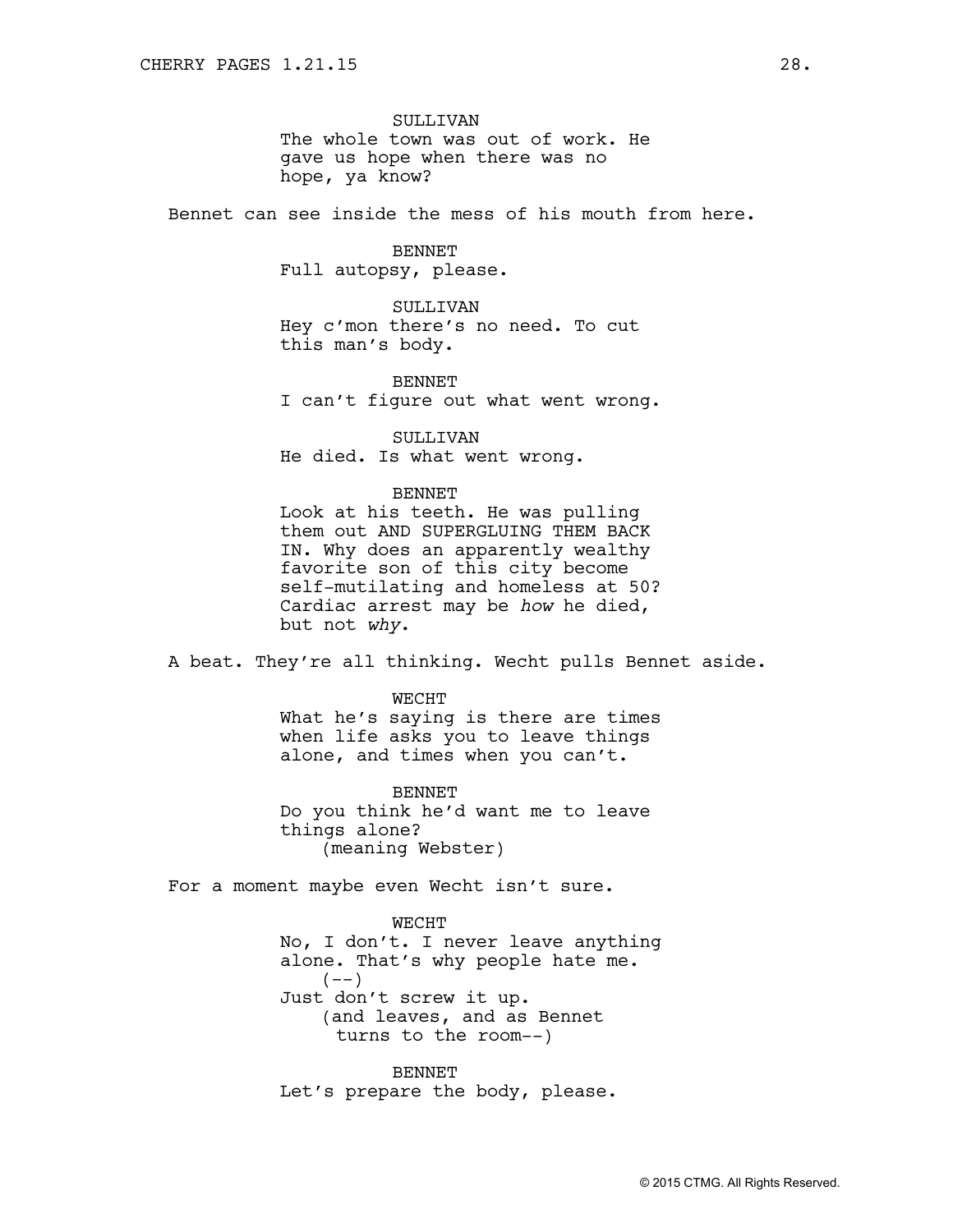## 45 **INT. AUTOPSY CHAMBER - DAY**

Bennet - Teddy in his/our ears - at the dissection table.

JUMP CUTS - the unpeeling. The washing. The crevasses, the face. Ritual beyond respectful. Almost tender. Then--

> TEDDY PENDERGRASS (OVER) ("*If You Don't Know Me By Now"*) *All the things that we've been through/You should understand me like I understand you--*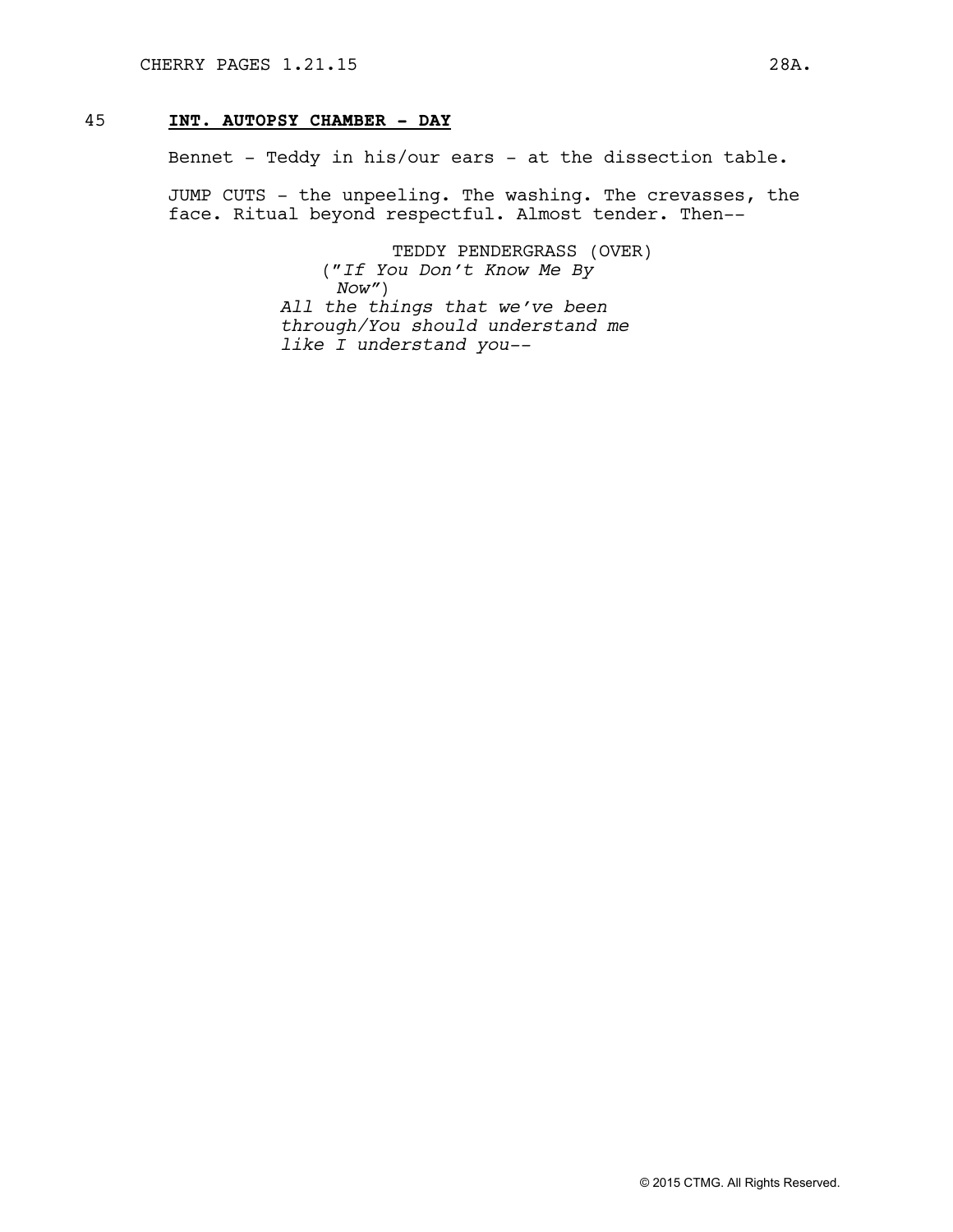Now STOP. Music stops. Bennet staring down at Webster.

BENNET (quiet, intimate) Mike, you need to help me. I know there's something wrong. Help me tell the world what happened to you. I can't do it alone.

SULLIVAN (from his desk, over paperwork) Heart. *Attack*.

Bennet performs the Y-incision.

BENNET Bone saw please.

BENNET (CONT'D) Heart weight 327g. Mitral valve 10.4 cm; Aortic Valve 7.1 cm; Pulmonary-

TEDDY PENDERGRASS (OVER) *I ain't gonna do nothing to break up our happy home/Don't get so excited--*

Handing organs to Gracie one by one--

Right kidney 143g ... left *If you don't know me by*  kidney 158g--

TECH #1 \* TEDDY PENDERGRASS (CONT'D) *now/You will never never never know me--*

JUMP TO: Bennet at the dissection table. Peering down, *confused*. Turning what he's holding upside down and on its side then over again. Holds it to the light. Dictating--

> BENNET Regular folds of gray matter. No mush. No obvious contusions. No shrinkage or erosion from Alzheimer's--

GRACIE What's wrong?

BENNET Hold up the CT again for me, please.

He's comparing what's in his hands with the pictures. Gracie holds up the MRI beside the CT.

> BENNET (CONT'D) How old are these?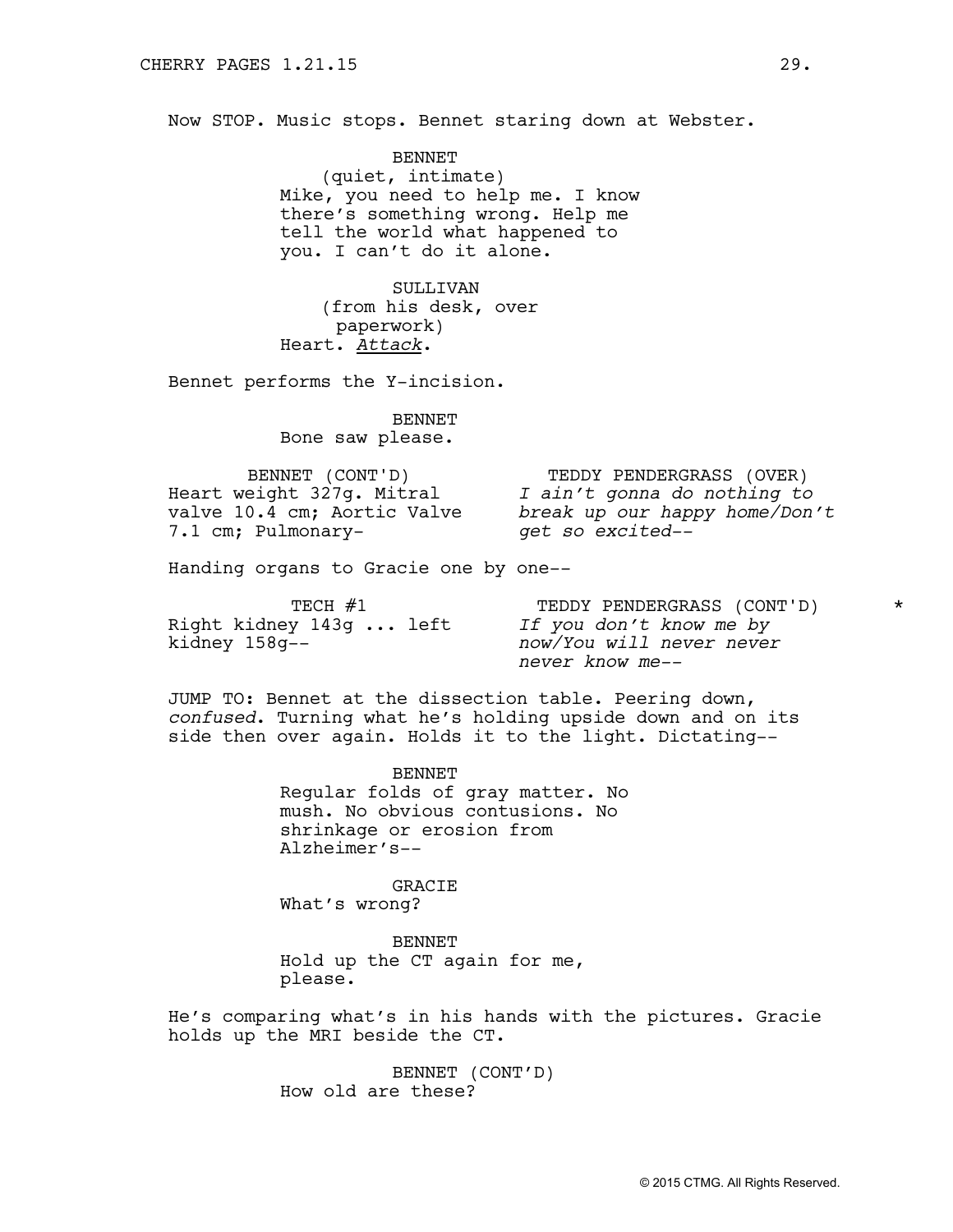GRACIE

Six months.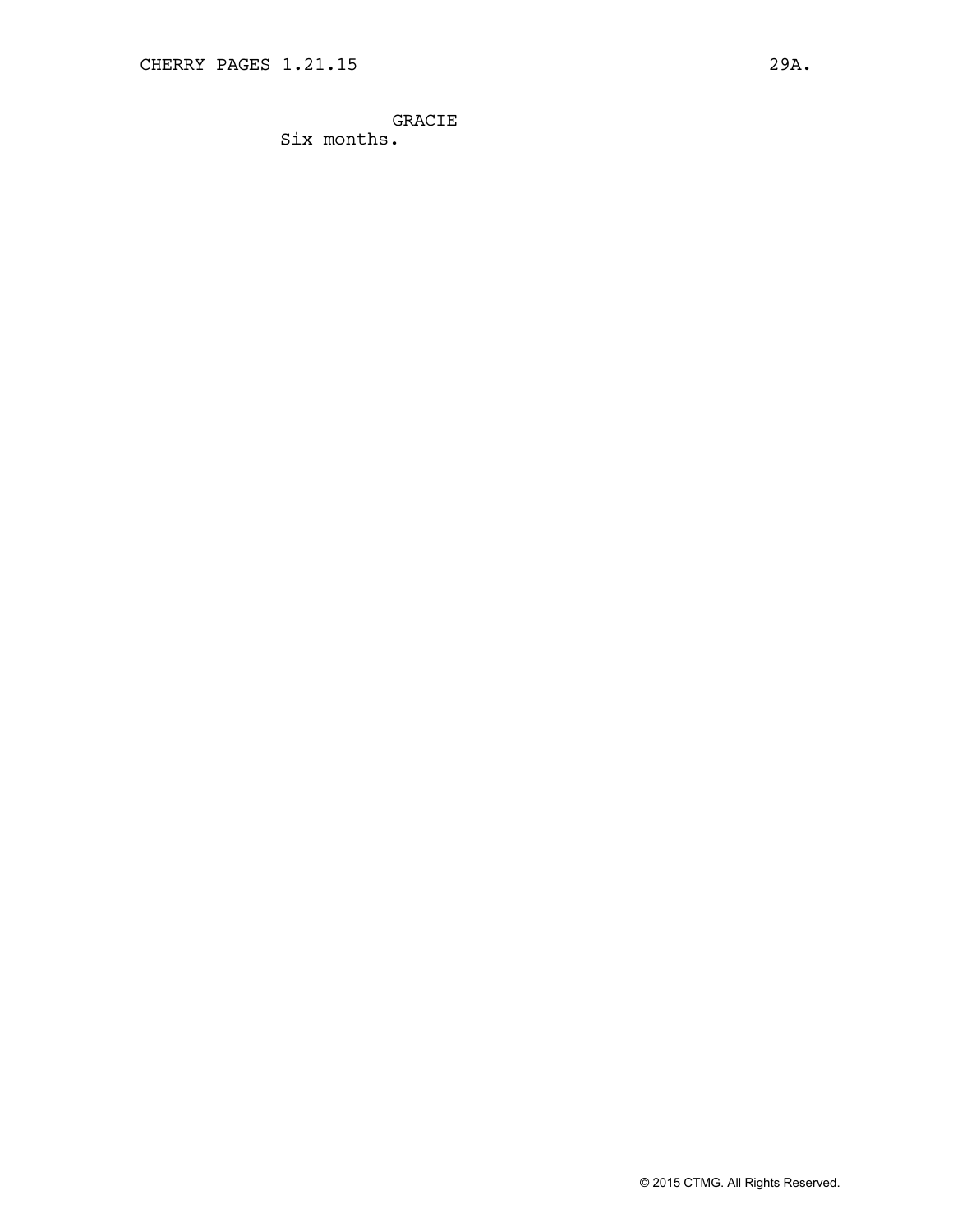Bennet sets the brain down. Stares at it.

BENNET This should be a mess. It looks completely normal.

GRACIE (paging into the records) Records say severe head aches, double vision. Voices. (Bennet looks at her) In his head.  $(--)$ Not seeing any documented concussions.  $(--)$ He did complain of dizziness.

BENNET

How often?

GRACIE

Once.  $(--)$ In eighteen years of professional football.

Bennet takes the file himself. Scans to the signature, team doctor: *"Dr. Joseph P. Maroon."*

> SULLIVAN Sign the certificate. Sew him up.

**BENNET** Let's fix the brain.

SULLIVAN You know we don't have the budget for that.

Gracie glances at Sullivan. He's standing up. 10 staff have accumulated. Wecht reappears, but stays in b.g..

> BENNET People do not go mad for no reason. I'm going to keep looking.

> > SULLIVAN

NO!

(and Bennet looks at him a moment, and--)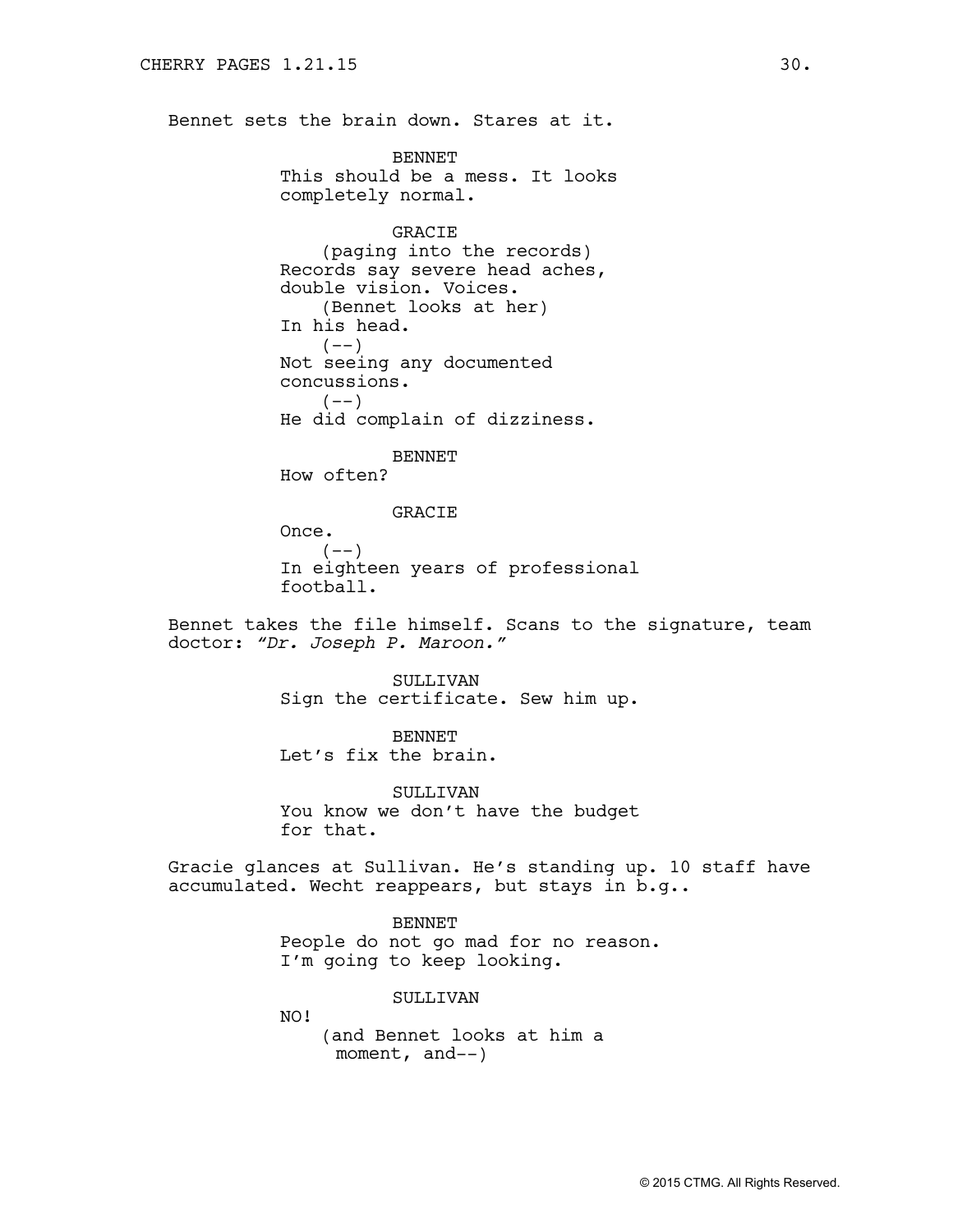| <b>BENNET</b>                | SULLIVAN (CONT'D)                   |  |
|------------------------------|-------------------------------------|--|
| Danny, you are out of line-- | You don't speak to me like<br>that. |  |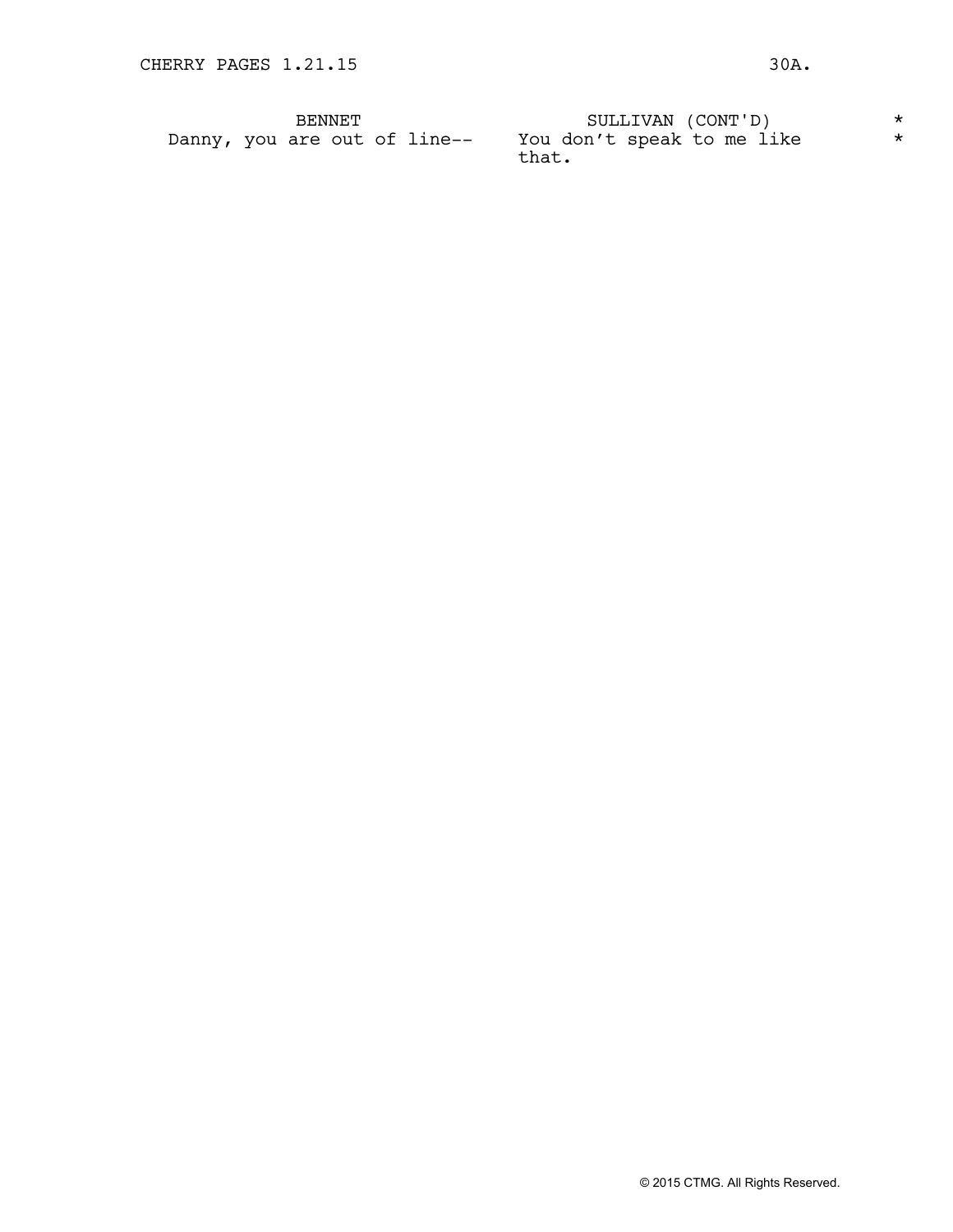BENNET And I am the pathologist on This is not your laboratory!  $*$ *duty!* The pathologist of \* *record*! \* SULLIVAN (CONT'D) \*

*My* hands on this body. If I am wrong *I* am wrong.

BENNET<br>
this body. If I and you're wrong.  $\star$ 

### BENNET

Not *you*. *Me*-- (loud; big; no one's heard his voice raised before) *Fix! that! brain!*

SULLIVAN I'll make sure they're not going to pay for it.

BENNET I will write my orders for the tests I want.

A long tense beat. Bennet looks for Wecht. Wecht is gone. He's alone with Sullivan. Then--

> SULLIVAN You're going to pay for them yourself.

BENNET Please proceed, Gracie, thank you. (and as he exits, slipping off his smock)

And proceeds up the stairs--

BENNET (CONT'D) (to himself; prayerful; he does that) He is a child of God, like you. You are here because other people fought your battles for you. And you are still here. (and enters--)

### 46 **INT. WECHT'S OFFICE - ALLEGHENY COUNTY CORONER**

Bennet stands in front of Wecht's desk. Wecht, in a suit now, doing up a tie, reading Bennet's test orders. (We get a glimpse at the list: *Tau -- Beta-Amyloid -- TDP-43 protein -- Ubiquitin -- Alpha-synuclein -- silver staining -)*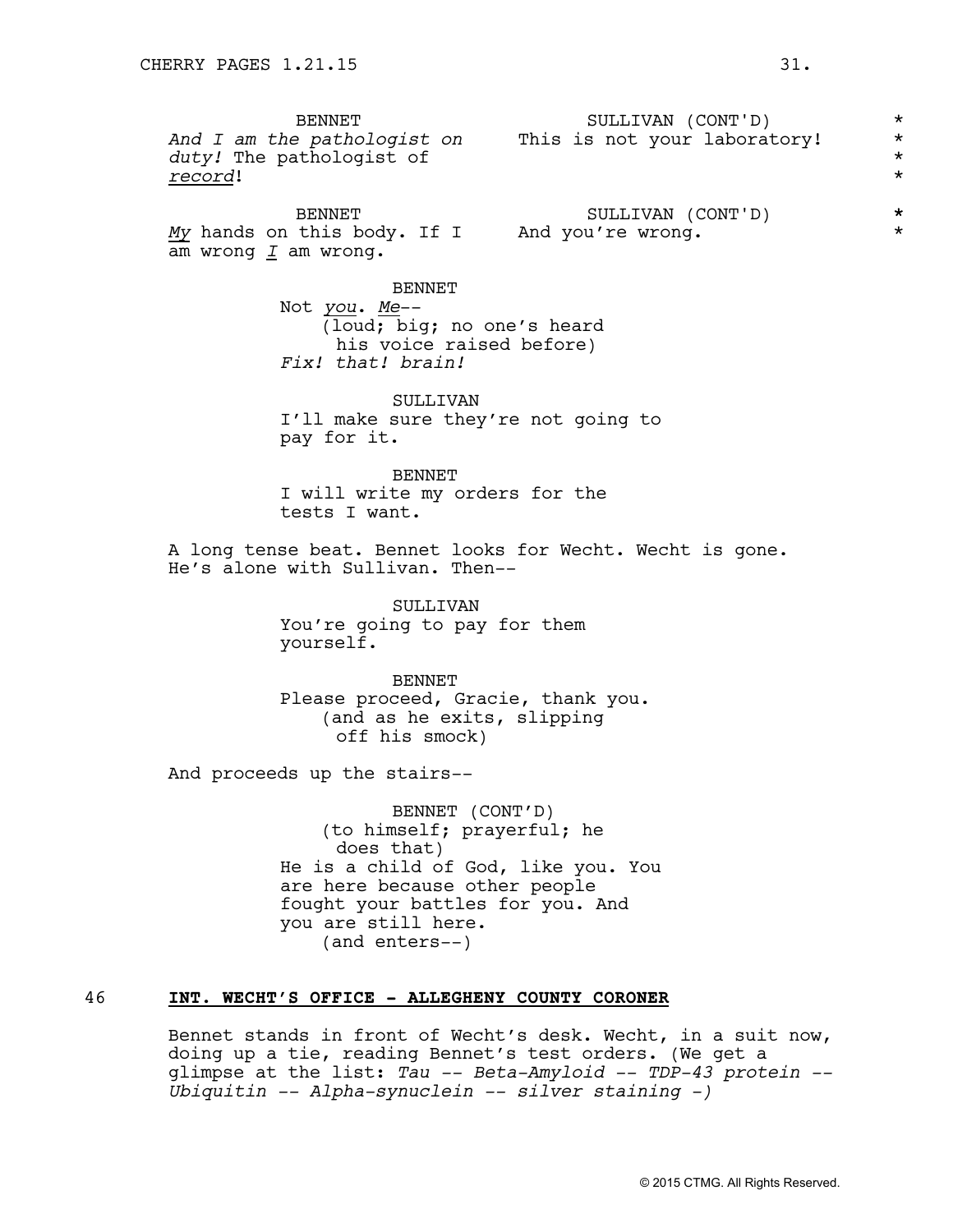WECHT

In forty years, I've never requested a panel of tests like this. What are you looking for?

BENNET

There isn't a case, in a book or in life, where a man that healthy, went that crazy that young, with no visible abnormalities of the brain. (MORE)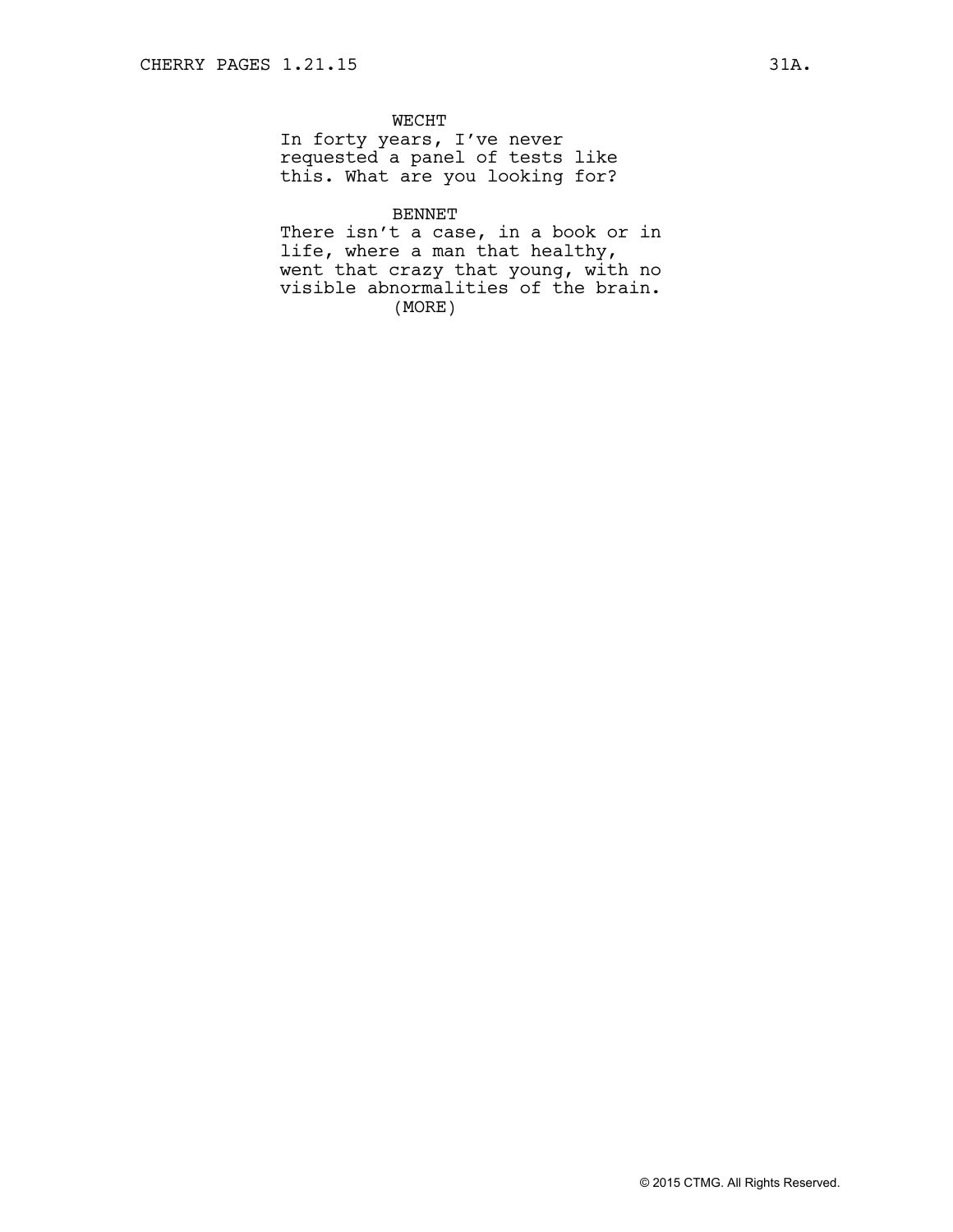(then) I don't know. What I'm looking for. BENNET (CONT'D)

WECHT I can tell. It's going to cost you a fortune. (then, relenting) If you have to play hero, just make sure we both come out okay.

And there it is. Bennet's on his own. And--

### 47 **INT. BENNET'S CONDO - DAY**

Prema at the TV. She has new clothes. Jeans, t-shirt. American. She's watching a special on Webster's career. Narration of hand-to-hand combats UNDER an elegiac score.

Studying all this. Webster. Football. America.

(Domestic touches have appeared. Pillows on the couch. Flowers for the table.)

Prema crosses to the refrigerator. Actual food in there now. Reaches for a Tupperware. Peels the lid, and--

Inside, a bisected half brain. Gray, sinewy. Floating in a pool of formalin. Label says *"Michael Lewis Webster".* 

She glances to the TV, to A TIGHT of Webster's face. Black helmet. *"52"*. Fierce eyes behind the cage.

> DAUGHTER (PRE-LAP) Mom, dad's sitting outside again.

### 48 **INT./EXT. STRZELCZYK HOME - PITTSBURGH SUBURBS - DAY**

Keana tidying her daughter's bathroom. Pauses by a window. Sees Strzelczyk sitting in the rain, in the yard.

> KEANA STRZELCZYK Justin you weirdo. You keep doing that--

She heads down. Stops by the front door. Post-its on the wall: *"The people are Evil. God speaks to me. He says we have to get to higher ground--"*

> SON (coming up behind her) Daddy made these pictures for me--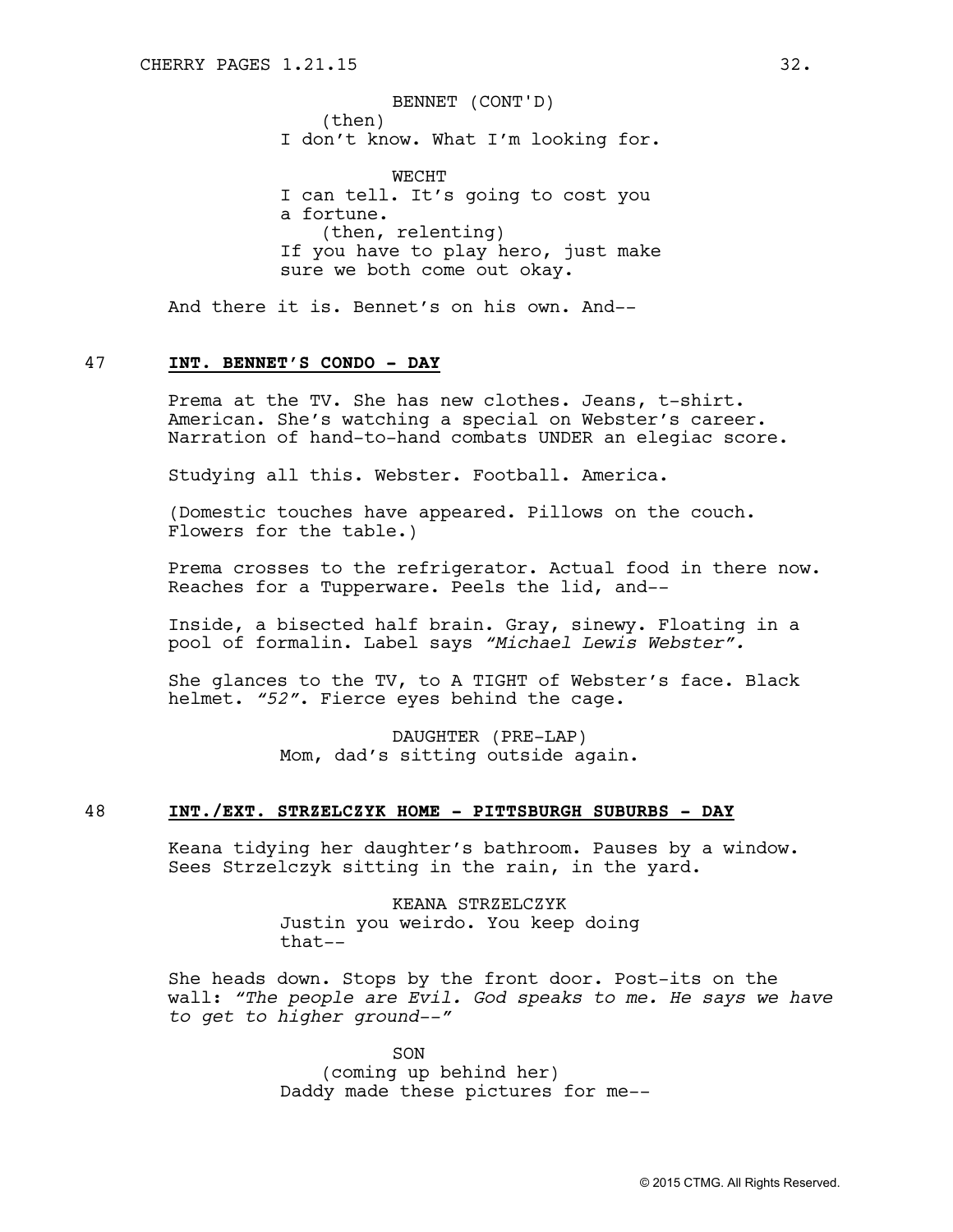And hands Keana a stack of crayon drawings. Dark forest. Chaotic sky. Inspired, but apocalyptic. What the fuck? And--

She heads out there. We STAY LONG, from the doorway, as Keana heads toward her husband. RECEDING IN FRAME until she gets to him. Their daughter steps into view, watching, as--

She reaches him, and we don't hear what she says, it can't have been much. Then his massive arm *lifts* toward her. Stops. He turns his head toward her. The look on his face. What he screams.

She stumbles back, what she's seen, slipping drops like she's been shot, and as she scrambles away from him, we cut to--

### 49 **INT. AUTOPSY CHAMBER - ALLEGHENY COUNTY CORONER - NIGHT**

Bennet at a dissection table, meticulous, measuring. Alone with a half dozen bodies waiting to be dissembled and solved.

Clock says *1 AM.* In his ear phones--

DONNIE MCCLURKIN/CD (OVER) *("We Fall Down") For a saint is just a sinner who fell down/But we couldn't stay there/And got up--*

Suddenly, Bennet shuts off the music. Turns to listen, as if to someone speaking--

The bodies are dermal shells. Open eyes vacant.

BENNET

I apologize.

And slips the cover over the microscope. Graveyard shift Tech waves him down.

> GRAVEYARD TECH You got something today. Left it on your desk.

# 50 **OMIT**

### A51 **INT. CITY BUS (MOVING) - NIGHT**

Prema sits bundled in hat and scarf. One of three passengers left (one of them asleep). Near the end of the line.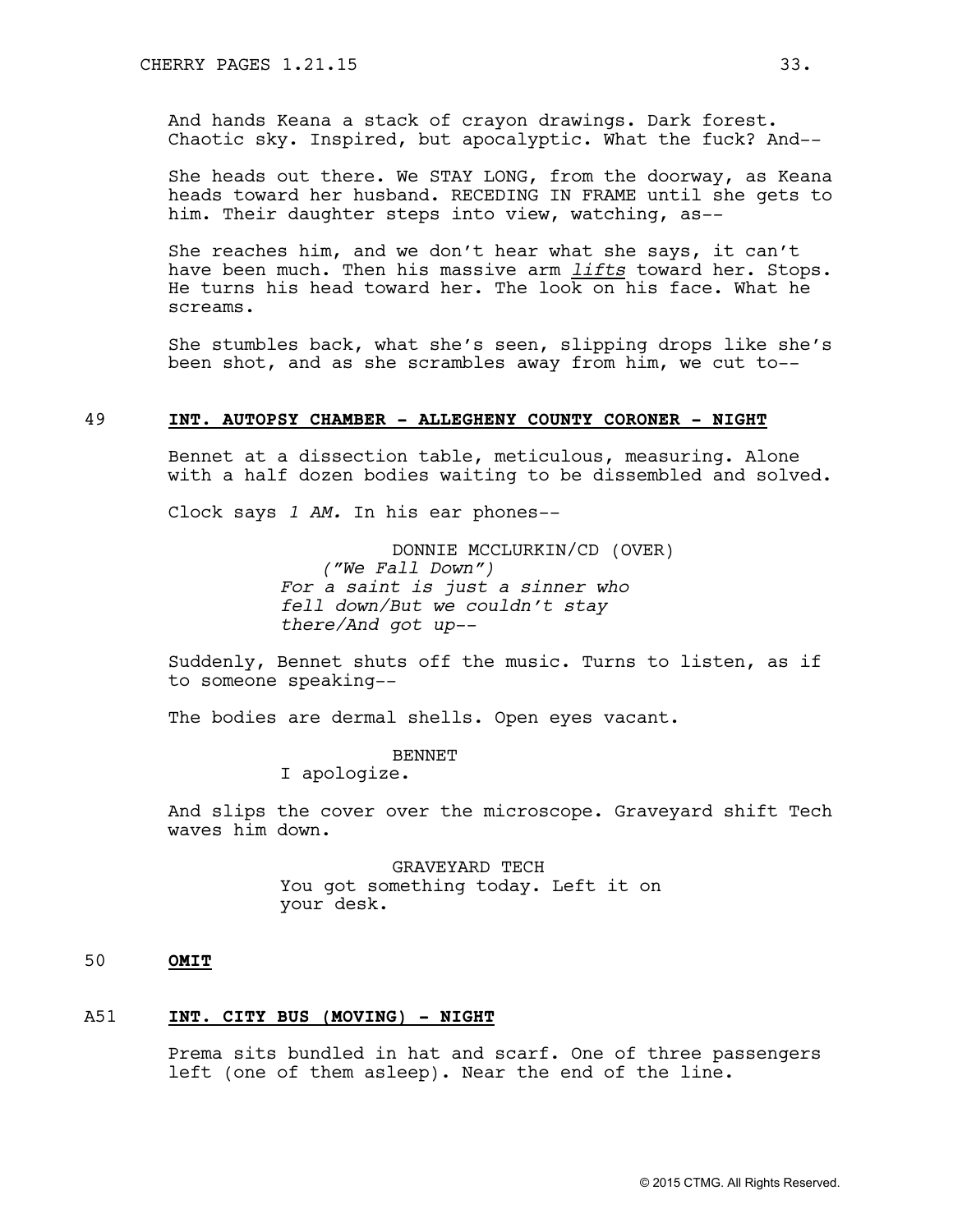# 51 **EXT. STREETS AROUND BENNET'S CONDO - NIGHT**

Bennet's car turns a corner as his POV sees Prema step off the bus across the street.

He pulls over, opens the passenger side door. (A lab/slide tray in the seat; he picks it up, makes room.)

#### BENNET

(calls out to her) Hi. It's very late--

PREMA I have a shift now. At a home. Changing old people. Feeding them. (and as she shrugs, it's her work-)

BENNET Let me take you home. (and she spots the tray of slides on his lap--)

#### PREMA

What's that?

BENNET Mike Webster. (and now we find--)

### 52 **INT. BENNET'S CONDO - 30 MIN LATER**

Bennet standing over the kitchen table. Over the microscope. \* The Webster tray before him. Amidst his medical journals and \* books. He's still in his coat. Tapping the books back into \* place. Looks back to--  $\star$ 

Prema. Sitting on the floor, who has turned on the TV and is  $*$  watching football clips on ESPN. Bennet, moderately annoved.  $*$ watching football clips on ESPN. Bennet, moderately annoyed, still not used to another live body in his space.  $*$ 

| <b>BENNET</b>                      | $\star$  |
|------------------------------------|----------|
| Do you need me to get you a TV for | $\star$  |
| your room?                         | $\star$  |
|                                    |          |
| PREMA                              | $^\star$ |
| No, this one will be fine.         | $\star$  |
|                                    |          |
| The books and journals--           | $^\star$ |
|                                    |          |
| <b>BENNET</b>                      | $^\star$ |

# You were reading these?  $*$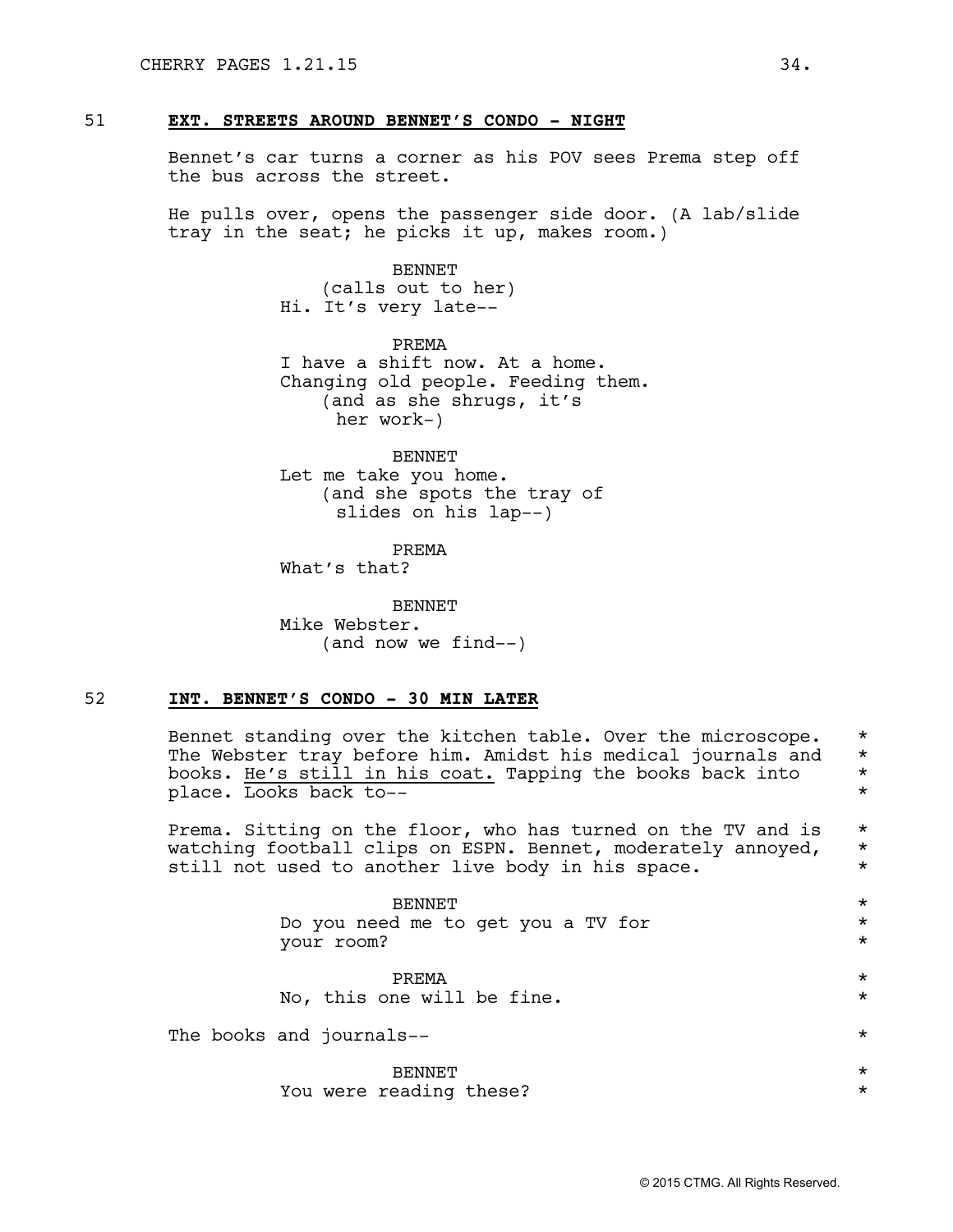She nods, Uh huh. Nonplussed. She has one of them on her lap.  $\star$  0 ccasionally glancing at football. This confuses him.  $\star$ Occasionally glancing at football. This confuses him.

# BENNET (CONT'D) \*<br>  $\uparrow$  are vou doing? \* \* \* Prema. What are you doing?

# $$\star$$

# I am studying.  $\star$

But what she's really doing is waiting. And giving him space.  $\star$  She feels his anxiety. (She feels everything about him.) His She feels his anxiety. (She feels everything about him.) His  $*$  anxiety is her anxiety. anxiety is her anxiety.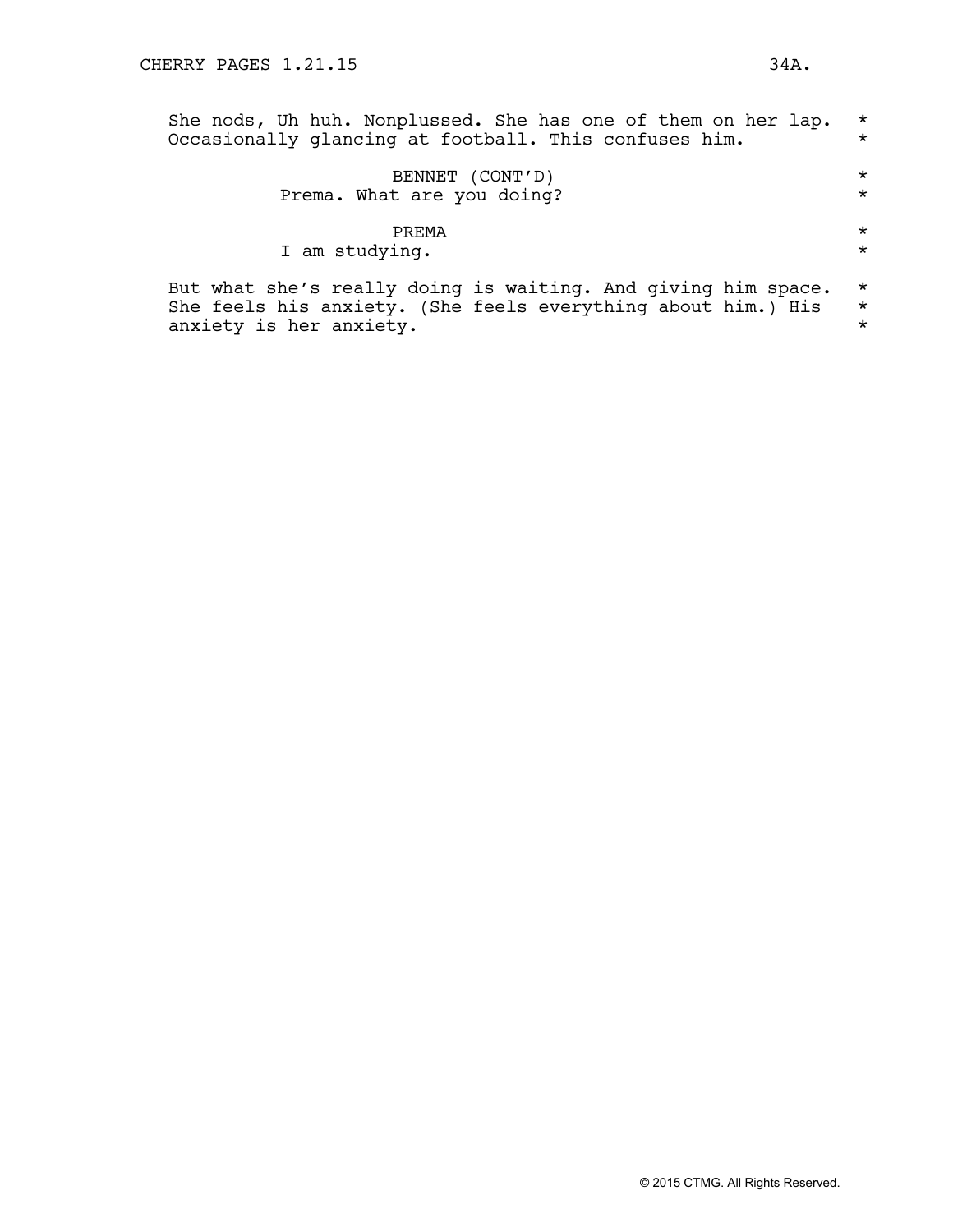Now Bennet opens the sleeve o slides. Stares at the them.  $*$ Focused. PREMA (CONT'D) (nervous herself)  $\star$ What does Iron Mike say? BENNET I don't know. PREMA  $\star$ I can't tell what you are more afraid of. What you will find, or what you won't. Bennet looks at her. Understands. \* He turns to the microscope. Wipes a slide on his sleeve.  $*$ Loads it. Peers. Goes still-- \* His fingers calibrating the foci like pianist's fingers, like delicate multi-jointed spider legs. But he's not seeing much. Wipes another. Loads it. Not getting anything he gets up. Stands, thinking. Sits, wipes, loads another. This one particular slide. We find Prema studying *Bennet* now. She's turned off the TV. \* She's waiting, as--We're TIGHT ON BENNET'S HANDS. They are now gripping the  $*$ dissection table. *He has seen something*. \* Another slide. Another. Back to the first. He stands. Sits. \*  $CHERRY$  PAGES  $1.21.15$  35.

> **BENNET** Oh my god. (half standing now) Oh my god what is this? *What the hell is this?* (then) This is the brain of an 85-year old.

PREMA Iron Mike was 50. Please, can I see?

BENNET (loads a different slide and steps aside--) This is what your brain looks like-- (she puts her face to the microscope and sees--)

© 2015 CTMG. All Rights Reserved.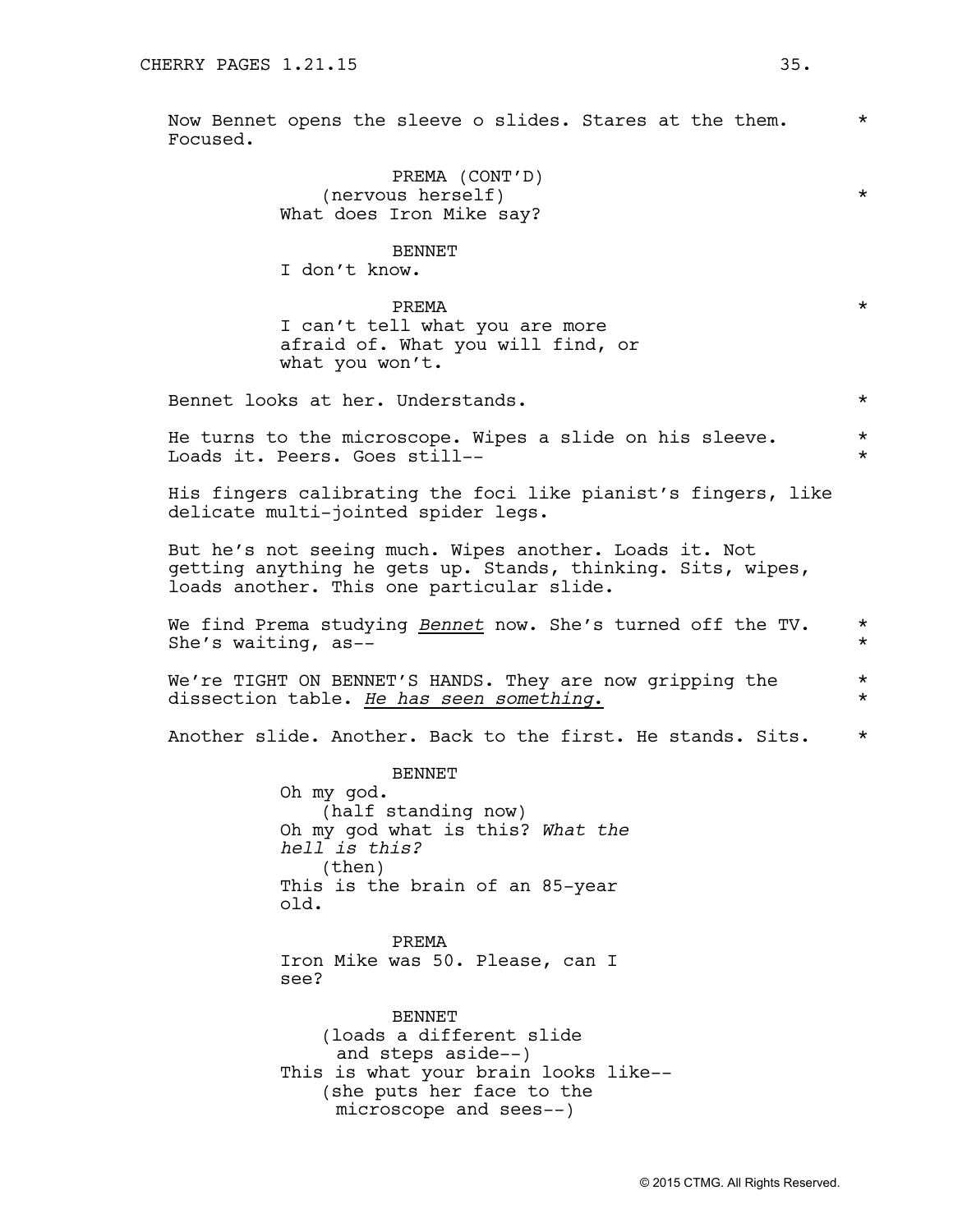A white snowy field. PUSH IN CLOSER: shapes appear. Cells, neurons. Faint, clean, pristine. Like snowflakes.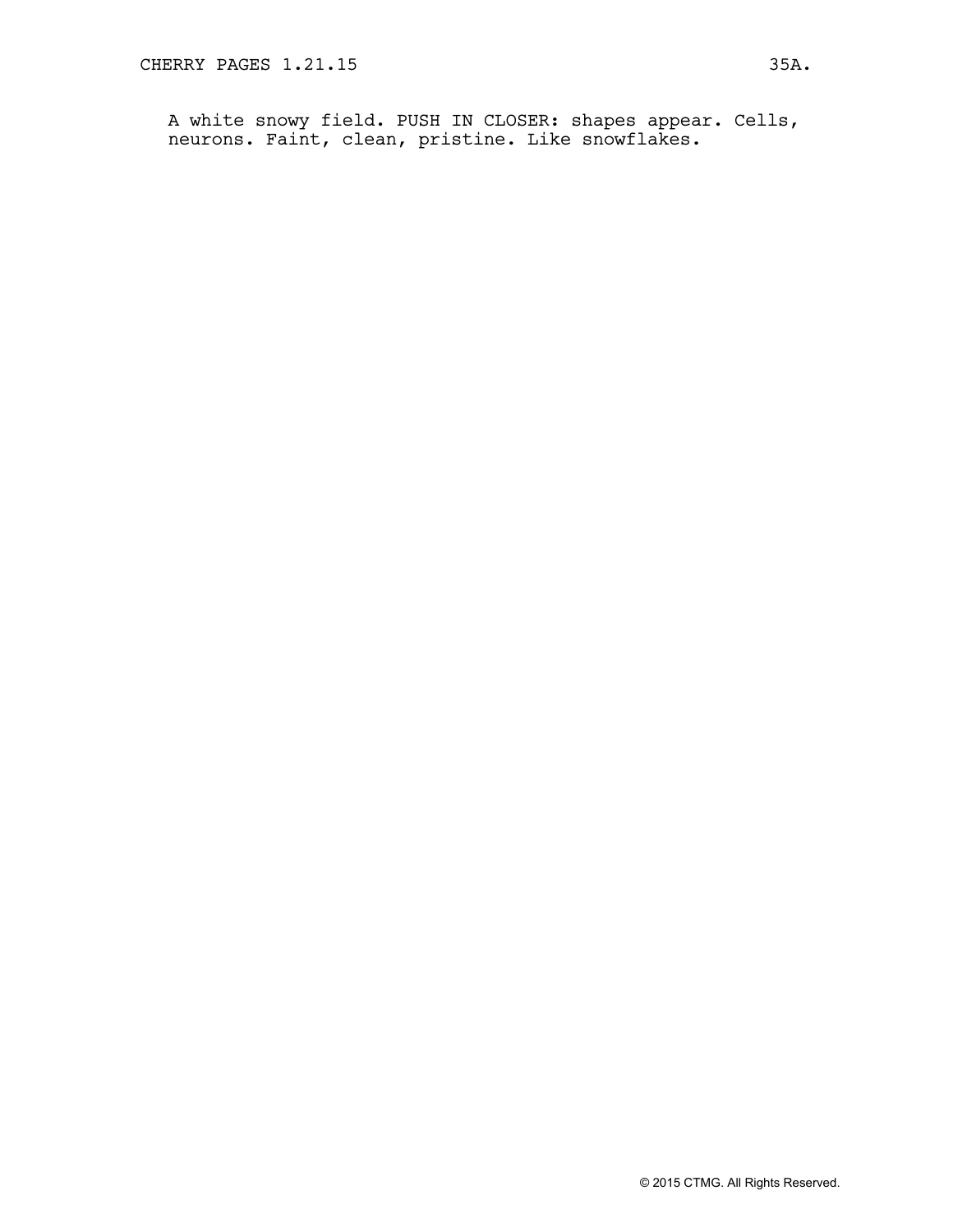BENNET (CONT'D) This is Mike Webster. (loads the other, and--)

We see ugly reddish-brown splotches bleeding across the pristine snow-field, drowning the snowflakes alive.

#### BENNET (CONT'D)

That brown stuff is tau. It's a protein that moves in clumps called neurofibrillary tangles. The tangles strangle the neurons from inside out. (how to explain) Think of it like pouring wet concrete down kitchen pipes. That's

what it does in the brain. Chokes  $i +$ 

PREMA What does that do?

**BENNET** It turns you into someone else. Someone you don't know.  $(--)$ I've never seen a brain like this in a man this young. I've never *heard* of a brain this damaged in *any* man.

Bennet goes to the fridge. Pulls the container of brain. A half loaf left. As he cuts a thin slice--  $*$ 

> PREMA  $\star$ What are you doing?  $\star$

> BENNET  $\star$ Testing it again. I have to be  $*$ sure. I have to be completely sure--  $*$

AND NOW START AN EXTENDED FAST-MOVING SEQUENCE OF CUTS AND  $*$ DISSOLVES, starting in--

# 53 **BENNET'S CONDO - ACCELERATED TIME**

With Bennet bent over books and journals which grow and change. Bennet doesn't move, as "Bennet" returns with another box. Then two more. Books and journals multiplying.

*"Multiple traumatic cerebral hemorrhages, 1924" -- "Observations on the pathology of insidious dementia following head injury, 1959"--*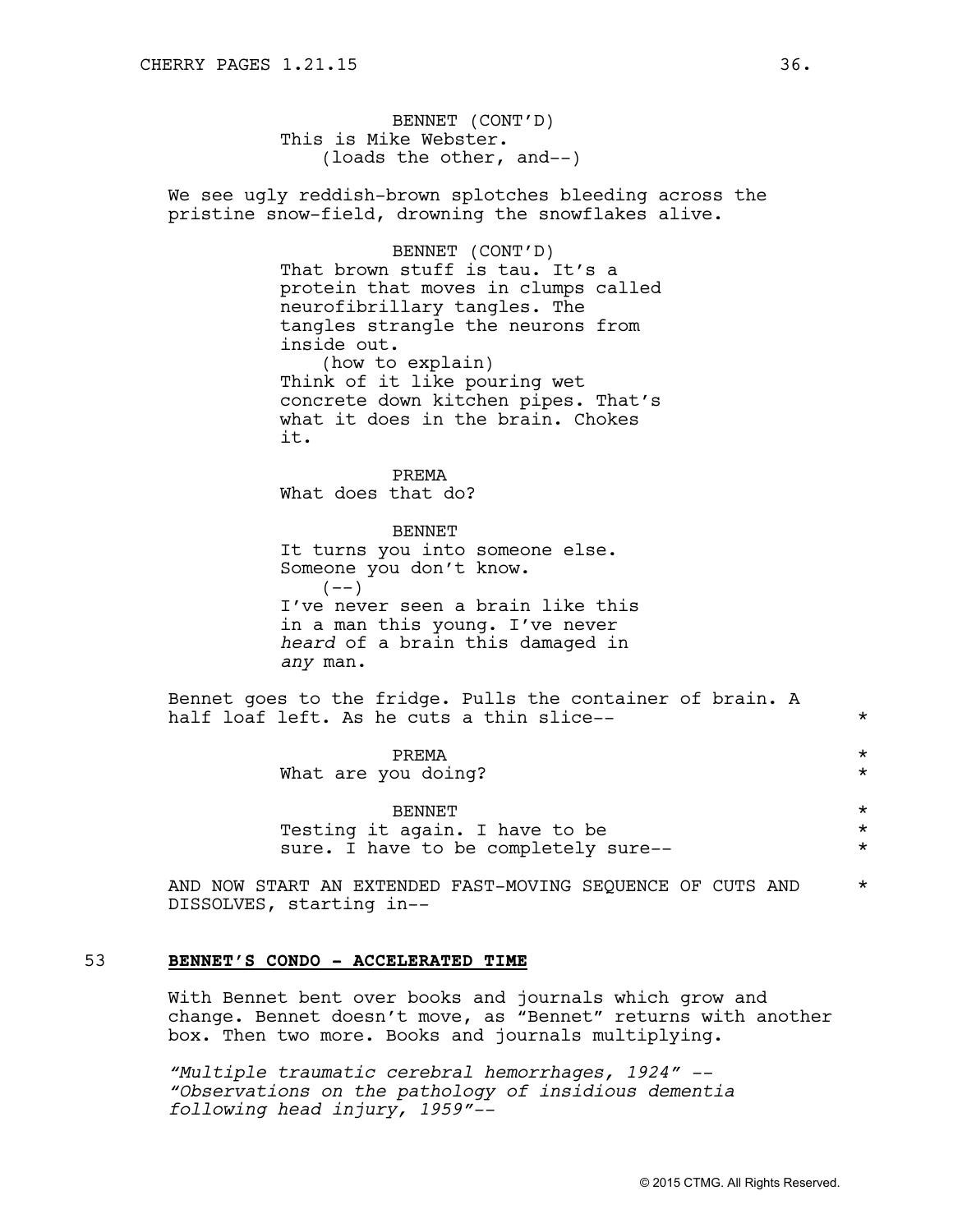The sun sinks. The moon moves across the sky. The sun rises. Bennet still doesn't move, staring at pages.

Now looks up to--

CHRIS BERMAN'S VOICE (OVER) (play-by-play growl) Okay, your turn, Tom Jackson! (MORE)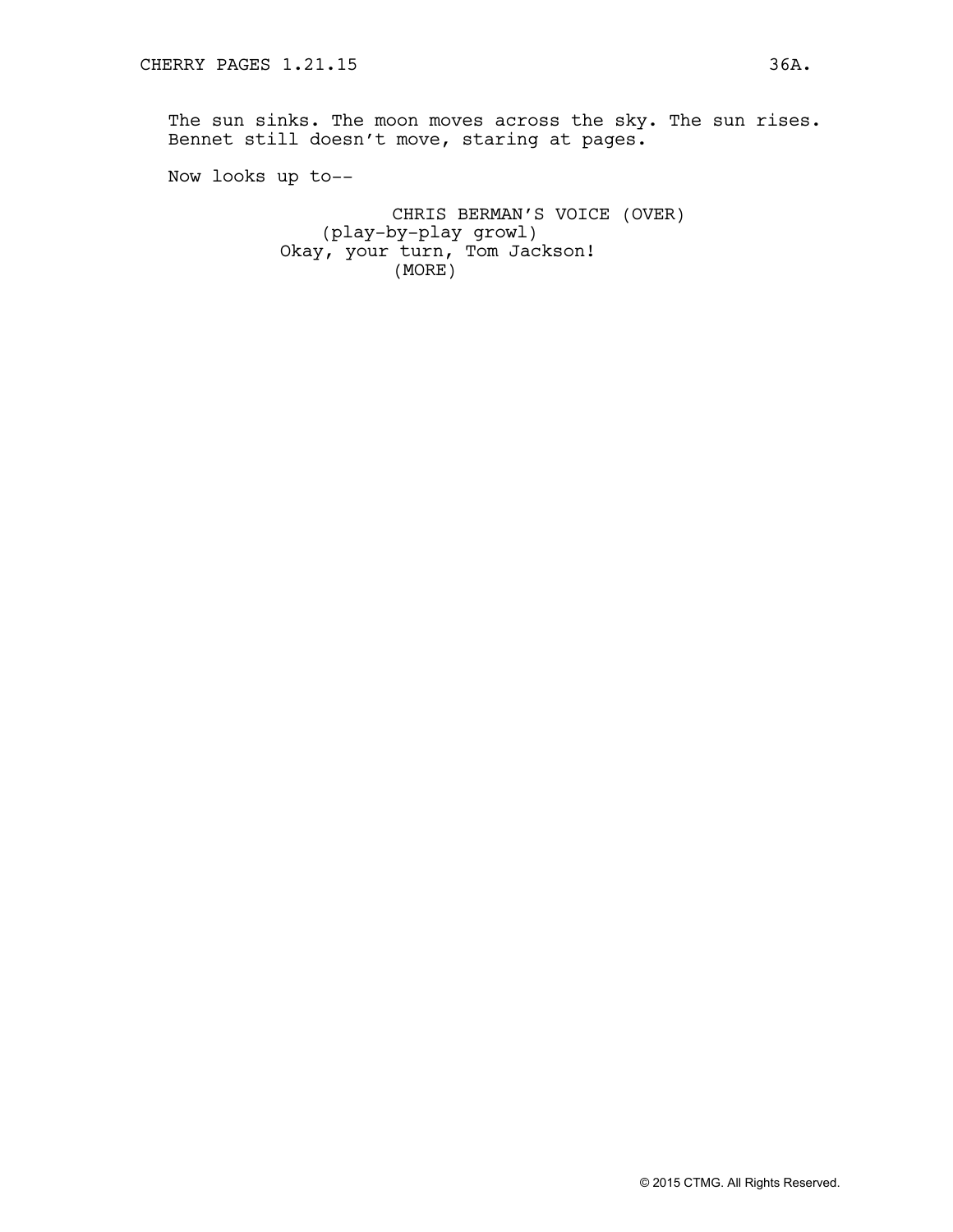Who's gonna get JACKED UP tonight?! (and now WE'RE WATCHING--) CHRIS BERMAN'S VOICE (OVER) (CONT'D)

### 54 **ESPN MONDAY NIGHT FOOTBALL PRE-GAME**

Bennet before his TV: HOST CHRIS BERMAN and his chorus of three retired PLAYERS. Berman points to former Bronco linebacker TOM JACKSON.

> TOM JACKSON Well, *somebody's* going to get jacked up tonight! (and now we PUSH THROUGH TV and we're 4-walling--)

The animated intro to the segment: *"ESPN'S JACKED UP! ... brought to you by Texas Instruments".* Now we're--

#### **INSIDE QUALCOMM STADIUM, SAN DIEGO**

TOM JACKSON (OVER) Rams - Chargers. Quarterback Mark Bulger is going to deliver the ball to Tony Fisher--

Rams' RECEIVER looks back for the ball, is *totally decimated* by a forearm shiver to the head. The crowd goes nuts--

> TOM JACKSON (OVER) (CONT'D) Donnie Edwards just *LEVELS him*--!

And the head in SLO-MO seems to break off at the neck.

TOM JACKSON (OVER) (CONT'D)  $(call--)$ Tony Fisher got-- (and--)

ALL THE ANNOUNCERS (OVER) (--response) JACKED! UP!  $(now \text{ BACK } TO--)$  \*

### 55 **BENNET'S CONDO. PREMA'S POV OF BENNET AT THE MICROSCOPE**

Slides stacked in groupings: *B*e*ta-A4 amyloid peptide; CD-68; GFAP; Luxol-Fast Blue; Tau*. Bennet loads slide after slide--

> COACH'S VOICE (PRE-LAP) (screaming!) Only way to get that player's hands *off* you is grab him by the throat and squeeze - *choke* him til shit runs down his leg! (and now cut to a--)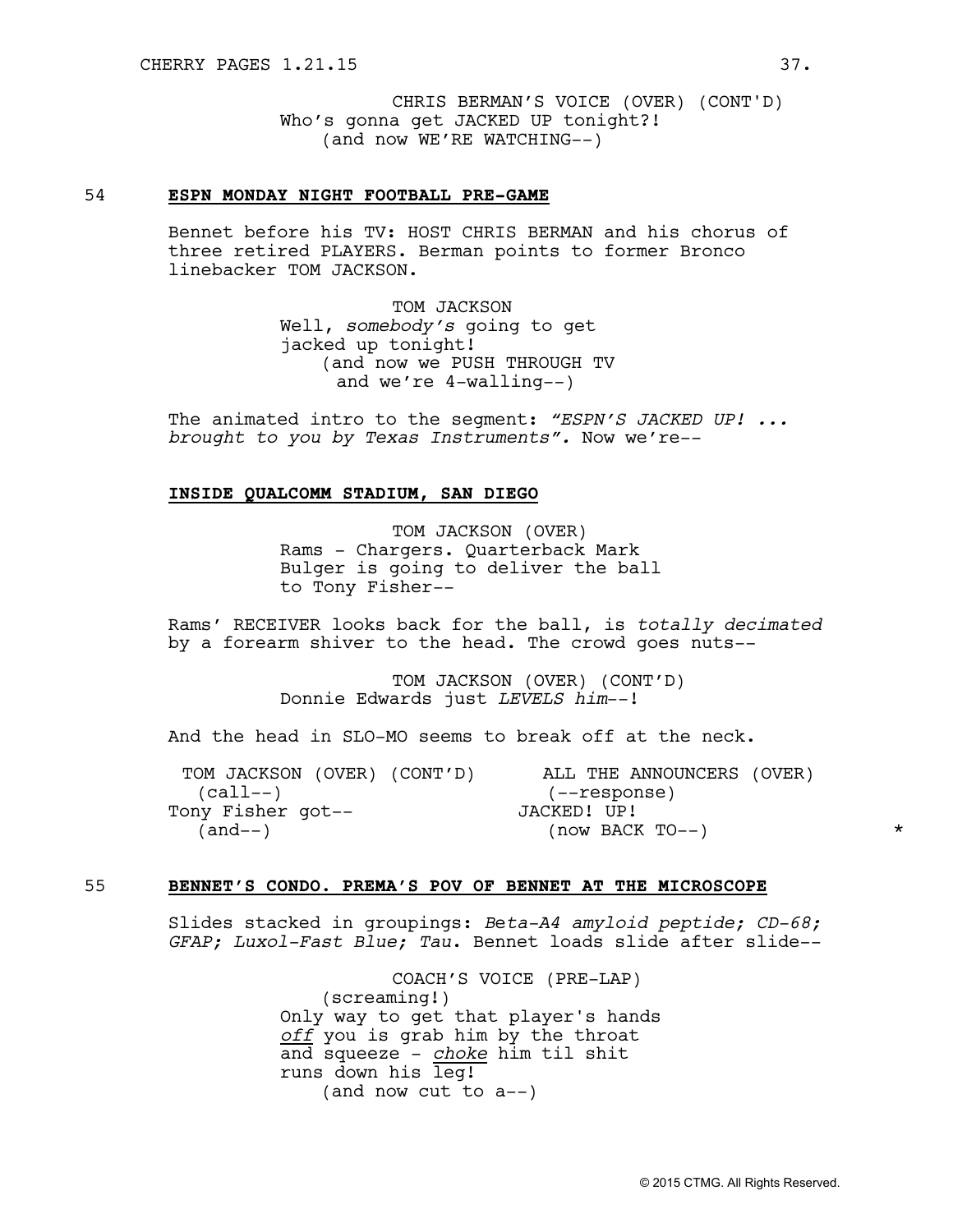# 56 **COLLEGE-LEVEL PRACTICE FOOTBALL FIELD**

TIGHT on a pair of players. The bigger of the two *stabbing* jabbing *RAMMING* his palm into the throat of the other, gripping, release, grip, release, over and over until the other goes down and lies broken. Now we--

Bennet slips into our extreme f.g., taking this in, then turning, and the field morphs and we--

# 57 **FIND BENNET ON THE PERIPHERY OF A LOCAL HIGH SCHOOL FIELD**

Watching fifty 14-year olds doing wind-sprints. Joyful. They're ribbing each other. Boys. Then. Whistle blows. And every player unleashes on someone *anyone* to hit/spear with the crowns of their helmets. CRACK! CRACK! CRACK! Like gunshots echoing from all corners. Now--

### 58 **BACK IN BENNET'S LIVING ROOM - TIGHTER ON THE TV**

Bennet watching tape of a pro training camp. Lumbering lineman running laterally to stretch a play. Linebacker *spears* helmet into face, to crack jaw and neck. And back to--

### 59 **BENNET AT THE LOCAL HIGH SCHOOL FIELD**

It's been 60 seconds. The kids still randomly head-ramming. A few of them here and there staggering off. Now back to--

# 60 **THE LIBRARY THAT IS NOW BENNET'S CONDO**

Every surface stacked with books, journals. *"Traumatic cerebral hemorrhage. Neurology and Psychiatry, 1929."*

Bennet's midnight-to-dawn sessions INTERCUT with Prema watching NFL games. Steelers, Raiders, Dolphins. CRACK! Bennet glancing only at the SOUND of helmets crashing.

Prema studying the game, the strategy. The quarterbacks scrambling for their lives, slipping from the clutches of pursuers, launching passes that float impossibly into the hands of full-sprint receivers 50 yards away.

> PREMA (to Bennet somewhere else in the condo) Oh wow-- (new fan; as she's clearing the table) (MORE)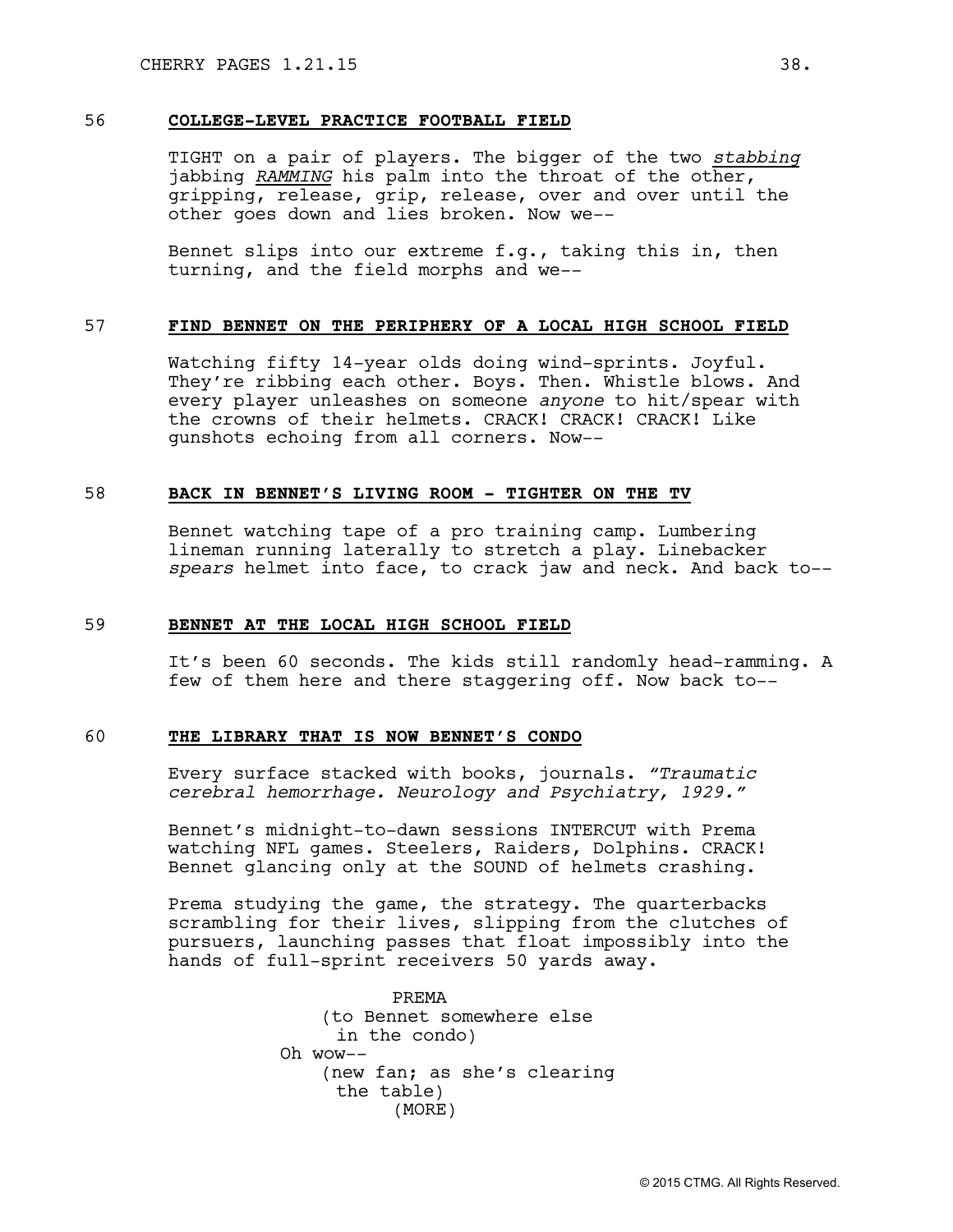You should watch this, Bennet. (as he lifts his head to-) PREMA (CONT'D)

BIG POWER RUNNING BACK (ND college) spins sliding to daylight outrunning an entire defense as if they are standing still.

> PREMA (CONT'D) It's actually really beautiful! Bennet!

Of crisp sunny days and long shadows and end-zone glory. Victory dances. Cheerleaders. Spectacle.

Of big men wrestling in the mud, reaching down to pull up comrades. Of stands boiling with ecstasy.

There's all that too. And we're back in love with the game--

PREMA (CONT'D) Tommy Maddox is the most underrated quarterback in the League! (because she's watching)

The TV, where the Steelers are winning a Wild Card Playoff game against the Browns 36 - 33. *"No time outs, they have no time outs left!"* And Prema is hooked. While Bennet, *inside his head*, goes--

### 61 **BENNET'S POV/WHAT HE'S SEEING**

An ANIMATION OF the deceleration of a football head. Helmet colliding with a knee. Head halted abruptly. But the brain, floating in fluid, keeps going, smashing into the inner skull, as a rubber ball might when smashed by a racquet.

And our animated head - 4-walled - morphs in Bennet's POV into the *armored and caged head of Mike Webster*. He's bent over. The other 20 players vanish, and it's just him and Bradshaw. Endless repetitions. Hut-snap. Hut-snap. It's a kind of clinic. This is how it's done. The two of them a single organism, and BAM! And now--

It's game time, and the field is full, the stands are full, and Webster is nut-cracked between two defensive linemen. And there's Webster's rubber-ball brain boing-boinging off the skull, skull off helmet, helmet off other helmet. And we REVERSE and we're looking at--

*Bennet*. Studying the TV. Where there's now--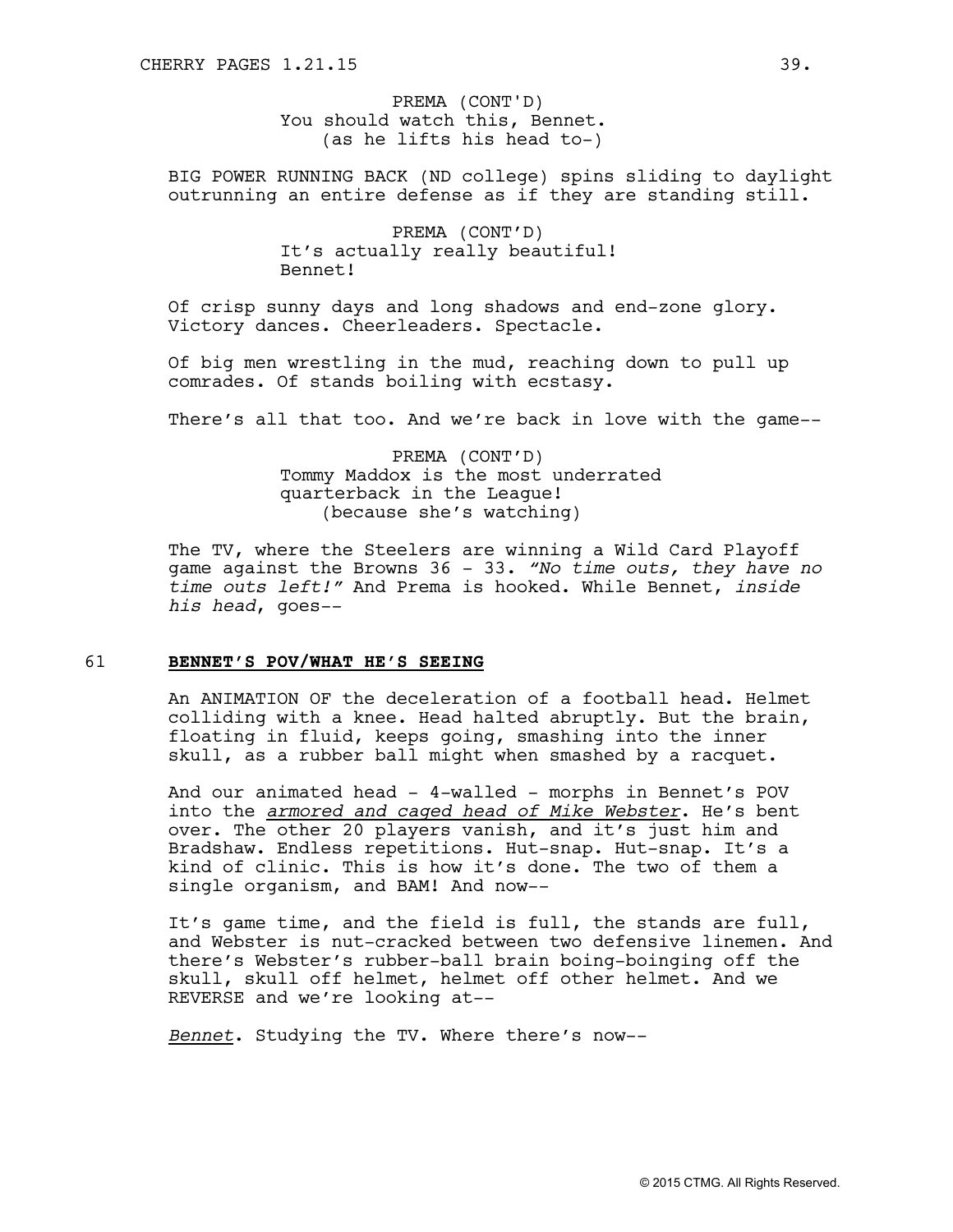# 62 **TV FOOTAGE OF VETERANS STADIUM, PHILADELPHIA**

Eagles punter alone in backfield, about to kick. Two Jaguars special team backs full-sprint from pincher angles--

> TOM JACKSON (OVER) Now I *really* love this one. Jorge Cordova and Brian--

The backs arrive same time. Helmets into chest and throat. Punter, crushed, stiffens, as if Tasered, drops-

TOM JACKSON (OVER) (CONT'D) And Dirk Johnson-- ALL THE ANNOUNCERS (OVER) GOT! JACKED! UP! (then back to--)

# 63 **BENNET AT THE HIGH SCHOOL FOOTBALL FIELD**

It's been 90 seconds. Bennet is simply walking away as the turf is like a battlefield of the exhausted.

THIS WHOLE SEQUENCE STOPS NOW. We slow. We're--

#### 64 **INT. AUTOPSY CHAMBER - NIGHT**

Clock says 4AM. We're DOLLYING SLOW THROUGH the autopsy chamber. Silhouettes of fresh bodies on the slabs.

Light spills out of the lab. We follow it to Bennet at a significantly bigger microscope than he has. Rubbing the back of his neck.

Prema has put a couple chairs together and is asleep under a blanket, between Bennet and the corpses. Keeping guard. Against everything. Her really astounding beauty.

Now TILT UP to Bennet standing over her. Really seeing her for the first time. Prema stirs. Eyes open huge dark almonds right up into Bennet's face. He is clear-headed, suddenly.

As if she's heard something. Her eyes shift to a cadaver. Its perfect stillness.

> BENNET That is not who they are. (then; his expression) I think I found a disease no one has ever seen. Not once. Not ever.

PREMA Isn't that good?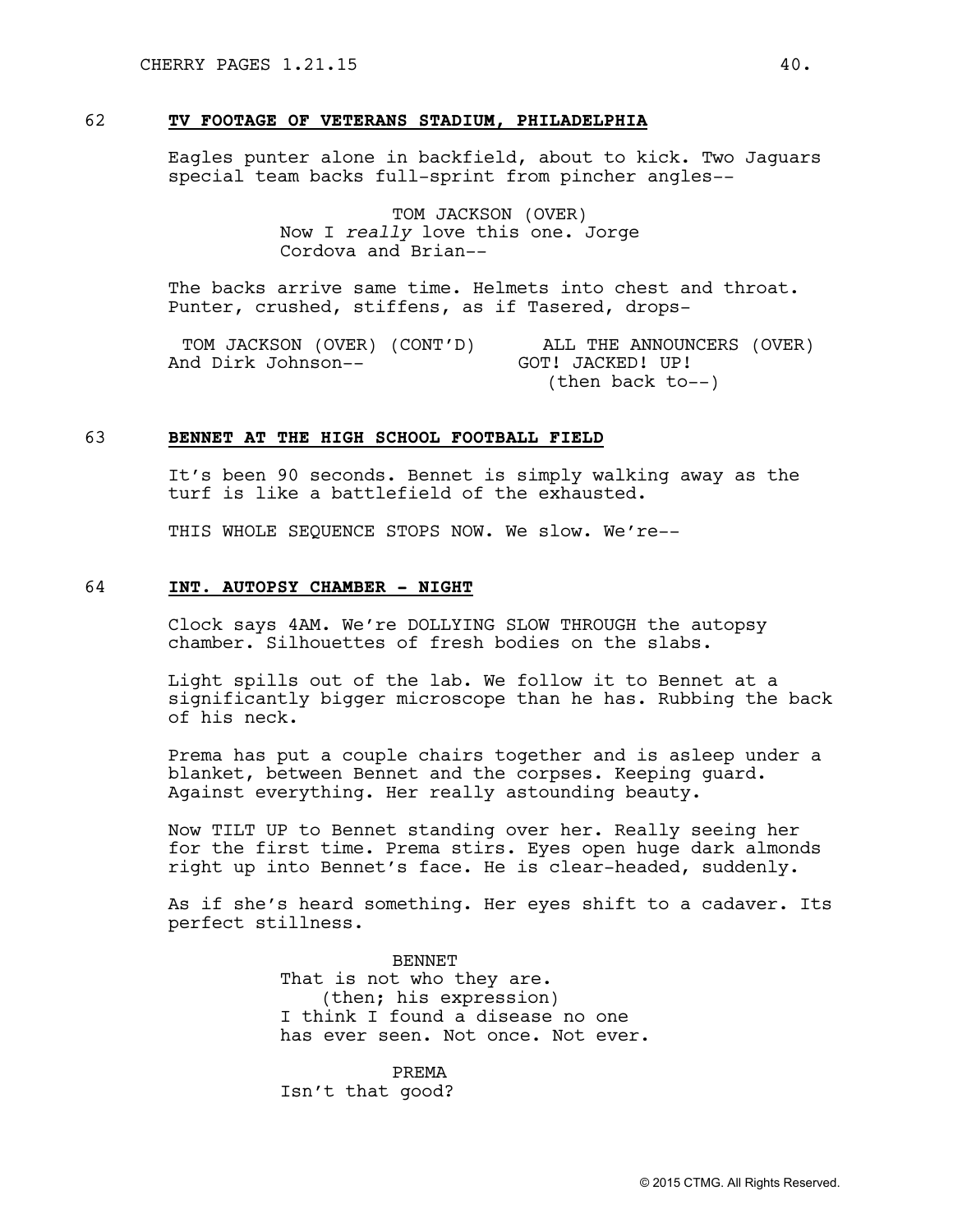**BENNET** It's a terrible disease.

PREMA So what do you do? (So what does one do in this country when one discovers a terrible disease.)

**BENNET** 

I have to be sure. (but then--)

O.S., the SOUND of a door opening. Footsteps approach. The fluorescent lights bounce on in the autopsy chamber. REVEALING the row of dead faces, and--

> SULLIVAN Who's back there? (Bennet comes out) What are you doing?

> > BENNET

Working.

SULLIVAN You're not on the schedule.

BENNET I'm using personal time. I needed the microscope.

SULLIVAN In here is county time.

Prema appears. Sullivan leers. Her clothes. Her unkempt hair. He spots the blanket on the chair.

> SULLIVAN (CONT'D) You banging prostitutes in here, Omalu?

Bennet takes three big steps toward Sullivan. Fists clenched. Prema - "Don't" - slides between them, shoves Bennet back. As Sullivan walks away--

> SULLIVAN (CONT'D) They deport you weirdos for sick shit like that.

And now we rise up to--

# 65 **OMIT**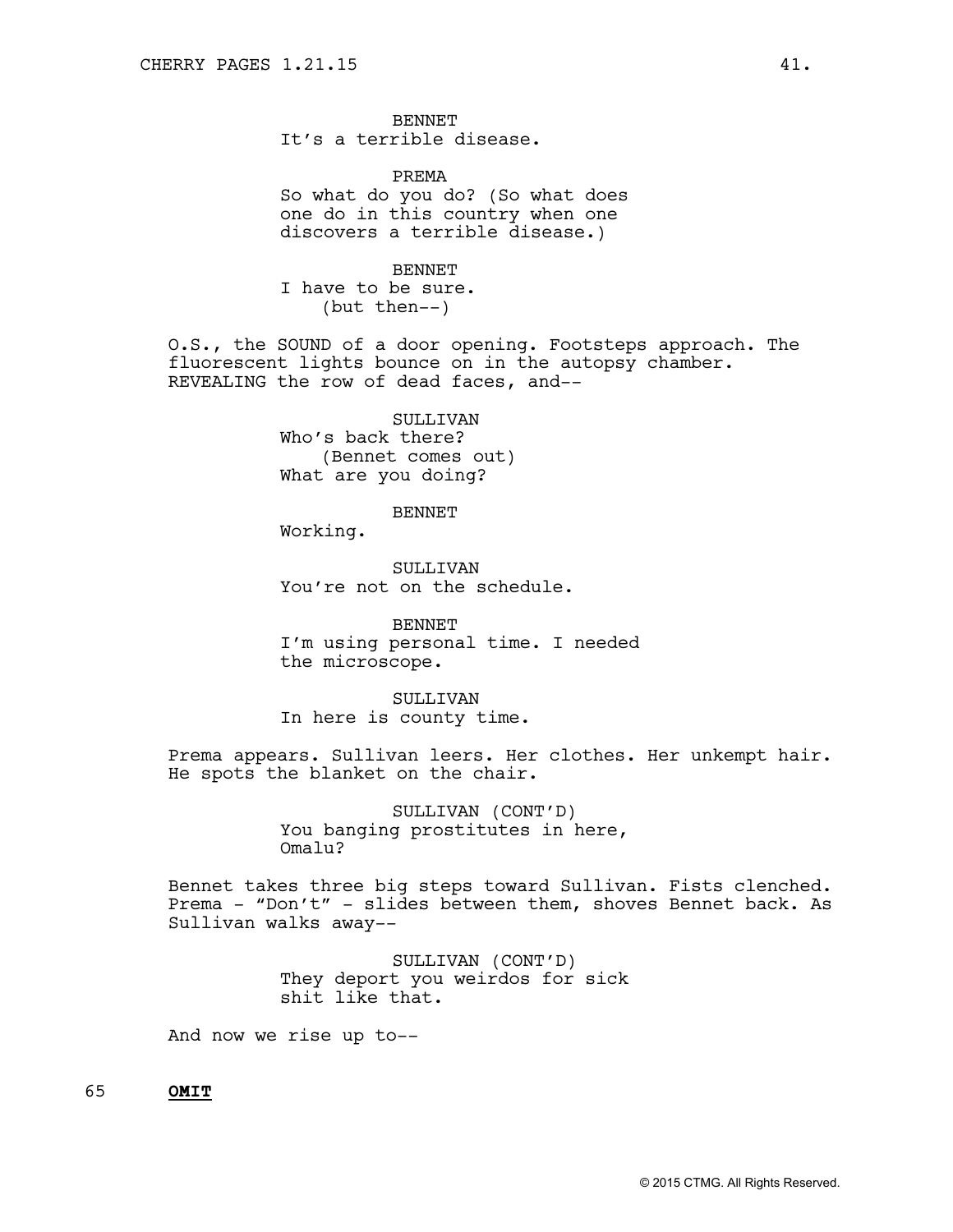# 66 **OMIT**

#### 67 **SOARING GIANT BLACK ST. BENEDICT**

Atop St. Benedict's. Arms spread out over Pittsburgh. Now across the river to--

# 68 **EXT. PRESBYTERIAN UNIVERSITY HOSPITAL - UNIV OF PITTSBURGH - DAY - ESTABLISHING - AERIAL**

BIRD'S-EYE POV of the sprawling 10-story complex. Abutting Pitt's Coliseum-like football stadium. The dual-chambered heart of the sprawling city of higher learning.

### 69 **INT. ELEVATOR - PRESBYTERIAN UNIVERSITY HOSPITAL - DAY**

Bennet cradles the box.

# 70 **INT. HALLWAY - PRESBYTERIAN UNIVERSITY HOSPITAL**

Bennet walks an endless hallway with a hundred doors, where--

DR. RON HAMILTON - 49, academic, cropped beard - is watching him approach from his office doorway - *"Chairman, Neuropathology Program, Univ. of Pittsburgh Medical School"* -

> HAMILTON What did you bring me?

> > **BENNET**

I need you to look at this cold. (as they go into--)

# 71 **INT. NEUROPATHOLOGY LAB - PRESBYTERIAN UNIVERSITY HOSPITAL**

And leads Bennet into his office, digging out the slides. Bennet steps to the window, looks down on massive Heinz Field.

> HAMILTON Bennet. *Relax*. I can hear you breathing. (another look, then--)

Hamilton slowly lifts his head. Pause.

HAMILTON (CONT'D) This is a really really terrible brain.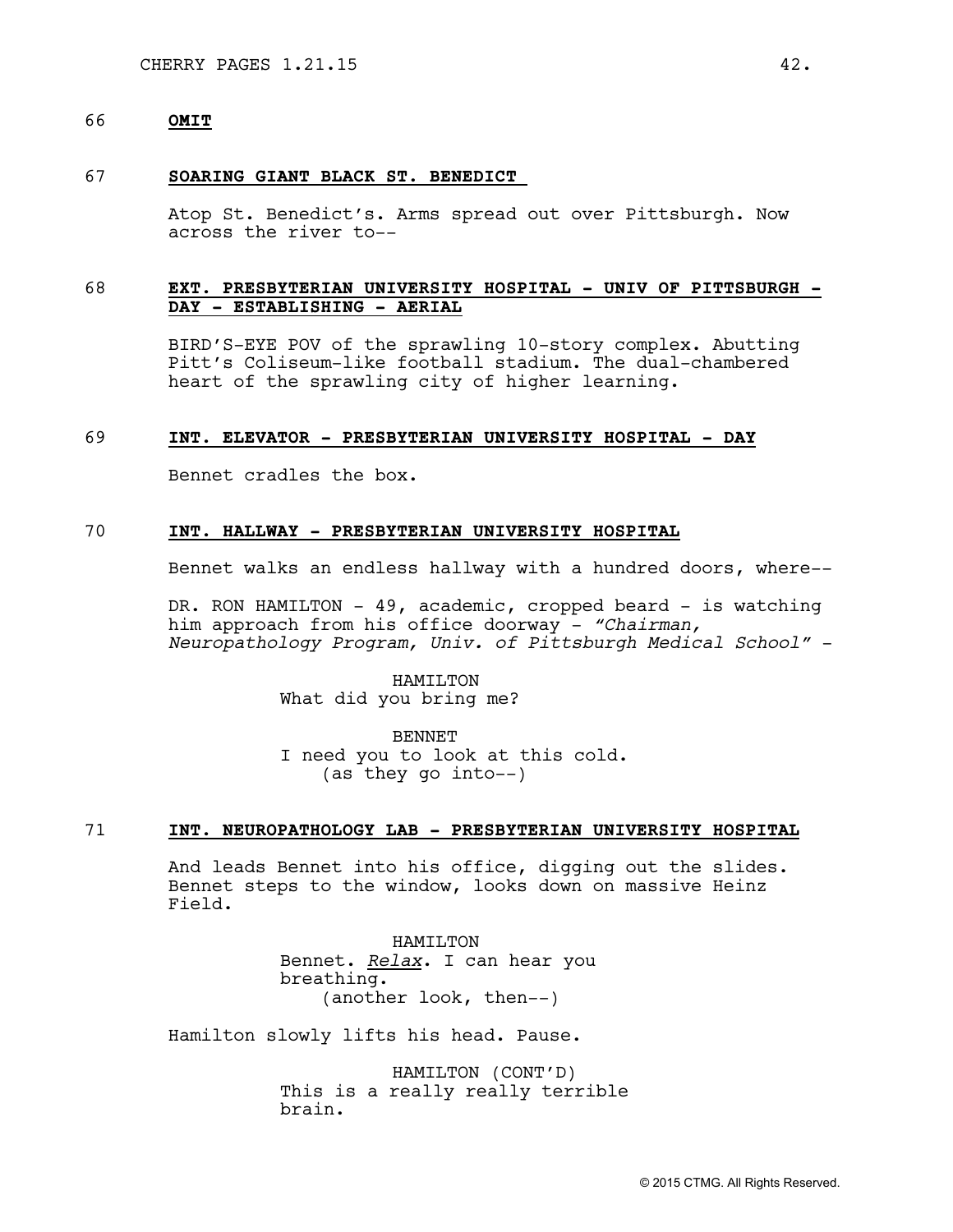And we SLAM to--

### 72 **INT. HALLWAY - PRESBYTERIAN UNIVERSITY HOSPITAL**

Office of *"Dr. Steven DeKosky, Chairman, Dept of Neurology"*. Out strides DEKOSKY, a fit 55. Pissed-off to be interrupted. And back to--

# 73 **INT. HAMILTON'S OFFICE - PRESBYTERIAN UNIVERSITY HOSPITAL - PITTSBURGH - DAY**

HAMILTON Ever met the great man before? (Bennet shakes, No) Tough. One of the top brain guys in the world. Expect two minutes tops.

DeKosky blows in. Gives Hamilton a "this better be good" look.

DEKOSKY

That him? (Hamilton nods) So you're our prize graduate.

And crosses straight to the microscope. Great focus, long moment of this. Then--

It's very obvious. And he faces them. In the presence of something monumental and knows it.

HAMILTON

Tell him.

BENNET That is Mike Webster. The Pittsburgh Steeler--

DEKOSKY (get to the point) I know who Mike Webster is.

HAMTT<sub>J</sub>TON Steve. He was *fifty*. (and that's the point and-)

DeKosky looks to the window, mentally shuffling through his decades of study, toil, research. The tens of thousands of hours. Then reaches for the phone--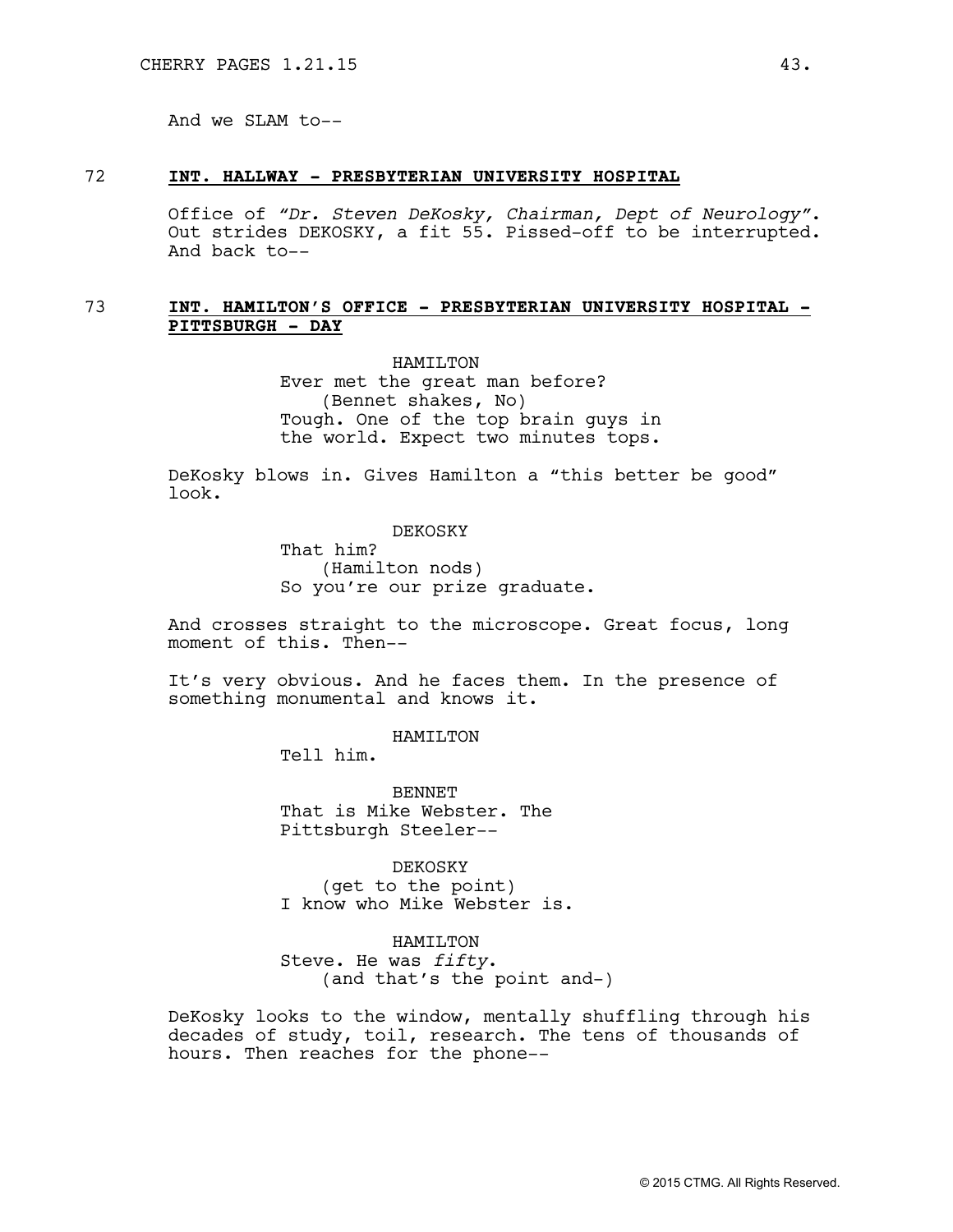DEKOSKY (into phone) Cancel the rest of my morning-- (hangs up; then) You have my attention.

Hamilton nods, Go.

#### BENNET

Diving birds hit the sea at 200 MPH, generating 1,000 g-force at impact. Each peck of a woodpeckers produces a g-force of a thousand. *12,000* pecks a day, 85-*million* times over their lifetimes. Bighorned sheep-- (DeKosky gives Hamilton an

impatient look)

#### HAMILTON

Bennet--

# **BENNET**

All these animals have shock absorbers built into their bodies. The woodpecker's tongue comes out the back of the mouth through the nostril and goes around the top of its head. Basically, it's one big safety belt for the brain. (then) Humans? Not one piece of our anatomy protects us from those kinds of collisions. A human being will get concussed at *80* g's. The average head-to-head contact on a football field? *120* g's. God did not intend for us to play football.

## HAMILTON Let's keep God out of this.

And Bennet goes to a white board and draws the S's/O's coach's diagram of football squads. Offense. Defense. The backs. The quarterback. And circles the center--

| HAMILTON (CONT'D) | <b>BENNET</b>  |  |
|-------------------|----------------|--|
| What's the 'S'?   | The Steelers.  |  |
| $TTRMTT$ $MATT$   | <b>DEZOOVI</b> |  |

HAMILTON \* The 'O's--?  $\qquad \qquad$  The 'others'. Obviously.  $\qquad \qquad$  \* DEKOSKY

> BENNET The others, yes.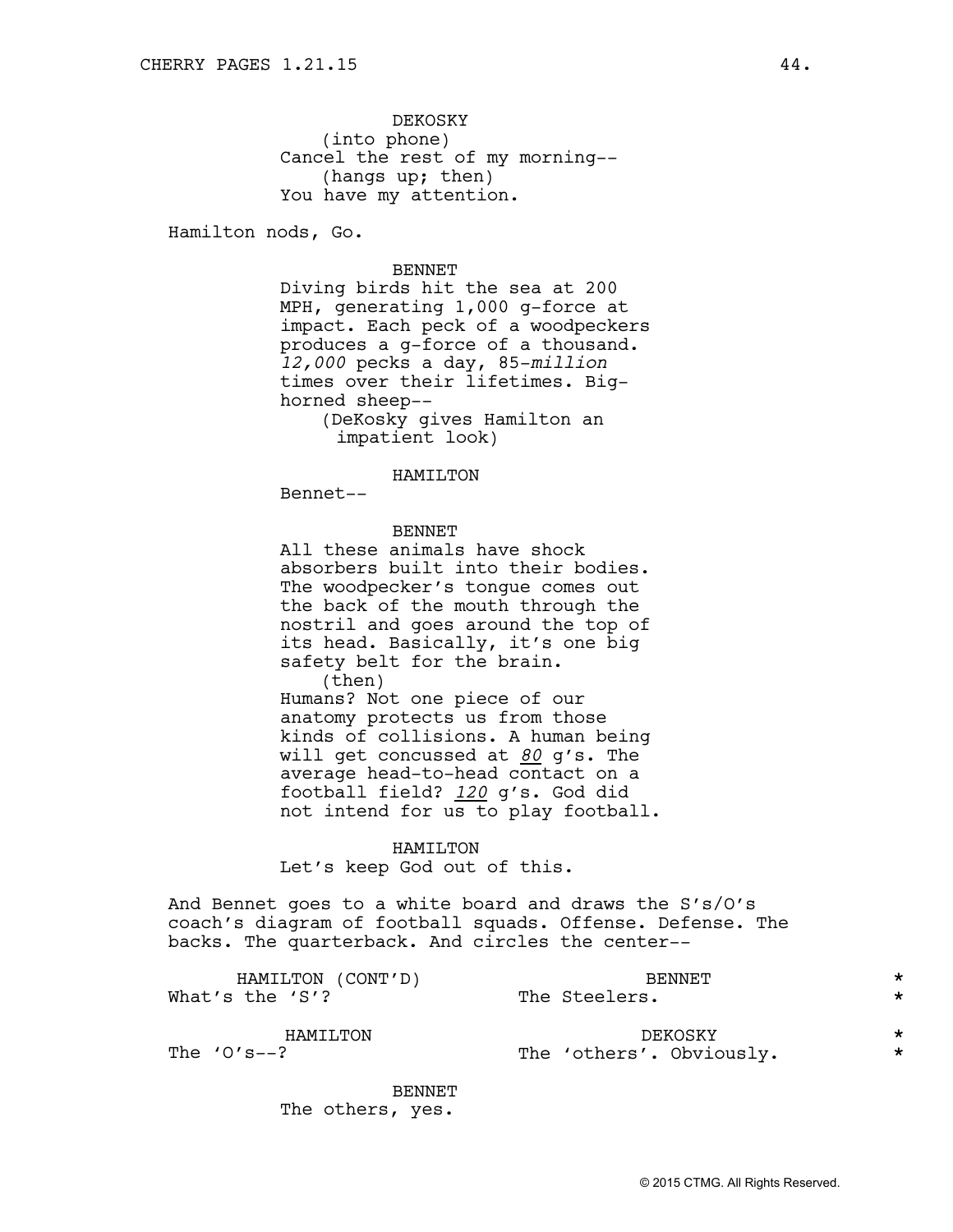DEKOSKY Do you even watch football?

BENNET

Not at all-- (back to the board) But I studied Mike Webster's position. The one int he middle. The most violent on the field. The slaps and the choking, the head as a weapon on every play of every game, of every practice. From the time he was a boy, then a college man, through a professional career. The thousands and thousands of hits that *weren't* concussions.

Now circles the wide-outs, running backs and safeties--

BENNET (CONT'D) But these? They are the fastest.

BENNET (CONT'D) Their speed multiplied by the speed of the men who hit them, and the trajectories at which they hit them, the g-force created - the same as getting hit on the head with a sledgehammer --

#### HAMILTON

Slow down. The brain. Get to the brain part--

BENNET

(distinctly not slowing) Mike Webster played eighteen years of professional football. 90 *thousand* blows to the head during just his professional career, by my calculation.

(and now--) All this triggered a cascading series of neurological events that unleashed killer protein upon Mike Webster's brain. The tangles invading and then strangling his mind from the inside out. Leaving him unrecognizable, even to himself.  $(--)$ 

And before you ask me why it's not the same as boxers--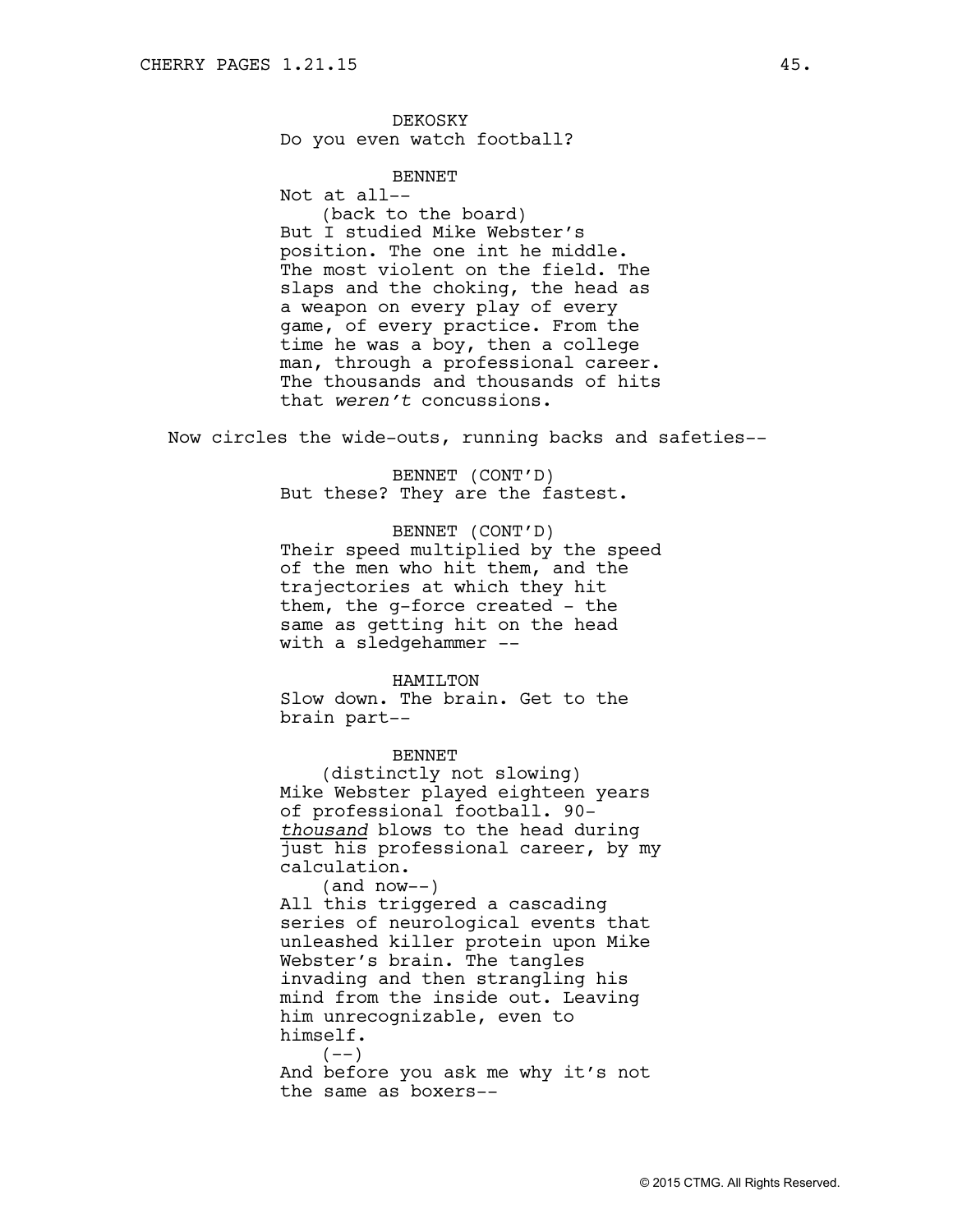DEKOSKY \* BENNET (CONT'D) Dementia pugilistica--  $\hbox{Why it is not the same is} \qquad \quad \star$ that when a boxer receives  $*$ this kind of blow, it is once  $*$ <br>in a verv long while. Because  $*$ in a very long while. Because  $*$  he goes down and he often  $*$ he goes down and he often  $*$ <br>does not get up, and the  $*$ does not get up, and the  $*$ <br>fight is over. It is not over  $*$ fight is over. It is not over  $*$ <br>and over and over every day  $*$ and over and over every day  $*$ <br>of every week, week in week  $*$ of every week, week in week  $*$ out, practice or game.

> BENNET (CONT'D) I don't know the game. I have never played the game. But I am convinced playing football killed him. (and) And there have to be others.

DEKOSKY How can you know that?

**BENNET** Common sense. But they're dead. Or lost. Like Mike Webster was lost.

DEKOSKY I'm not interested in common *sense*. The only thing that interests me is science, and science is *knowing*.

**BENNET** I know from these men's records their doctors think they have early

Alzheimer's. Which is statistically impossible. Because it isn't *Alzheimer's.* It's *this.*

Dekosky sits.

DEKOSKY Holy Christ.

HAMILTON Steve. It's a billion-dollar finding.

DEKOSKY I don't like it. Actually, I hate it. But as a scientist I can't deny it.

BENNET We need to tell them. Now.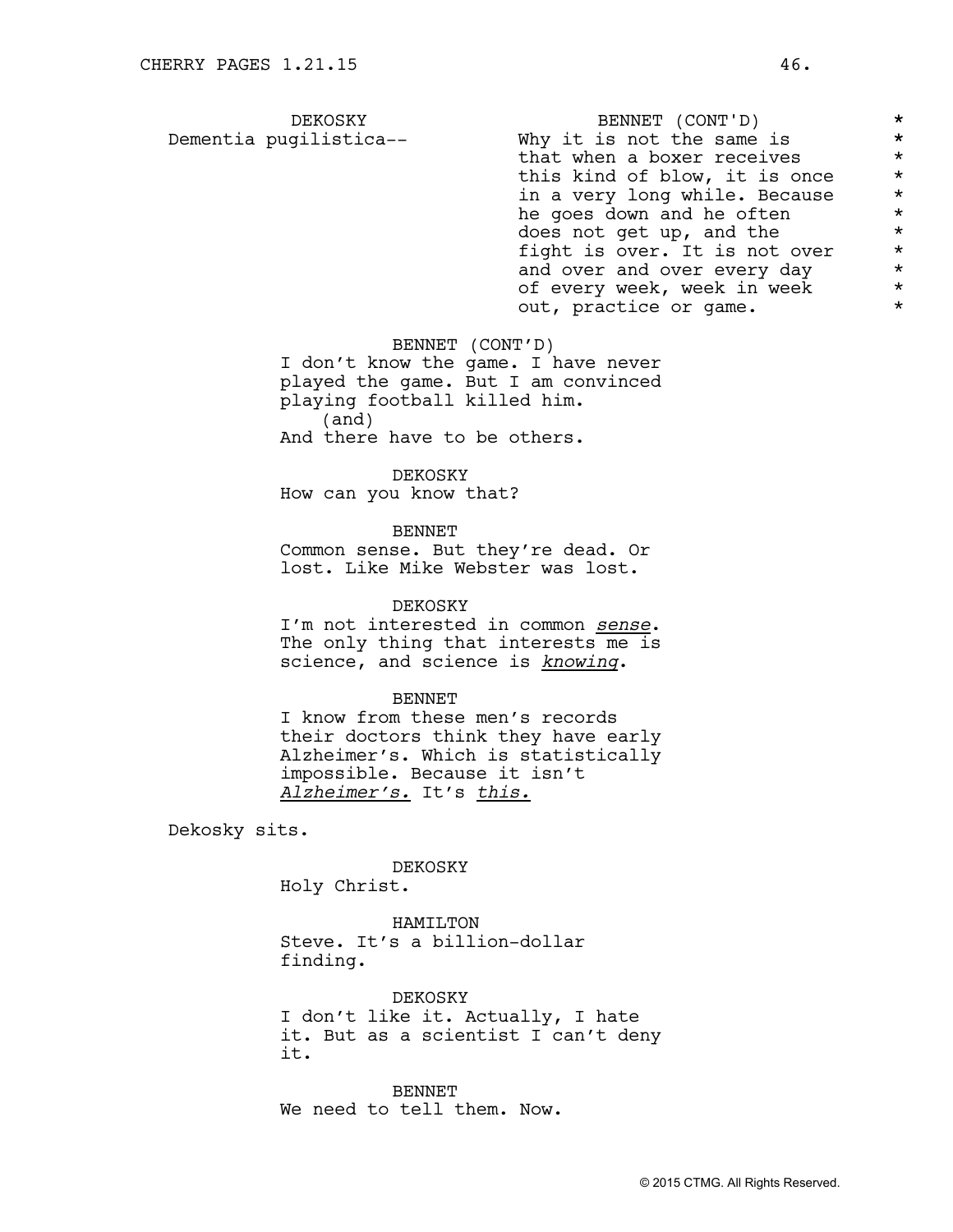HAMILTON The NFL? What, like *call* them?

BENNET

Yes.

DEKOSKY This is one case.

BENNET Men are dying. Right now. Someone is getting divorced. *Right now*. Someone is arguing. *Right now*.

DEKOSKY Bennet. The only way people are taking you seriously is if you publish. Peer review. Respected medical journal.

HAMILTON We'll coauthor, our names with yours.

BENNET With all due respect, under normal circumstances, I understand there is a correct way, but--

DEKOSKY Slow. Down. Bennet. (then) I will back you up, but we do this the right way.

Okay, a breath, gets it--

HAMILTON And name this. You're going to have to give this a name.

# 74 **OMIT**

# 75 **INT. BENNET'S CONDO - THAT NIGHT**

As Bennet slips past Prema's little efficiency, the door opens. Prema steps out. New dress. Flower in her hair.

> BENNET (awkward) I thought you were asleep.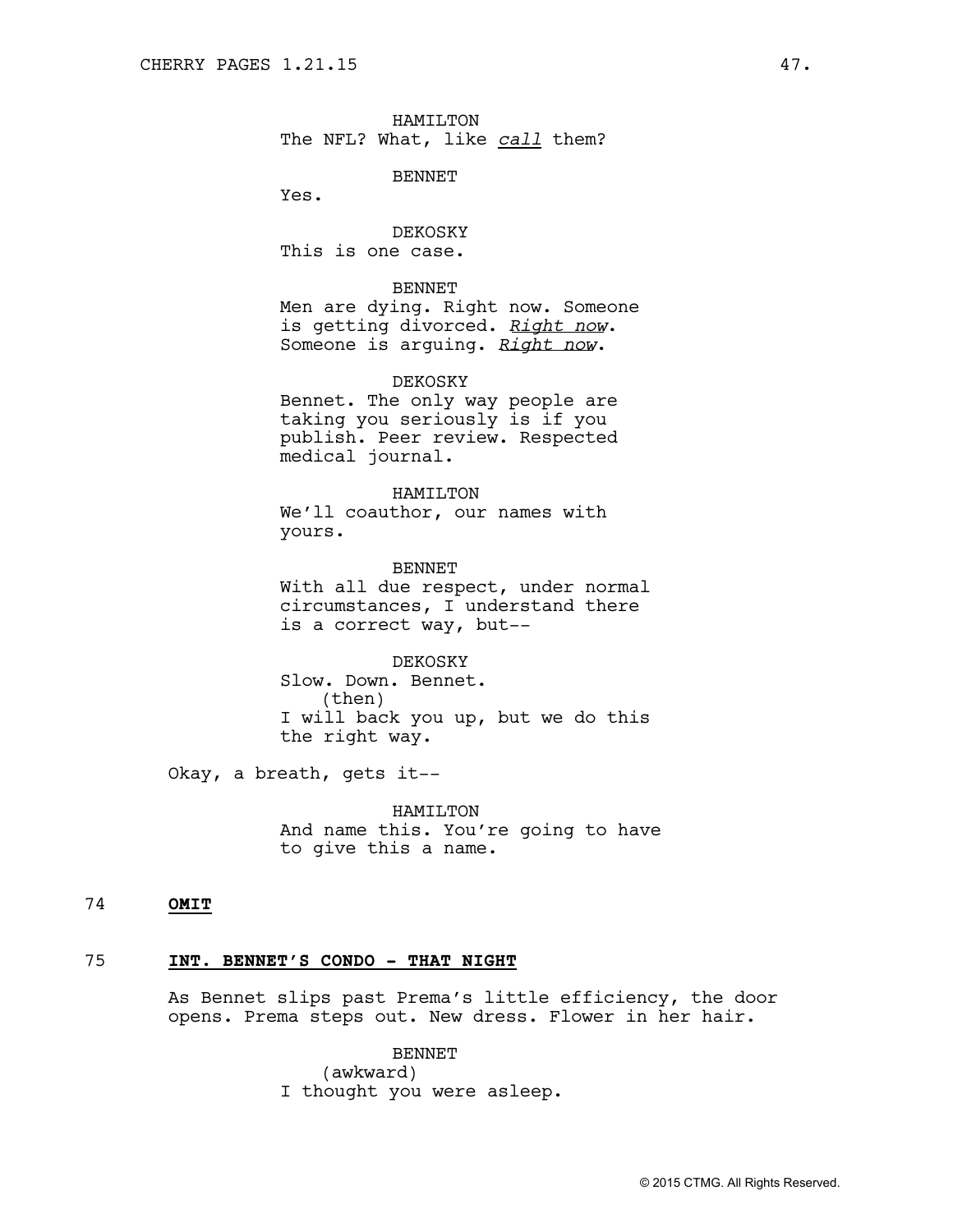PREMA How could I sleep? Did they agree? What it is?

He's overwhelmed. Can only nod, Yes, they understood.

BENNET They are going to publish \* They? With you? with me. PREMA (CONT'D)

BENNET \* PREMA (CONT'D) A medical journal--With you?

And touches his arm. So happy for him she can cry. (And maybe she does, a little.)

> PREMA (CONT'D) That's so great. Congratulations--

BENNET You are going somewhere?

PREMA

Yes, with you. To celebrate.

And under a PRE-LAP throb of dance music, taking in the full breadth of this woman, perhaps for the first time, then--

### 76 **INT. STATIC (DANCE CLUB) - NIGHT**

Crowded, loud, sexy. Bennet and Prema awkward by the speaker in the strobing light. Bennet can't connect to the music. Doesn't really know what to do with her there.

> PREMA You don't dance, do you? (he shakes, No, then--)

She's dragging him onto the floor. Circles him, gorgeous fluid dancer and is all about bringing him to life. She is so contagious Bennet slowly forgets all the things that keep him from doing more than listen. Until it's the other way around, and he's putting it out, and moving. Then they're back in-

# 77 **INT. HALLWAY - BENNET'S CONDO - NIGHT**

They're passing her door on the way to his. They stop. He's unsure. She's not. He says, "Goodnight". She reaches, gets his hand, pulls him in. And on her toes, kisses his cheek. And that lingers. And then he's taking her face in his hands and bringing it to his. And she's pushing him into his room. Then it's--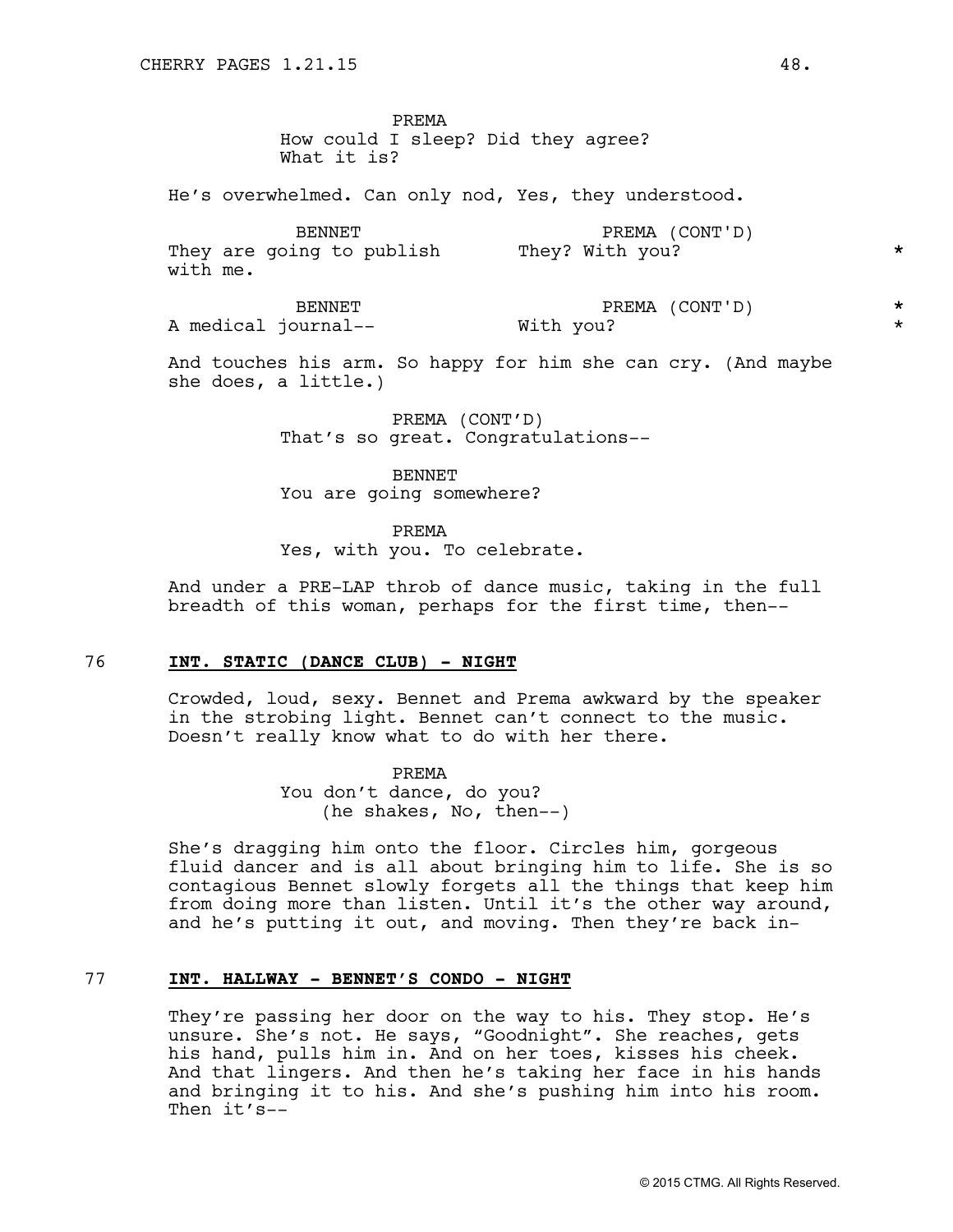# A77 **EXT. ALLEGHENY COUNTY CORONER - MORNING**

Bennet parks his Mercedes. A second one slides next to his. Identical except in color. This one silver. Wecht gets out. Like the suits, the cars are the same.

Wecht carrying two coffees, two brown bags.

WECHT (hands Bennet a coffee, a bag, and as they walk around to the front--) It's weird to bring women into a morgue at night.

**BENNET** She's a friend.

WECHT You don't have friends.

BENNET I have a friend now.

 $Then --$ 

WECHT Sullivan made a formal complaint against you with the county.

BENNET

I was working on Webster.

**WECHT** I know. I took care of it.  $(--)$ What's Webster cost you, anyway?

BENNET Twenty-thousand dollars. (then) I save. Everything.

WECHT

How unAmerican. (then, after a beat) Apparently it's been worth it. Ron Hamilton called. Chronic Traumatic Encephalopathy. Has a nice ring to it. Why didn't you tell me?

BENNET I wasn't going around you. I need someone with fresh eyes. (MORE)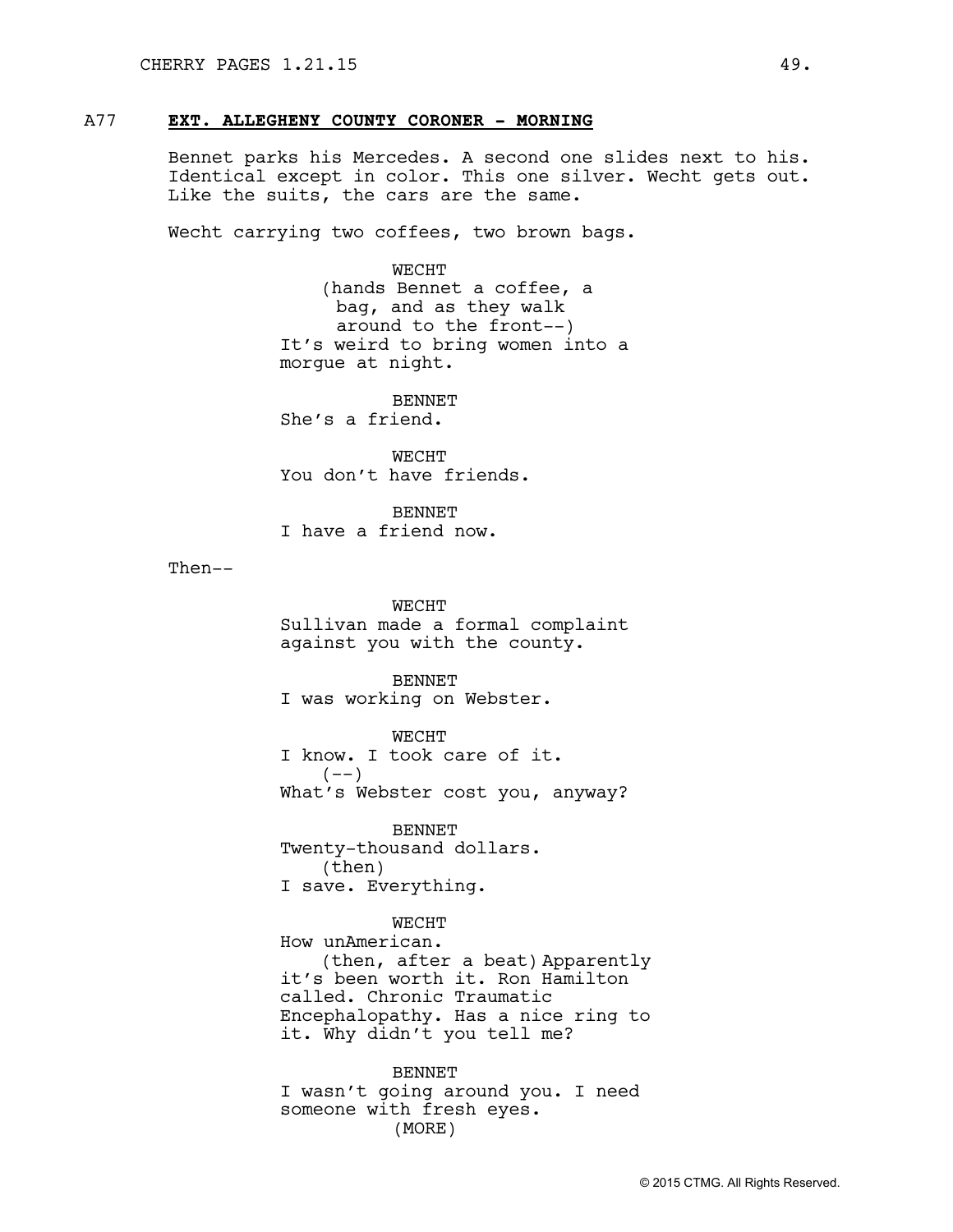BENNET (CONT'D) Someone who didn't want it to be true or not true.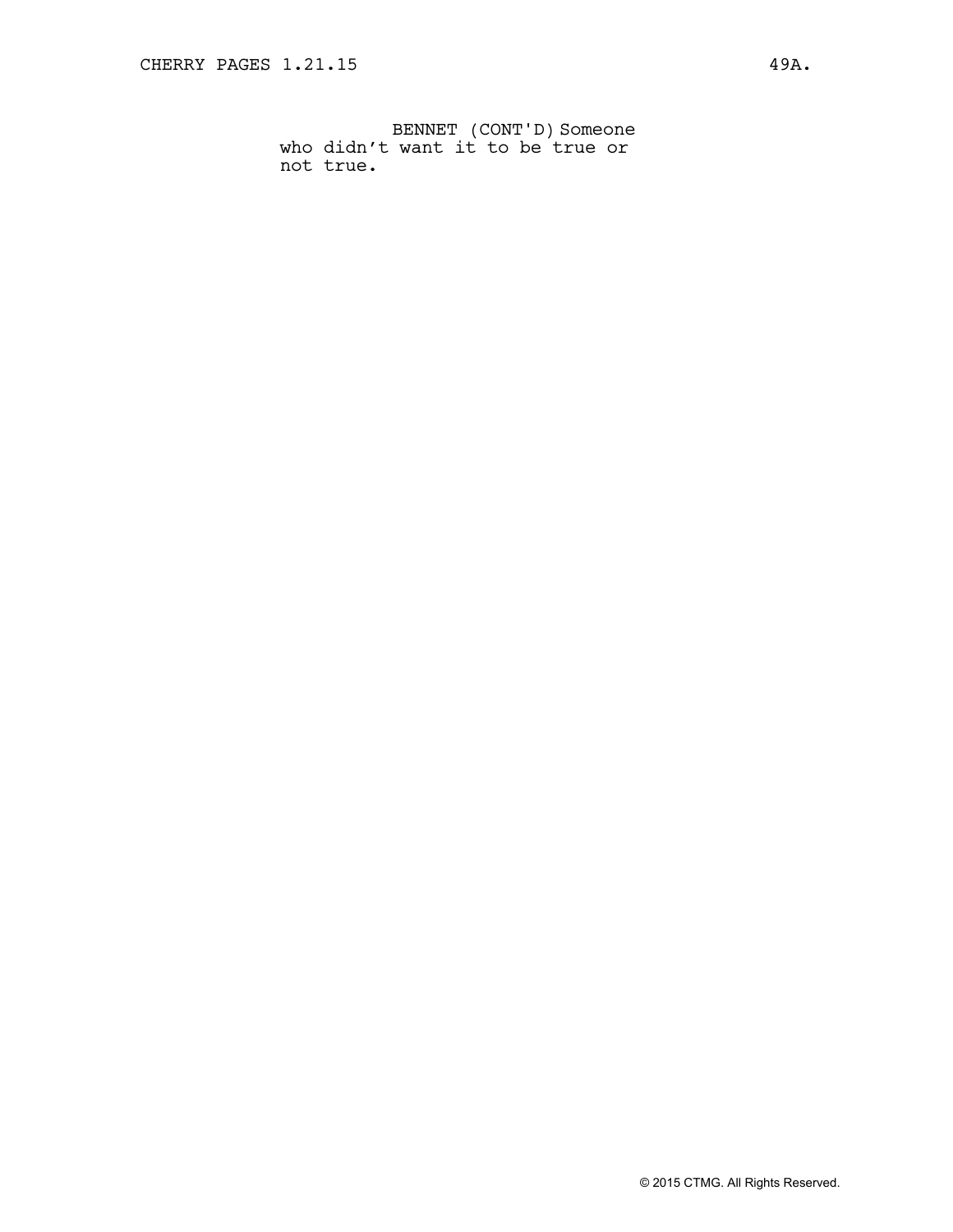**WECHT** I don't like it. But it was the right thing to do.  $(--)$ This may come as a surprise, but I'll never be the one you have to worry about.  $(--)$ So what's next?

BENNET Publish. DeKosky wants to coauthor.

WECHT DeKosky, and--?

BENNET Cyril Wecht.

WECHT I'm proud of you, kid. (compares the two cars) Should've gotten the silver. Blue shows the dirt. (and heads in)

## 78 **INT. SPORTS BAR - PITTSBURGH - DAY**

The faces are looking AT CAMERA. Watching the TV behind us. Nowhere to move. Nothing else to see or hear.

WE FIND BENNET & PREMA in that crowd. Hot wings and nachos. (Prema has brought along two or three FRIENDS from church.)

And we're watching them watching, and boarding the ride. And it's loud and really fucking joyful. The game is a drug, a good healthy one, and we're rollercoasting triumph and defeat and individual acts of heroism. What is absolutely and undeniably GREAT about this game. And--

Bennet - this moment - is just one of them. Riding the ride. But ONE OF THEM. An AMERICAN. He's touching and being touched. High-fiving and being high-fived.

And then CAMERA TWEAKS past them--

To a face deep in the crowd: Mike Webster, leaning against the bar, watching his old team. And Bennet is reminded. Of everything. Now cut to another screen showing the Steelers game--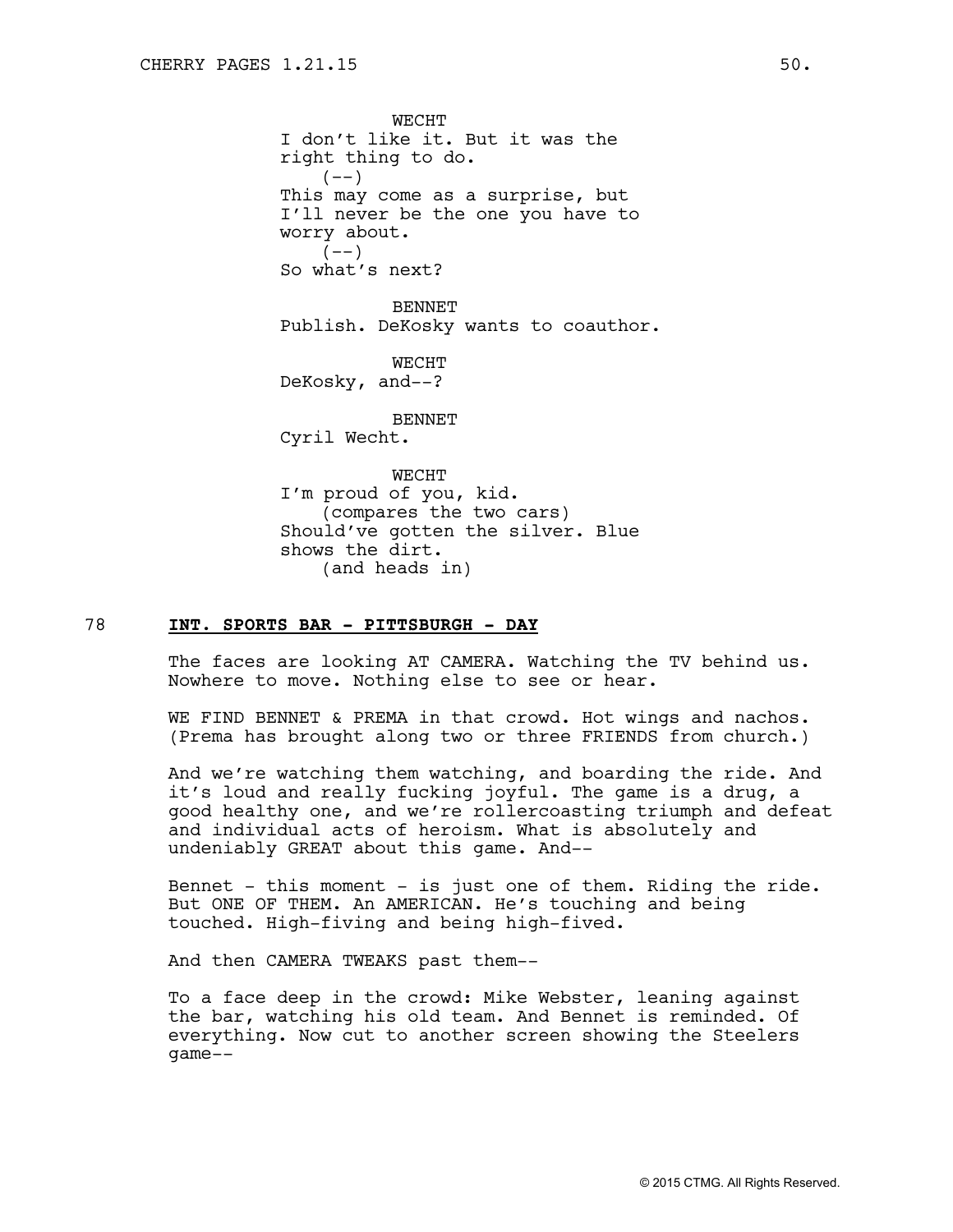# 79 **INT. STRZELCZYK HOME - PITTSBURGH SUBURBS - DAY**

Where, in a SINGLE TRACKING SHOT, we pass Keana and the kids watching in Their Man's "#73" Steelers jersey. CAMERA PULLING out of the living room, game and kids receding, as we PUSH--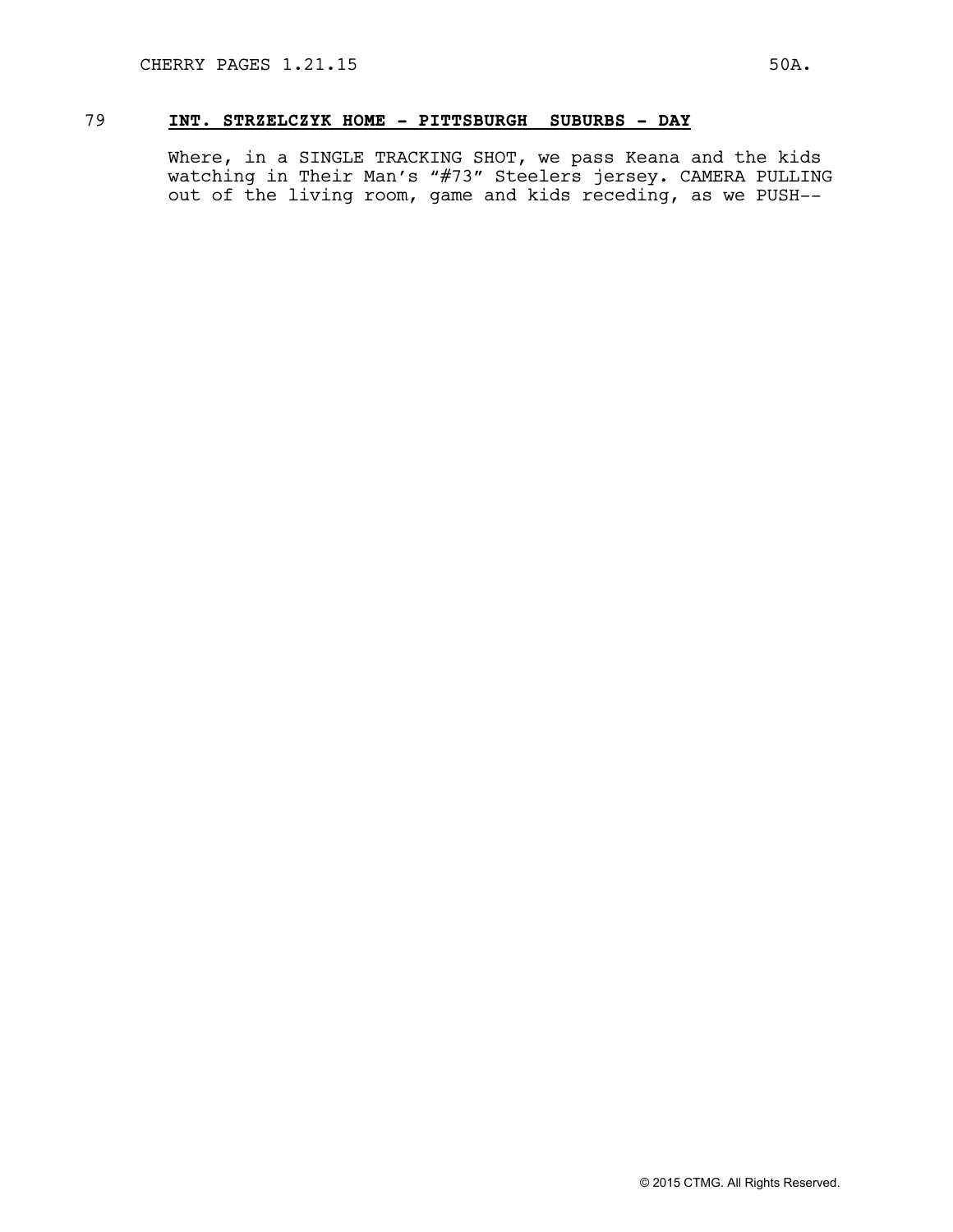Into the bedroom. Where we FIND Strzelczyk. Heavier, disheveled. Lips moving in mute dialog. Eyes clock his guitar. Grabs it, wields it like a baseball bat. CAMERA FOLLOWS BEHIND him downstairs, back into the living room--

> KEANA STRZELCZYK Justin, what the hell are you doing? Are you serious? Justin STOP! what is wrong with you WHAT THE HELL IS WRONG WITH YOU! -- DO --NOT -- TOUCH -- THEM!

STRZELCZYK I'm getting messages. Evil Ones. Talking talking talking!

KEANA STRZELCZYK Are you FREAKIN SERIOUS RIGHT NOW?!

Now explosion of wood and glass as he *smashes* the guitar into the wall.

> KEANA STRZELCZYK (CONT'D) (weeping now; terrified) Oh my god baby what are they saying, baby, please tell me what the voices are saying--

> > STRZELCZYK

Kill you! (and now--)

KEANA STRZELCZYK GET OUT GET OUT GET THE HELL OUT!!!

STRZELCZYK I don't know what I'm doing! I don't know what's happening to me!?

Strzelczyk's looking straight into his little boy's stricken face. Terrified by the terror in his kid. The part of him that knows drags the other part of him out.

> KEANA STRZELCZYK (cuddling the kids) Baby shh I need you to call 911 right now for me baby and tell them that daddy is in pain and to come here right away baby, shh, it's going to be okay--

And bolting out the door after Strzelczyk--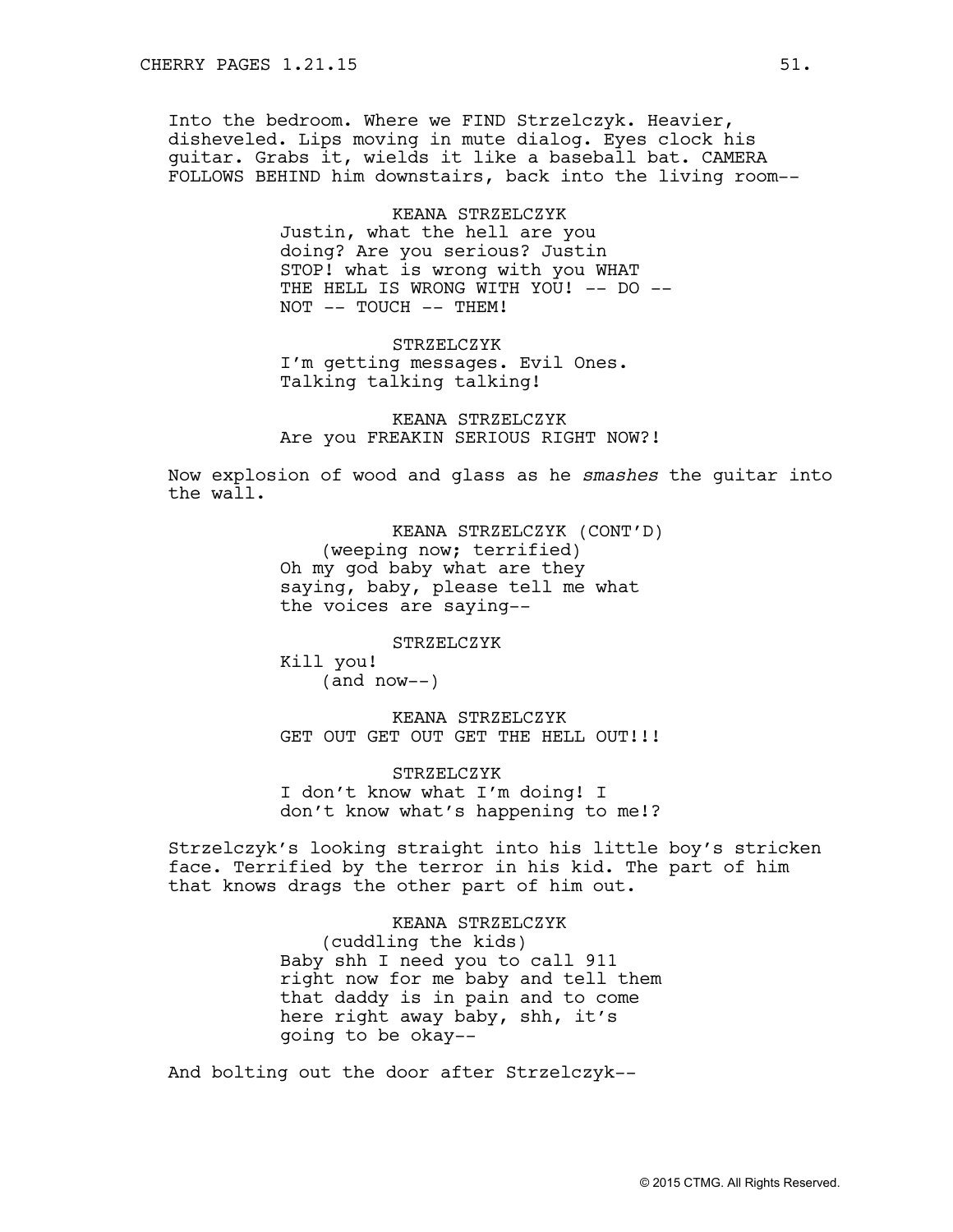SON (O.S.) (into phone) My daddy's Justin Strzelczyk the football player, WHAT IS HAPPENING PLEASE HURRY UP!

And now PRE-LAPPING sirens -- engines gunning -- police scanners toning, urgent ... now we're--

# 80 **INT. STRZELCZYK'S TRUCK**

Eyes in the rear-view. In conversation with someone inside his face. "Webby, what did we do?"

Hanging from the mirror: two pairs of baby shoes. His eyes see those, calm. Now. A moment of repose. Searches the mirror. There you are. He's crying. He knows what he needs to do. Hands gripping the wheel *sure as ever*. CUT TO BLACK. Horns wailing--

> BROADCAST/TV (PRE-LAP) *- this is live footage of the aftermath of a horrific head-on collision on the New York Thruway -*  (and up to--)

## 81 **PIXILATED TV FOOTAGE OF THE NY STATE THRUWAY SPRAYED WITH A VAST SMOLDERING DEBRIS FIELD**

The two trucks mere piles of powder. Body bag in the grass.

BROADCAST/TV (OVER) *- KDKA has learned that one of the drivers was retired Pittsburgh Steeler offensive star Justin Strzelczyk, who led police on a forty-mile high-speed pursuit -* (fades out as--)

PULL BACK TO REVEAL Julian Bailes watching this on his kitchen TV, and we cut to and find--

# A81 **EXT. FOOTBALL FIELD (UNIV OF LOUISVILLE) - DAY**

Bennet standing in the rain/snow, watching the university team finish up practice. A mud bowl. Burpies. Windsprints. Everyone's filthy. Pigs in shit. Looks fun. End whistle, one player breaks away. Stampeding at us. Bennet starts to laugh. This is AMOBI OKOYE, 19 and enormous: 6'2"/300.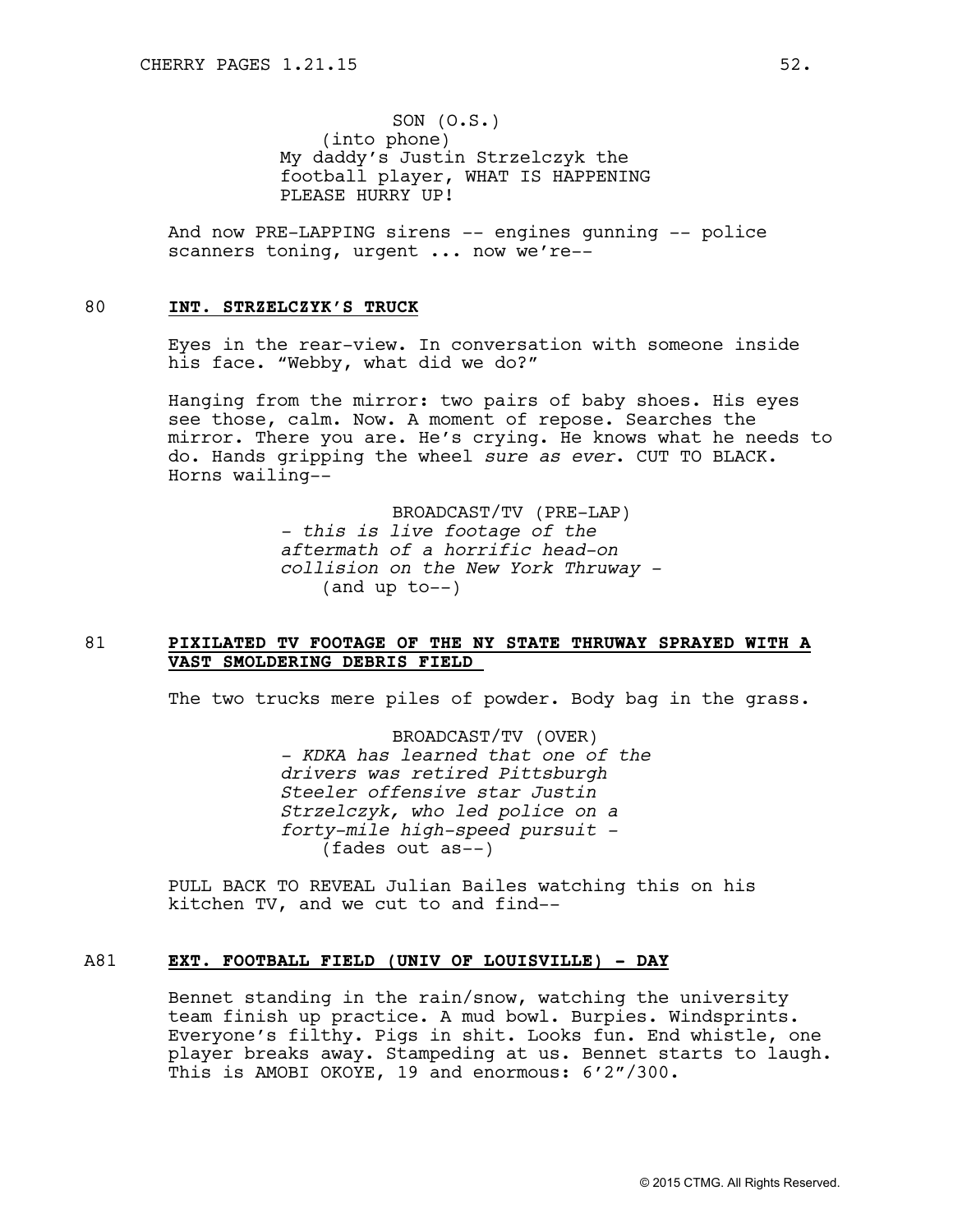OKOYE Bennet!? *Nwokem kedu?*

BENNET (big laughter) You giant American baby! You look like a giant American dirty baby! *Kedu ka mma-mma gi meah?*

BENNET (CONT'D) *O noh na nke Ifeoma?* **OKOYE** *Eeah. Maalu na oge obuna icho ibia, anom mia, oge obuna.*

And big laughter. In his native tongue, and with his cousin, he is more the man of where he comes from. *Bigger*.

#### BENNET

(me and the giant--) They sent us both to America. To see which one survives. The David and the Goliath! (and his hands say who is who, and then--)

**OKOYE** You are just a professional student! Do you have time for any other thing?

BENNET

Superman!

Now Amobi realizes how far Bennet's come. Confused.

OKOYE What are you doing here, my cousin? Did somebody die?

### B81 **INT. DINER - LOUISVILLE - NIGHT**

Bennet and Amobi. Coffee. Untouched. The glee has gone. Bennet has told him.

> OKOYE What are the chances?

BENNET For your position? They're good.

OKOYE You're not even sure of this thing.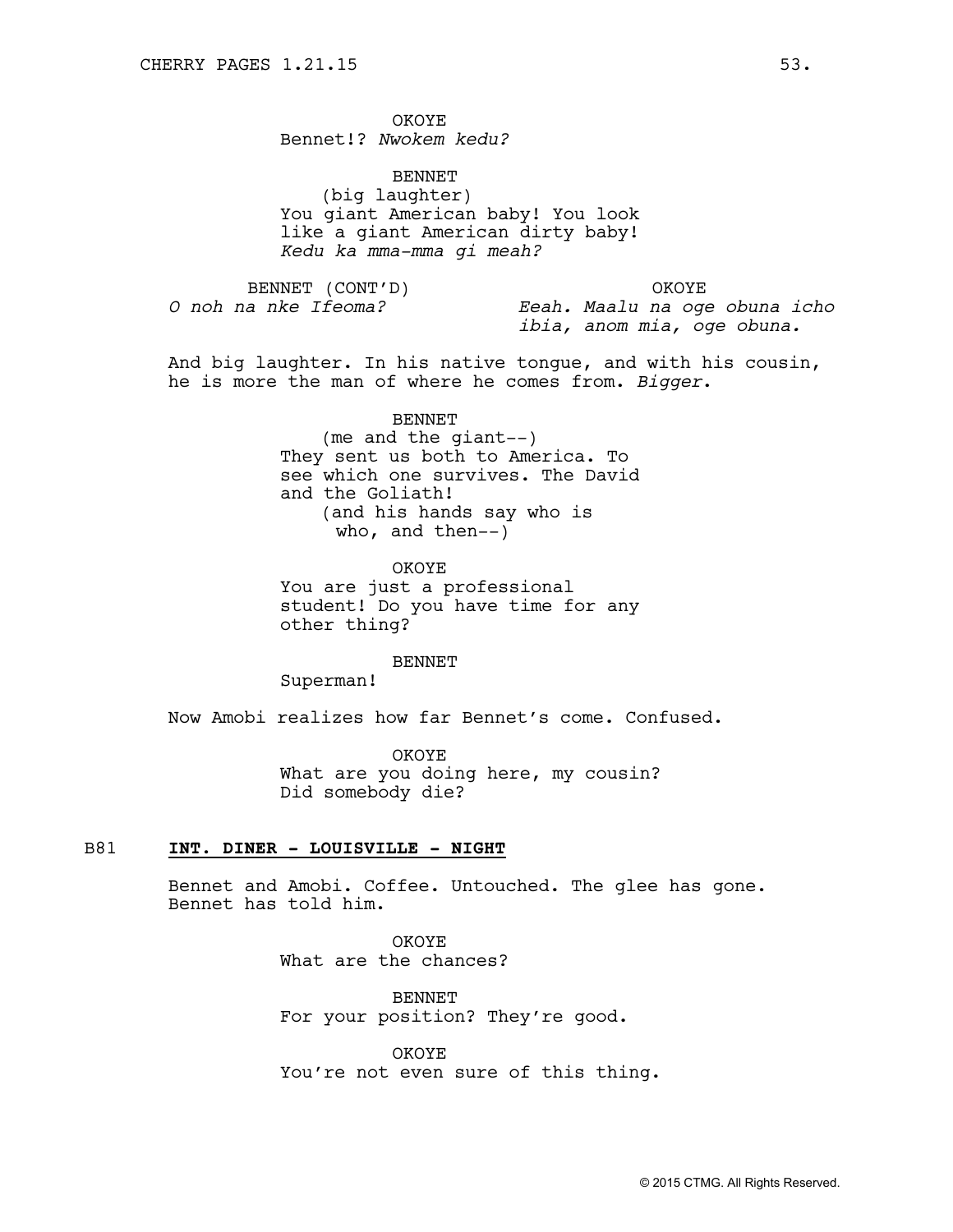**BENNET** You'll forget your own name. Amobi Okoye. Can you imagine not knowing that?

OKOYE Who imagines that?

### BENNET

You are part of me. I watched you be born. I am asking you. Stop.

OKOYE I step on the field I always know I can be hurt. More than hurt-- (and snaps his fingers. Like that.) Maybe I play two years then I'm out. You know what's next? Most of them get fat, bankrupt. They sell

cars, insurance (sneakers), I don't know what they do.  $(--)$ This is my time before that time.

(then the crux of it, the arrogance returns)

They are saying I will be drafted first. The youngest player ever drafted into the NFL. I will cash a check for millions of dollars. *Millions* just for saying yes.

#### BENNET

God didn't put anyone on earth to cash a check.

OKOYE

Look where I am, Cousin. Look what I am. I'm not going to let anyone take this from me now. *Daalu nwanem, agam akpo gi mgbe nmaah abia.*

And as we HOLD on Bennet, we cut to--

### 82 **INT. ALLEGHENY COUNTY CORONER - PITTSBURGH - MORNING**

Bennet WALKING STRAIGHT INTO CAMERA, up the hallway. Peeling gloves, lab coat. (In b.g., the slabs, a pair of upturned feet.)

The Techs - Sullivan - no one's saying a thing. And into--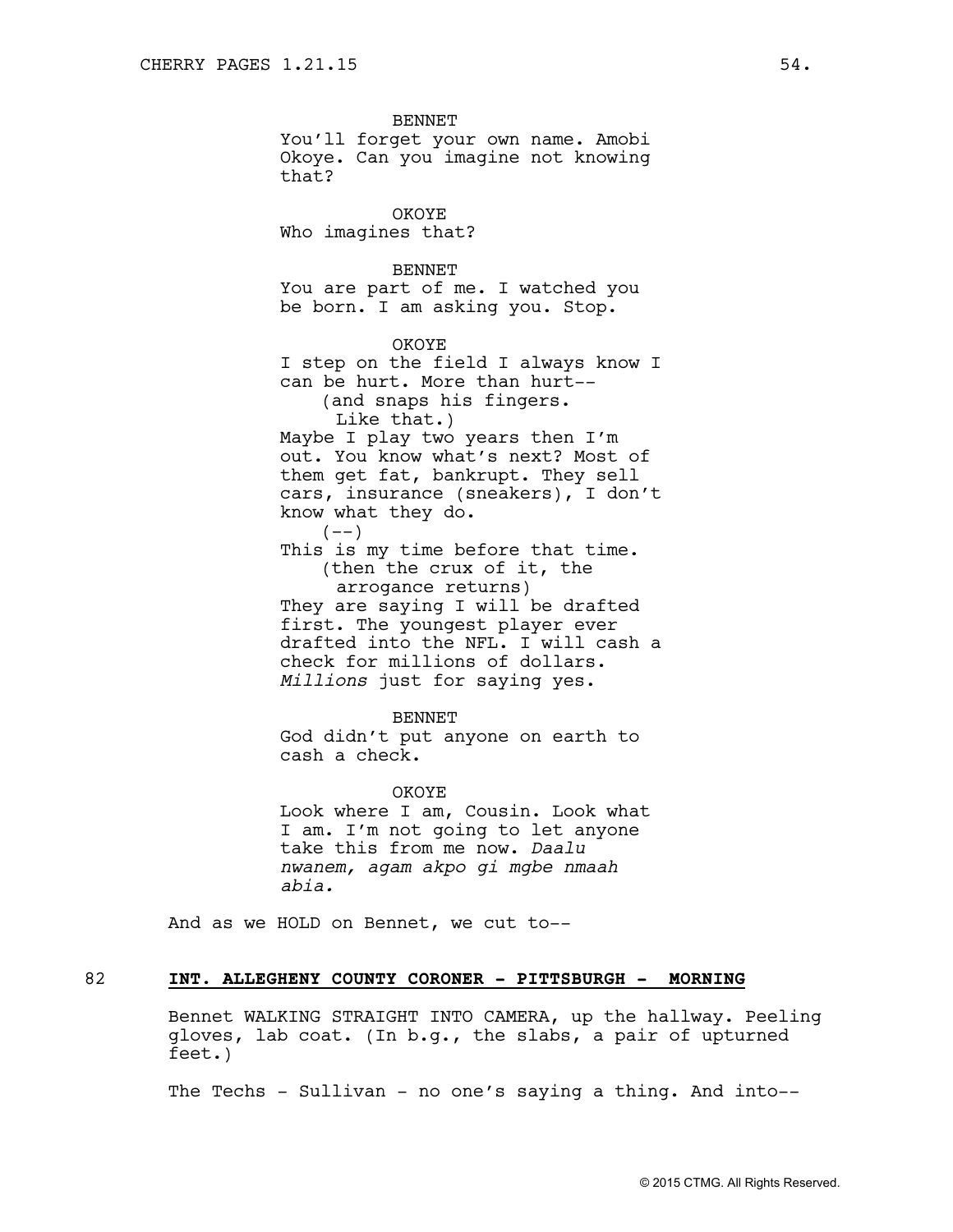His shitbox office. Where a warm bottle of cheap champagne sits on his desk, with a copy of *Neurosurgery Journal*. A postit stuck to the neck says: *"Enjoy with your new friend. Best, Cyril."*

# 83 **INT. BENNET'S CONDO - AFTERNOON**

Bennet enters with the bottle, to find Prema studying Bennet's article. With a dictionary. He watches her until she feels him and looks up. Tears in his eyes.

> PREMA This is very amazing. Now what happens?

BENNET (nervous to say it) I called them.

PREMA Who did you call?

BENNET The National Football League.

PREMA What did you say?

BENNET I said I'd be happy to come in and discuss it.

PREMA (on alert) What did *they* say?

BENNET They said they'd get back to me. (and a hard cut to--)

### **(SC.84 MOVED TO AFTER SC.87)**

# 85 **EXT. 280 PARK AVE - MANHATTAN - MORNING**

A MAN carrying a stack of magazines enters a 60-story glass office tower, in the heart of midtown, between two logos: Credit Suisse, and the NFL's shield. And into--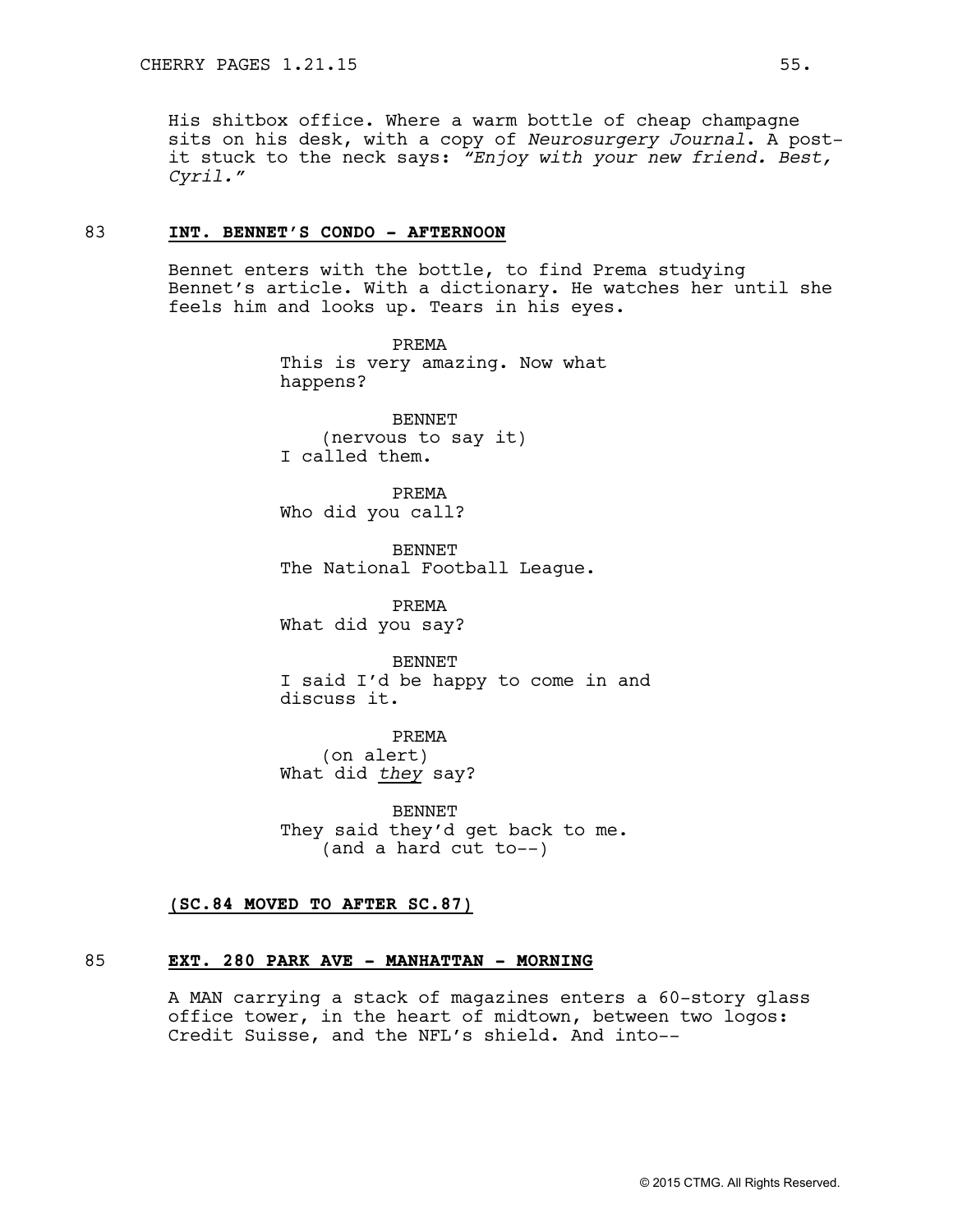# 86 **INT. NATIONAL FOOTBALL LEAGUE MAIN OFFICE - MANHATTAN**

Tracking the man - CHRISTOPHER JONES, 43, African American through a massive office, through the quiet confidence of a major multinational corporation. To his executive suite. (There are Harvard undergraduate and law diplomas.)

Jones picks *Neurosurgery* off the top, opens it to the CTE article, and, into the intercom--

> JONES Get me Elliot Pellman.

#### 87 **INT. DOCTOR'S PRIVATE OFFICE - LONG ISLAND - DAY**

DR. ELLIOT PELLMAN is absorbed in *Neurosurgery*. He's 48, shlubby, a bad comb-over. Surrounded by memorabilia for the NFL's New York Jets and the NY Islanders hockey team.

> PELLMAN (picks up the phone) I'm just looking at it.

JONES/PHONE (OVER) Anything to be concerned about?

PELLMAN This Omalu looks like a nobody. But let me get into it. (and a hard cut to--)

### 84 **INT. KITCHEN - BAILES' HOME - MORNING/SIMULTANEOUS**

Bailes at the kitchen table in sweatpants. Breakfast. Bailes's wife, COLLEEN, 40, slips her arms around him.

Bailes reading a copy of *Neurosurgery Journal (*open to *"Chronic traumatic encephalopathy (CTE) in a National Football League player*" ... *Omalu, DeKosky, Hamilton, Wecht.)*

> COLLEEN BAILES What are you reading?

BAILES It's about Mike.

COLLEEN BAILES I miss Mike. (brain scans) Oh god I can't look at that. (Bailes rubbing his face; (MORE)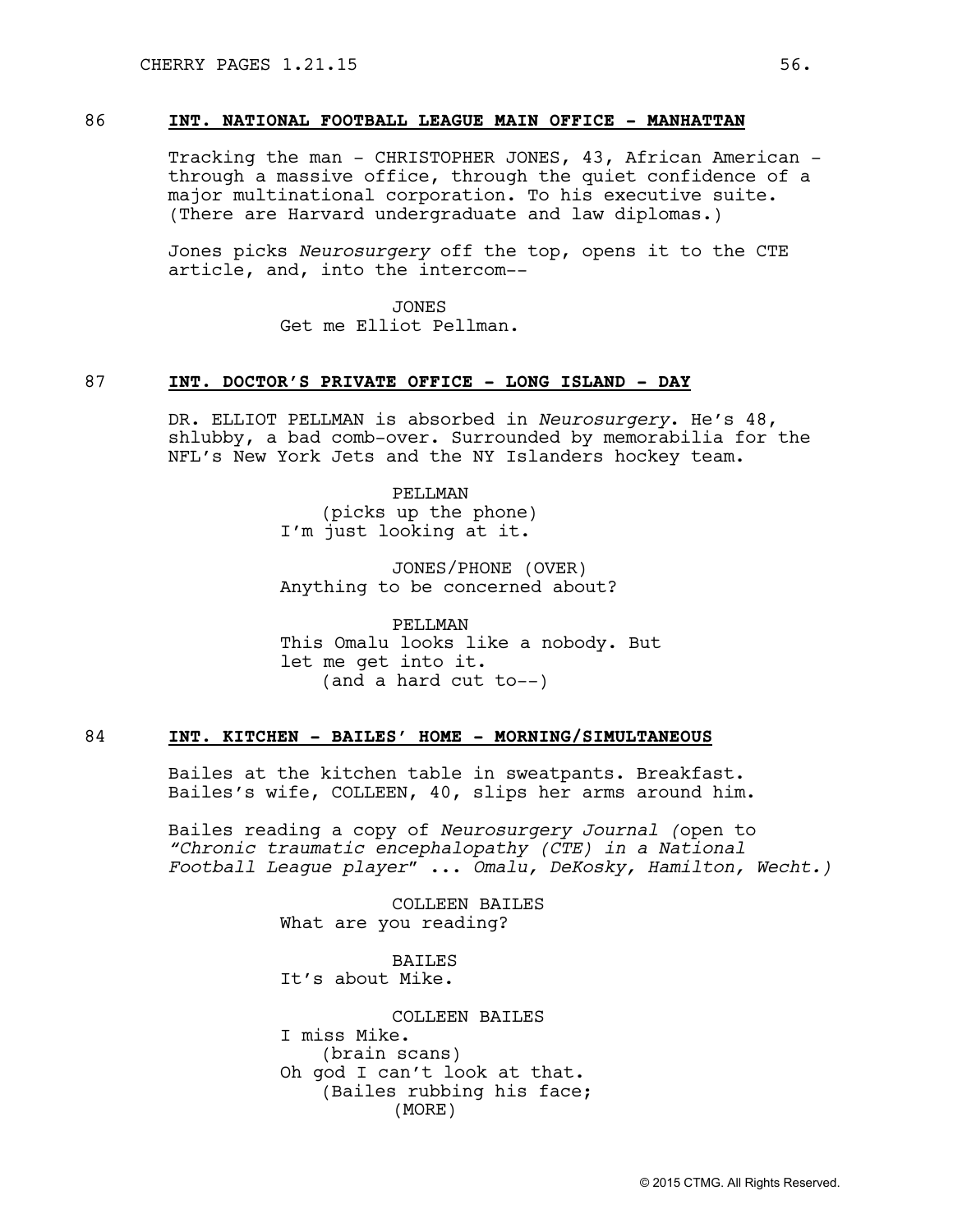looking into the middle distance, doing the math) Julian, what is it? COLLEEN BAILES (CONT'D)

BAILES How could I have missed this?

COLLEEN BAILES What are you talking about?

BAILES If this is really true, it's the end of football. (and cut to--)

### 88 **INT. AUTOPSY CHAMBER - ALLEGHENY COUNTY CORONER - DAY**

Bennet, Sullivan, Gracie stand over 300-lbs. of heavily muscled death. Black. No wounds, no blood.

> SULLIVAN (looking at the face; griefstricken) Well now, Terry. Ya wonder where are they now. Now we know. (for Bennet) Terry Long. Pittsburgh Steelers.

### **GRACTE**

(reading hospital report) Who drank a gallon of antifreeze. That's not how I'd do it.

SULLIVAN I guess these guys only die when you're working--

BENNET What other problems did he have?

SULLIVAN

Who cares?

**GRACTE** 

Arrested a few times. (looking at the report) Fraud. Federal theft. And wow. Arrested a *lot*.

SULLIVAN I know what you're doing.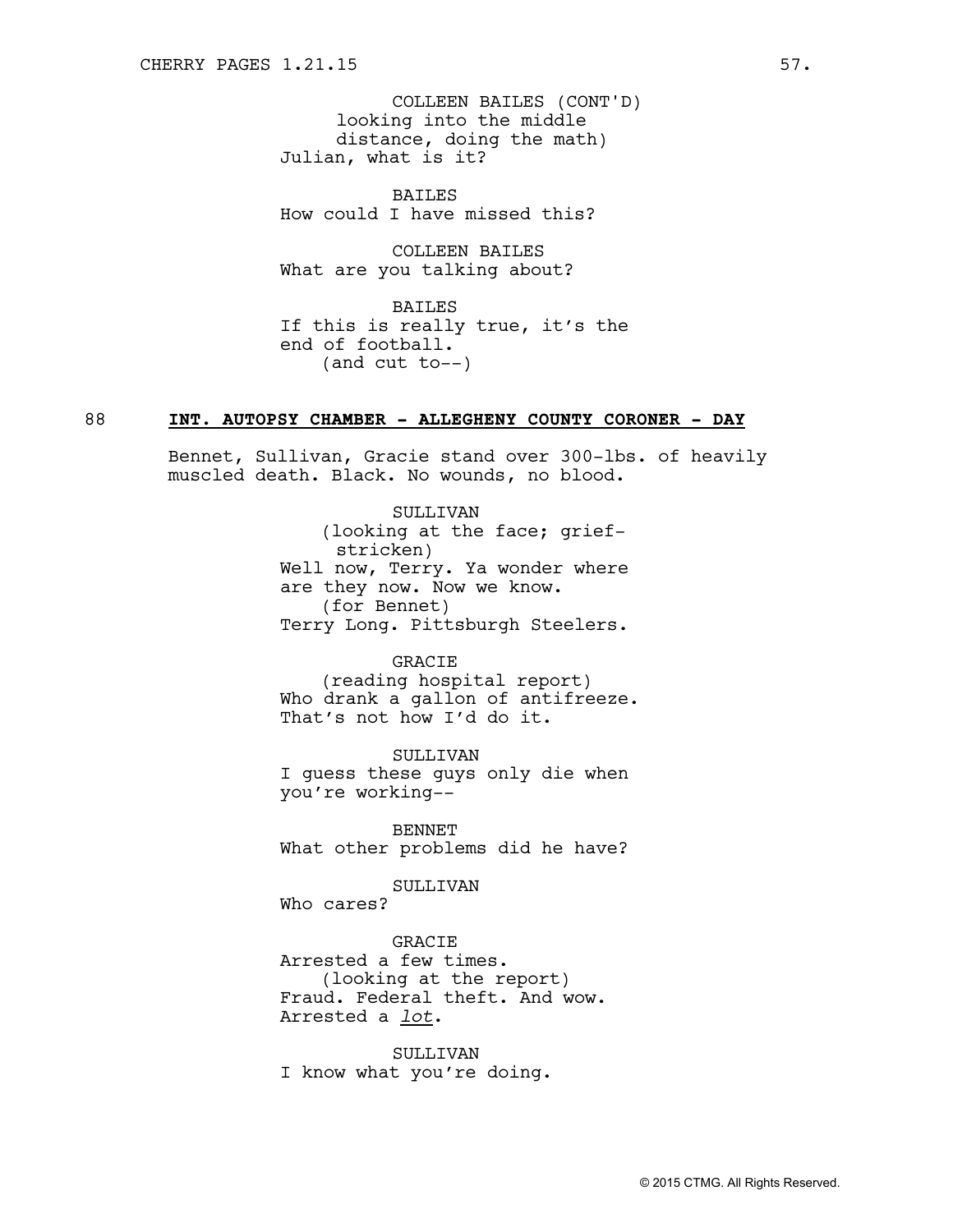**BENNET** Drinking antifreeze is the work of a lunatic mind. (then) What position? What position did he play? SULLIVAN Offensive line. BENNET Same as Mike Webster. SULLIVAN (CONT'D) \* Webby was a *center*. Terry played *right guard*. BENNET (the records) No recorded concussions. Nine years of professional football. As an offensive guard. (then) I need a full autopsy. Same tests as Webster. SULLIVAN You're paying for that, too. BENNET Yes, Daniel. I'm paying for that, too.

(Bennet doesn't even hear it, his eyes already focused on--) Joseph Maroon--

The signature on Long's records: *Joseph Maroon*. And now cut  $to--$ 

# 89 **JOE MAROON'S COMPUTER IMAGE SMILING AT US, TRIM, TAN, MUSCULAR, HIS TOOTHY GRIN FILLING OUR SCREEN**

Pull back to REVEAL we're in Bennet's little shitbox office at the Coroner's. He's at his computer. Before him, the website *www.josephmaroon.com*, the personal site for the Steelers' team doctor. *Chief neuro-surgeon of the NFL. The country's premiere specialist in neurosurgery and sports medicine."* Bright pastel design, mentorships on longevity and healthy living. The whole thing like an ad for toothpaste & Viagra. All white, now--

PULL BACK again. And our view has become a cottony field. The faint outline of snowflake-like brain cells. Then, from the corner, the seepage of angry rust-brown blood.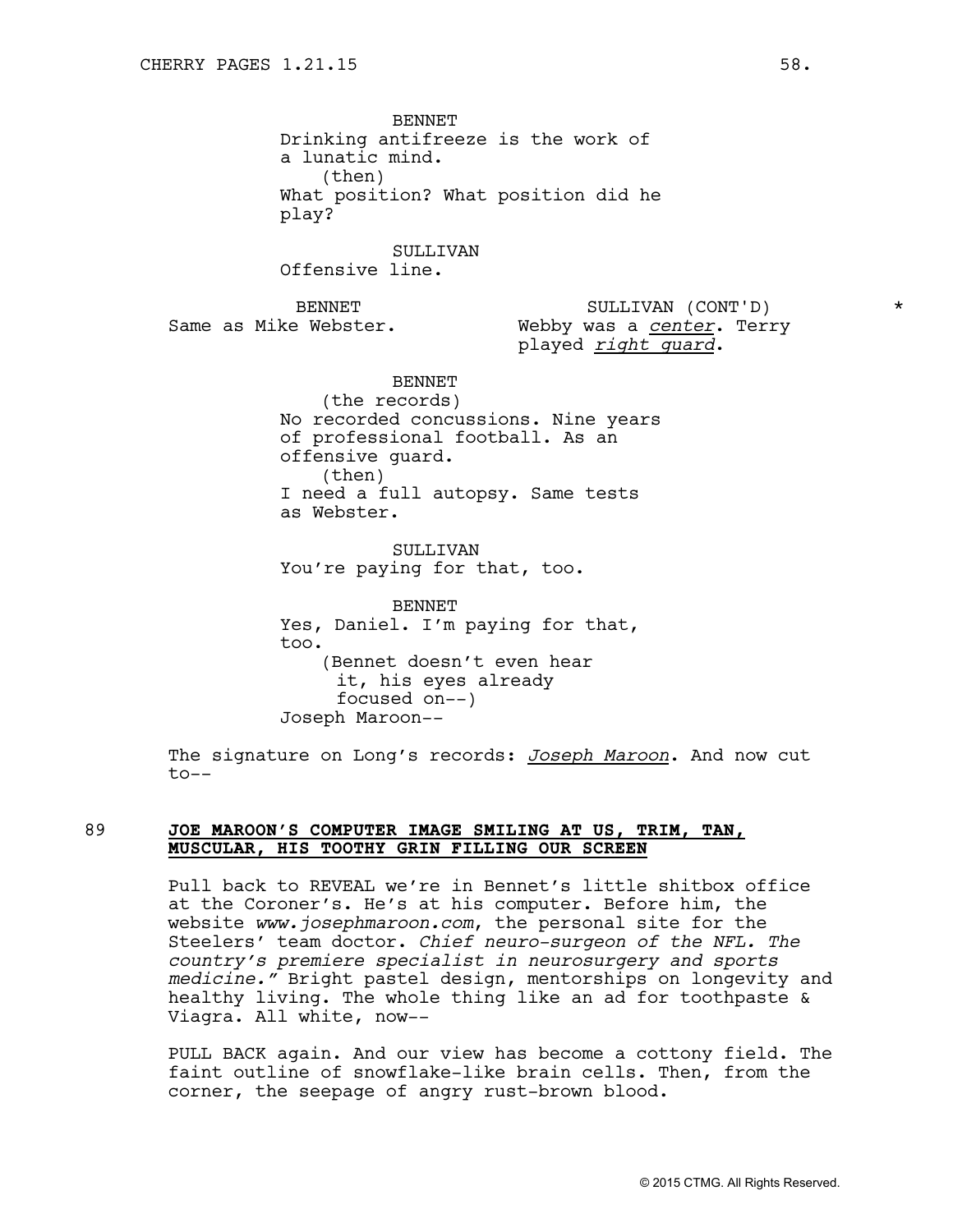Tau protein tangles. Seeping and strangling everything in their path. PULL BACK FULL TO REVEAL--

### 90 **INT. BASEMENT LAB - ALLEGHENY COUNTY CORONER - NIGHT**

Bennet. It's late. The only other living thing in the building is Prema. In a chair now, by the door, reading with a flashlight.

Bennet's seen enough. Clicks off the table lamp. Just sits slumped in the glow of the instruments and exit signs.

Then, in PRE-LAP, a phone rings, and we cut to--

# 91 **OMIT**

# 92 **INT. BENNET'S CONDO - MORNING**

Prema picks up the phone, "Hello?". Hands to Bennet. And we--

MAN/PHONE (OVER) Bennet Omalu?

**BENNET** This is Dr. Bennet Omalu.

### MAN/PHONE (OVER)

Listen to me. Football has the best doctors money can buy, and they're saying pro football players do *not* get brain damage. *At all*. And people who care about this stuff are supposed to take *your* word for it? Mike Webster was a pill-popping drunk. And you're an under-educated hack. And you're done, game over.

And looks up at Prema. The line is already dead. He hangs up.

BENNET (sarcastic) I think they called back.

WECHT (PRE-LAP) Did he really say you're undereducated? Have they seen your resume?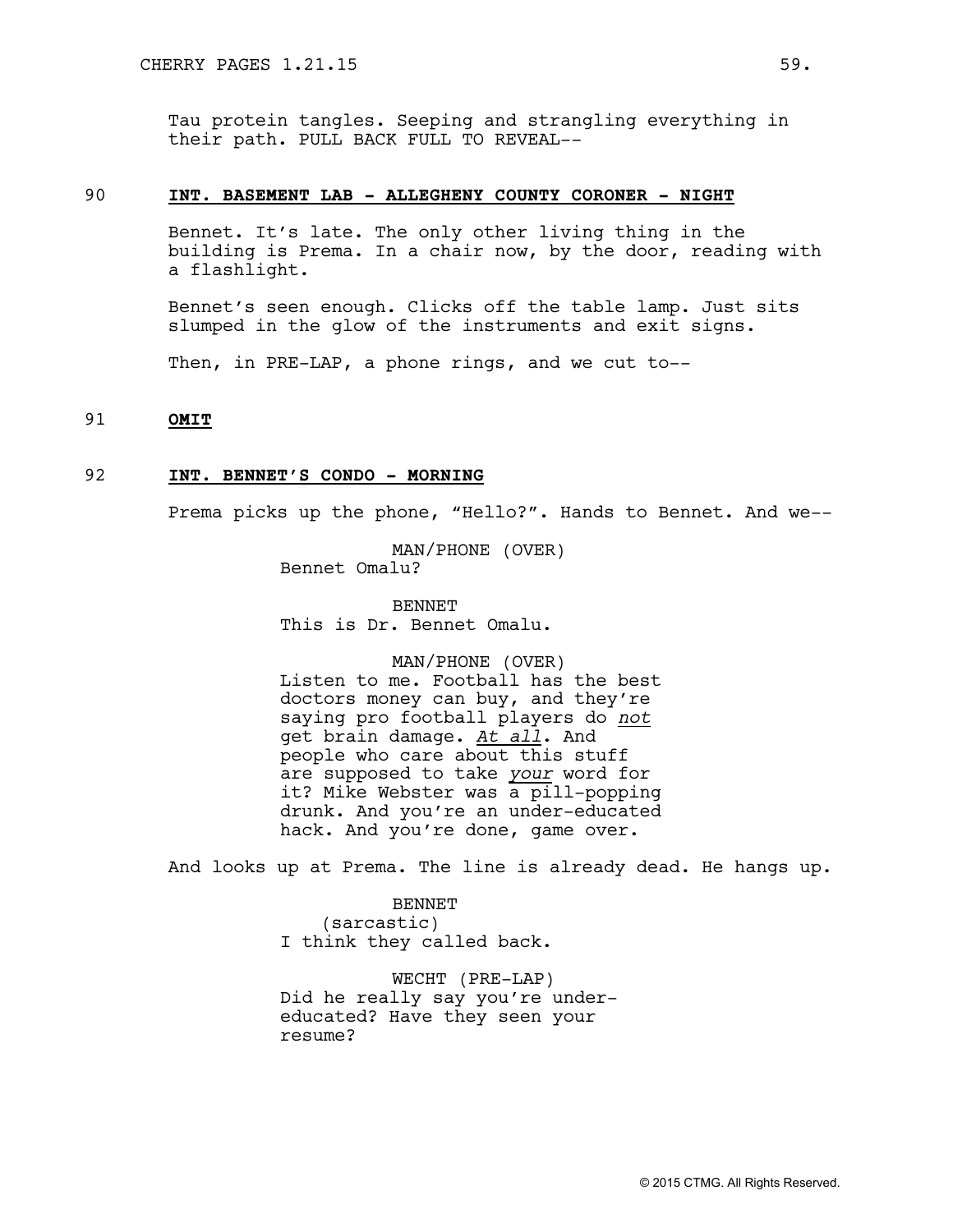# 93 **INT. WECHT'S OFFICE - ALLEGHENY COUNTY CORONER - DAY**

Bennet, Wecht, Hamilton.

WECHT Well, I got calls, too. The National Football League owns neuroscience. Who knew?

#### HAMILTON

(reading from a letter) "Serious misinterpretation". "Failure to find". "Absence of clinical information". (looks to Wecht, 'help?')

Bennet's at the window. In his hand, an envelope. Wecht and Hamilton have one too.

> BENNET What do they want?

**WECHT** Your head on a spike.

HAMILTON They want you to retract your findings.

BENNET I don't know what that means.

WECHT It means saying you made it all up.

BENNET (confused) Made it up??

WECHT They're accusing you of fraud--

BENNET

(and now totally fucking confused) Fraud?? What are they talking about?? I'm so careful. I slaved over this--

HAMILTON Your reputation will be destroyed. You won't be able to work. Anywhere.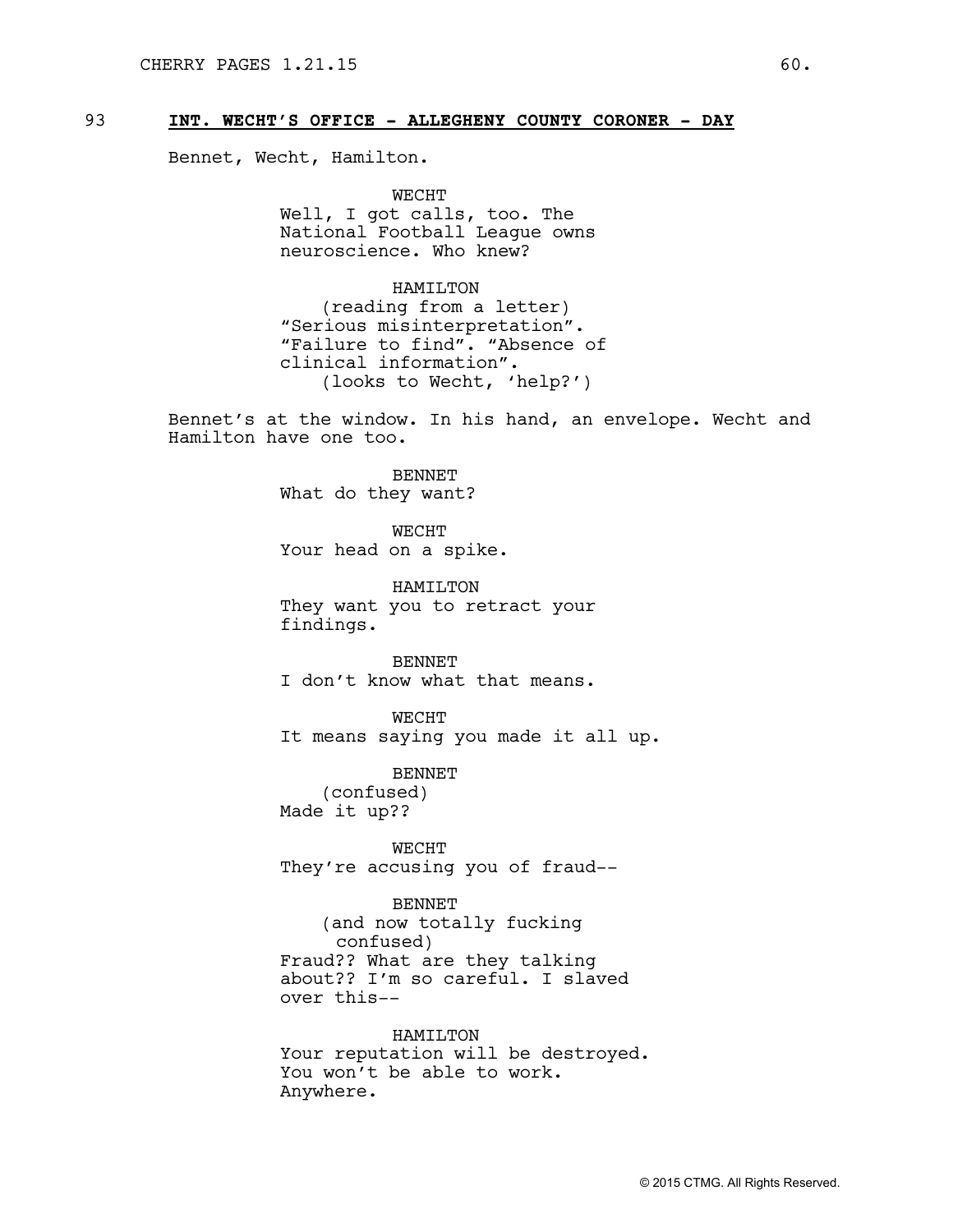WECHT

Good. \*

Good!?

WECHT They're terrified of you.

BENNET I *have* to work! My visa depends on it.

WECHT

Well, what the hell did you think they were going to say, 'Thank you'?

**BENNET** Yes! I thought they'd be grateful!

WECHT What the hell for?

BENNET For being told. For *knowing*.

Bennet paces to the window, confused.

WECHT I get it. You think you're being a good American. (and looks at him; pride and sadness) Listen to me. The city of Pittsburgh shelled out *233-million* dollars to help build its beloved Steelers a glorious new stadium while it was closing schools and raising taxes. (and snatches the envelope out of Bennet's hand and waves it in his face) These are not people who want to change the world. (now waves Bennet's article) And this isn't some quaint academic discovery stuck in the back of an obscure medical journal. Bennet Omalu is going to war with the manufacturer of a product that twenty-million Americans crave every Sunday the way they crave water! The NFL owns a day of the week! They're very big!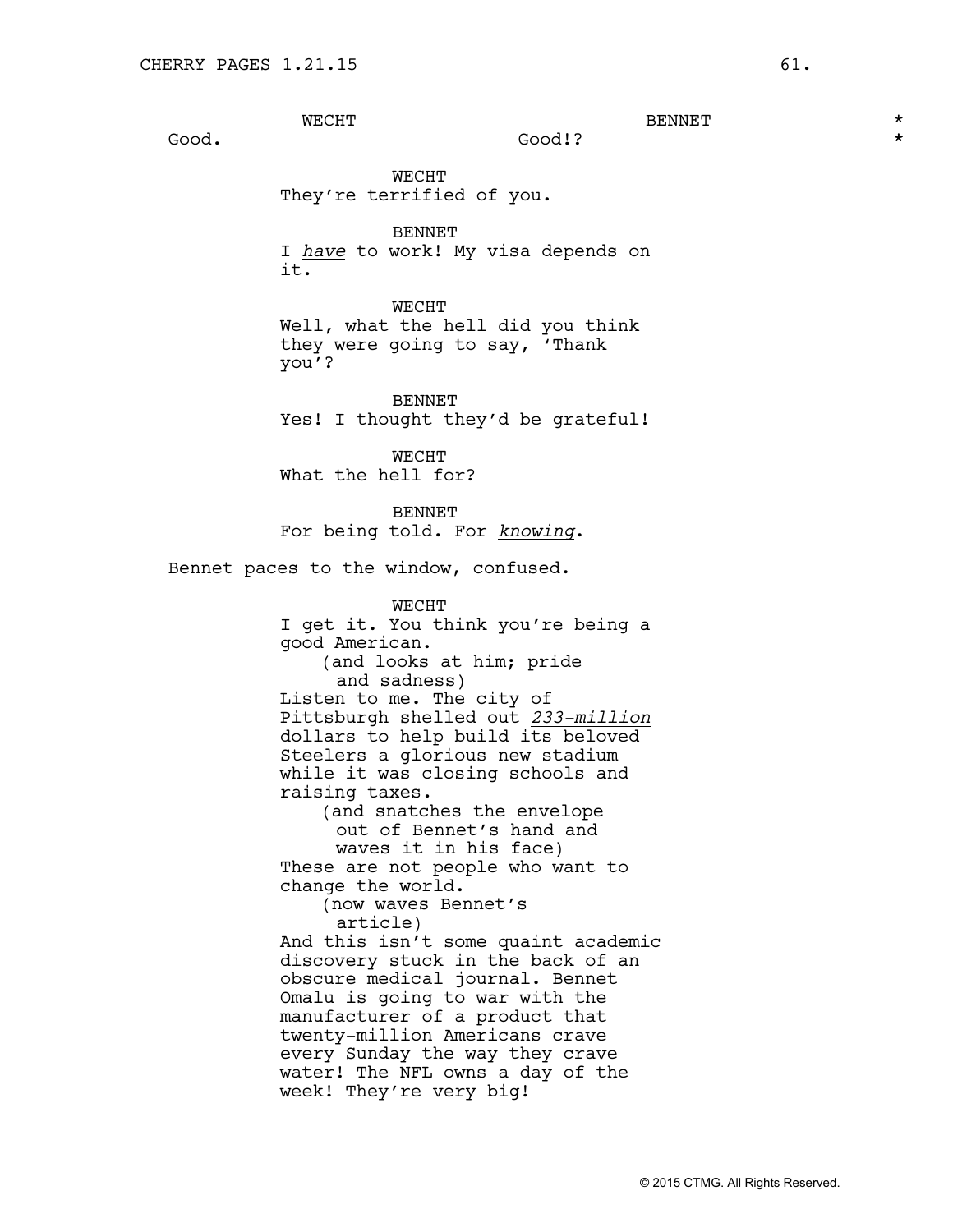Pause. A *long* pause.

Bennet turns back to the window, staring out over the carpet of lights. And the bridges. And the river.

And Heinz Field.

#### HAMILTON

A pathologist determines cause of death, not discover disease. They'll say Bennet's in over his head, and they'll be right.

WECHT

Yeah well the world only gets changed by people who are over their heads ignoring people who say they're in over their heads. (but then--)

Bennet turns back from the window. Face set.

BENNET

Terry Long. (beat; what?) The tests came back today. Terry Long is positive. Football gave him CTE. CTE told his brain to drink a gallon of antifreeze. And then he died. (then) I told you. There were going to be more.

(after a pause--)

HAMILTON You've done great work. No one's going to blame you if you stopped here. But I'd be lying to you if I didn't tell you how important your next move is.

Pause. Wecht is taking in Bennet, waiting. Bennet and Wecht HOLD a look, then Wecht sees it in Bennet's face--

> WECHT No one's stopping anything.

### 94 **INT./EXT. BENNET'S CONDO - DAY**

Prema grabs her coat and purse to go out. Pauses by the window. Where she sees Bennet sitting in his car in the parking lot, deep in thought. And we cut to--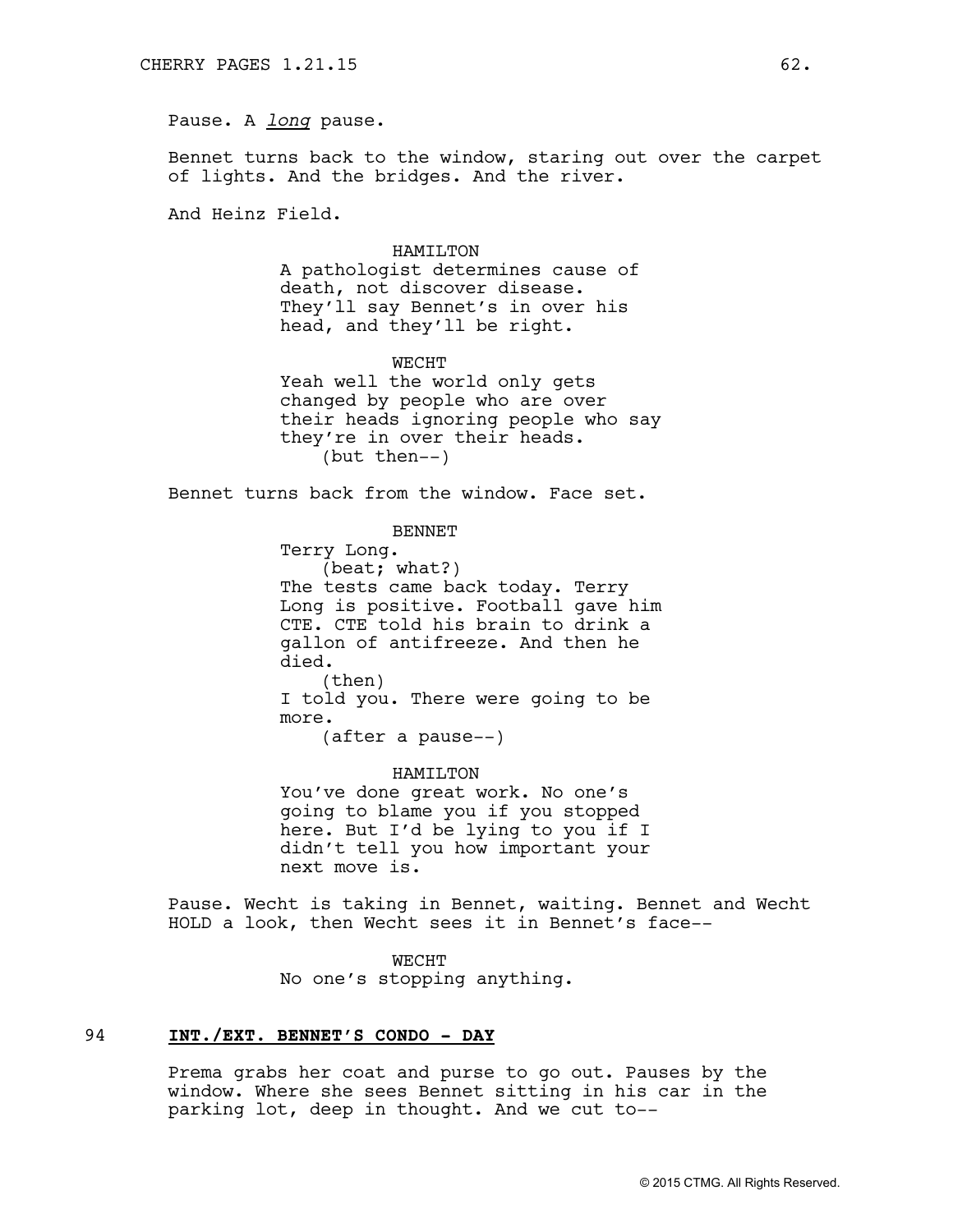Her outside, bundling up, crossing to him. She gets in--

### A94 **INT. BENNET'S CAR - DAY**

Prema waits for Bennet to say something. He doesn't. She lays a hand on his arm, Do you want to talk. He doesn't move. She pulls away--

> PREMA Then do you mind just taking me to Western Union? I need to wire money to my mother.

BENNET (still in his reverie) Do you send her everything?

PREMA Not everything.

BENNET What you make is also for you.

PREMA So is this.

And that gets his attention. He turns to look at her. Takes her in, this selfless woman. And now they're--

### 95 **EXT. PITTSBURGH/MONONGAHELA RIVER BANK - DAY**

Bennet and Prema stand by the river, looking north and south past the bridge.

> BENNET When I was a boy, in Nigeria, heaven was here. (and holds his hand over his head) And America was here-- (just below) It was the place where God sent all his favorite people.  $(--)$ I came to America because I thought here you could do anything, *be* anything. Americans were the manifestation of what God wanted all of us to be. (then) But Mike Webster goes mad and nobody asks why. (MORE)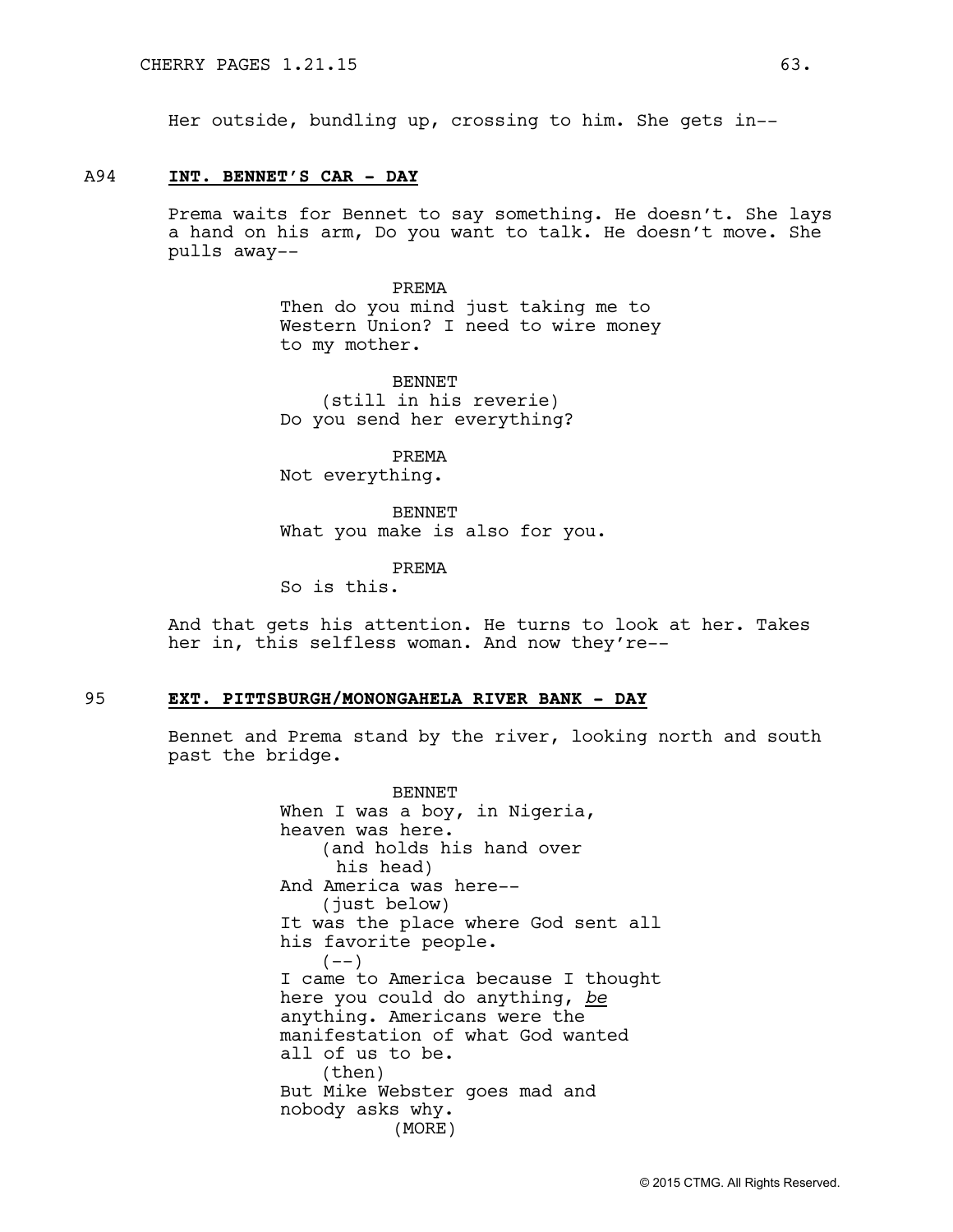They make fun of him. And now they want to pretend this disease doesn't exist? They want to bury me? It's offensive. I'm offended. I'm the wrong person to have discovered this. BENNET (CONT'D)

A quiet. Then. A clarity and confidence bigger than she is--

#### PREMA

There is no coincidence in this world. Tell me. What is the statistical probability that you, not just a doctor, but Bennet Omalu, came to America, end up here, this rusty place, for you alone to be the one to see this? (long pause) When I arrived, in New York, I was attacked-- (and stops)

BENNET

What happened?

PREMA

Something that is better left unsaid. But that man almost broke me. I wanted to give up, and go back. But I knew God, I decided to trust his wisdom. (and--) And now I am looking at *this* man, an Omalu Onyemalukube. Your name. It means, If you know, you must come forth and speak.

Pause. Bennet metabolizing what she'd just told him. Then--

BENNET How did you know that?

### PREMA

I called your father. (Bennet surprised) He was pleased to hear from me.

BENNET Cyril said if I speak it could be dangerous.

PREMA If you don't speak for the dead, who will? (MORE)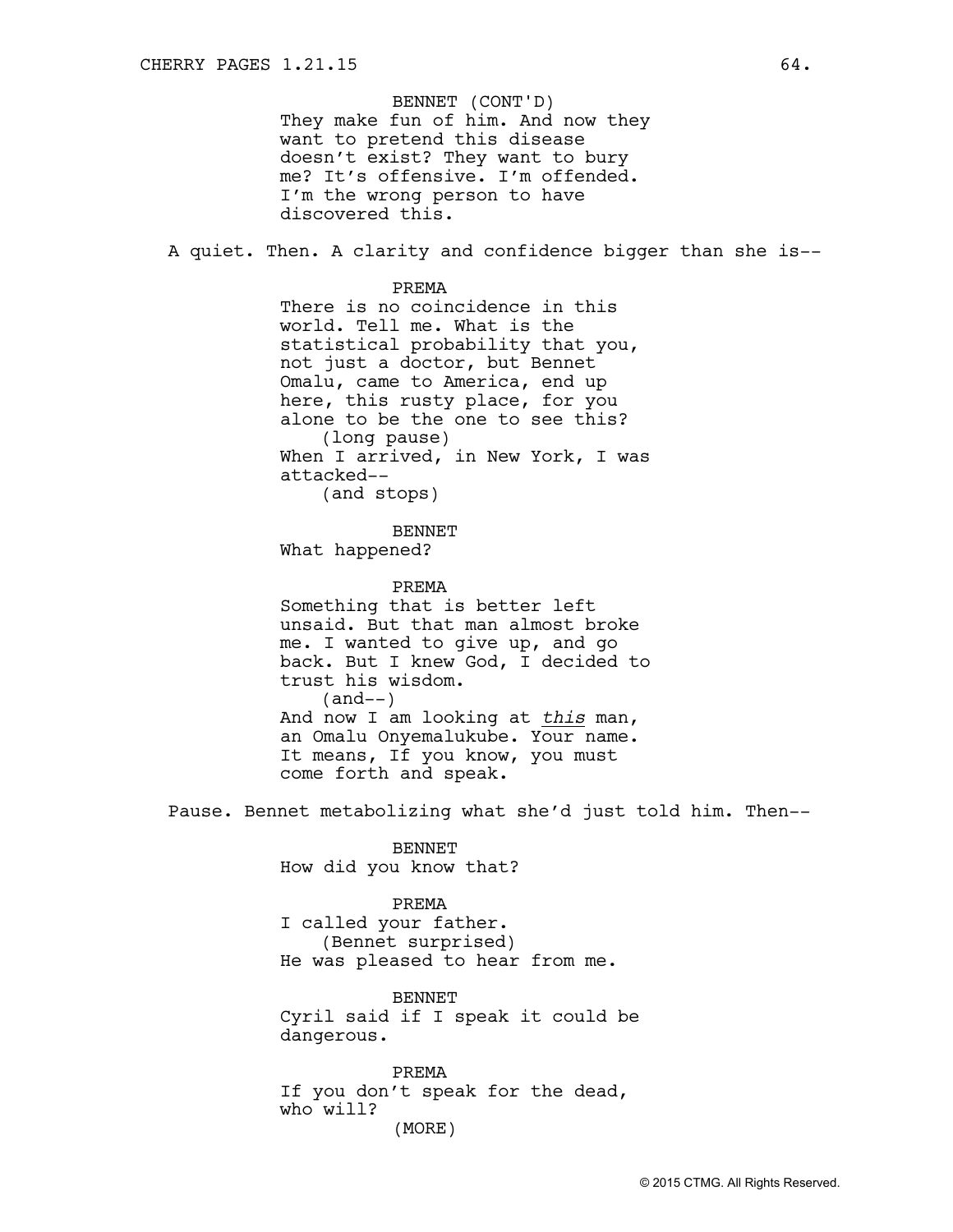You are of the Igbo tribe, Bennet. Igbo man is bold and cannot be silenced. When you have the truth, the thing you are told you cannot do is the thing you must do. Embrace that, and nothing created by God can bring you down. (long beat; then) I would do anything to support that kind of man. PREMA (CONT'D)

On Bennet's face now: not love but conviction. And he surprises himself, by spontaneously embracing her. Holds onto her. As if to keep her from floating away from him now. (And maybe clinging to keep himself from sinking.)

And now off his face, we cut to--

# 96 **OMIT**

## 97 **ENTRY SIGN "WELCOME TO MOON TOWNSHIP"**

PULL BACK TO REVEAL a Rockwellian Americana. Partiallybirthed spread of faux McMansions. Foundations waiting for homes.

Light mottled through the trees reflects off the windows of Bennet's car. As his Mercedes pulls past the sign. Their faces in and out of light and shadow. Winding to--

## 98 **EXT. EMPTY LOT - MOON TOWNSHIP - CONTINUOUS**

Bennet pulls over at a virgin half-acre. Houses around it up to the studs. Some are done. A handful occupied. O.S. WHINE of aircraft - jet-wash - floating in. Slow parade of planes. We're near the airport, under the flight path.

Bennet walks Prema onto the ground. She spins, wondering where she's supposed to look.

> PREMA What is this? BENNET This is my dream. The schools are good. (then) And you are good, Prema. You are the only thing in my life that is not my work that I can understand. (MORE)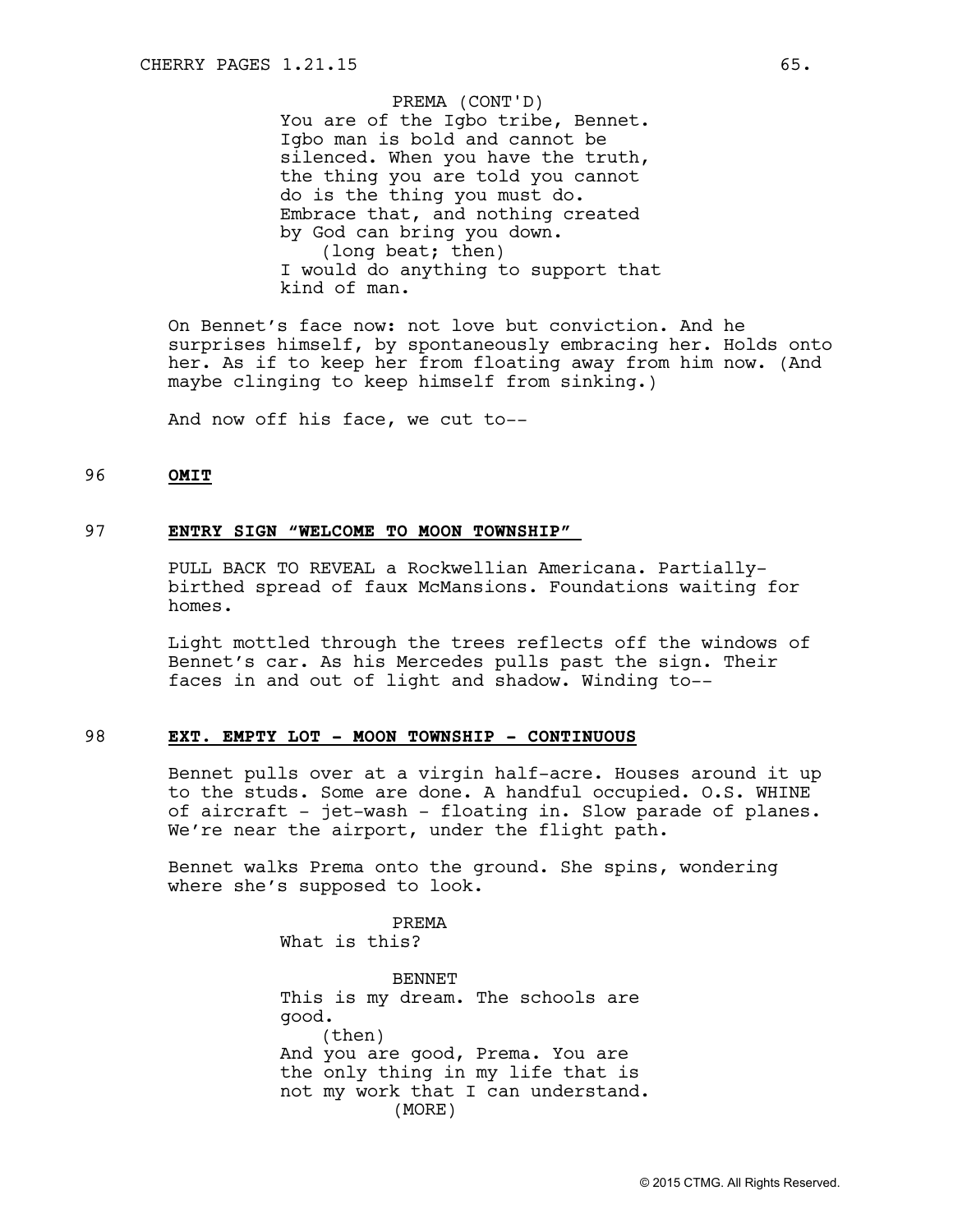(then) I am sure you see good in me. BENNET (CONT'D)

PREMA I see good in you, Bennet. I see all that you are.

BENNET I want to marry you. (then) We can fall in love.

PREMA If you want to marry me, I will marry you.

BENNET That's good. Because I already put down the payment. I've saved all my money. And now bought this for you.

What happens next is not quite a hug. And not quite a handshake. An awkward transactional embrace. Now cut to--

### 99 **NEWS CAMERA MONITOR: BENNET AT A LECTERN, SPEAKING INTO MICS**

BENNET/CAMERA MONITOR By the time he committed suicide, Terry Long's brain was ruined. People with CTE suffer from depression, which can lead to suicide attempts. Terry Long committed suicide due to CTE, which was a result of his long-term play. The NFL is in denial-- (now we go to the live version--)

### 100 **EXT. ALLEGHENY COUNTY CORONER - PITTSBURGH - DAY**

Bennet giving a news conference. Wecht and Hamilton flank him. The cameras are mostly local news. We see Prema in the b.g. under an awning, because--

It's raining. But the crowd is still healthy.

BENNET It is probable that a big percentage of professional football players have or will develop CTE, and will die of it. Maybe even most of them.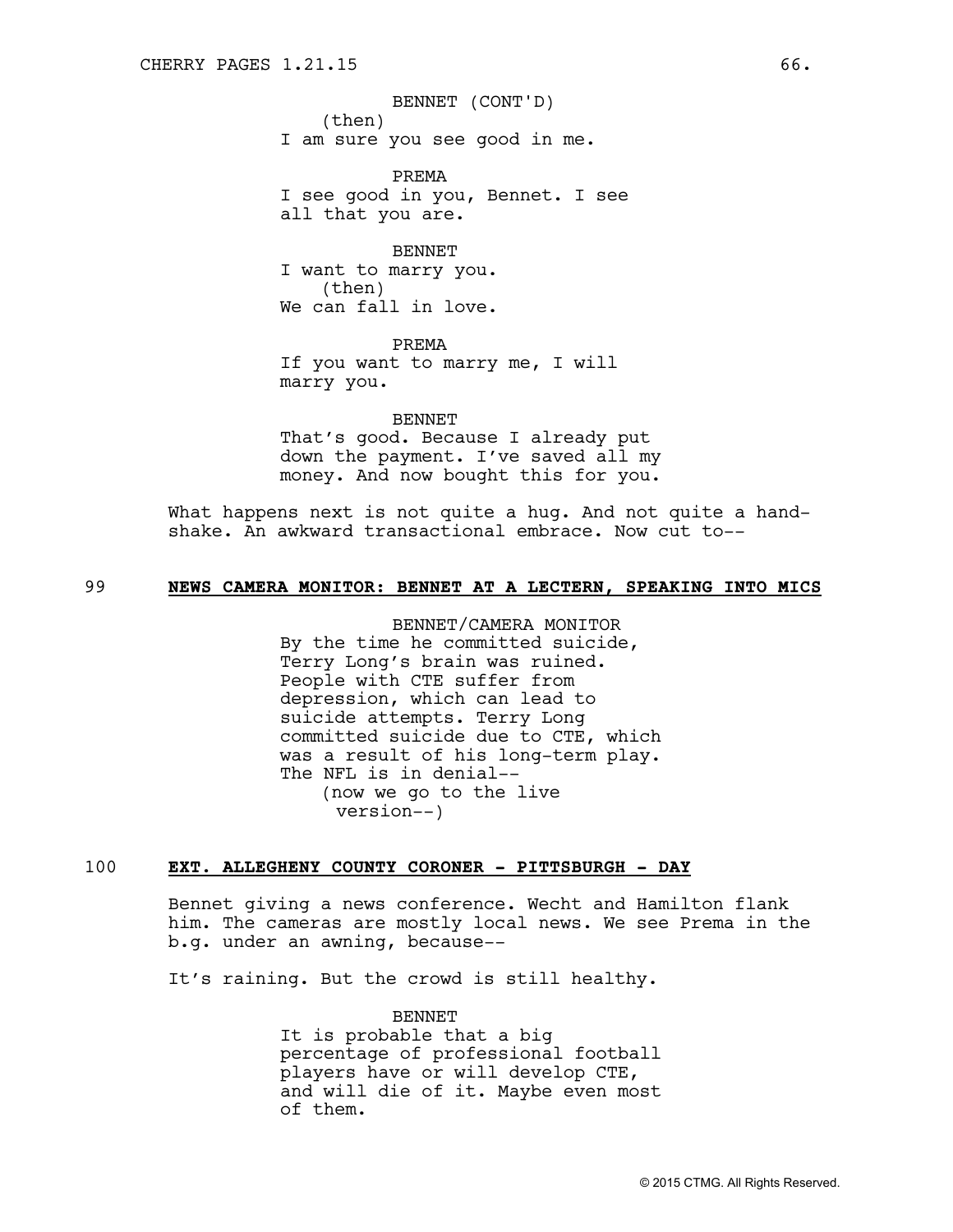And on these words, we're FINDING faces in the crowd. Most are distracted by the rain to take it all in. But one - a YOUNG REPORTER in his 30's, leaning practically falling forward to hear everything--

> BENNET (CONT'D) I suspect we will also start finding it in and out of sports, in all activities where head impact happens--

YOUNG REPORTER (stunned) Holy shit.

Rain picking up. Cameramen are packing.

BENNET This might explain all kinds of dysfunctional behavior. Why good people go bad--

WECHT Any questions? (not one, because--)

The news guys can't get back to their trucks fast enough. All kind of anti-climactic, as Bennet & Wecht make their way back to Prema--

> WECHT (CONT'D) No ignoring that. You're going to be an American hero.

BENNET But I am not an American.

**WECHT** Even better. That's so fucking American.

As Wecht keeps moving Bennet stops before Prema. On his face a light, a look of mission.

And now, in PRE-LAP, we HEAR--

PREMA (PRE-LAP) (above the others) *My soul proclaims the greatness of the Lord; my spirit rejoices in God my savior. For he has looked upon his handmaid's lowliness; behold, from now on will all ages call me blessed--!*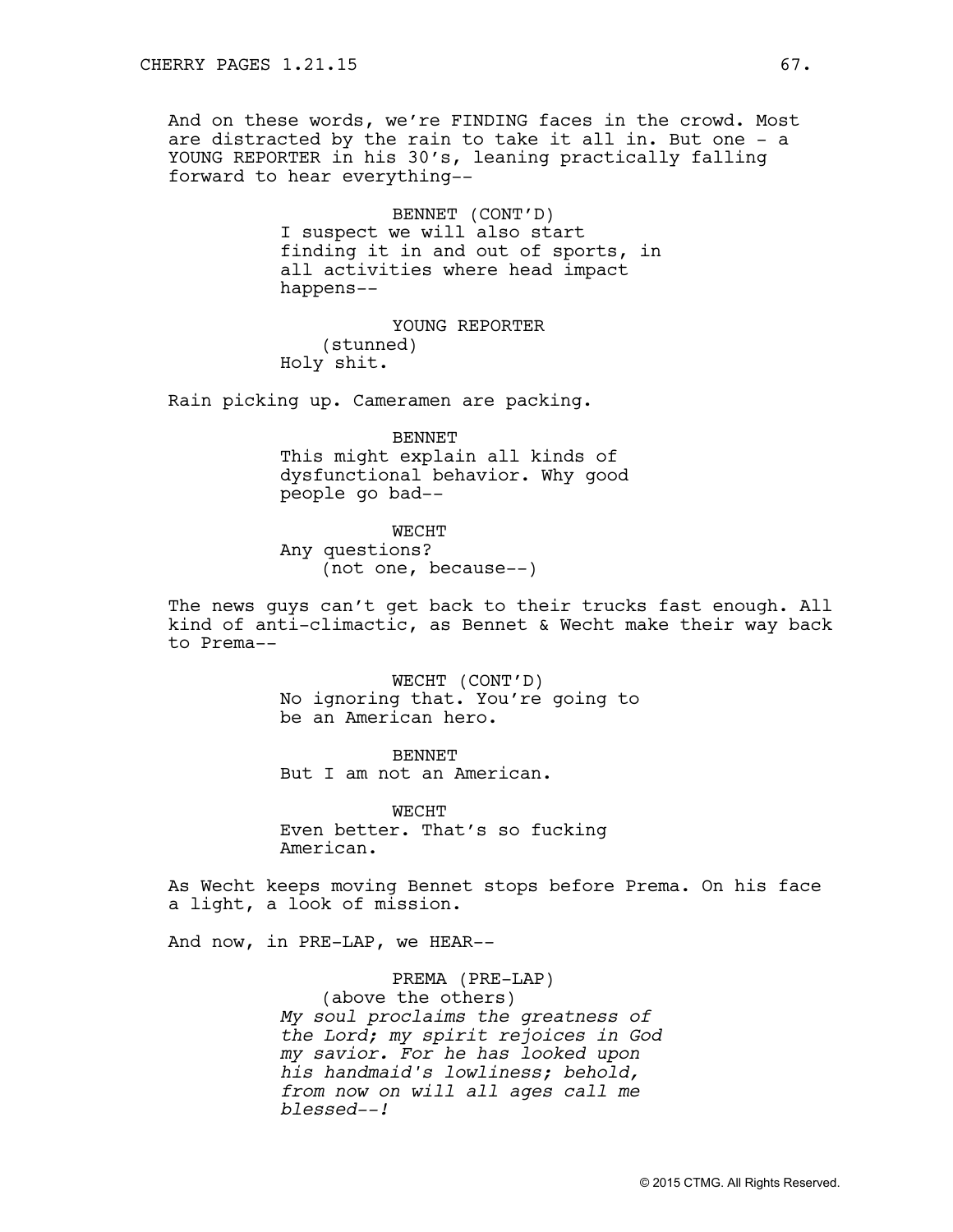# 101 **OMIT**

### 102 **OMIT**

## 103 **INT. ST. BENEDICT'S - PITTSBURGH - DAY**

The Congregation flooding the aisles. Heading out. Prema holds Bennet's hand as they exit. Prema brings Bennet's hand to her forehead, like a sacrament. We clock an engagement ring.

Bennet's big easy smile around them. But he can't get traction - no one suddenly seems to be acknowledging them.

As the congregation pours out, Father D'Amico with a word for everyone. Different Steelers lapel pins: *"36-Bettis"* & *"51- Farrior"*. As Bennet and Prema head past--

> FATHER D'AMICO Football and Dr. Bennet Omalu. Who knew? (his smile - what is its quality?) We saw you on the news. Quite a splash.

BENNET It isn't about football, Father.

Mrs. Scott has discreetly come up alongside, with her HUSBAND, 50.)

> MR. SCOTT Well, then it's a question, on the one hand, of the reputation of certain men, and something that brings our community - *your* community - together. That gives this city, and other cities, a thing to face us all in the same direction. And, on the other hand, I suppose, if it's really true, this so-called disease. (a quiet falls, then--)

FATHER D'AMICO Well, bless you both.

And they stand there alone and untouched. And as they turn to leave--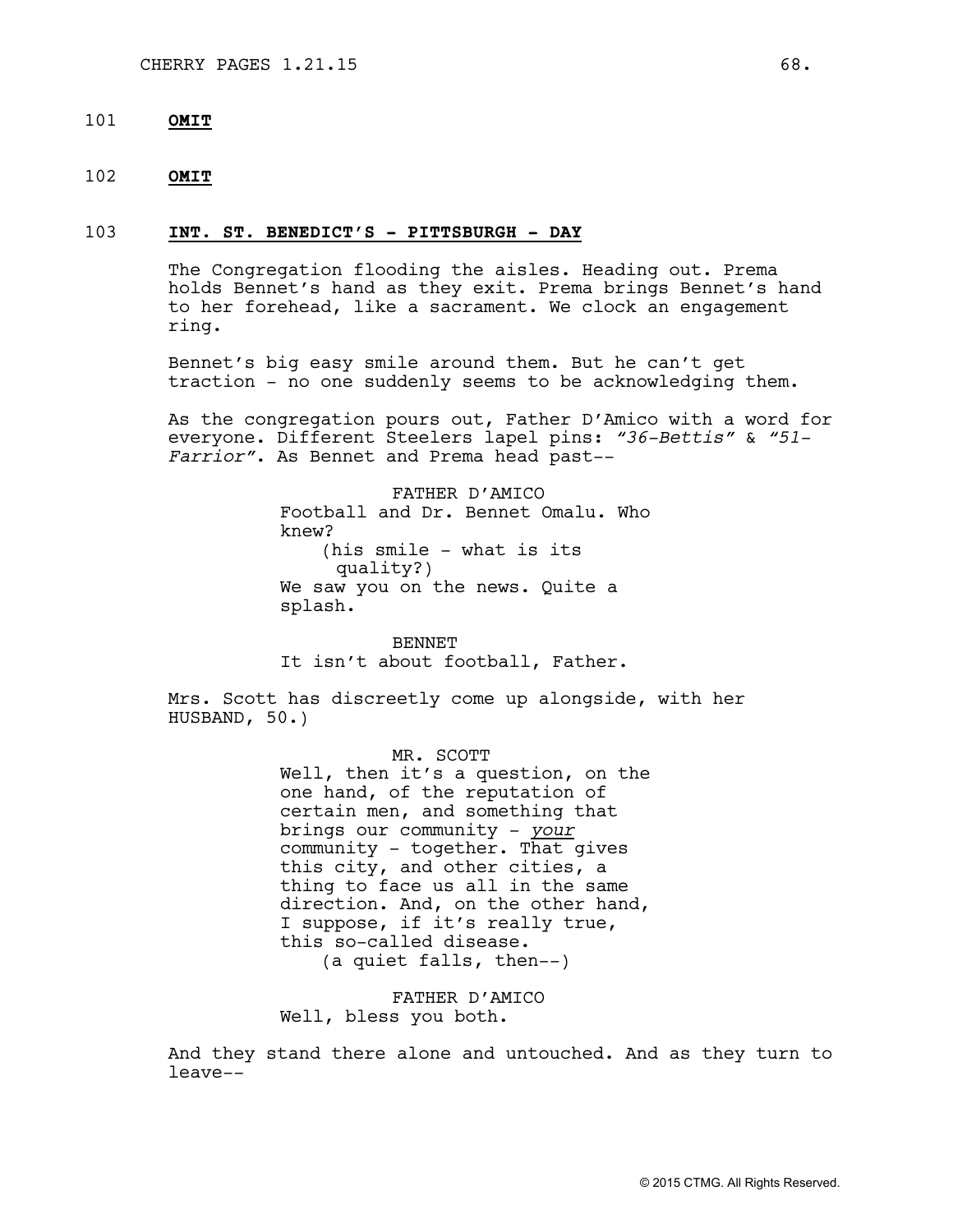AUTHORITATIVE VOICE/TV (PRE-LAP) There is no so-called concussion "problem" in the NFL-- (and cut to)

## 104 **INT. BREAK ROOM - ALLEGHENY COUNTY MEDICAL EXAMINER - DAY**

Third-hand furniture. Three Techs lounging around the TV. Chyron says: *"NFL Commissioner Paul Tagliabue and Dr. Elliot Pellman, Director of the NFL Medical Committee"*. On his face, mild amusement. Across from them, SPORTS WRITER/PERSONALITY.

> PELLMAN/TV NFL football players are less vulnerable to concussions and postconcussion syndrome any more than the general population.  $(--)$ In fact, professional football players knocked unconscious can be returned to play on the same day of their injury without significant risk.  $(--)$ Look, there's no magic number for how many concussions is too many

concussions. Concussions are just an occupational risk.

TAGLIABUE/TV Concussions, I think, is one of these pack journalism issues, frankly. The problem is it's a journalist issue.

### A104 **INT. CHINATOWN INN - DAY**

And we find Bennet eating alone in a crappy little Chinese joint. Next to under-oxygenated fish drifting in a foggy tank. The TV behind the bar is on, sounds low, midday news. As Bennet looks up and sees a clip of a 60-Minutes-style interview on TV--

> SPORTS PERSONALITY/TV So where's the science coming from? (and now INTERCUTTING from yet another interview-)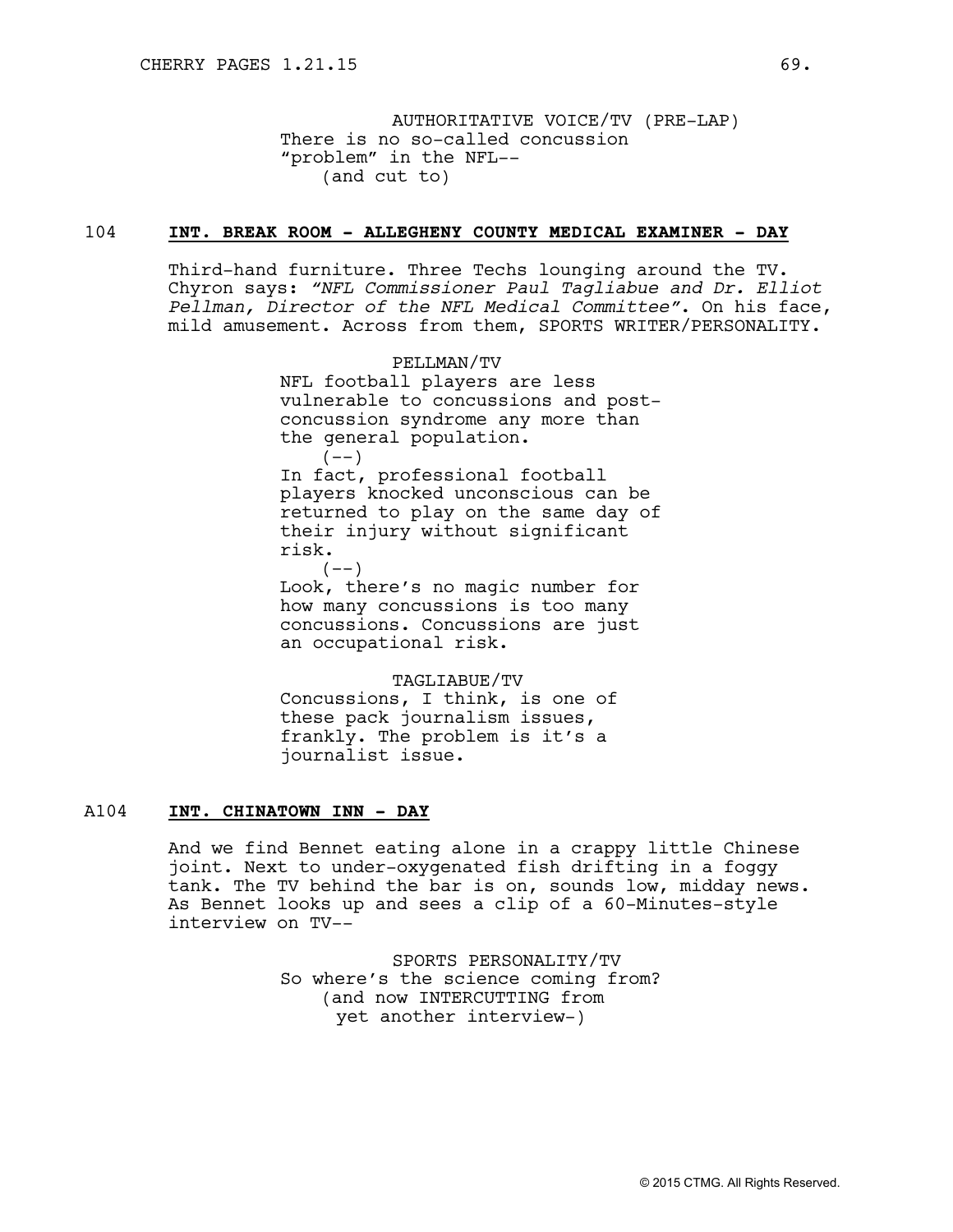# PELLMAN/TV

From nowhere. Let's be honest. Whatever this Omalu wants his science to say, NFL players are the biggest, strongest, toughest men in the world. They have evolved to a state where their brains are actually *less* susceptible to injury. I actually send veterans back in more quickly than rookies. They know how to unscramble their brains a little faster. A rookie won't know what's happened to him and will be a little panicky. The veterans expect the hits. They *want* the hits.

Bennet can't believe what he just heard, maybe smiles a little, notes LUNCHERS paying attention to all that. On their faces: pensive appreciation, agreement. Bennet sobers. Pushes away his untouched meal. Then--

As we start to HEAR a phone RINGING in PRE-LAP, we're--

## 105 **INT. BENNET'S CONDO - THAT DAY**

And Bennet - just home - coat still on, leaning against the kitchen table. The home phone ringing as--

> PREMA (reading from the *Pittsburgh Post-Gazette*) *"--Dr. Maroon, who is also vice chairman of the neurosurgery department at the University of Pittsburgh Medical Center, said, of Omalu's CTE diagnoses, that it was "fallacious reasoning."*  (and looks to the phone, keeps going) *"To go back and say Long was depressed from playing in the NFL and that led to his death 14 years later I think is purely speculative."* (and looks up from the paper, at her man--) It's not easy to get what you want.

Bennet finally picks up the phone--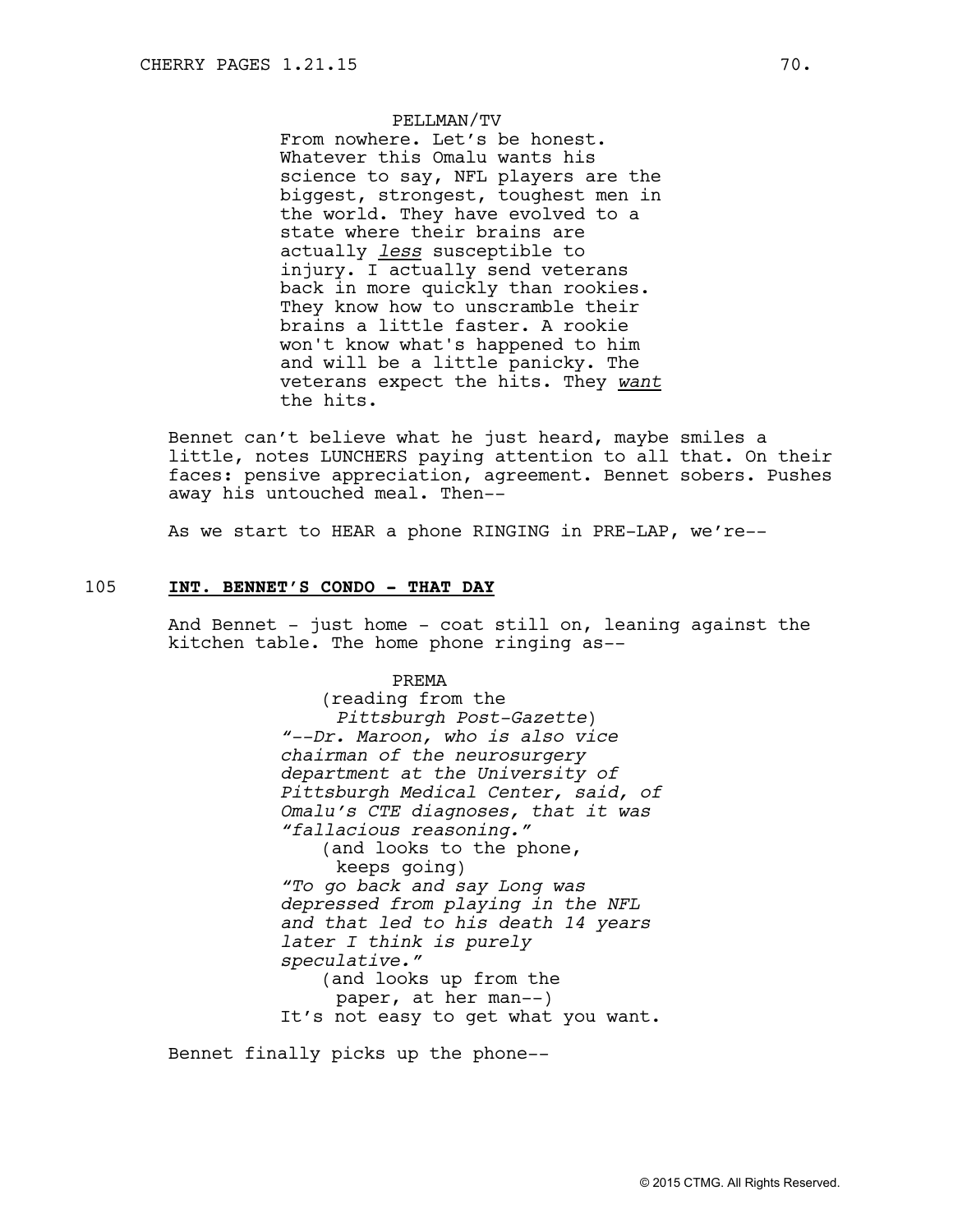VOICE/PHONE (OVER) (local, messy, possibly drunk) This Omalu?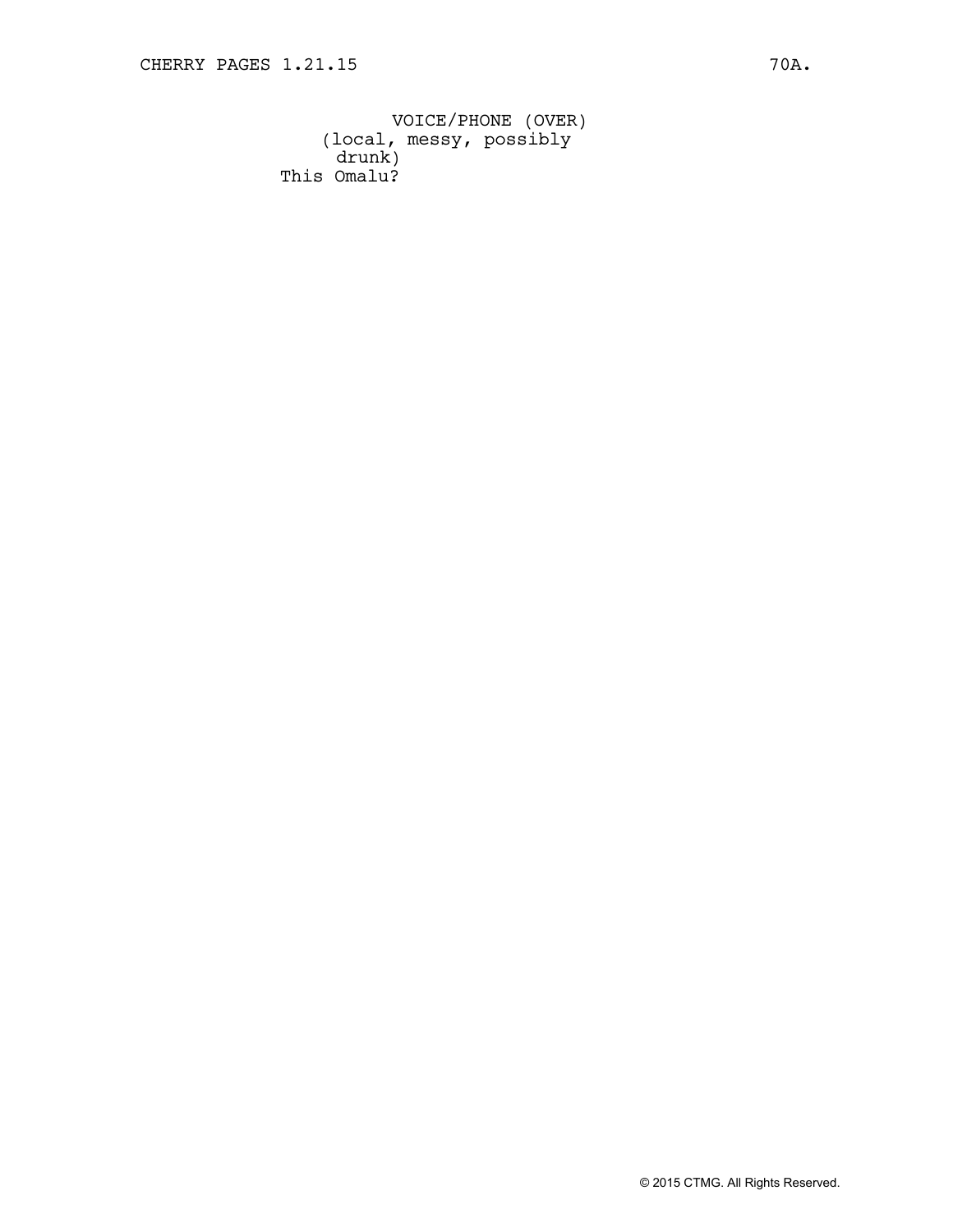**BENNET** This is Dr. Bennet Omalu--

VOICE/PHONE (OVER) I just want to tell you that this is none of your goddamn business. You want to pussify this country? You want to vaginize football? Get the hell out, or they'll be doing your autopsy.

And Bennet, shaken, holding now a silent phone, and we cut to-

#### **BLACK SCREEN**

Two rings, three. SNAP. Light comes on. We're--

### 106 **INT. BEDROOM - BENNET'S CONDO - NIGHT**

Bennet's alone. Alarm clock reads *4AM.*

BENNET (picks up) Hello? *Hello?*

Now a pattern of *clicks* and *hisses*. Then silence. Now--

*Tap Tap*. Bennet whirls, jumpy. Branch scraping the window.

Bennet stops. Feels - what? Who? Goes to the window to look outside. Car parked where cars park. One street lamp is out. One car starts up, lights come on. And as it simply drives away--

Something makes him turn. Fast. *Prema*. She's right there. She's always been right there.

She holds the blanket open for him. REVEALING her full self. Let me protect you.

He slips in beside her. She wraps him in her arms.

## 107 **INT. BENNET'S CONDO - 7AM**

New rhythm to their morning. They're shaken. She fixes breakfast. He dresses. A humming fear. He's tight.

Prema keeps the shade drawn. A bunker in here.

Bennet on his way out. She hands him his lunch. Then--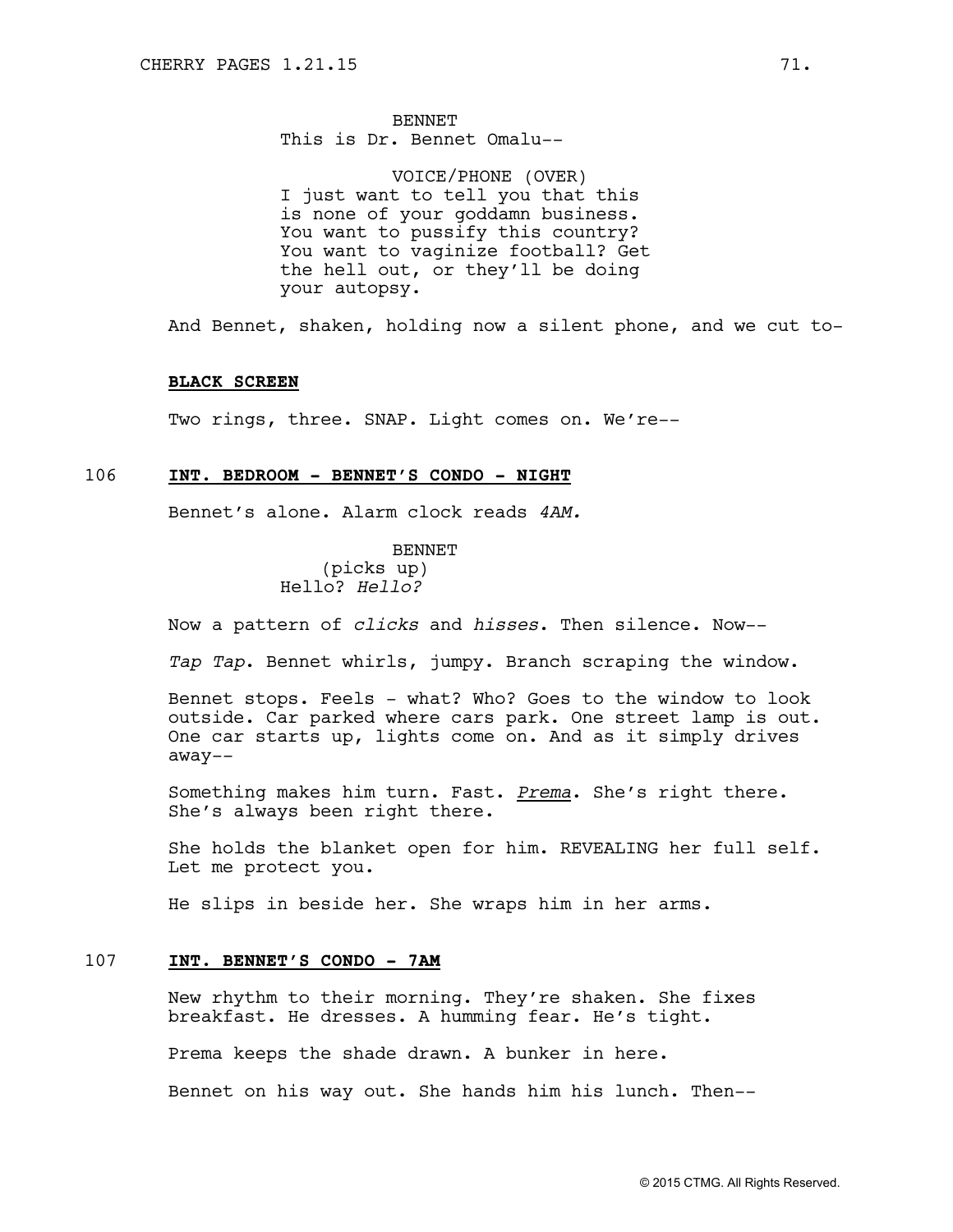Phone rings. Again. They both look at it as at a ticking bomb. Bennet picks up but says nothing. A voice we know--

> BAILES/PHONE (OVER) Dr. Omalu?  $(yes--)$ I took you to be an early riser. I didn't want to call you at work. (and we INTERCUT--)

## 108 **INT. KITCHEN - BAILES' HOME - SIMULTANEOUS**

Bailes in running shorts, shoes. Run-sweat. Pittsburgh and New York papers on the table in front of him.

> BAILES (into phone) My name is Julian Bailes. Do you know who I am? I was team doctor for the Pittsburgh Steelers.

> > **BENNET**

I know who you are.

BAILES Mike Webster was a personal friend.

BENNET

Was he.

**BATLES** You're in trouble, Dr. Omalu. But you're not wrong. (then) I'd like to talk to you.

- 109 **OMIT**
- 110 **OMIT**

## 111 **EXT. BAILES' HOME - DAY**

Traditional plantation home. Veranda and gables. Oak-lined drive bisects a fairway-sized lawn. Yukon SUV and Porsche at the end of it.

As Bennet comes up the long drive toward the massive home, he takes it all in. So this is how they live.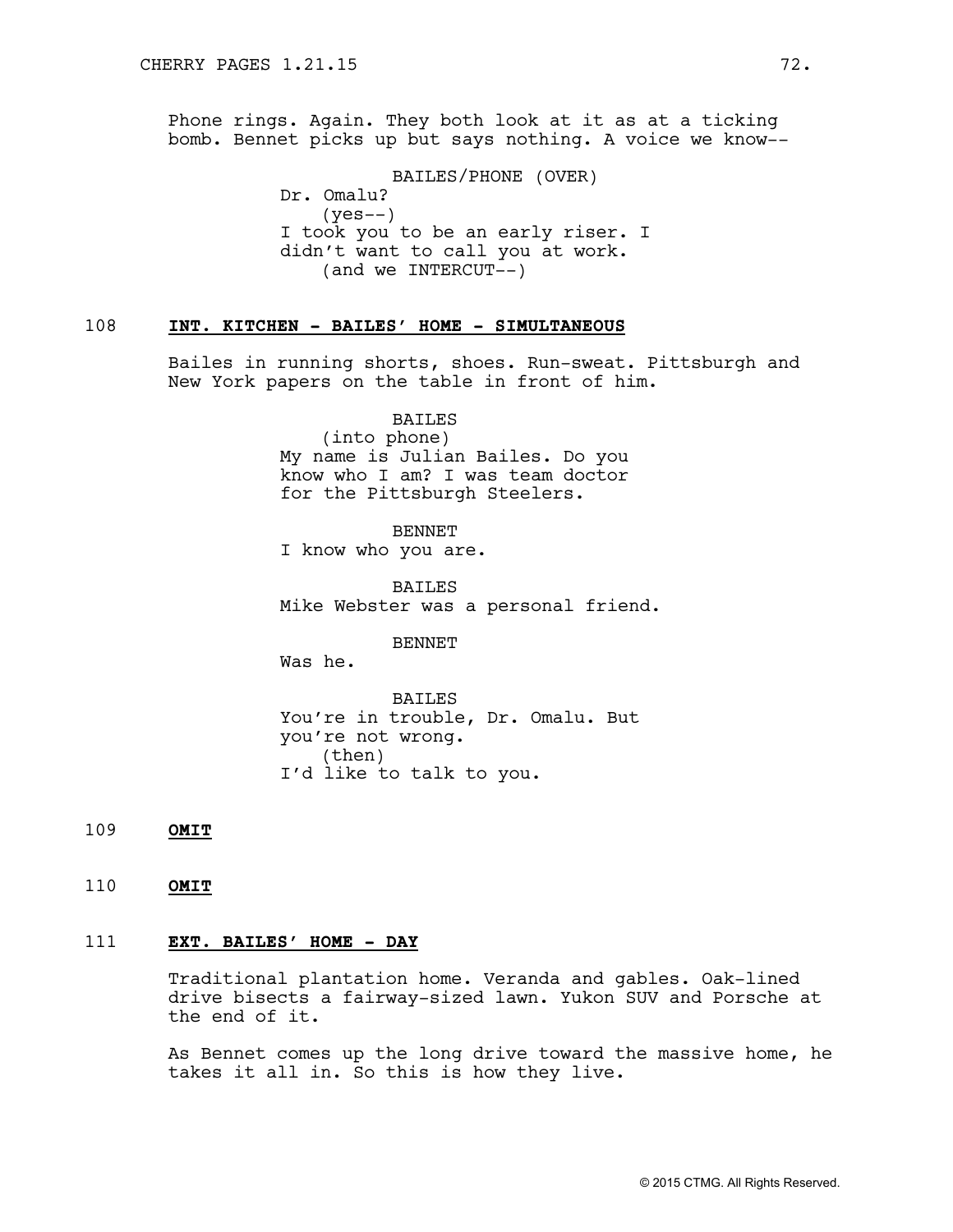Bailes comes out on the porch, waiting for him. Coming from a distance, we sense in him a hostility held in reserve.

As Bennet stops, reaches for the sleeve of medical slides--

BENNET Is this a good idea?

BAILES You tell me.

### 112 **INT. HOME OFFICE - BAILES' HOME - DAY**

Bennet with Bailes sitting around a work table. Coffee and sandwiches. Bailes at his microscope. The sleeve of slides open. Then backs away.

Then goes to his desk. Pulls out a folder of lab reports. Photos. Illustrations. Graphs.

> BAILES The NFL has known about the concussion issue for years--

CLOSE ON THE REPORTS.

BAILES (CONT'D) What you're looking at is the research that formed the basis for the League's concussion guidelines. In this study, some academics put helmets on monkeys and shook them real hard. Threw dogs and pigs and human cadavers down elevator shafts.

(picks up another one) Helmets on crash test dummies and bashed them together. Conclusion? (reading--) "No striking player experienced neck injury or concussion." Concussions are as dangerous as a hang-nail.

Bennet waits for more, then, disbelief--

BENNET And that was it?

BAILES No. Then the NFL did what every big organization does. (MORE)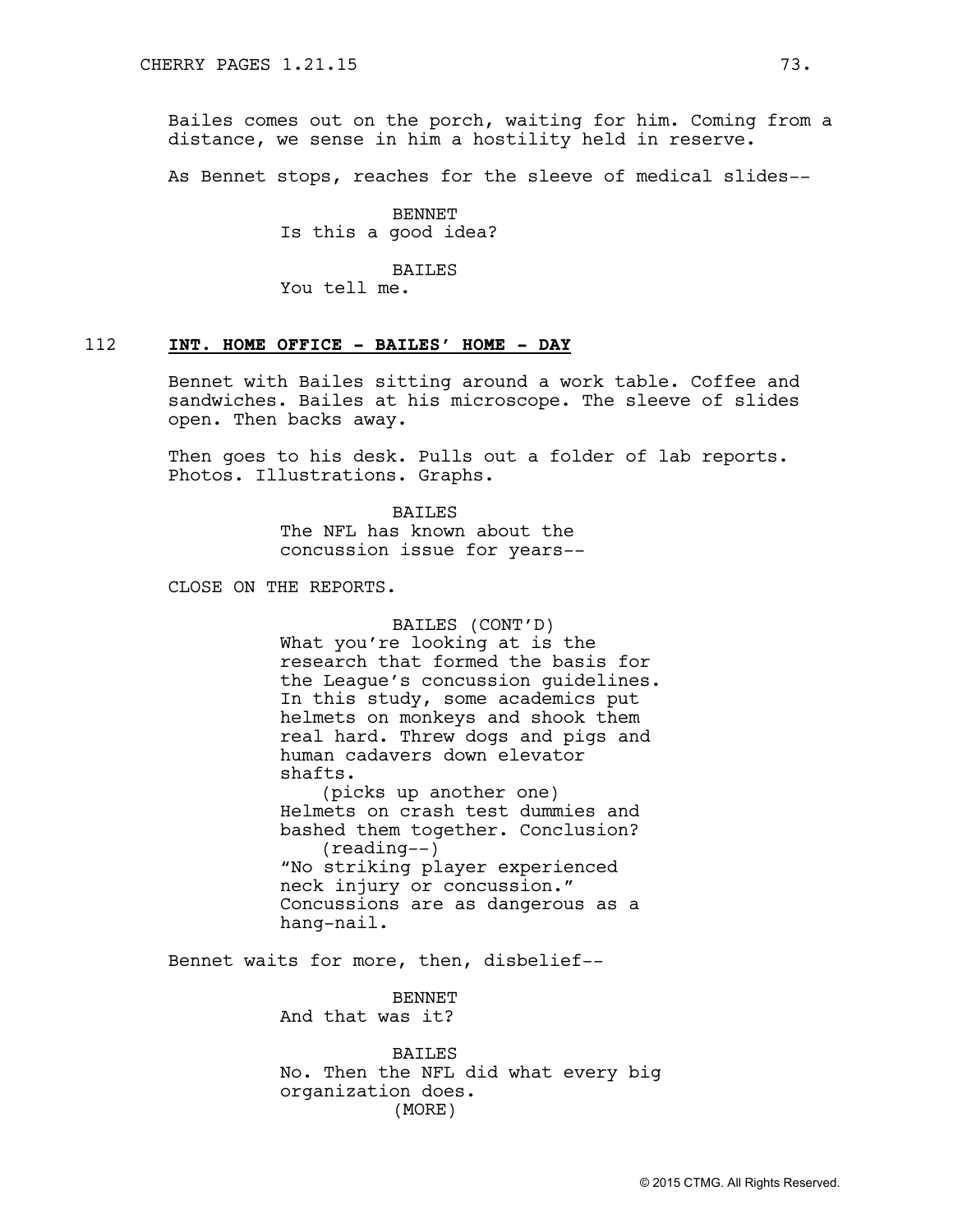They put together a commission to study the studies. Dr. Elliot Pellman's *Mild* Traumatic Brain Injury committee. BAILES (CONT'D)

BENNET Mild - before they knew. Conclusion first. (then) It's the opposite of science. (and Bailes looks at him, Exactly)

**BATLES** Know who else is on that committee?

BENNET

Dr. Maroon?

## BAILES

Joe, yeah, he's on there. Plus other team doctors. An equipment manager. (and) And two trainers - guys who tape knees for a living. (then) I was more interested in studying actual human football players, who could talk about their pain.

After a moment.

BENNET

Why did you really want to see me, Dr. Bailes?

BAILES Do you have any idea how many Pittsburgh Steelers - just *Steelers* - died in the last few years? I'm not talking about older guys. I'm talking about players I knew. And just the ones I know about. (then) *Twelve*.  $(--)$ I don't want to see any more of these guys vanishing in the backs of pick-up trucks. (and we JUMP TO--)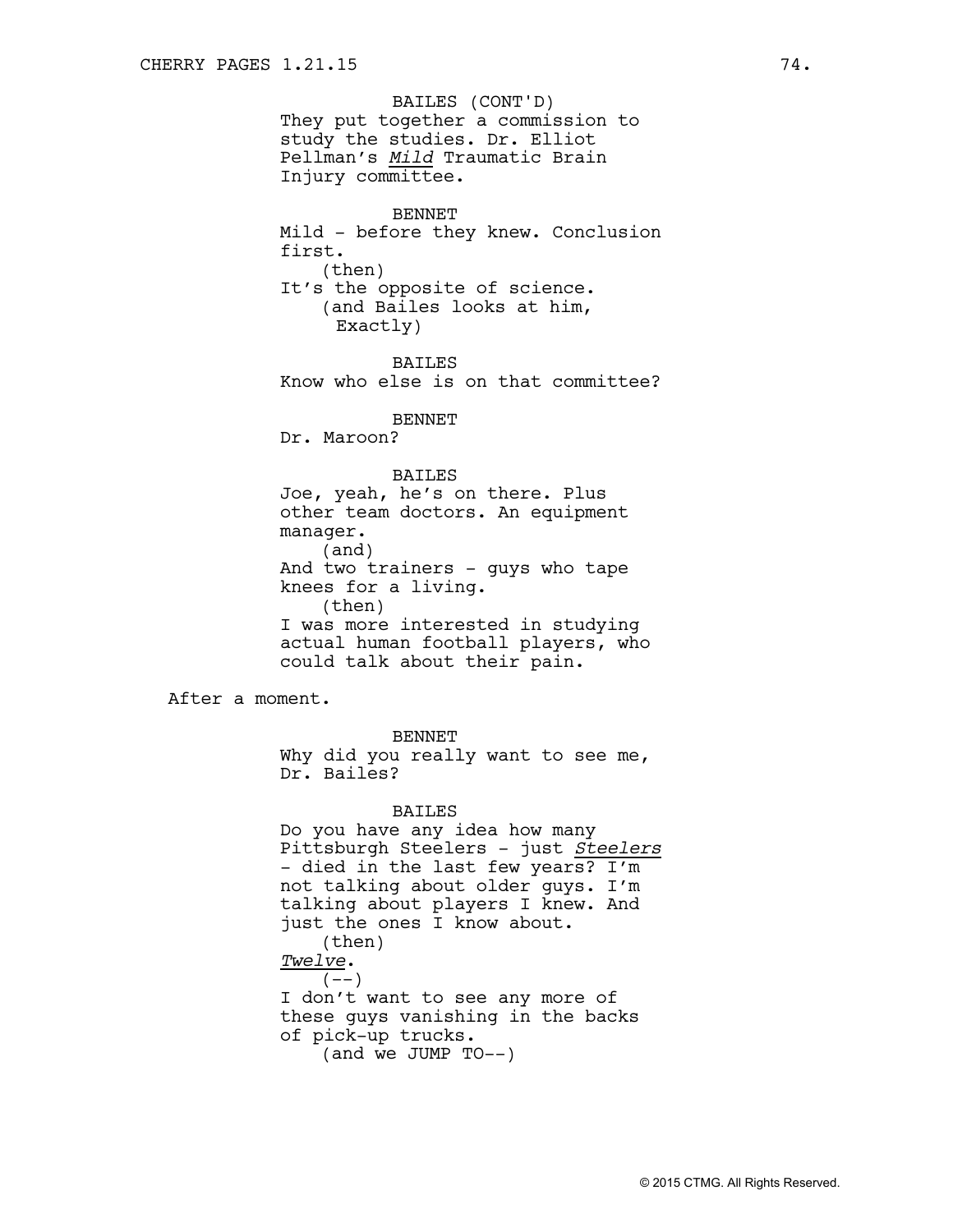### A112 **EXT. BACKYARD - BAILES' HOME - CONTINUOUS**

Overlooking a wide expanse of yard, lawn, pool, designer garden. Bailes taking it all in.

Bennet studies Bailes. This is a man in pain. Bennet relaxes--

**BATLES** 

I know them. I was them. You're doing this wrong.

BENNET As long as the NFL denies the truth, nothing changes.

BAILES (that's right--) If they say it's not true, it's not true. They have to say it out loud.

**BENNET** I need to look the Commissioner in the eyes. Get me a meeting. Face-toface, man-to-man. I cannot lose.

Pause. Bailes looks to Bennet. At his innocence. Then--

BAILES He doesn't want to talk to you. Football doesn't want to talk to you. (because--) Like my daddy - a Louisiana judge always said-- (holds up two fingers; and, in an exaggerated aristocratic southern drawl) 'Son, God is number one'- (now just *one* finger) 'And football is number two'. (then) You're not even American. You're not even African-American. You're--

#### BENNET

A doctor.

Bailes smiles, a little embarrassed at himself. Then--

BAILES The NFL has kept everyone in the dark. (MORE)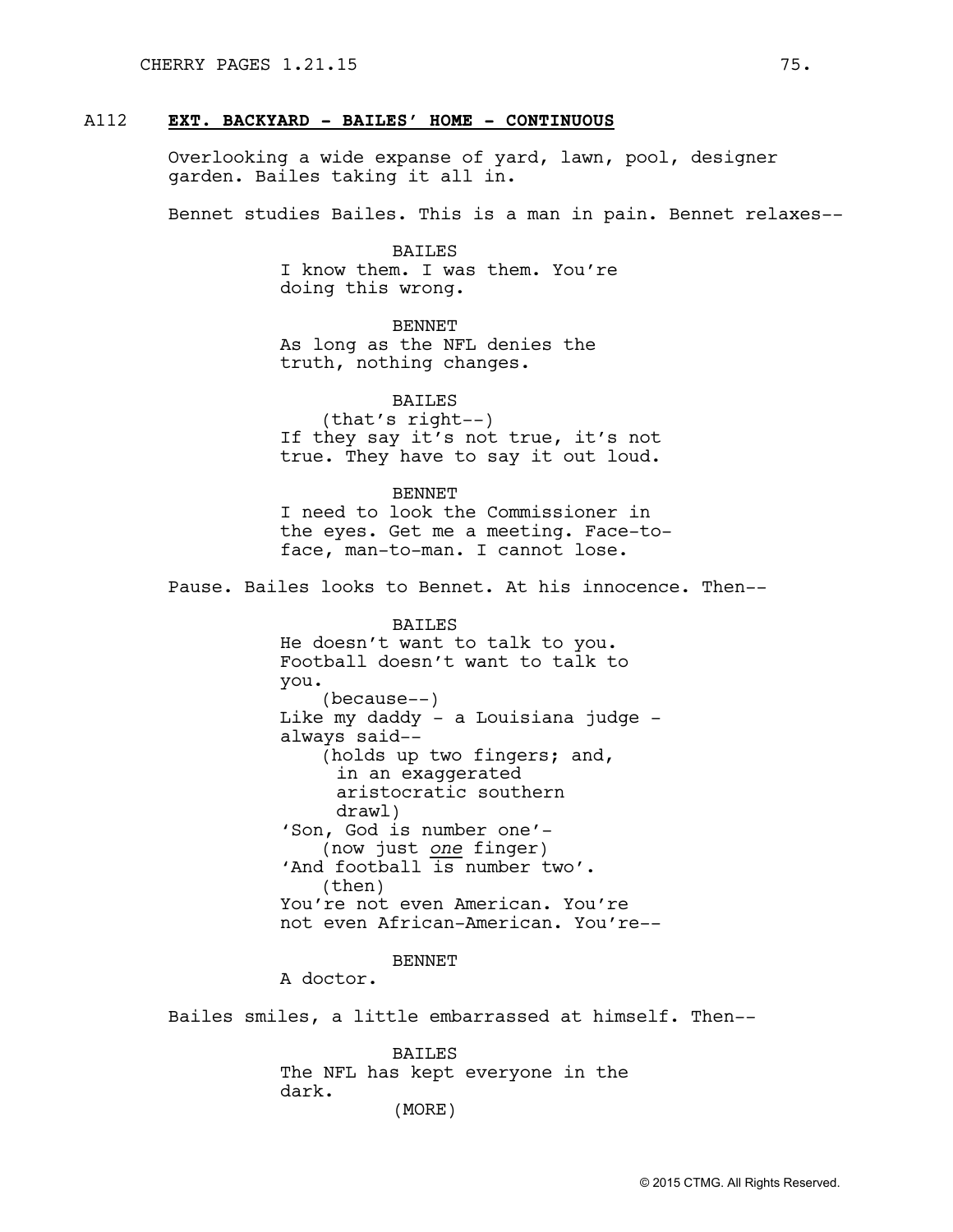You have turned on the lights and given its biggest bogeyman a name. (leaning in) And if they don't get this reinedin, everything they have, everything they are, is vulnerable. (then) What's happening now, what you think they're *doing* to you? Is *nothing*. You have no idea how bad this could get for you. BAILES (CONT'D)

A long pause.

#### BENNET

I did my own research on the NFL's brain injury committee. You know what Dr. Elliot Pellman is? He's a rheumatologist. He's a specialist in arthritis and joint pain. Can you tell me what a rheumatologist knows about the brain and brain disease?

(and) Corporate men like this, in this country, come from Harvard and Yale. But Pellman went to *medical school* in Guadalajara.

**BATLES** *Mexico*? I didn't know that. That's beautiful.

And looks at him - "I like you" -

BAILES (CONT'D) It's unlikely I could get you in front of them. But two cases aren't going to be enough. You have to keep going.

#### BENNET

Just so you understand. This doesn't show up on a CT scan. There is no diagnosis before death. For me to keep going more have to die.

#### BAILES

Unfortunately, I no longer see a scenario in which that isn't already happening. (and we cut to--)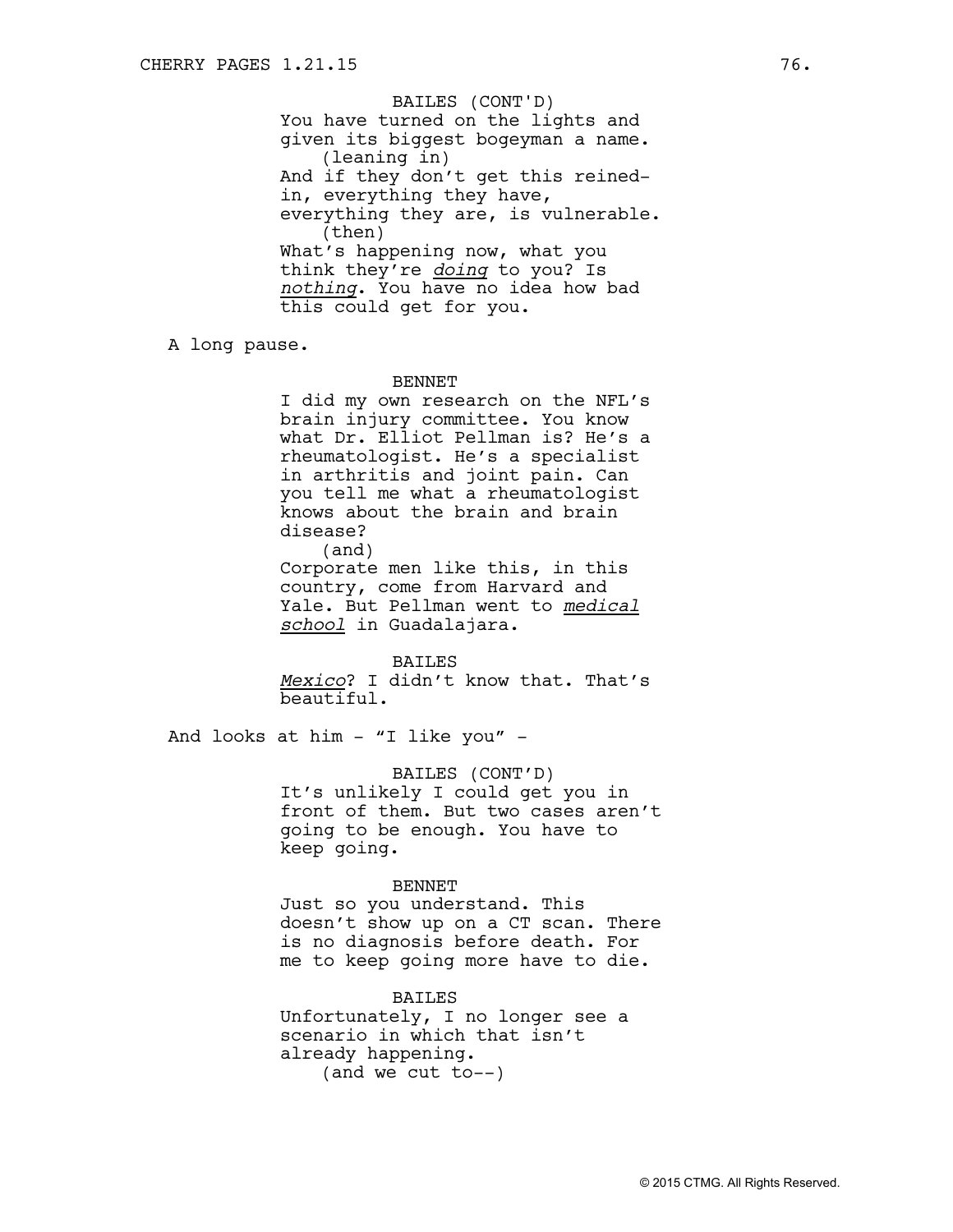# 113 **EXT. GATED COMMUNITY - MOON TOWNSHIP - LATER THAT DAY**

A plane lands behind Bennet and Prema stand before the Dream House. Framing begun. Basement poured, waiting like an empty pool.

Bennet checks the fence. Good strong fence. Good fences make good neighbors.

> PREMA He's one of them. BENNET

He's in pain.

PREMA Can we trust him?

BENNET I don't think we have a choice.

# 114 **OMIT**

### 115 **INT. CONFERENCE ROOM - NATIONAL FOOTBALL LEAGUE - MANHATTAN**

Big bright glass room. Working committee of five bunkered around a table covered in paperwork. Gathering up--

One breaks away: DAVE DUERSON. Handsome, muscular 48-year old ex-defensive back, all-star warrior.

Hurries past us in the hall. Jones coming the other way--

JONES (on the run) Did I hear right? We're losing you? Tapping you for Mayor of Chicago?!

DUERSON Still a long long road, my friend- (as Jones turns a corner-)

JONES

All-World killer athlete to civilian to King, all in one lifetime! Ladies and gentlemen, I give you Mayor Dave Duerson! Who has. Figured. It. Out!

And as Jones disappears we follow Duerson into the elevator-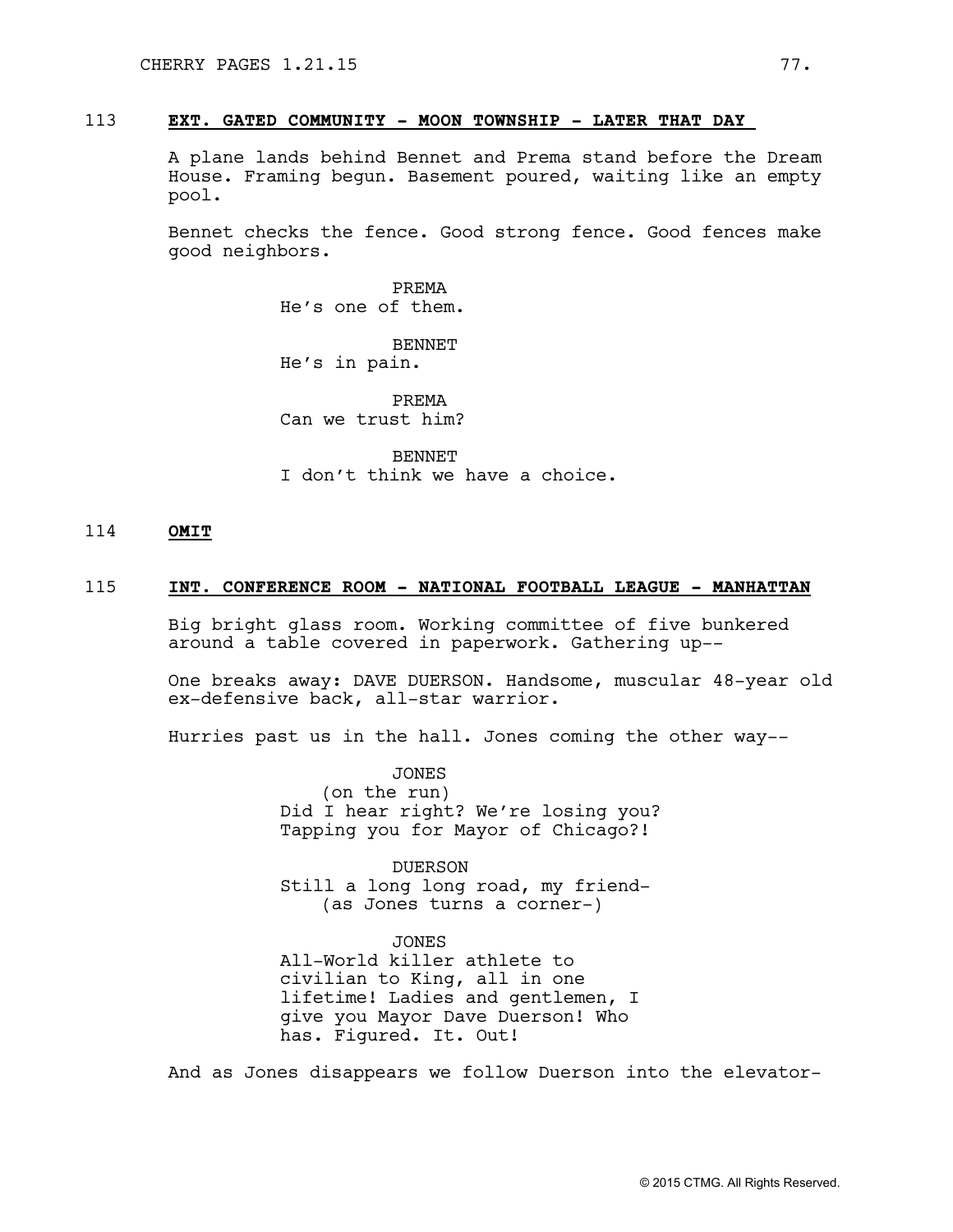## 116 **EXT. 280 PARK AVE - MANHATTAN - AFTERNOON RUSH**

Duerson spins out of the NFL building.

A VOICE (O.S.) Dave! It's me, man. Andre Waters. (jaw tightening, because-)

His way blocked by former d-back (like him), ANDRE WATERS. 44 but looks 60. Rough road. Bloated. Sweaty.

> DUERSON How you doin man? (knows all too well)

WATERS Let me walk with you. (Duerson grits this out) I'm not good. It was all in the paperwork. (so desperate can't do the small talk) But why's the committee doing this?

DUERSON There are five other trustees. You talk to them?

WATERS You're the only one who played. Who *knows*. What it is to be us-- (can't deny that either; tries to keep going) You and me were the same. Bangers. Hitmen.

DUERSON File the appeal.

WATERS You denied the appeal. (manic, sweaty, hands  $\star$ can't stop moving) \* Something's wrong with me, \* man.  $\star$ DUERSON (CONT'D) You look alright--

> WATERS Can't sleep. Eyes get crossed, it's freaky, my right eye's pinned left and my left's pinned right. Weirds me out sometimes. (Duerson's aching for daylight) Dave, look at me, man. (MORE)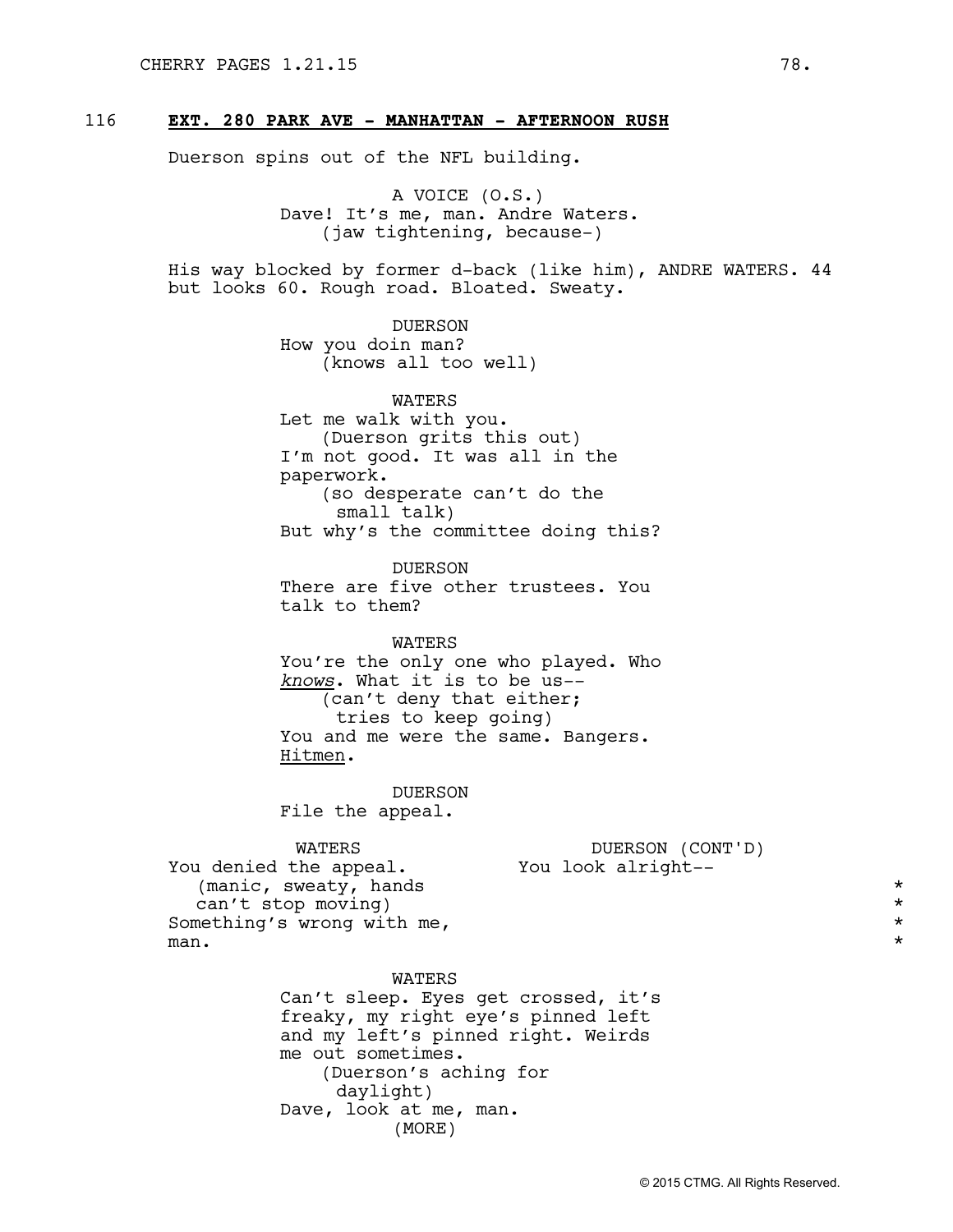(and gets in front of Duerson) WATERS (CONT'D)

#### DUERSON

Jesus.

WATERS I paid dues twelve years! Made millions for those assholes. It's not even your money. I'm just asking back what I gave--

DUERSON (exploding now right there on Park Ave) Fat? Stop eating like a pig. Gotta headache? See a doctor--

WATERS Been to *twenty* doctors! Just need rent money--

DUERSON Get your shit together! You were a warrior! Get your hands off me! (Waters is palming him)

WATERS 'Deny, deny, hope they die.' That's what we say about you. Your goddamn motto.  $(--)$ Dave, I'm sorry. Remember? When we were kids, playin is what we *lived*, for, man! (talking to Duerson's back because--)

Duerson performing that move they teach d-backs Day 1 in camp, swim past the block at line of scrimmage to destroy the QB. And Duerson swims past Waters down Park--

> WATERS (CONT'D) I don't got another play left! Dave! (then) Somebody help me!

--now leaving Waters to watch Duerson vanish until he's alone, holding his head because the migraine has come, in a sea of strangers who have no fucking clue who he ever was, nor will they ever care. And we cut to--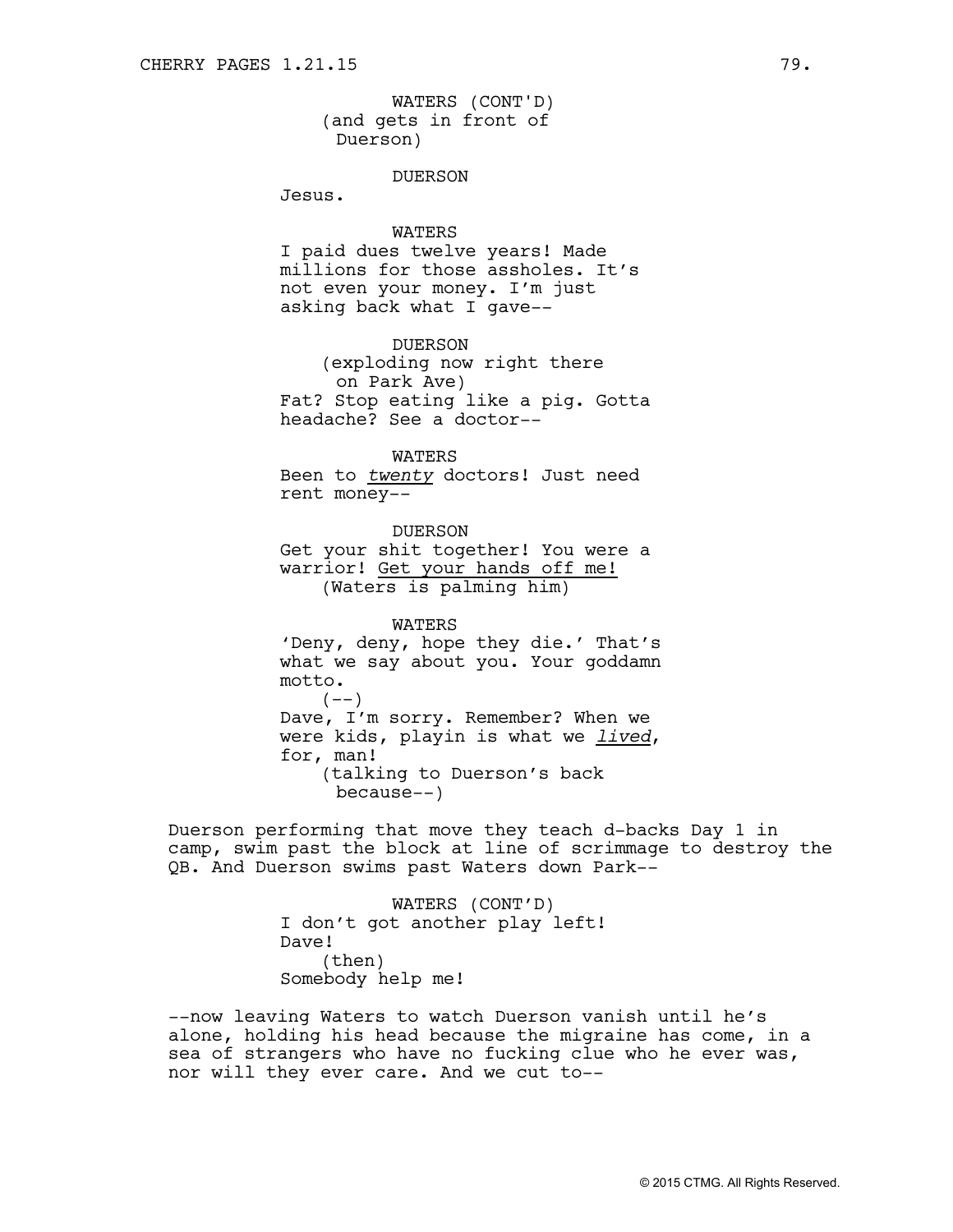### 117 **PIXILATED NEWSPAPER PORTRAIT OF ANDRE WATERS**

--in Philadelphia Eagles jersey. Playing days: chiseled; direct gaze of a carnivore. PULL BACK TO REVEAL--

*"Eagles Defensive Back Andre Waters, 44, commits suicide"--*

The paper in Wecht's hands. Wecht standing outside Bennet's little office, as Bennet walks up in his scrubs--

> WECHT (reading to Bennet) *"--known as 'Dirty Waters', notorious for his aggressive style of play--* (and FLASH TO--)

## **FOOTAGE OF A HORIZONTAL WATERS LIKE A FLYING SPEAR IMPALING A RECEIVER WITH THE CROWN OF HIS HELMET**

Otherwise MUTE, under--

WECHT *Devastating hits that filled highlight reels ... died of a selfinflicted gunshot wound to the head."*

Wecht looks up at Bennet. And as he hands him the paper and leaves him standing there--

### 118 **EXT. CEMETERY - RURAL FLORIDA - DAY**

The poor Cracker South. Crabgrass pushing through sandy scrub. Eagles balloons rise from the coffin. A propped photo of Waters from playing days.

CAMERA FINDS BENNET at the edge of the crowd. He's clocked by a league REPRESENTATIVE in a suit. Now an ex-PLAYER or three.

First time Bennet's been face-to-face with the live humans involved. And it feels like a mistake. Flop-sweaty, he turns to go. While--

O.S. someone starts coming at him through the tombstones. Big MAN, AFRICAN-AMERICAN. Big strides. Extreme emotion on his face. Fury? Fear? Bennet spots him, spots *that*, picks up his pace. Big guy closing in. Running for the car now--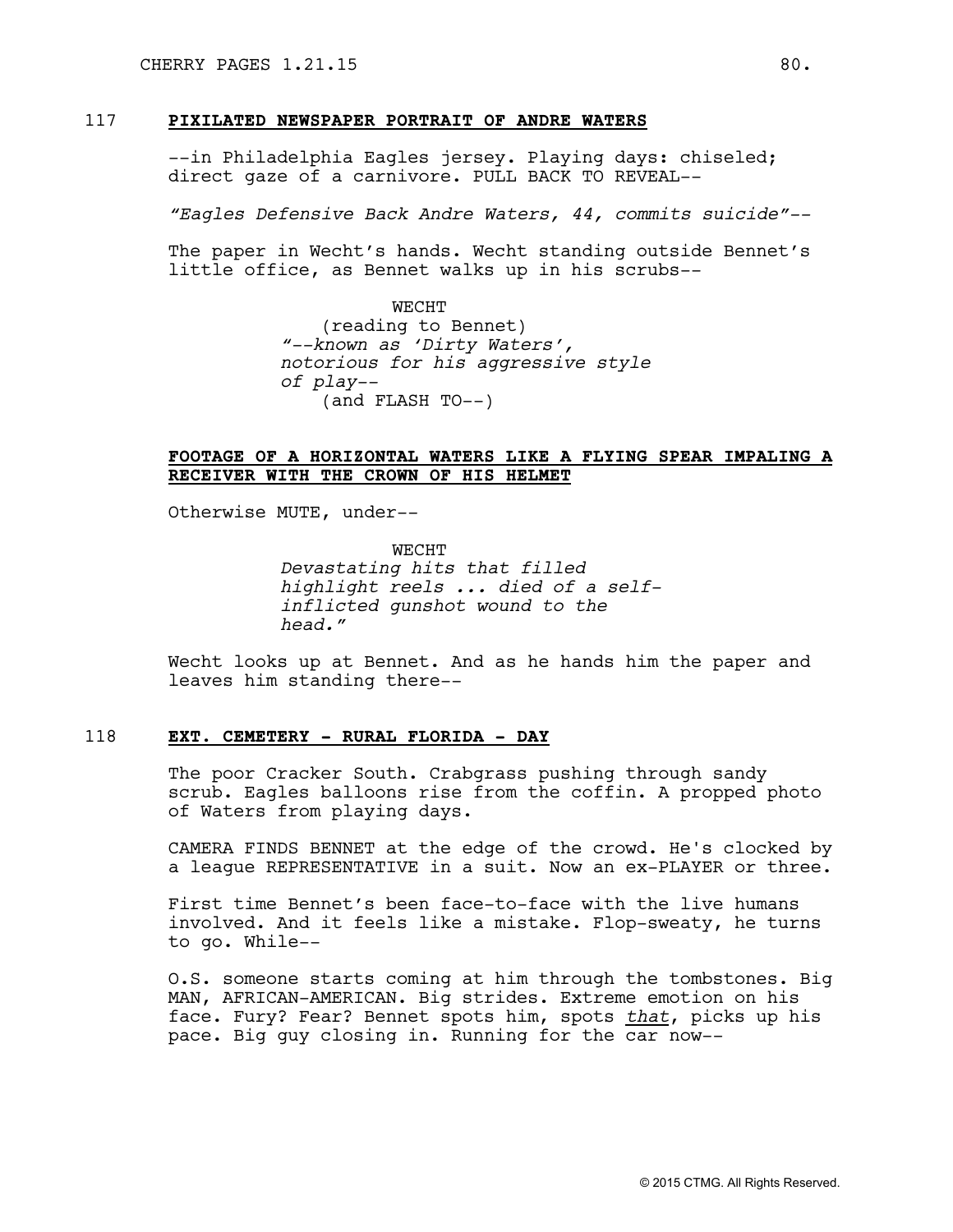MAN Hey! Get over here--! (on top of Bennet now, breathing labored) Why'd you do that, man?

Bennet terrified, braces to be hit. Or something. But the man doubles over, trying to catch breath.

> MAN (CONT'D) Christ-- (out of breath) You were leaving. But Andre's mother. You wanted to talk to Andre's mother, right? (INTERCUTTING with--)

### 120 **INT. BAILES' HOME - EVENING**

Bailes at his desk, bathed in computer light, solitary contemplation. Mindlessly stirring his drink with his finger. And we PULL AROUND Bailes' head and over his shoulder on WHAT HE'S SEEING: *a picture of Strzelczyk*. Now--

### 119\* **INT. WATERS FAMILY HOME - SUNNY ISLE, FL - DAY**

Neat. Devout. Family pictures. Legions of grandchildren. Bennet sitting adjacent to WATERS' MOTHER, 70.

They're watching a DVD of an Eagles game ON THE TV:

Waters getting hit so hard he lays on the ground, unconscious. Then is helped up. Then wanders toward the opposing sideline. Then is led back straight to the huddle, staggering through the next play.

Waters' mother watches Bennet watch. She's seen it a hundred times. She wants to watch Bennet's reaction. Alternatively volcanic with grief, and letting rays of light burn through--

> WATERS' MOTHER He said he was alright. He said he was dazed for a minute then he was alright--  $(--)$

# A121 **EXT. COFFEE SHOP - PITTSBURGH - DAY**

Bailes pulls up in his Porsche, parks. Crosses the street. Gritty industrial Pittsburgh.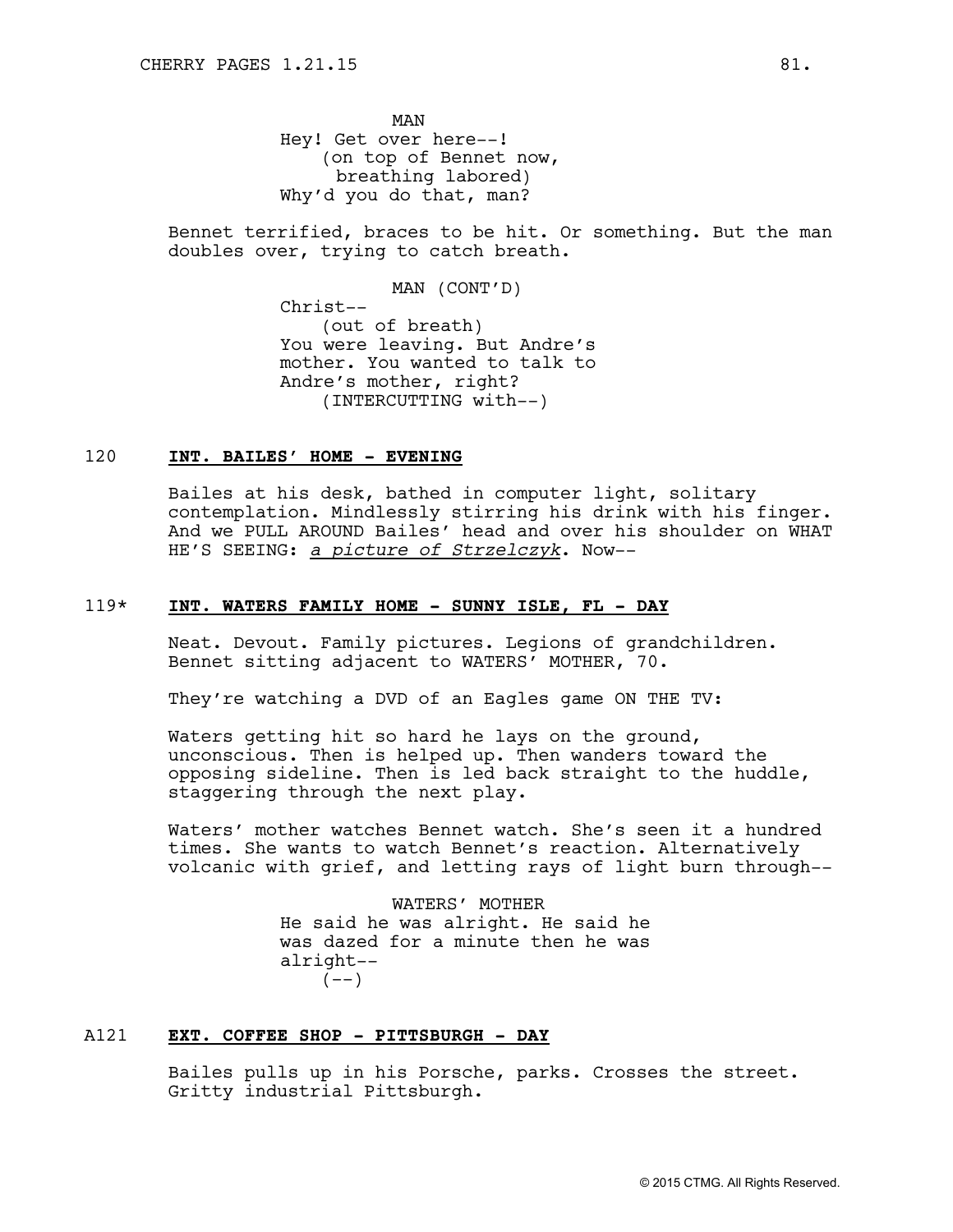A woman in the window feels him, turns: a changed Keana Strzelczyk. Thinner. Tired. As Bailes hesitates, then goes in, we go back to--

### 121 **INT. WATERS FAMILY HOME - SUNNY ISLE, FL**

Bennet and Mrs. Waters.

WATERS' MOTHER Let me tell you about my son. We used to call him Spanky. His daddy gave him that name--

And reaches in her bag

WATERS' MOTHER (CONT'D) I'm going to read you something. The last thing he wrote me. (reading from a letter) "...There isn't a day that goes by that I don't thank God for blessing me with you as my mom. Happy Mother's Day. Your son, Andre M. Waters." (then) His signing bonus, he bought me this house. He bought all his brothers cars. He was the sun and we were planets.

Bennet's eyes closed, nodding, feeling Andre's presence.

WATERS' MOTHER (CONT'D) After he gave me this card, he said, "Ma, I'm ready to go." He knew people started thinking he was crazy.

BENNET Not crazy. He'd already become someone else--

And she looks at him. Her eyes welling up. Anger.

WATERS' MOTHER *Suicide*. He took it out of \* He was sick. God's hands. BENNET (CONT'D)

> WATERS' MOTHER He definitely had this disease? Because I want to believe that. Because you're not supposed to put your own child in the ground. (MORE)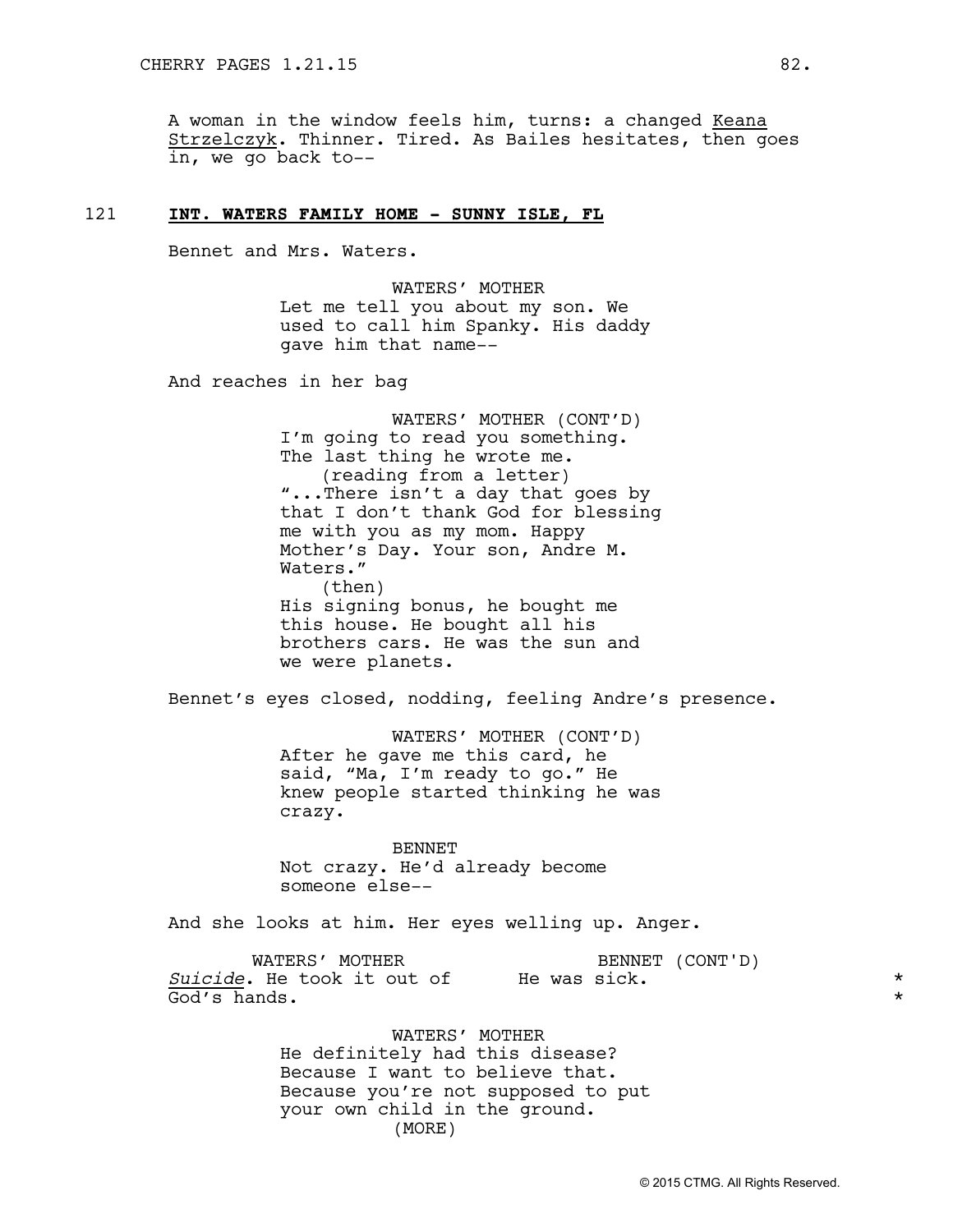Nature's not supposed to work that way.  $(--)$ Now. You want what's left of my son? Because Dr. Omalu, I don't want to feel another thing I have to survive. Don't let me feel hope, then not have this come out right. (and takes his hand) WATERS' MOTHER (CONT'D)

BENNET I understand, yes--

And Bennet slides next to her. Takes a knee. Bows, prays. She prays. She's crying. Now he's crying. Then--

WATERS' MOTHER Heavenly Father, you know And please lead us to the every heart. Please mend our truth. Soothe this family souls.

BENNET (CONT'D) with your grace.

WATERS' MOTHER In Jesus' name, Amen.

Then she abruptly stands. Drying her eyes.

WATERS' MOTHER (CONT'D) I'm going to get us some coffee. (and exits, and back to--)

### 122 **EXT. COFFEE SHOP - PITTSBURGH**

We find Bailes & Keana at a table outside, under the awning. It's cool. Neither feel it. Their breath ballooning in front of their faces--

> BAILES You look good. How are the kids?

KEANA STRZELCZYK The kids are fine. I am fine. What do you want?

BAILES I'm sorry I couldn't make the funeral.

KEANA STRZELCZYK No one made it to the funeral.

Then.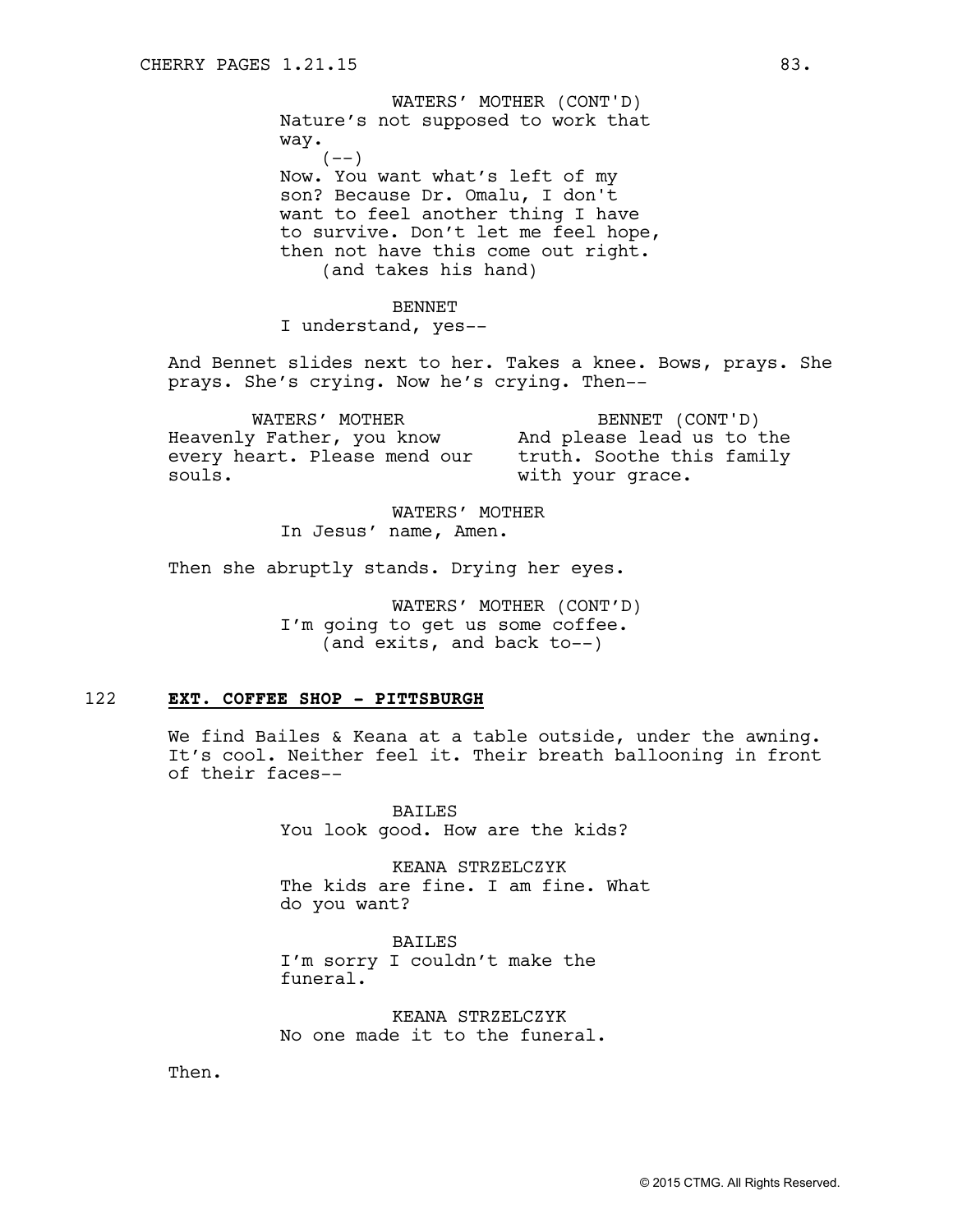**BATLES** You heard about Mike Webster.

And she just looks at him. She heard.

KEANA STRZELCZYK And Terry Long. And and and. And who else?  $(--)$ What do you really want to ask me, Julian? (and now a hard cut to--)

### A122 **OMIT**

## **(123 & 124 ARE NOW A81 & B81)**

### 125 **BENNET WALKING IN DARKNESS**

Following him through a lightless basement passage. All we HEAR, his footsteps, the thrum of a boiler, hum of fans.

Then - BANG! - he shoves at a door. Bailes is standing out there in the night in the rain. Bennet lets Bailes enter, and-

### 126 **INT. ALLEGHENY COUNTY CORONER - NIGHT**

Bennet leads Bailes through the underground tunnel, through a warren of basement labs, to--

### 127 **INT. BASEMENT LAB - ALLEGHENY COUNTY CORONER**

--where Wecht is waiting in the half-dark. Around them, the silhouettes of fresh bodies for tomorrow.

> BENNET (introducing) This is Dr. Wecht.

Bailes shakes his hand. We're TIGHT ON WECHT. He's not so sure about Bailes - friend of enemy, fish or fowl?

Bennet hands Bailes a short stack of slides.

Hands Bailes a short stack of slides.

BENNET (CONT'D) Andre Waters.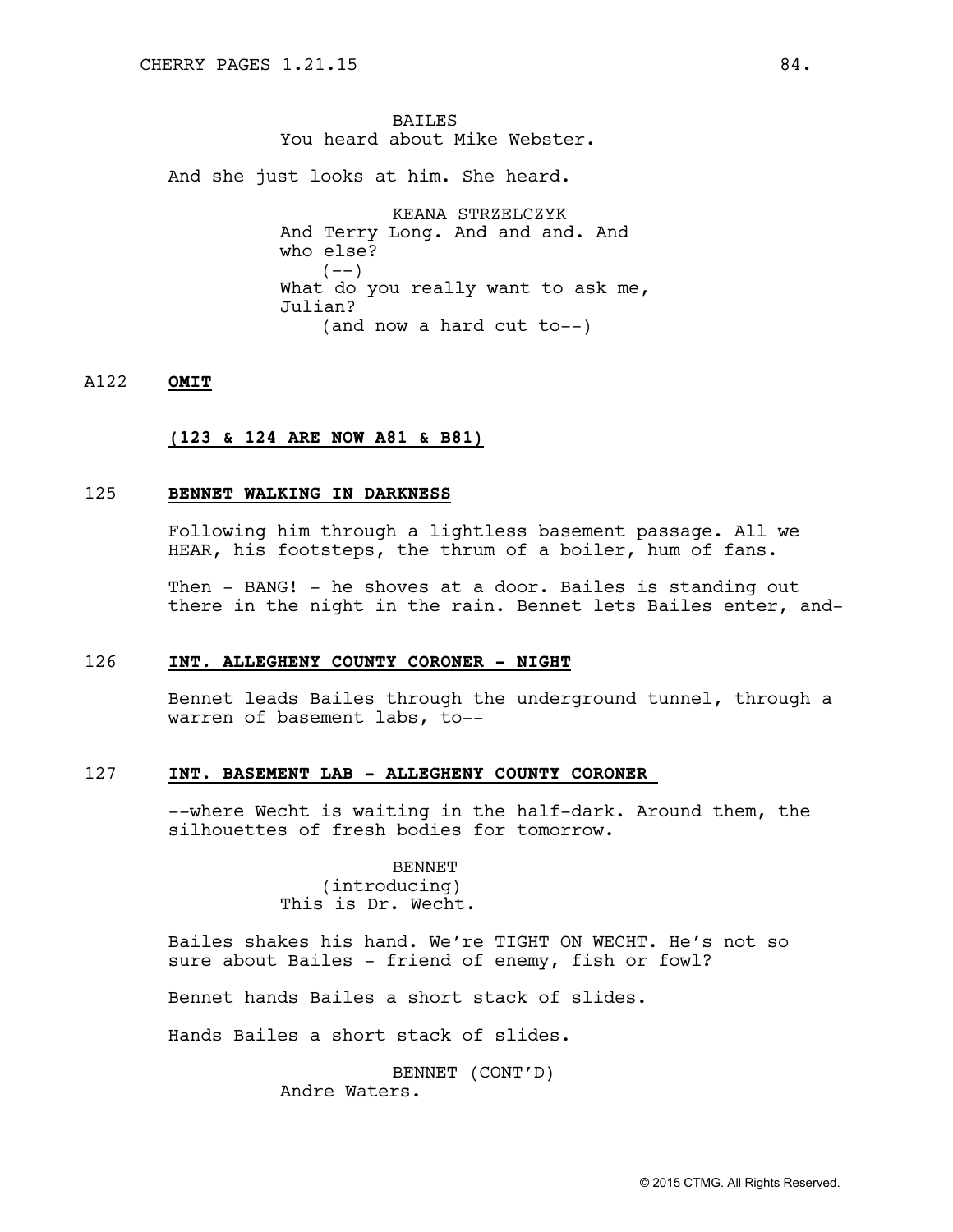Bailes goes to the microscope. Bows, peers in.

Now Bennet hands him--

BENNET (CONT'D) Justin Strzelczyk.

Long pause as Bailes looks and looks at the one slide.

Bennet stirs. Glances worriedly into the dark. Where the bodies are waiting. As if he's heard something. He mumbles, "I'm sorry," moves closer to the others, gives the angry corpses room. (We see all this. And Wecht does. Bailes doesn't. Because he doesn't know to.)

> BAILES (in his own world) I just kept sending him back out there.

WECHT What were you thinking?

BAILES You have to be part of all that. Down there on the sidelines with them. Whatever it takes to keep them in the game. To keep it all going. Tape, needles, Vicodin, Torodol, Lidocaine, Percocet. (and) Lexapro. Zoloft. (they're looking at him, then--) Tires. Oil. You're a mechanic keeping the race cars on the track.

Pause there. Then, hearing himself, how that sounded. Bailes looks at Bennet. But--

> WECHT That's not medicine. I don't know what that is.

**BENNET** It's business. (they look at him) It's just business.

And there it is. And then what he's been waiting for:

BENNET (CONT'D) Three cases is the scientific burden of evidence. We have four. (MORE)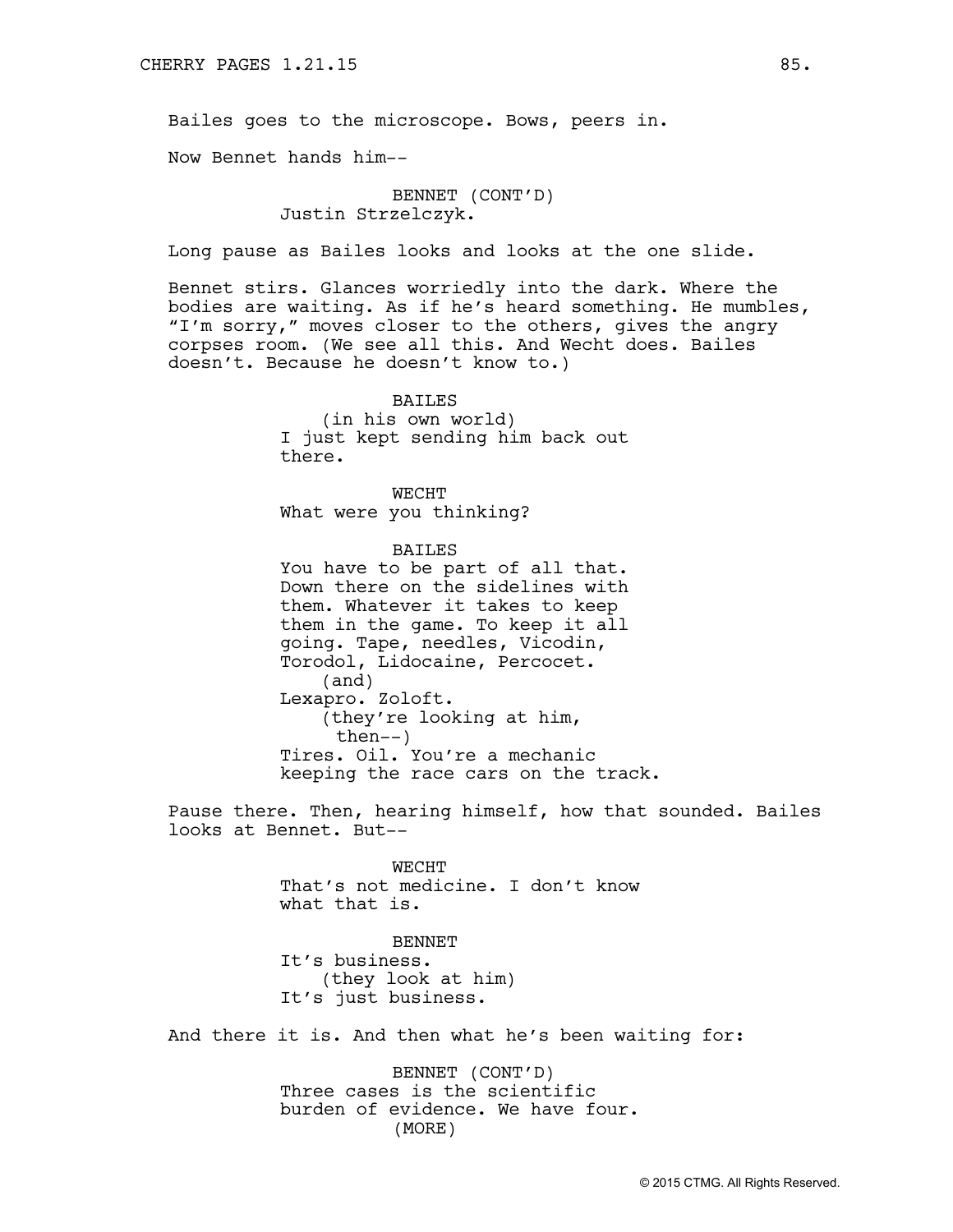(and now) We are past what the NFL can and cannot deny. It's bigger than they are. Now they have to listen to us. BENNET (CONT'D)

Bailes. Conflicted. Resigned. Defeated.

## 128 **OMIT (129 MOVED TO AFTER 130)**

### 130\* **INT. ALTIUS RESTAURANT - PITTSBURGH - NIGHT**

Atop Mt. Washington, perched high over the wishbone confluence of the Ohio, Allegheny and Monongahela Rivers. The massive stadium where the Steelers play. And the Pittsburgh skyline.

We find Bennet and Bailes at a four-top by the picture window. Each has a drink. It's 11pm. Bennet looking through the reflections of staff cleaning up. Bailes off into space.

They've been sitting for a couple hours. Bailes looks to his watch, Goddammit--

> BENNET He wanted to do this two hours ago.

And now a reflection in the window turns Bennet. Joe Maroon is crossing toward them. Hesitates at the table, takes a chair on Bailes' side.

A beat of them all together, silent. Maroon doesn't apologize.

> BENNET (CONT'D) Would you like a drink?

MAROON I said five minutes.

BAILES He doesn't want a drink. (and Maroon goes right into  $it--)$ 

MAROON Your conclusions are a total misinterpretation of facts. To say Webster and Long and Waters were killed by football is--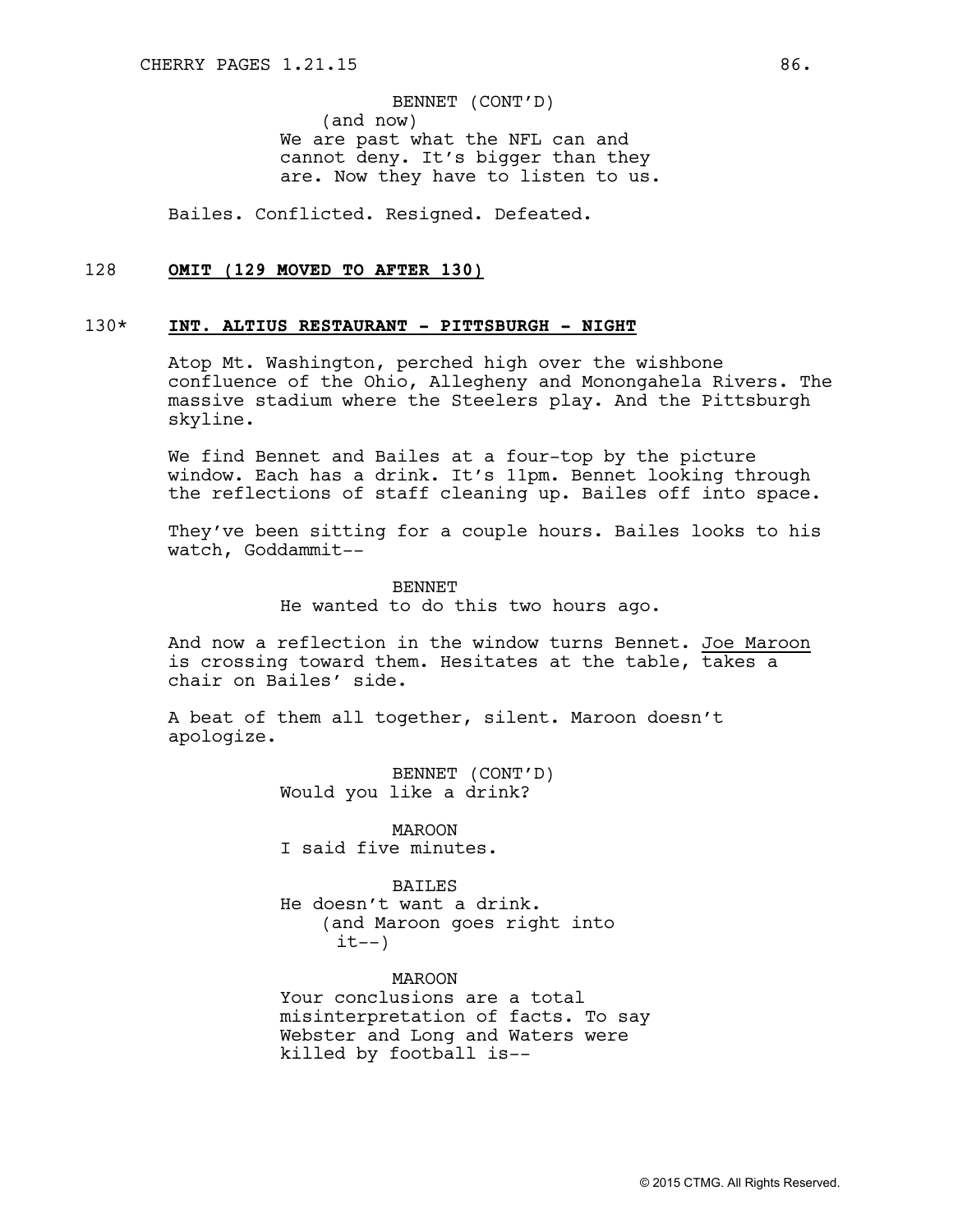#### **BENNET**

Fallacious reasoning. Yes, I know. And maybe you haven't heard, Dr. Maroon. But the world is not flat**.**

Maroon vibrates with rage.

MAROON (to Bailes) Where's he going with this?

BAILES

Just hear him out--

#### BENNET

I want to propose a formal controlled study. Bring together the best minds in America. We should be working together.

MAROON Who do you think you're talking to?

BENNET

Excuse me?

#### MAROON

I was President of the Congress of Neurological Surgeons.

#### BENNET

Yes. And I was the doctor who performed the autopsies of Mike Webster and Terry Long. *Your men*. Your men under your care.

(he has Maroon's attention) Do you know what Mike Webster's wife said? If she knew he was sick, if she knew what he'd become was this *disease*, she would have been nicer to him.

 $(--)$ But he died. Everything broken. Their lives ruined. (then) You took an oath. Tell the truth!

#### MAROON

The truth? The truth is the National Football League is a salvation! It employs hundreds of thousands of people. We've sent thousands of kids to school. (MORE)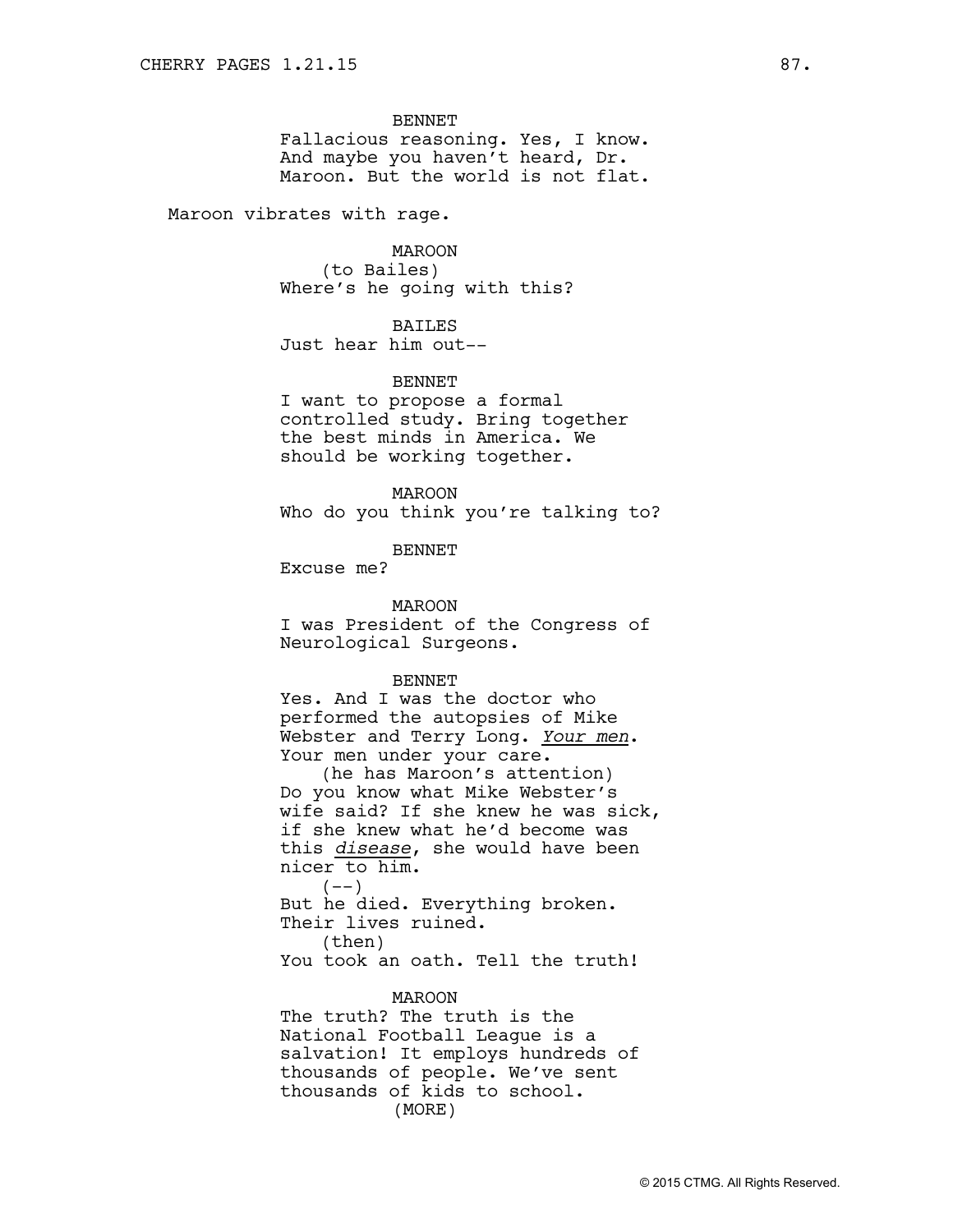We ship players to war zones to entertain the troops-- (nods down at Heinz Field, and crescendoing--) The ownership of this football club has given millions to charity. The NFL runs clinics on child obesity. You want me to go on? MAROON (CONT'D)

#### BENNET

It's not necessary--

#### MAROON

It *is* necessary. Some of our players would be *what* without the NFL? Where would their kids be? Do you know where most of these guys would be?

#### BENNET

Alive.

Maroon looks at him, exasperated.

### MAROON

The NFL is the most popular sport in America because it is goddamn fantastic. You think they *make* people play? People *want* to play. (point outside, down there, at Heinz Field, glowing) Right there is the beating heart of this city. Not the symphony. Not the ballet. Every city the Steelers play in, it's the same.  $(--)$ What do you want us to do, *end it*? Fold the National Football League?

#### BENNET

(he's not even answering that question--) Solve the problem. Solve. The Problem.

MAROON Who *are* you? (to Bailes) He performs *autopsies*. He's a *pathologist*--

BENNET Yes, a mere pathologist. That is so.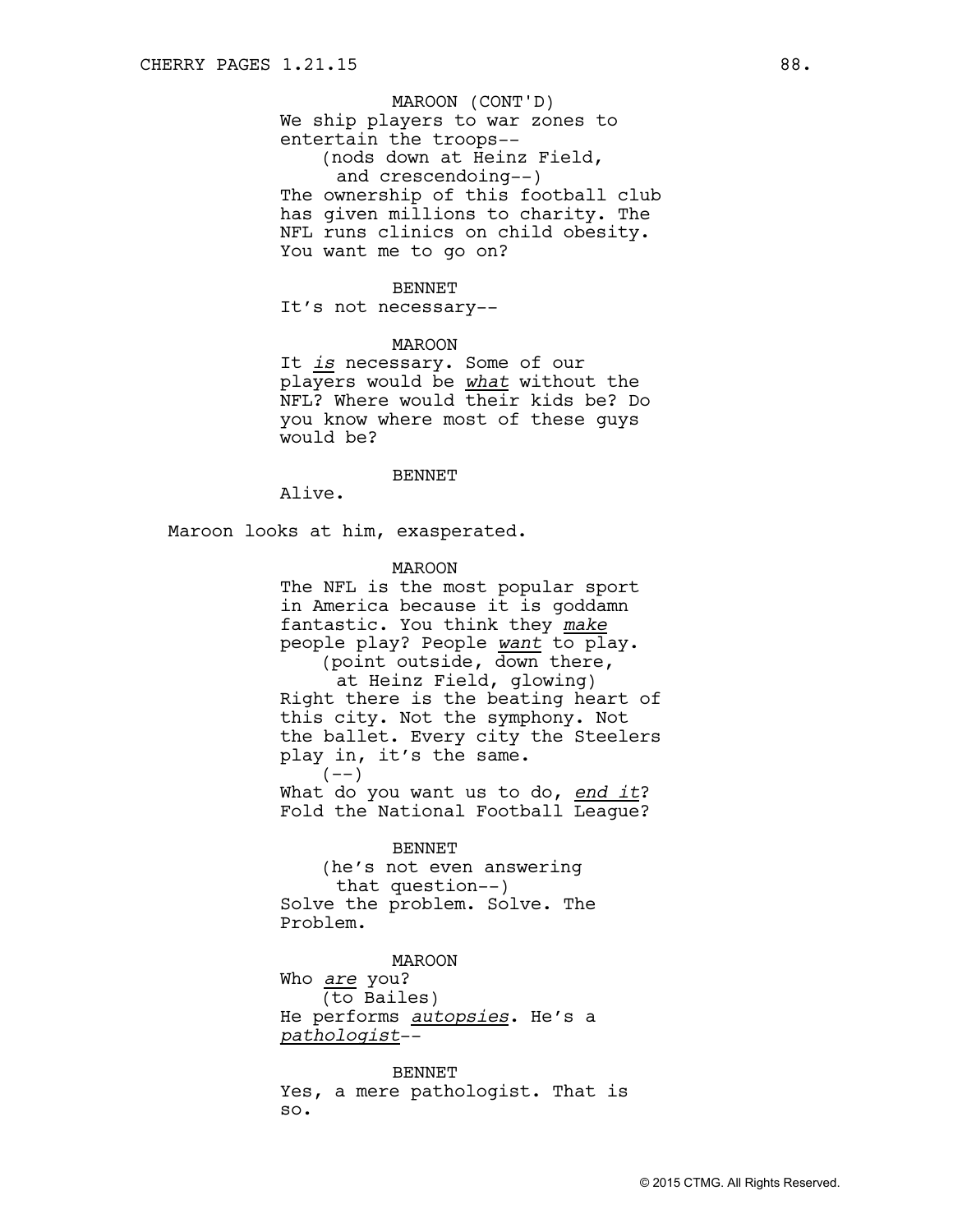Long heavy silence. Then--

BAILES And what if he's right? What if it's true?

Maroon HOLDS Bailes in place with a glare. Then, back to Bennet--

> MAROON Do you understand the impact of what you're doing?

BENNET

Yes--  $\qquad \qquad$  (forceful; angry again)  $\qquad \qquad \star$ MAROON (CONT'D) *Do you understand the impact. Of what you are doing?* (because obviously Bennet could not \* possibly) \*

> BENNET I said I did--

MAROON Let me tell you. Because you clearly do not. (now) If just 10-percent of mothers in America-- (and stops, gathers himself) Did you ever play football?

BENNET

No.

MAROON It taught me everything I know about loyalty, teamwork, endurance, sacrifice. (then, leaning in) If 10-percent of mothers in America decide football is too dangerous for their sons to play, that's it. It is the end of football. Kids. Colleges. Eventually, it's just a matter of time, the professional game.

Pause, then--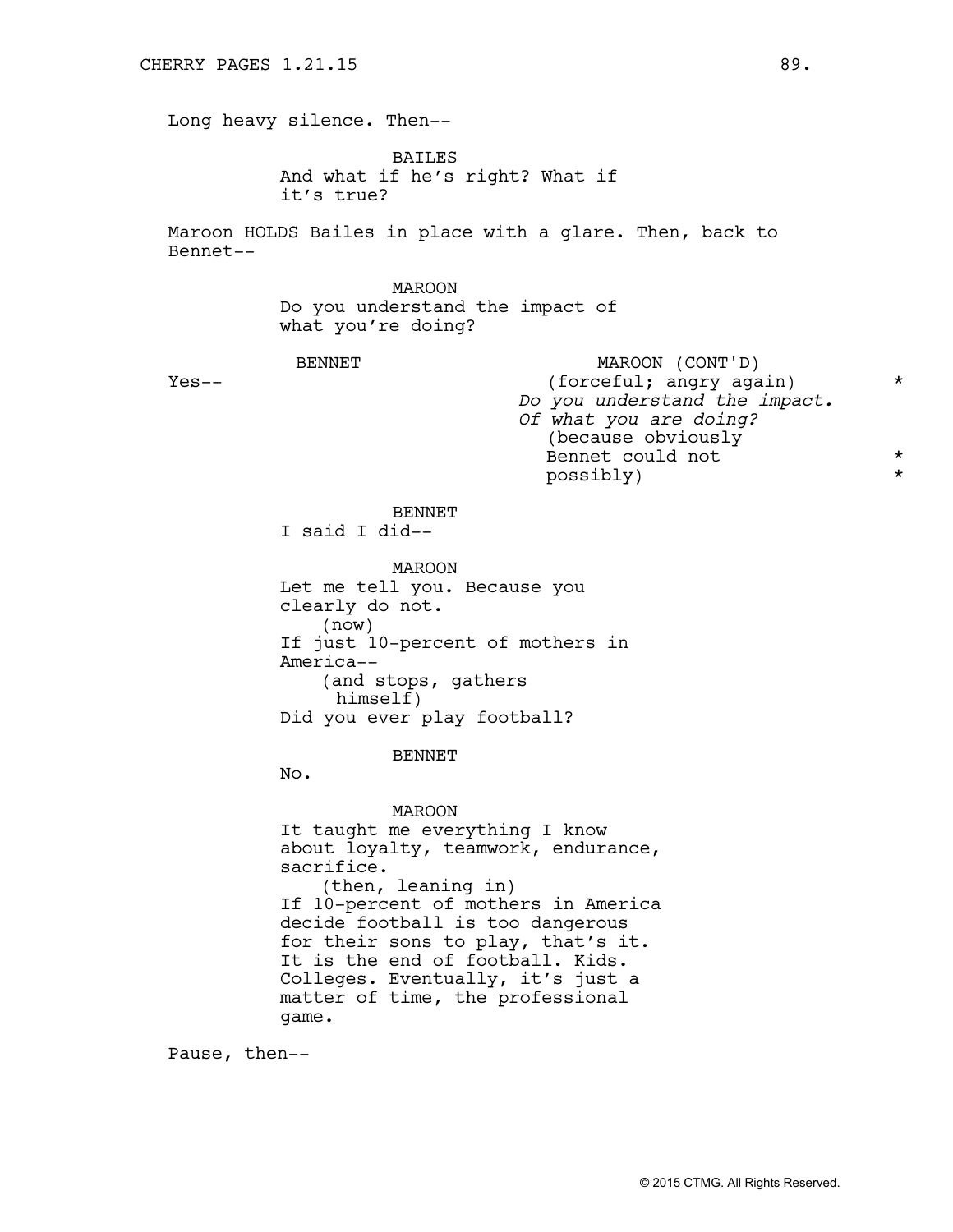**BATLES** Joe. He's not in the outcome business.

MAROON He *has* no business--

BENNET And do you know what history does to people - *trained physicians* who ignore science-- ?

Maroon tries to interject.

BENNET (CONT'D) SIR, I AM NOT DONE--!

Maroon shocked to silence.

BENNET (CONT'D) History *laughs*! (then) Deny my work, the world will deny it. But men will continue to die. And families will go on being destroyed.

Maroon looks hard to Bailes, then Bennet. And his proposal--

MAROON Are you sure you want to do this?

BENNET I could ask you the same question. (a pause, then--)

MAROON I'll get back to you. (and fast he's out of his seat and heading out--)

Leaving Bennet and Bailes alone. A long moment of silence.

BAILES Well, that went well.

And the two of them are left staring down at Heinz Field rising massive like the Roman Coliseum out of the city's beating heart. Now we START TO HEAR IN PRE-LAP--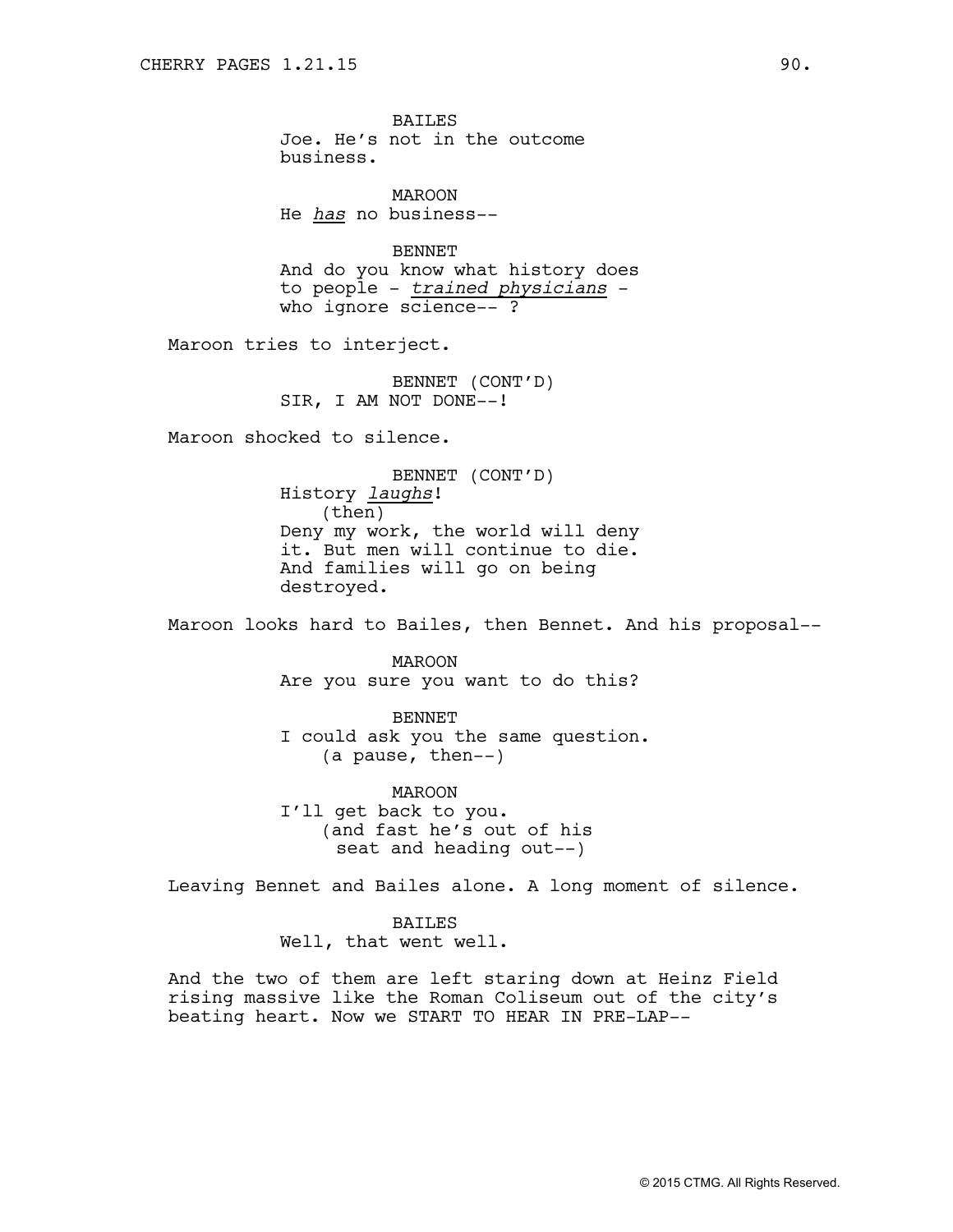JONES (PRE-LAP) (reading) *--After examining the remains of former National Football League player Andre Waters, a neuropathologist in Pittsburgh, Dr. Bennet Omalu, is claiming that Mr. Waters had sustained brain damage from playing football and he says that led to his depression and ultimate death--* (continuing over--)

### 129 **INT. COMMISSIONER'S SUITE - NFL OFFICES - DAY**

Jones stands before Tagliabue, reading the paper aloud.

JONES It gets worse. (then) *Dr. Julian Bailes, medical director for the Center for the Study of Retired Athletes and the chairman of the department of neurosurgery at West Virginia University, said, "Unfortunately, I'm not shocked."* (looks up--) There's more Omalu. More Bailes.

TAGLIABUE Bailes. Why do I know that name?

JONES Steelers team doctor. Neurologist for the Players Association.

TAGLIABUE

Oh wow.

JONES

Yeah. Wow. (then) The Times is calling it a potential epidemic. Paul. It's not the Sports section. Not Science. *A-1*. *Front page*. *New York Times*. Above the fold.

131 **OMIT**

132 **OMIT**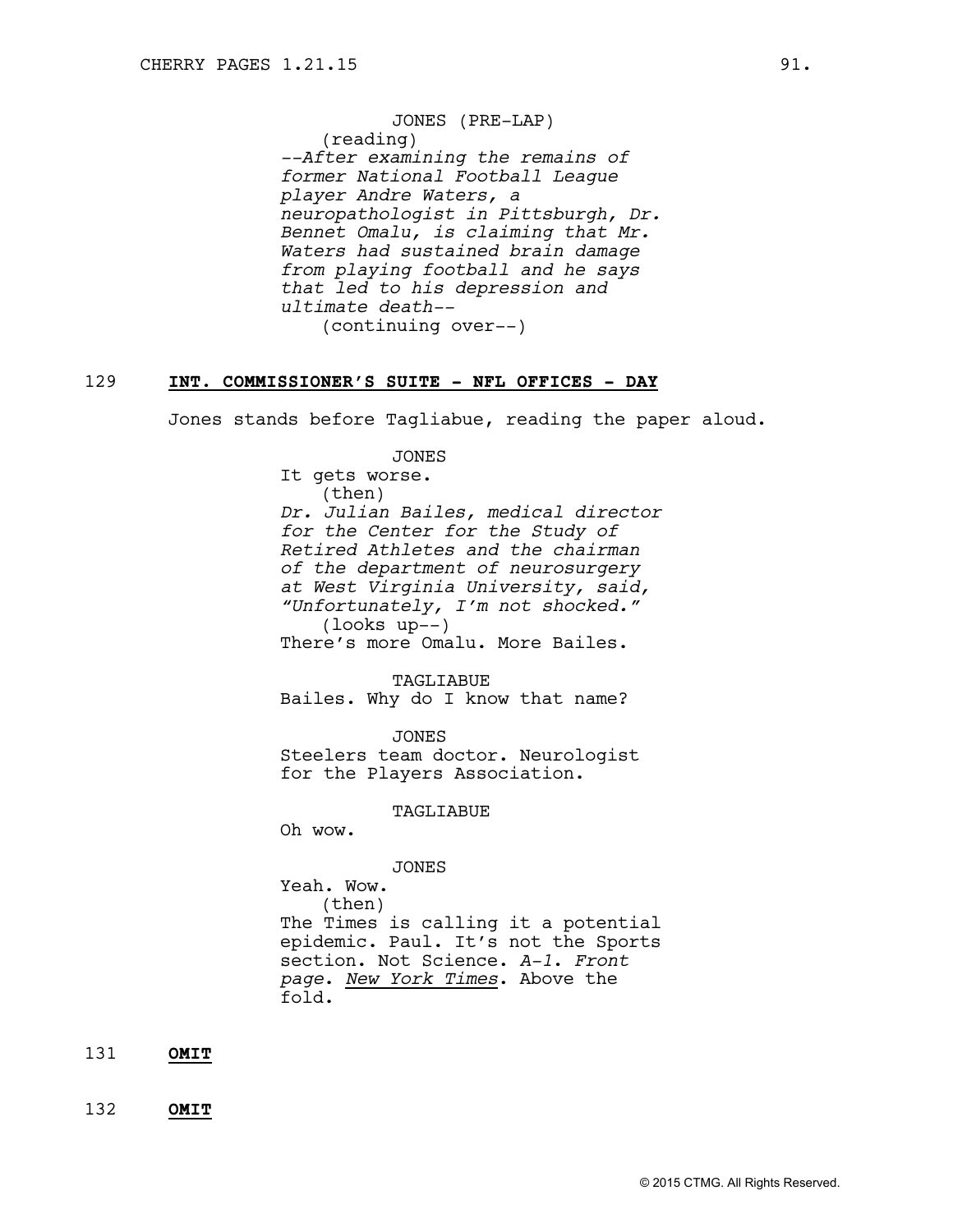# 133 **INT. BOARD ROOM - NFL HEADQUARTERS - DAY**

TRACK Tagliabue and Jones crossing from their suite to a set of heavy oak doors. The doors open, and as they enter, we GLIMPSE over their shoulder a long luxurious table encircled by a dozen WHITE MEN waiting in grim silence. You can smell the privilege, the power. *Ownership*. And as the doors close us out--

### 134 **JONES AT A LECTERN**

JONES --his 17 years as Commissioner of the National Football League comprised the most lucrative and stabilizing reign perhaps in the history of pro sports-- (and we PULL BACK to reveal we're--)

# 135 **INT. BREAK ROOM - ALLEGHENY COUNTY MEDICAL EXAMINER - DAY**

Wecht, Sullivan and the Techs, all watching the TV, and a hastily arranged "press conference".

Bennet enters.

SULLIJVAN Nice going, Bennet. You killed off the commish.

Bennet confused, elated. As, to Jones' left we now see Tagliabue. To his right is incoming Commissioner ROGER GOODELL, 47 and sandy-haired.

> TAGLIABUE/TV Roger has worked for the NFL since he was 21.  $(--)$ He lives football, breathes football, but he's younger, more handsome-- (laughter, then, serious--) (MORE)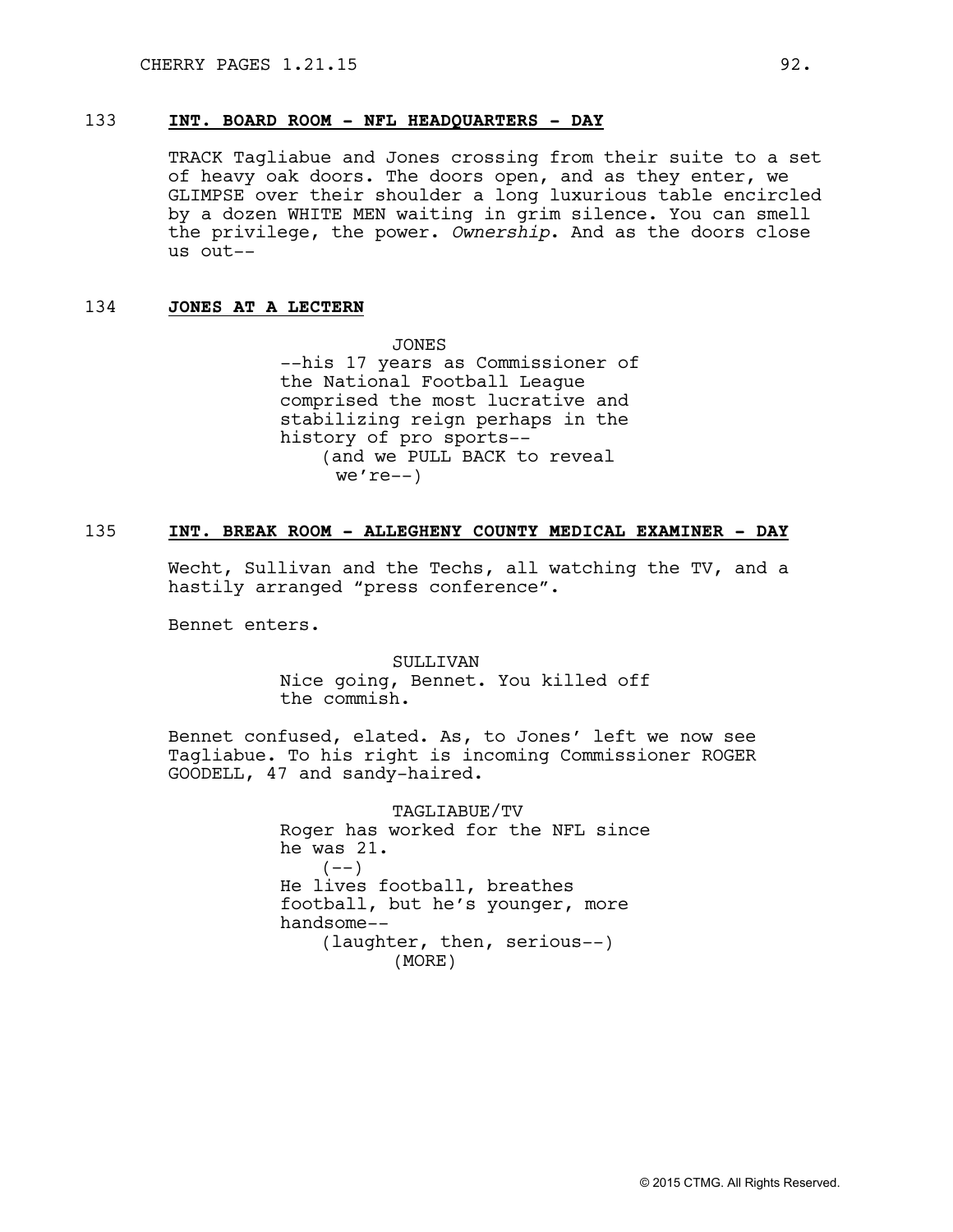And understands how to take 'America's Game' into the future. There is a new sheriff in town-- TAGLIABUE/TV (CONT'D)

Upon which Wecht walks in.

As Goodell takes the lectern. Folksy, telegenic in that Clintonesque way.

Sullivan & Wecht exchange a look.

GOODELL/TV The NFL isn't just a sports league. It's an entertainment product. What I'm here to do now, my main responsibility, is to protect the shield, America's Game. (the NFL logo) --I want us to go on enjoying our great game knowing our kids love it, respect it, never stop having fun--

BENNET They heard. They're listening.

WECHT Sure. Morning in America. A new day in the NFL. (TIGHT on Goodell; sarcastic) He looks like your drinking buddy.

While, on TV, Pellman appears, glum, beside Goodell.

WECHT (CONT'D) And there's your buddy, Pellman, again. The knee man from Guadalajara. (and leaves, as)

BROADCAST/TV (OVER) Roger Goodell's been at the forefront of every major decision the NFL has made over the past dozen years. His biggest challenge now? Keeping the good times rolling for a \$6-billion a year business.

SULLIVAN You're screwed now. (and walks out)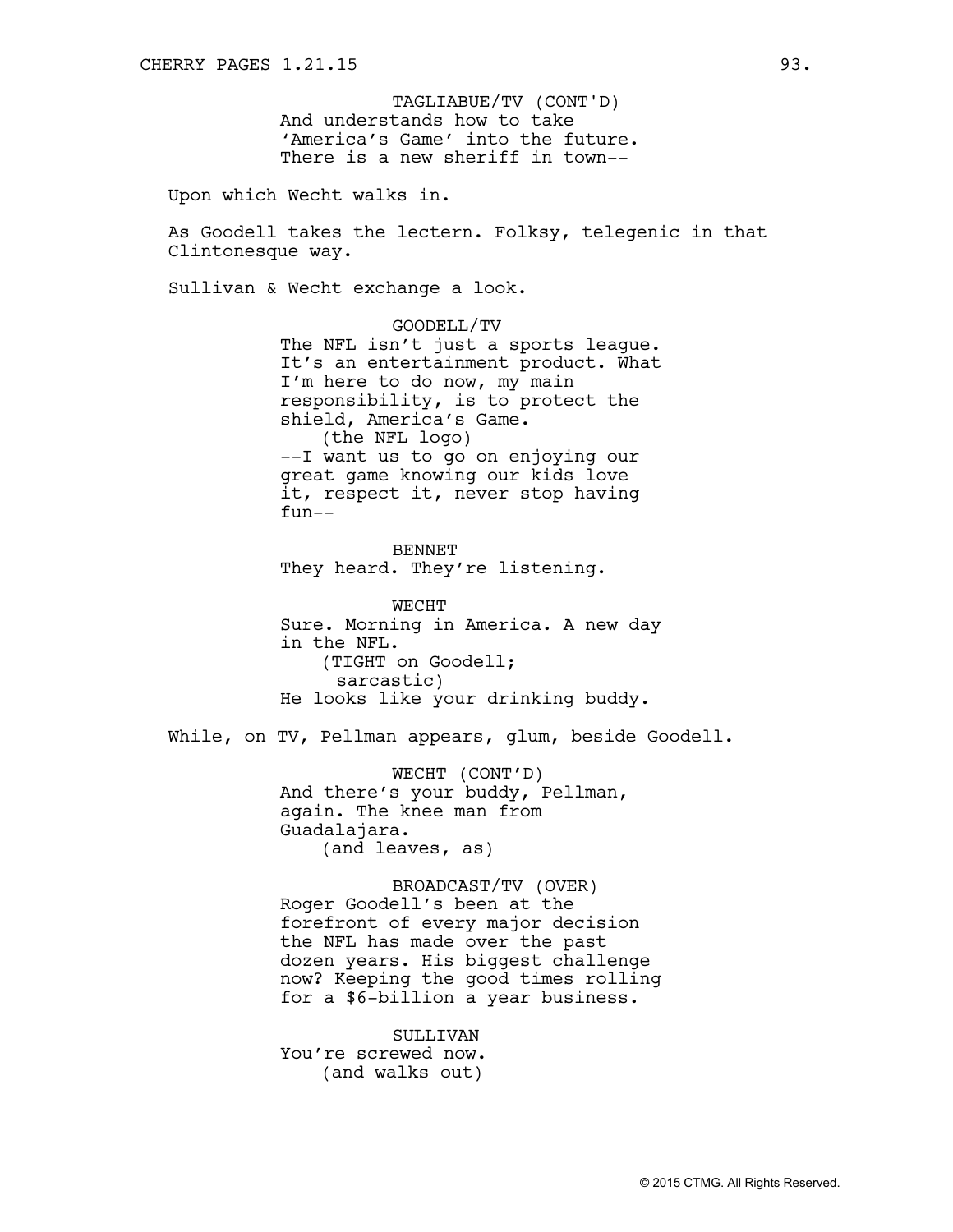**GRACTE** Julian Bailes is on the phone--

And Bennet crosses to the phone, picks up--

BAILES/PHONE (OVER) Turn on the TV.

BENNET (into phone) I'm watching it right now.

BAILES/PHONE (OVER) He's shaking up Pellman's brain injury committee. They're asking for a concussion summit, a full presentation. In Chicago. Next week.

On Bennet's face--

BAILES/PHONE (OVER) (CONT'D) We have our chance, Bennet.

### 136 **OMIT**

## 137 **EXT. WESTIN HOTEL - O'HARE AIRPORT - CHICAGO - NIGHT/ESTABLISHING**

One of the big ones out by the airport. Constant whine of jetwash. It's snowing. Really starting to come down.

### 138 **INT. LOBBY/BAR - WESTIN HOTEL - O'HARE AIRPORT - LATE NIGHT**

Generic franchise room. Muzak, formica tabletops and midlayover SALESMEN.

We find Bennet and Bailes in a corner booth doing a presentation run-through. Laptop open on Power Point. Bennet on his second drink. Bailes into maybe his third. Looking at it all as if at blueprints for D-Day. Bennet jacked. Bailes knows half his men are going to perish.

> **BENNET** (reciting) "The facts speak for themselves. (MORE)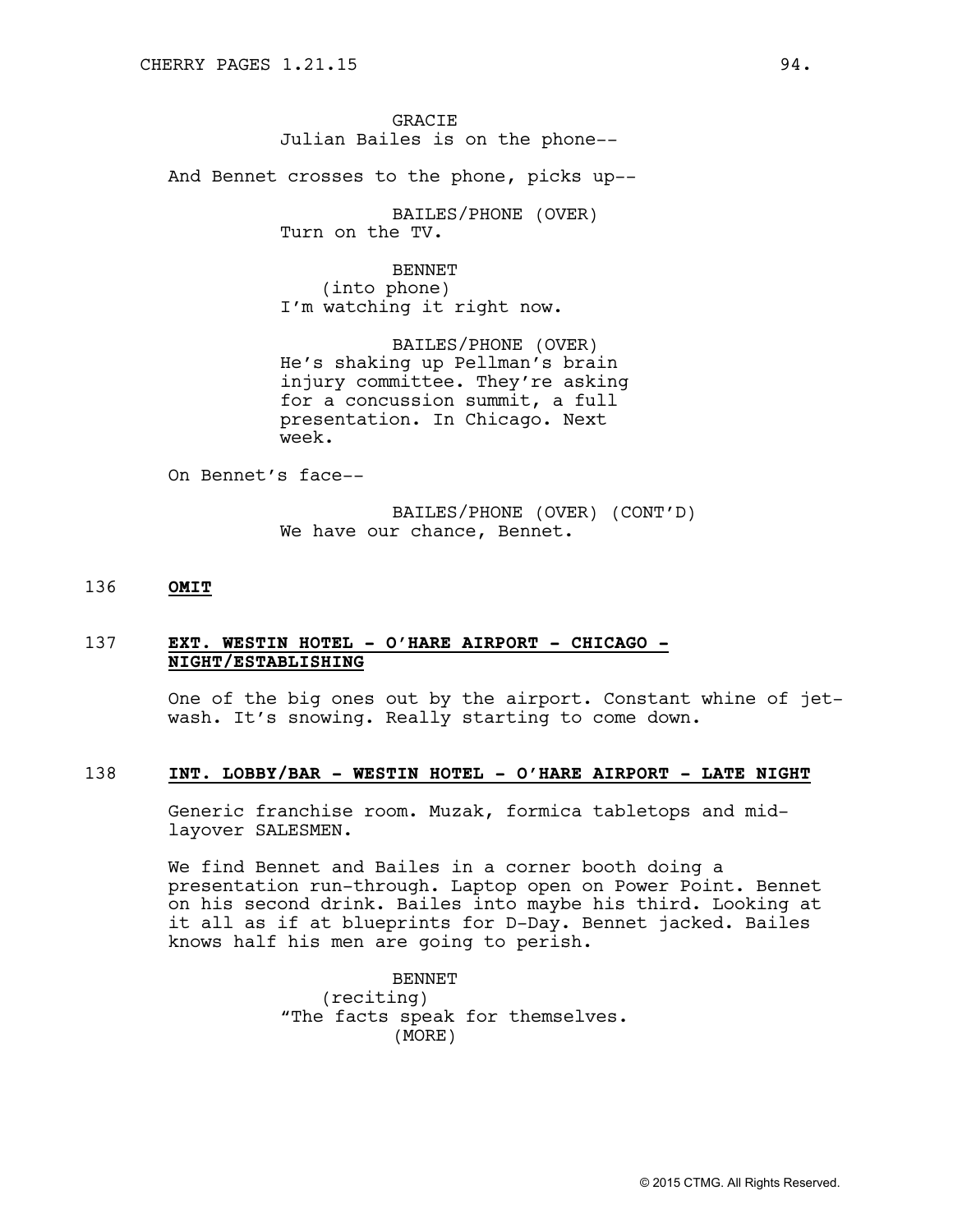These brains, strangled by protein unleashed by repetitive head trauma related to football, tell an irrefutable story--" (and looks up, Good?) BENNET (CONT'D)

BAILES

Maybe throw in some football stuff. Not medical terms. Things we say--

#### BENNET

Why do I need to say what they say? I thought that's why we're here.

BAILES

You have, what, seven degrees? Eight? You're one of the smartest people they'll ever meet.  $(--)$ You know what? You'll be fine.

Bennet takes Bailes in.

BENNET How about you? What will you be?

Bailes fumbling with an INSERT picture of MIKE WEBSTER, bent, half-squatting, eyes tethered to the eyes of the nose-guard in his face, furiously focused. And now a TIGHT on Bailes. As we PUSH IN, his face growing in frame--

## BAILES

It can be a boring, violent, stupid game. And it can be Shakespeare. The game looks like life. I know you can't see how beautiful that all is - I don't blame you. (then, reverie done) But this isn't fun for me. Everyone we're going to see tomorrow I know personally. That feeling you get when someone you love and respect screws you over? They will have it. And there's not a damn thing I can do about it.

We're in on his eyes now. Maybe what he's seeing. And out of his reverie--

> BENNET You already did that yourself. (Bailes looks up, What?) When you picked up the phone. (MORE)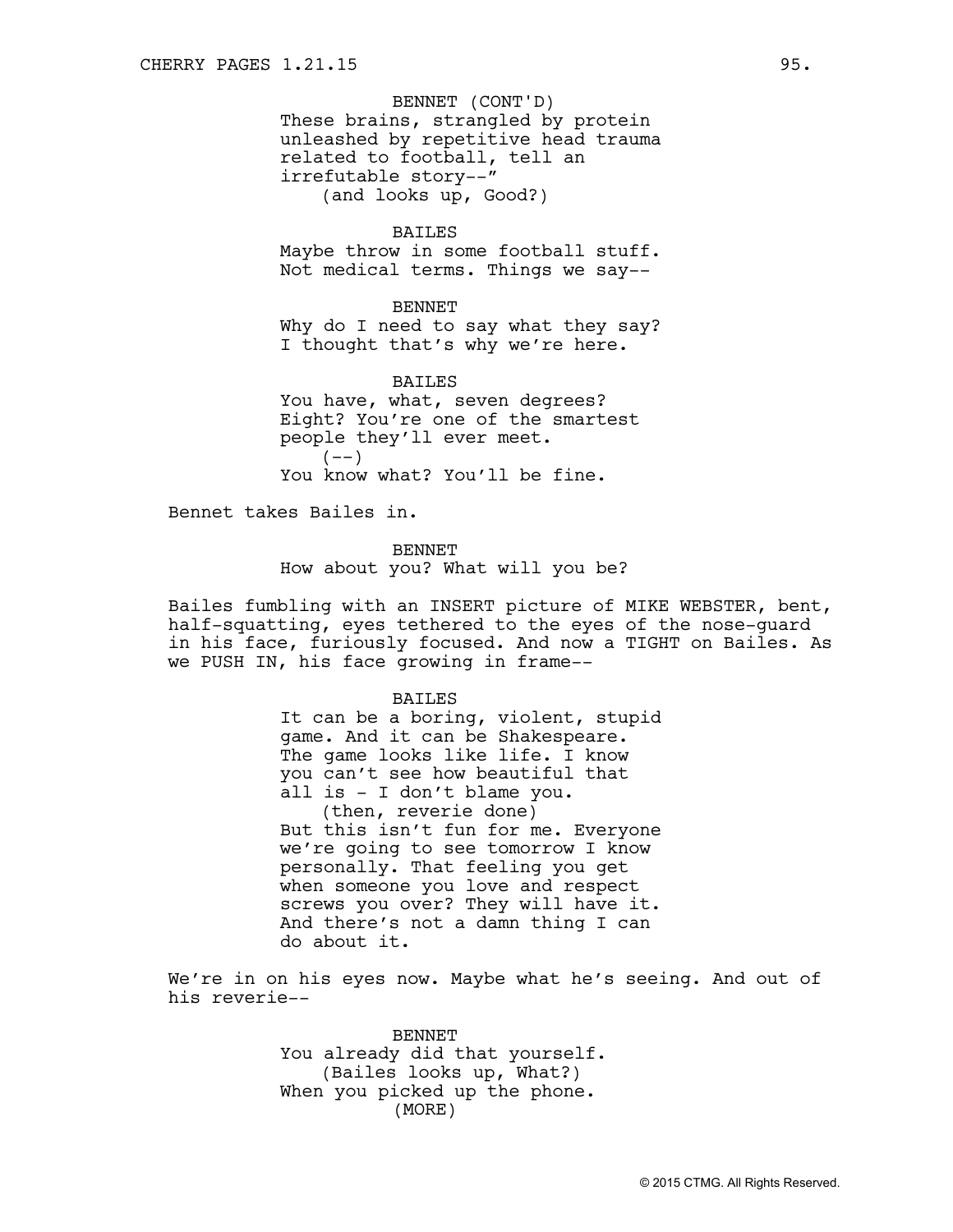And you called me.  $(now--)$ BENNET (CONT'D)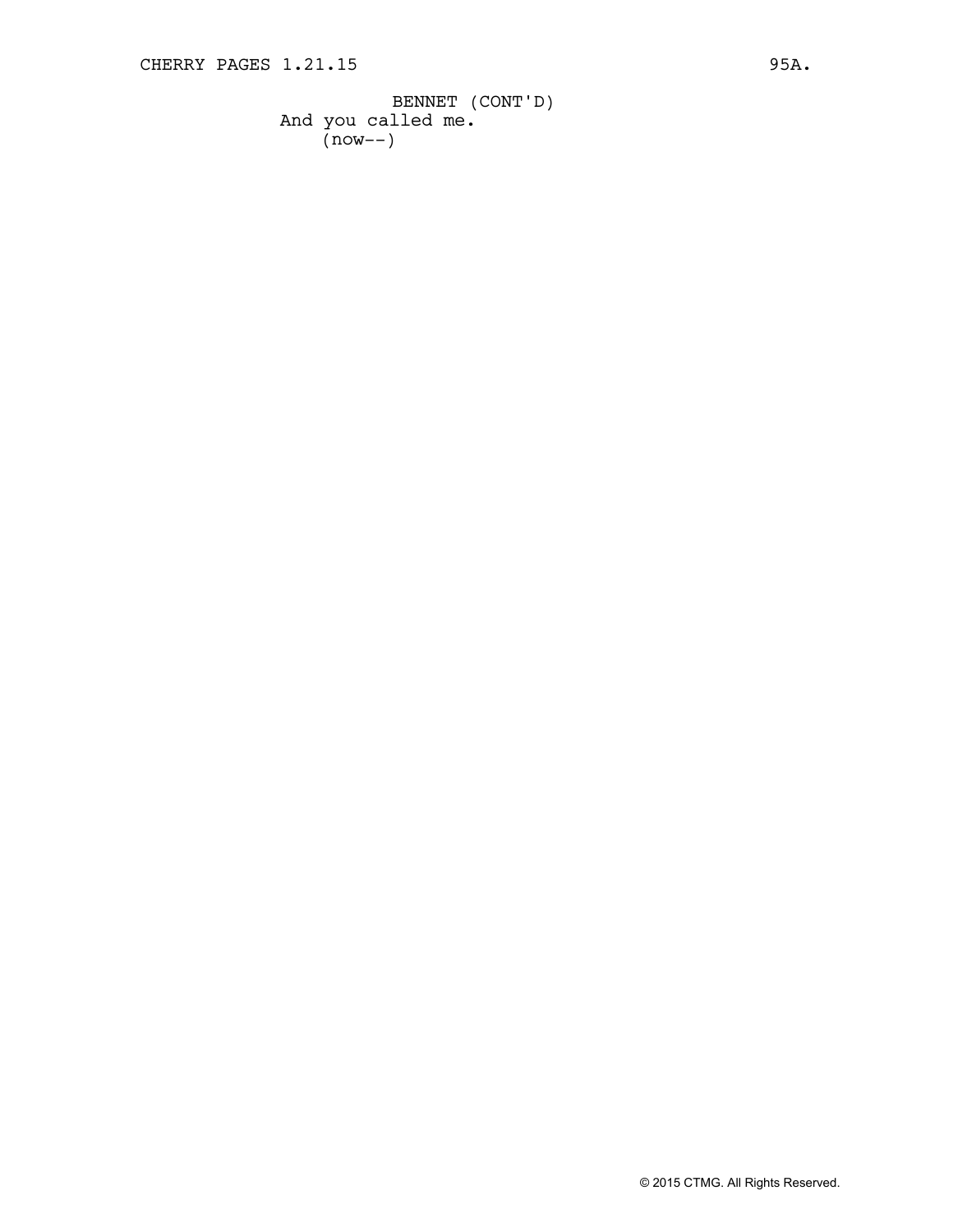### **BATLES**

Christ. They're here.

Bennet confused, follows Bailes' gaze to the bar. Where a cluster of NFL officials have arrived. Pellman, Maroon, Jones, couple others. Pellman the schlubby one.

Goodell crosses and joins them for a word with Jones. Jones whispers in Goodell's ear. Maroon pivots, turns his back, waving for the bartender. Says something to Pellman. Pellman laughs.

> BAILES (CONT'D) (under his breath) He's such an ass.

But opaque, tight, Bailes shuts the laptop. On his face, the violent collision of choice and consequences.

> BENNET We better get some sleep.

### 139 **INT. HOTEL ROOM - WESTIN O'HARE - NIGHT**

Bennet's sitting on the bed against the wall in his clothes. We're TIGHT on his face. A kind of nervous excitement and dread. He will not sleep tonight.

And we HEAR a firm RAP on the door, and Bennet's head turns, and we cut to--

## 140 **HIS HOTEL ROOM DOOR - MORNING**

It opens. Bailes is standing in the hall in a suit. And we SWING AROUND and find Bennet in the same. Cinching his tie.

It's the next morning. Bennet's suit is immaculate. Pocket square. There's an ironing board out. He's freshly ironed everything. He's nervous as shit.

**BATLES** 

We need to talk.

Bailes steps in. His expression like he just bit down on something rancid.

> BENNET What's wrong?

BAILES There's no easy way to say this so I'm just going to say it. (MORE)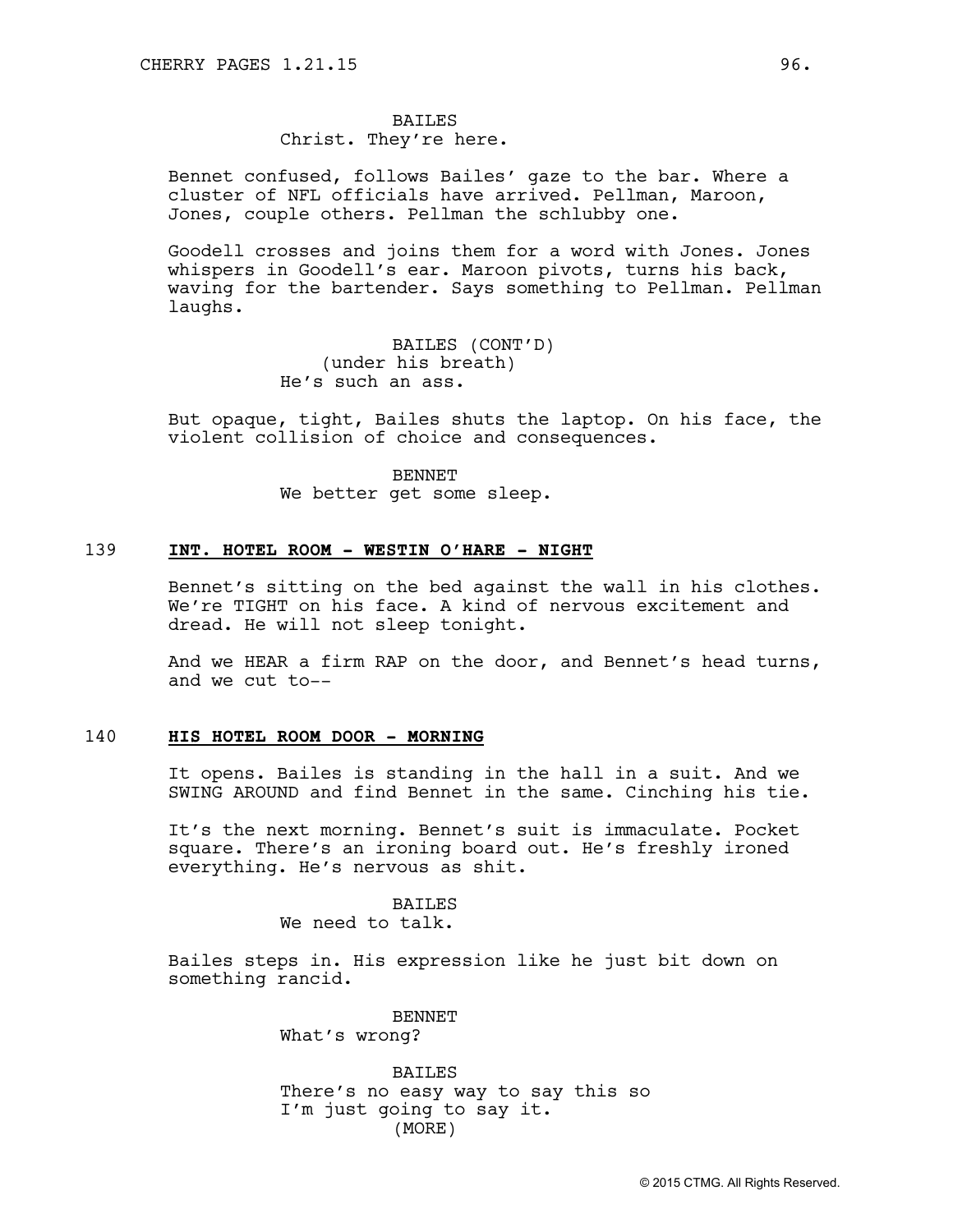They aren't going to let you speak. They don't even want you in the room.  $(--)$ I told you. They will not accept you as the face of this issue.  $(--)$ They want me to do it. Pause. Bennet shocked. *Rocked*. BENNET One of their own. **BATLES** Yes. BENNET They want to pretend-- BAILES (CONT'D) You don't exist. BENNET You said Goodell is good-- BAILES They still have to sit there and listen. BENNET To you. BAILES Yes, me. You blew up their world. BENNET And yours. BAILES (CONT'D) Yes. Mine.  $\star$ BENNET And how can an African know this subject better than them? Bennet looks at him a long moment. Fish or fowl? Us/them? BENNET (CONT'D) Or better than you? Bailes stunned. Confused. Now livid, explodes-- BAILES (that power/hostility held in reserve surfacing--) Wait a second ... You think this is about Bennet Omalu? I'm not here BAILES (CONT'D)

for *you*. I'm here because people are dying--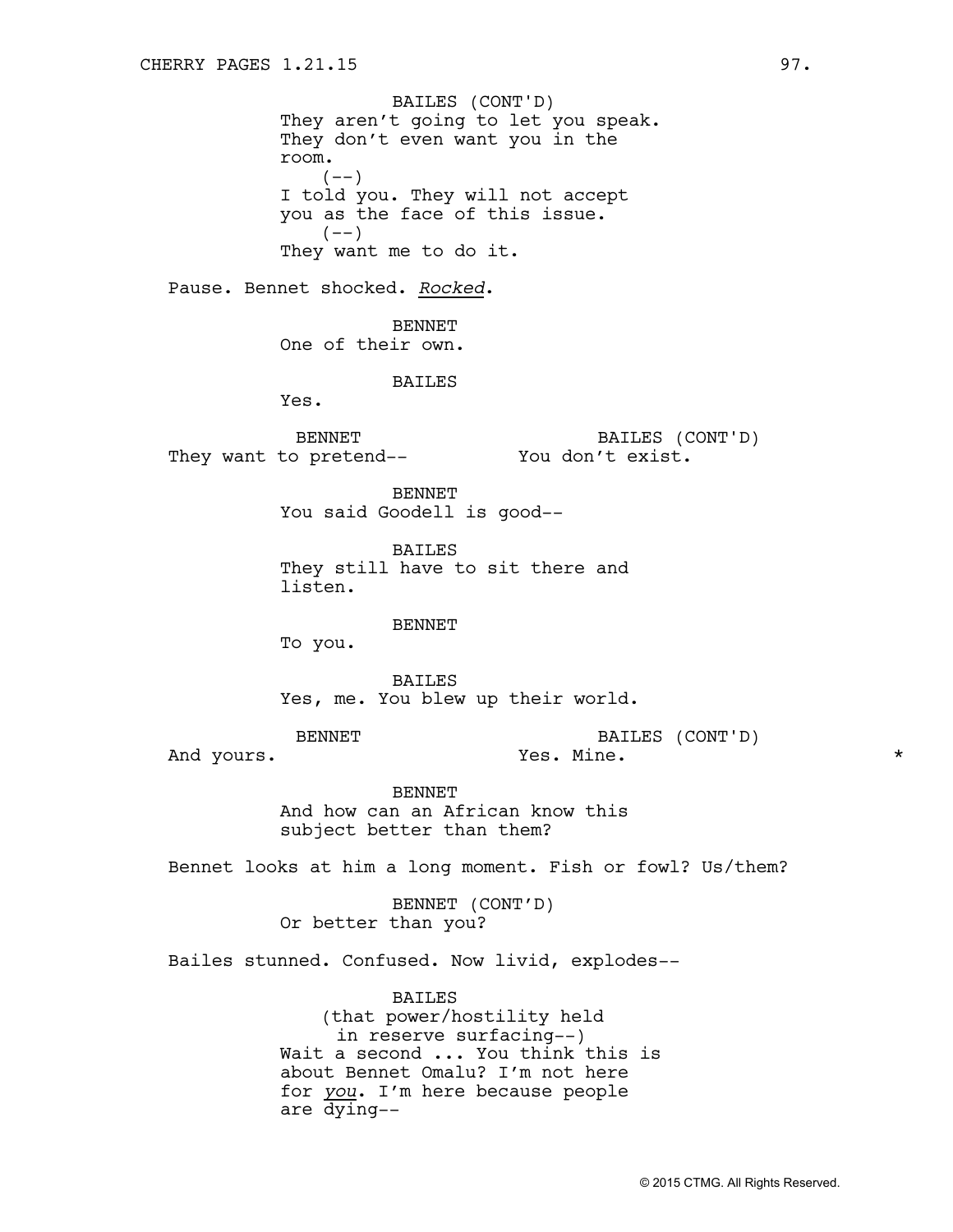**BENNET** You're here for *redemption*! You're here to use me to cleanse your sins!

### BAILES

You self-righteous bastard! Do you have *any* idea what I could have, how much I could have, if I went back to my side of the ball? Just kept quiet? *Everything* in my world is telling me not to agree with you. Except one thing - science. So I'm *here*. Not down there in that audience. Up here, beside you. *What do you want from me? How much more can I do?*

And HOLD on them a long beat. And Bailes is right. And Bennet knows it, is ashamed. And is going to take it in the ass because it's the only thing to do--

> **BENNET** You're right, I'm sorry. Go. Take it. All of it. And you convince them, Julian--

> > BAILES

I'm sorry-

BENNET Convince them, Julian-- (and as Bailes turns and marches down the hall) Convince them! (now cut to--)

## 141 **INT. HOTEL FOYER - DAY**

The huge, weird hub of three different enormous conference rooms. Empty. A MAINTENANCE PERSON is pushing a vacuum.

Bennet stands against one of those removable accordion walls. Trying not to look at his reflection in the wall of mirrors. Trying not to stare at the double doors to the conference room. Where it's all happening.

Pacing now.

As a BEEFY PLAINCLOTHES SECURITY GUARD (NFL? Hotel?) crosses the expanse, approaching--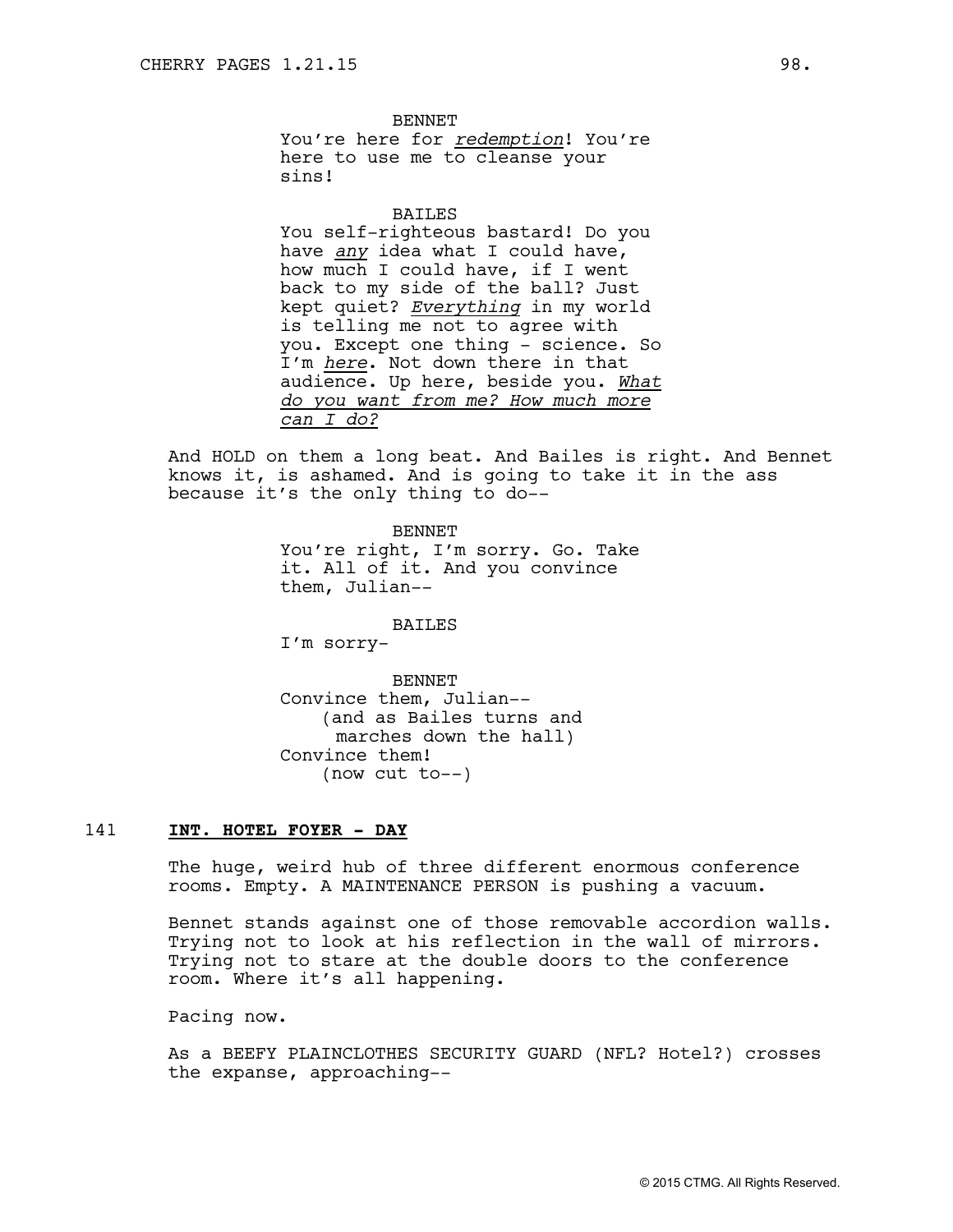**SECURITY** Sir, this is a private function. You're not supposed to be in this area.

BENNET You're right, I'm supposed to be in *there*-- (in THERE, past the big dude)

SECURITY I'm going to have to ask you step away and return to the lobby with the other guests. (and he's in Bennet's face now)

BENNET Don't put your hands on me! Get your hands off me!

Now the double doors push open at us. Football officialdom is on its feet in there and starts to pours out. Bennet's POV locks on the one black man.

*Duerson*, *vibrating* with rage. Right up in Bennet's face--

DUERSON My father can't remember a goddamn thing. And he never played a day of football. He was too busy working. In a factory. You quack. You think I'm some boy you can control? Take your bullshit science, go back to Africa, and get away from our game-- (and moves on, and--)

Bennet, stunned, can see Pellman back in the conference room with Goodell and Jones--

And Jones looks up, and they HOLD a look. And we're in SLO-MO, and Jones slowly blinks, turns away, and--

The doors swing close, leaving Bennet looking at Bailes. Bailes is sweaty. Stunned. Like he'd been punched in the face.

> BAILES Roger Goodell just said Justin Strzelczyk may have gotten his concussions swimming. In a *swimming pool*. (then) (MORE)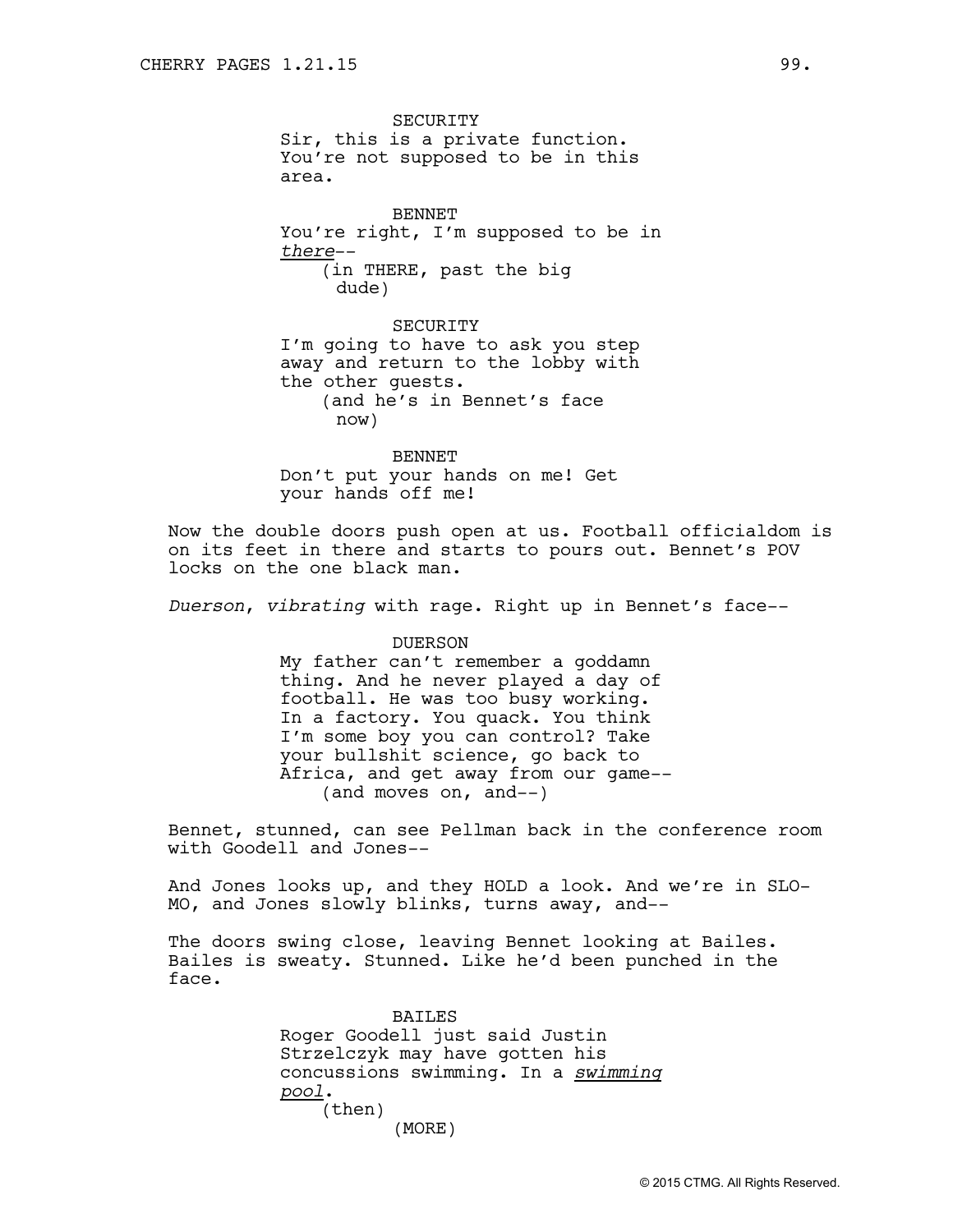It was a set-up. They needed to say they heard us. So they can goddamn bury us. BAILES (CONT'D)

Bennet HEARS nothing but a low-grade hum. Bailes slips out of frame as Bennet floats past Bailes into--

- 142 **OMIT**
- 143 **OMIT**

#### 144 **INT. HOTEL CONFERENCE ROOM**

And stops. Because Goodell, Pellman, Maroon and Jones are setting up for a summing-up. News conference. National cameras. Background with NFL logo hung dropped behind the lectern. As Goodell takes his place, adjusts his mic--

GOODELL

This is an important day in the National Football League. We've had some very good dialogue, which will help us improve the care for our players.

#### REPORTER 1

What do you think when you hear about former NFL players who are suffering from symptoms that have only been seen in boxers or people over 80-years old? What does that say about the effect of concussions on players?

#### GOODELL

I'm not a doctor here. But you have to look at their entire medical history. From my standpoint, not being a doctor, that just makes logical sense. You're seeing some great scientists and doctors, who have done terrific work in this area, sharing information. They don't all agree. The NFL has had a committee of expert doctors and scientists going on this for 14 years. This is an evolving science and that's okay.

We're pushing in on Bennet, listening to all this, watching it all evaporate. Pellman jumping in--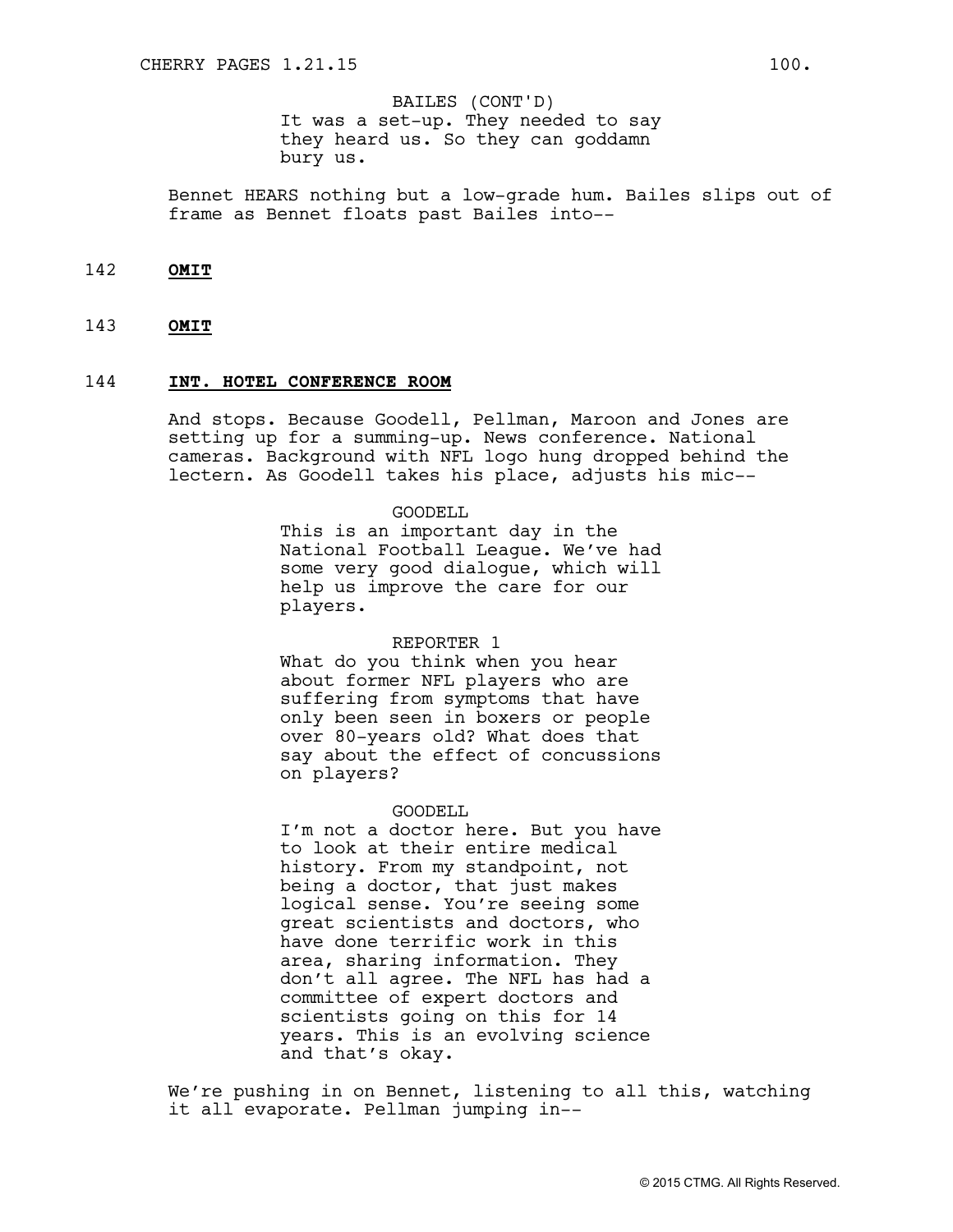## PELLMAN

While I agree with the Commissioner, as I was discussing with other NFL medical personal, no empirically determined proof was presented today. Because there simply isn't any. The *truth* is and we will be delivering this directive to our players - that *current research with professional athletes has not shown that having more than one or two concussions leads to permanent problems*, if each injury is managed properly.

Bennet starts to back away, as--

| REPORTER 2                   | GOODELL.                    | $\star$ |
|------------------------------|-----------------------------|---------|
| Are you comfortable with the | I don't know about          | $\star$ |
| level of care for former     | comfortable. I'm not sure I | $\star$ |
| players?                     | understand what you mean.   | $\star$ |

Bennet turning now, exiting as the news conference drones on--

REPORTER 1 (O.S.) Do you think the league is currently doing enough for players, or do you think you can do more--?

And as the pile-on grows and crescendoes, and now FADES, FADING IN, in PRE-LAP--

> NFL FILMS NARRATOR (PRE-LAP) (operatic baritone) *From whistle to gun, there are enough major collisions in pro football to stock a junkyard for a century--*

Bennet has left the room, gone, the doors flapping behind him-

### 145 **NFL FILMS PROMO REEL (4-WALLED)**

Two BALTIMORE RAVENS ready for a play by BUTTING HELMETS repeatedly. This SLO-MO, under a swelling elegaic score, as if two mythic rams. Now--

> NFL FILMS NARRATOR (OVER) *Hitting is what separates player from player. One team from another. Pretender from contender.*  (MORE)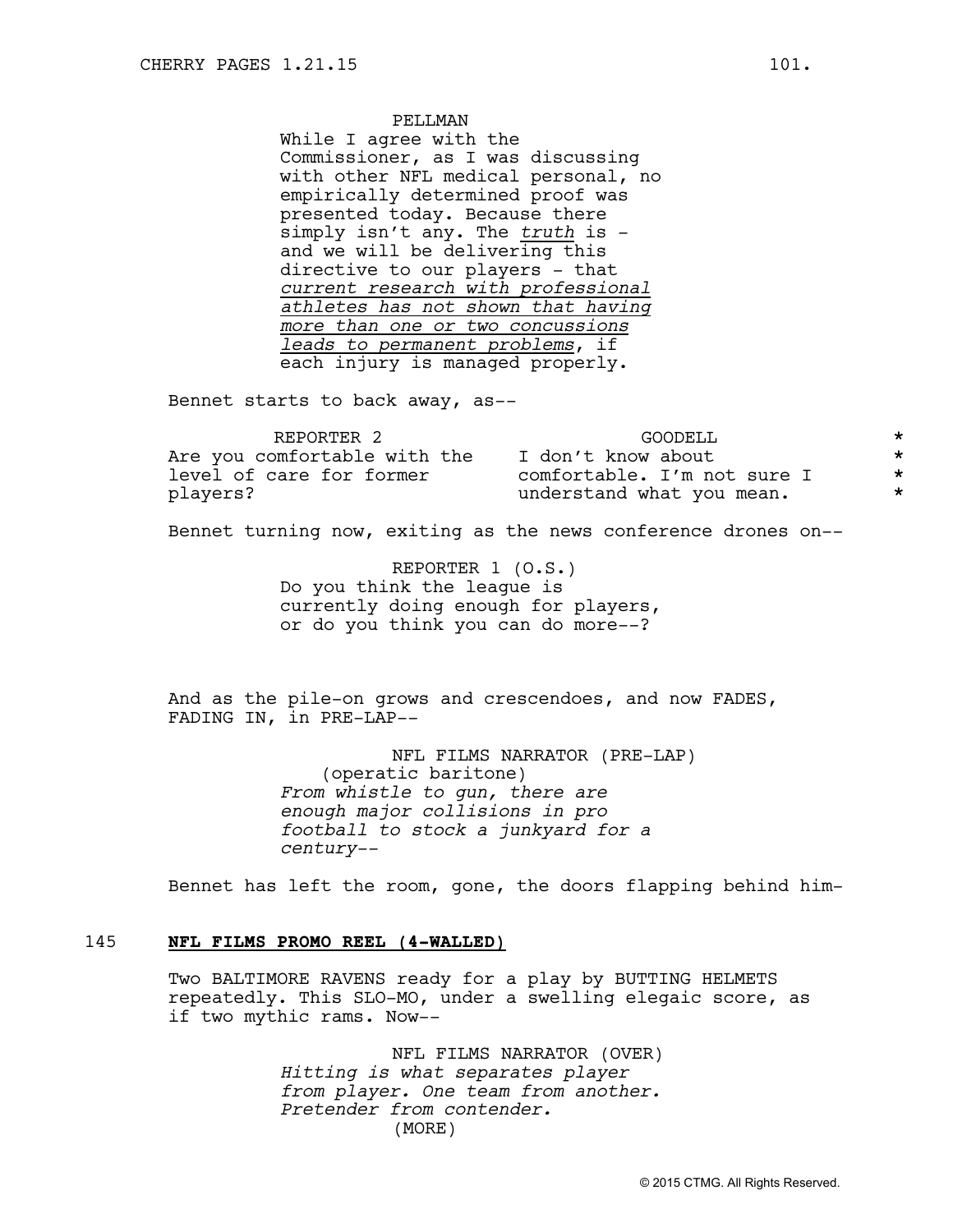*And chumps from champions--* (cuts to--) NFL FILMS NARRATOR (OVER) (CONT'D)

A montage, MUTE – cuts of BIG HITS. Only the sound of helmets/pads crashing, men grunting, gnashing--

> NFL FILMS NARRATOR (OVER) (CONT'D) *And it is this, of course, that has always been part of football's appeal. Cinematic, like a war movie-*

Now churning arms and legs. Punctuated by frames of receivers and others taking devastating hits. The hit frames synched to the rhythm of the music.

> NFL FILMS NARRATOR (OVER) (CONT'D) *A league where the meek do NOT inherit the turf. A game of thunder! and destruction!* (now cut to--)  $\star$

> BERNIE GOLDBERG/NARRATING (PRELAP) \* According to the NFL's own numbers, half of all players with concussions, were being sent back into the same game. Including some who were actually knocked out cold. We asked the head of the NFL's committee on concussions at the time, if that was a good idea.  $(now to--)$

146 OMIT  $\star$ 

## 147 **TV 4-WALLED - HBO'S 'REAL SPORTS' WITH BRYANT GUMBEL (ACTUAL FOOTAGE)**

And CORRESPONDENT BERNIE GOLDBERG.

BERNIE GOLDBERG That could lead to medical problems, no?

IRA CASSON Returning to play when you shouldn't return to play? There's no clear evidence that has led to medical problems, if that's what you're asking me.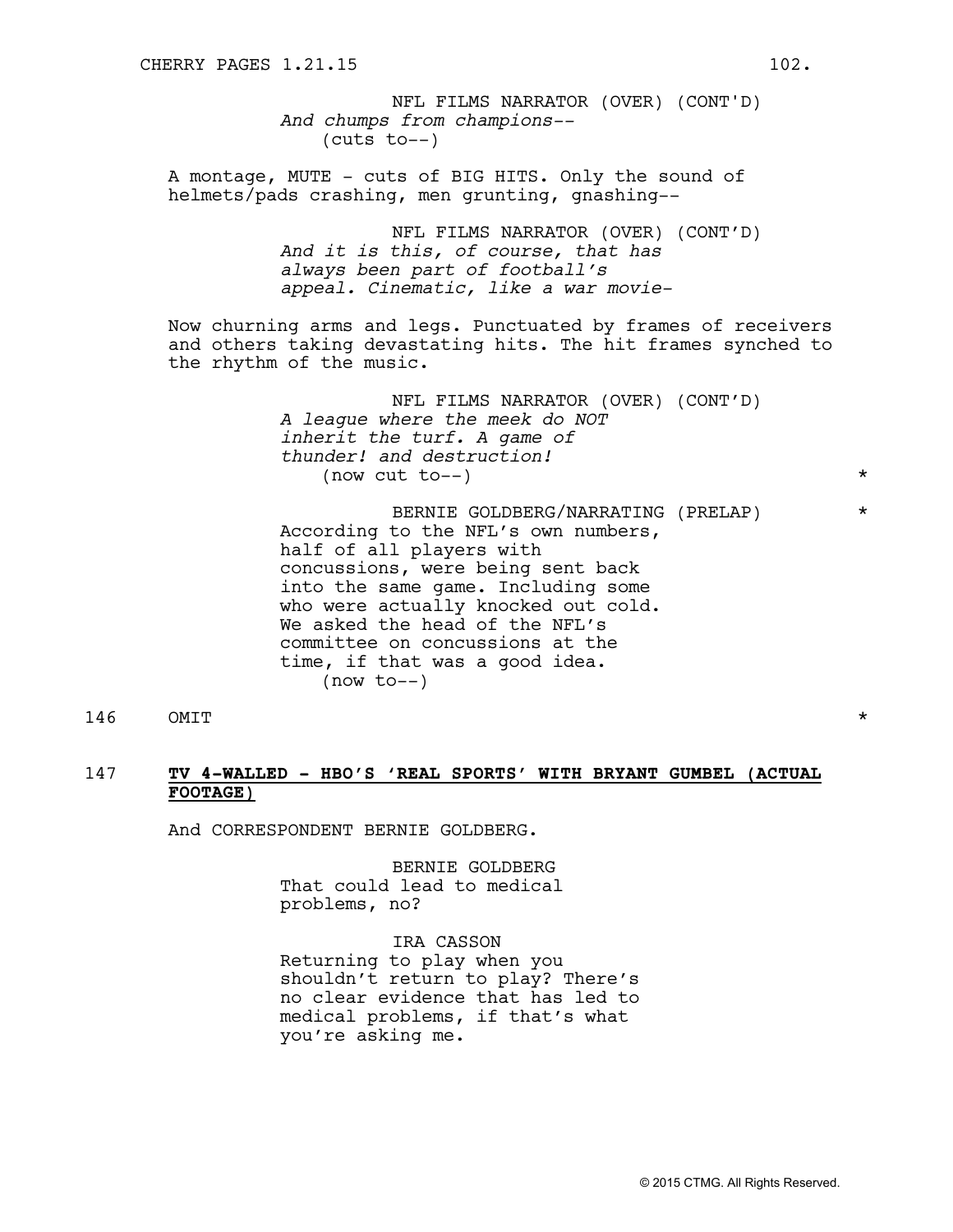And a cut over to his interview: 60ish, tweedy dresser, shaggy ring of white hair. *"Dr. Ira Casson, newly-appointed NFL Medical Director"*.

> BERNIE GOLDBERG/NARRATING Back in 2007, Ira Casson, was head of a team of NFL doctors who had looked into the issue, and determined that the concern over head injuries, was over blown.

PREMA (O.S.) (muttering in Swahili) *Wao wana kichaa! Kuma nina. Fala!* (and REVERSE to find)

## 148 **BENNET AND PREMA IN FRONT OF THE TV WATCHING--**

BERNIE GOLDBERG (addressing Casson) Is there any evidence, as far as you're concerned, that links multiple head injuries among pro football players with depression?

CASSON

No.

BERNIE GOLDBERG With dementia?

CASSON

No.

BERNIE GOLDBERG With early onset of Alzheimer's?

CASSON

No.

BERNIE GOLDBERG (disbelief creeping in) *Is there any* evidence *as of today*  that links multiple head injuries with *any* long-term problem like that?

CASSON In NFL players?

BERNIE GOLDBERG

Yeah.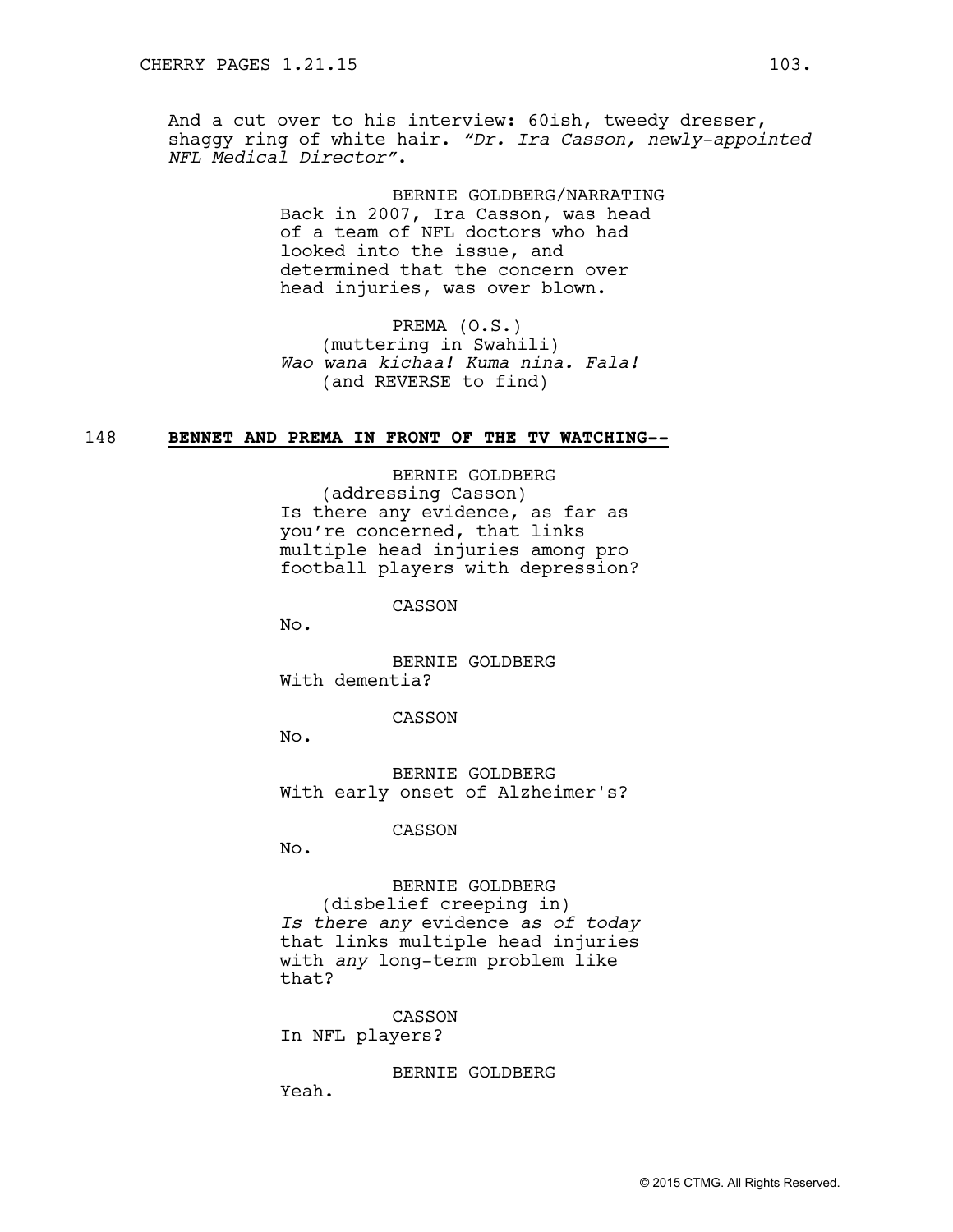CASSON

No.

(and HOLDING Goldberg's near-smirk, we go to--)

Bennet. Head in hands. And just when we think this cannot get worse, we start HEARING in PRE-LAP:

> GOODELL/TV (PRE-LAP) The first pick of the Houston Texans--! (and cut hard to--)

#### 149 **FOOTAGE - NFL COLLEGE DRAFT - RADIO CITY MUSIC HALL, NYC**

GOODELL *Amobi Okoye*! Defensive lineman from the University of Louisville--

As Goodell shakes hands with Bennet's cousin, Amobi, sweetsmiled mountain of a man. We watch a TIGHT of Amobi, huge grin, holding up his new jersey, *"OKOYE - 91"* - as he's being drafted.

Then PULL BACK TO REVEAL we're--

### A149 **INT. BENNET'S CONDO**

Bennet watching the circus-like spectacle on his TV. Now head in hands. Now shuts it off.

It's late. Quiet. Bennet stops at the kitchen table. Dream House material - floor plans, paint color charts, brochures for brick face - spread before him.

Weary, as he taps it all into a neat pile, and in a single TRACKING SHOT we follow him to the window. Where we take in the back of St. Benedict illuminated high atop the church, above us all. Now into the bedroom, where he stands watching Prema sleep.

Then gets to his knees, his face by Prema's belly--

BENNET Hi. This is your father. (what to say? so insecure) I am in deep shit. I haven't done anything wrong, but I am being punished. Your mother and I are being tested. It might be not so good out here when you arrive. You are still with God. (MORE)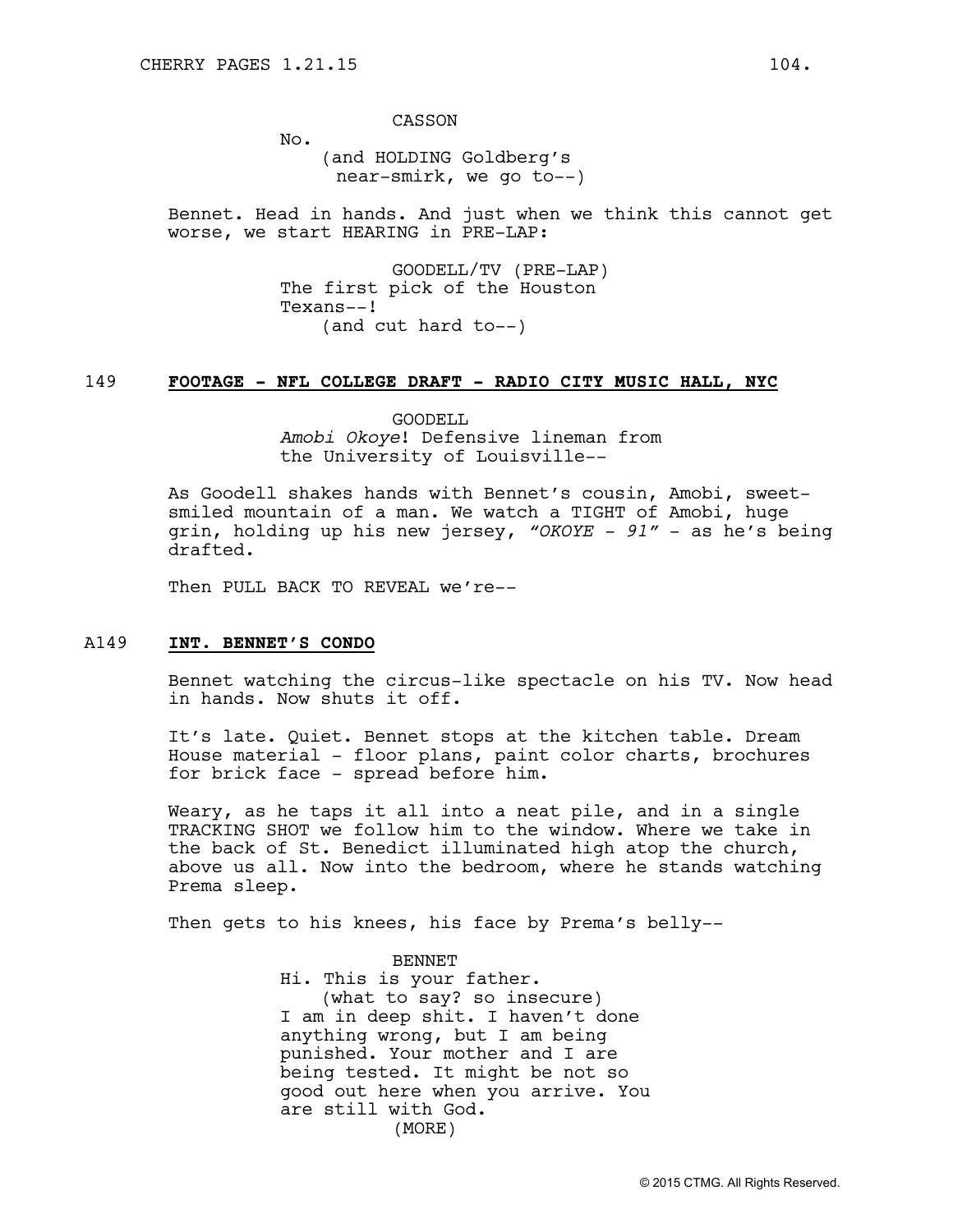Your face is still the face of God. Please tell God to help me. (and closes his eyes, and-) BENNET (CONT'D)

We slide to Prema's face. Eyes open. Awake. Listening. Then--

#### B149 **INT./EXT. PREMA'S CAR (MOVING)/MOON TOWNSHIP - DAY**

Prema driving herself there for first time alone. More pregnant. Humming to a pop song on the radio. Clarion voice.

Her eyes tick up to the rear-view. A sedan. Nondescript. Windshield opaque with sky. Keeping pace.

And it's still keeping pace. She stops singing. She turns. It turns. She turns again. It keeps going.

She keeps going.

It reappears.

Now she's there. In the neighborhood. Grass. Shrubbery is in. She looks over at their home. Then the rear-view. Car's gone.

- 150 **OMIT**
- 151 **OMIT (152-155 MOVED TO AFTER 161)**
- 156 **OMIT**

### 157 **INT. ALLEGHENY COUNTY CORONER - DAY**

Sullivan leading Bennet upstairs. Before the top he stops them in the stairwell.

> BENNET Why does Cyril want to see me?

SULLIVAN Hopefully to fire you. (and they head into--)

### 158 **INT. WECHT'S OFFICE - ALLEGHENY COUNTY CORONER - DAY**

Where Wecht is waiting with two FBI AGENTS.

BENNET What is this?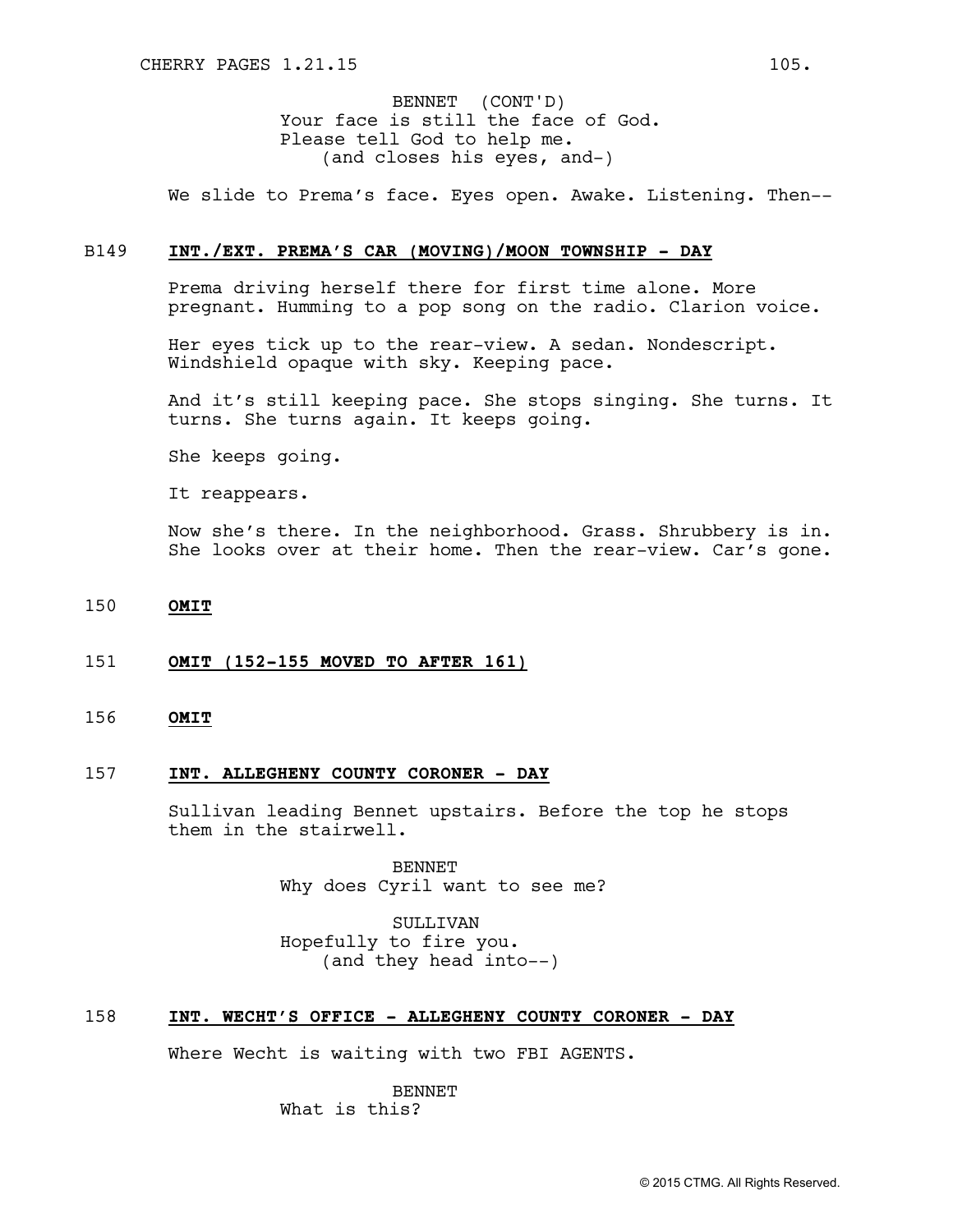Bennet now looking from Wecht to the Agents. Goes still, as an animal will at the scent of danger. Then--

> **WECHT** I am being relieved of my duties.

BENNET I don't understand.

| AGENT                       | WECHT                         | $^\star$ |
|-----------------------------|-------------------------------|----------|
| Dr. Wecht is being indicted | Eighty-four Federal counts.   | $\star$  |
| on eighty-four Federal      | Mail fraud, wire fraud, and   | $\star$  |
| counts, including--         | related offenses arising from | $\star$  |
|                             | his use of government         |          |
|                             | resources to benefit his      |          |
|                             | private practice. Sending     |          |
|                             | personal faxes, mileage       |          |
|                             | vouchers, misusing office     |          |
|                             | stationary--                  |          |
|                             |                               |          |

BENNET

WECHT (CONT'D) \*

*Faxes*?

Faxes.

BENNET They couldn't come up with something that stupid in Nigeria.

AGENT Using public property for private gain.

BENNET You do know the man has been a public servant for decades--

AGENT 2 Have *you* ever performed any private services on county time?

A pause as Bennet does the math. Then realizes--

#### BENNET

Do you mean the death row case? I was on my time! I saved an innocent man's life.

WECHT Apparently we've both hurt the government's feelings. (then) This has nothing to do with him. (meaning Bennet)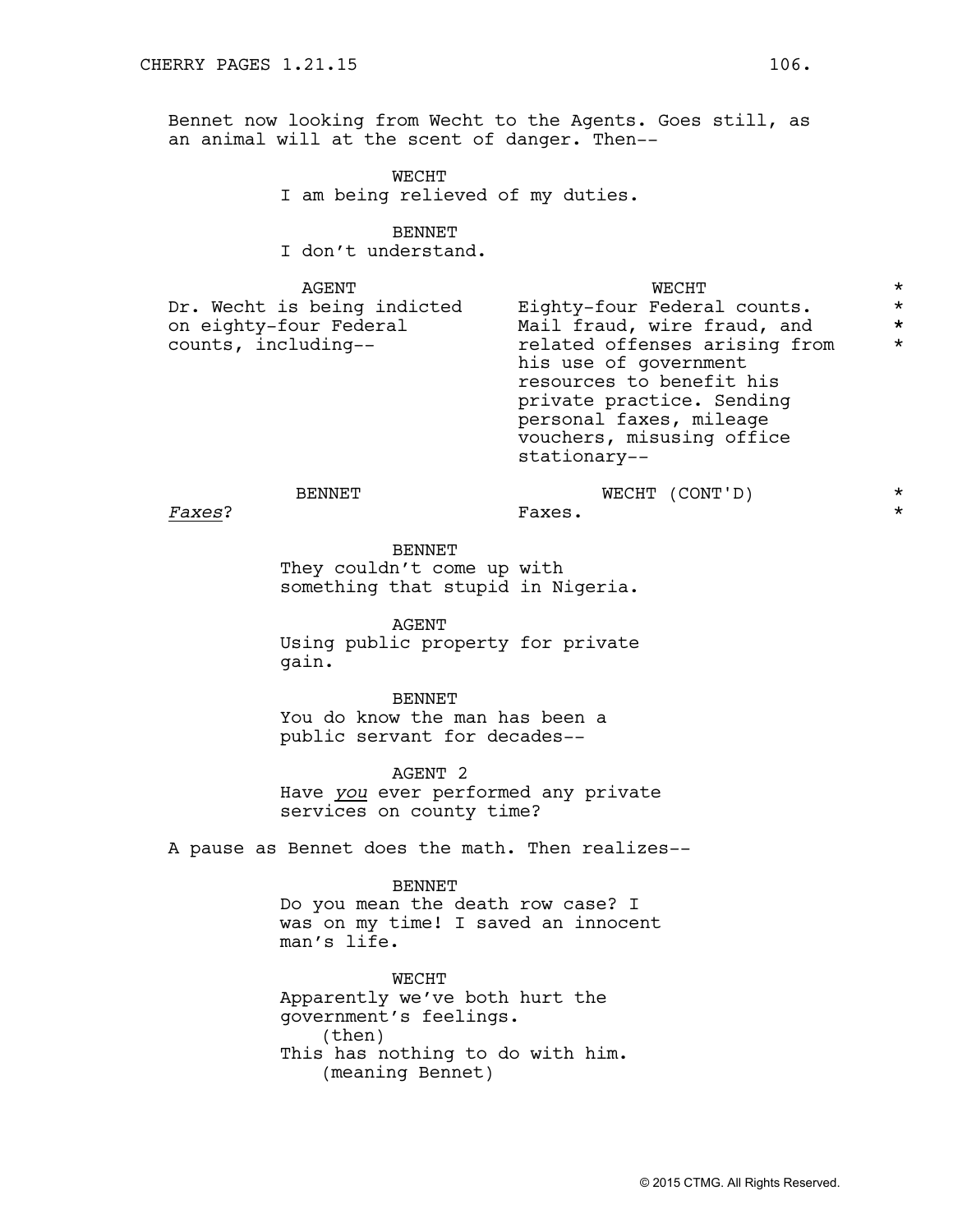AGENT We don't want you, Dr. Omalu. But we can have you. BENNET What does *that* mean? Everything all at once. Bennet's walls crashing around him. WECHT They are going to want your testimony. (and some sort of gesture tells him--) BENNET Against *you*? (the silence says yes; turning to the agent) Is this because his name was on my research? AGENT 1 (dead-pan) What research is that, Dr. Omalu? Bennet HOLDS his look. A stare-down. A long beat, then-- BENNET (this is bullshit--) I'll resign first. AGENT 2 In which case your immigration status will be revised. Since your status requires full-time employment. BENNET (so absurd he actually laughs) I'll get another job in some other city. (and very - too - quickly) AGENT That would be fine.

### 159 **INT. ALLEGHENY COUNTY CORONER - PITTSBURGH - DAY**

OVER BENNET'S SHOULDER as he walks slowly through the autopsy chamber. Past Sullivan. Gracie. His hands shake. Knees soft.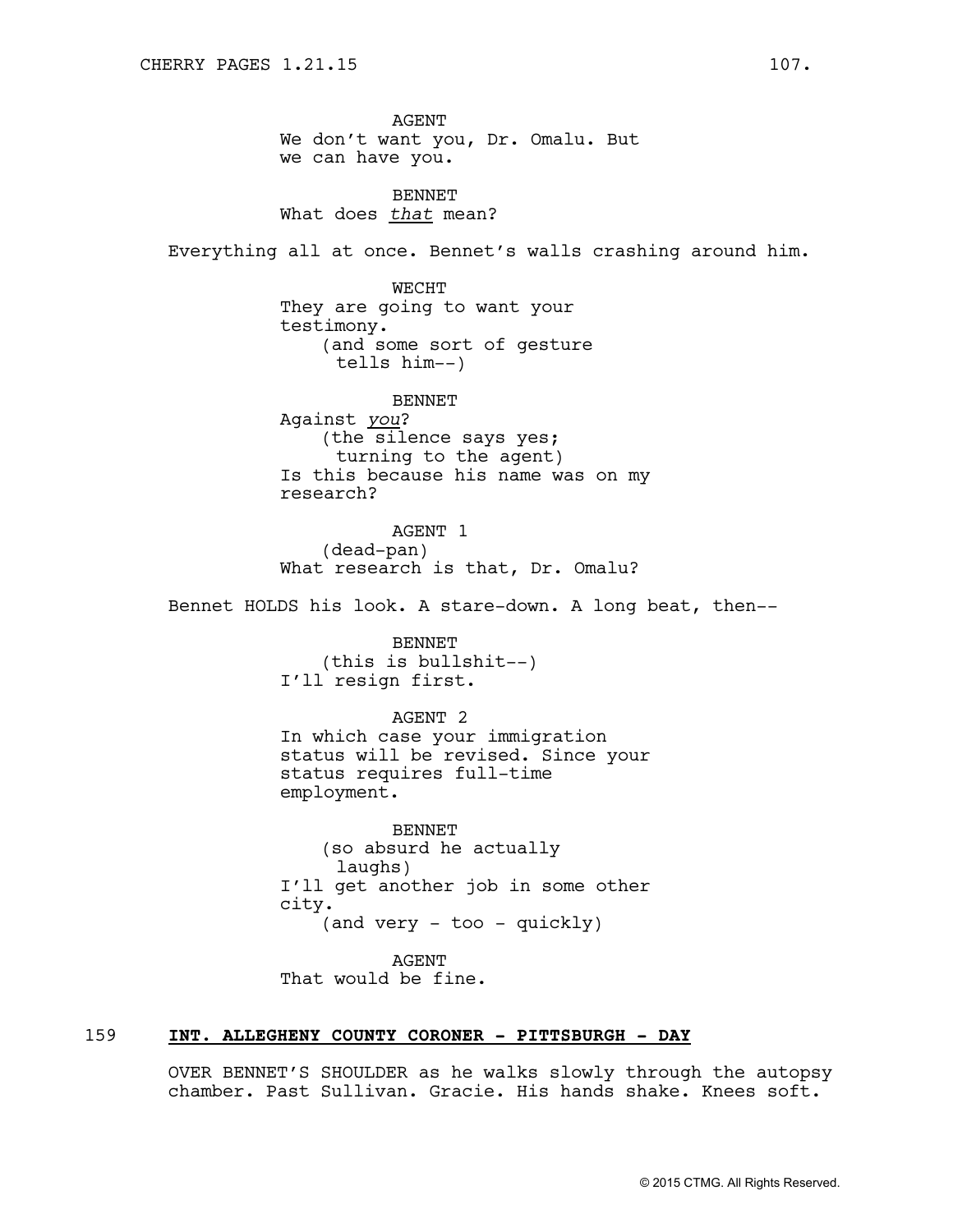Sound and light as if from the bottom of a pool. Muffled. Slow. Prismed. Up the stairs into his--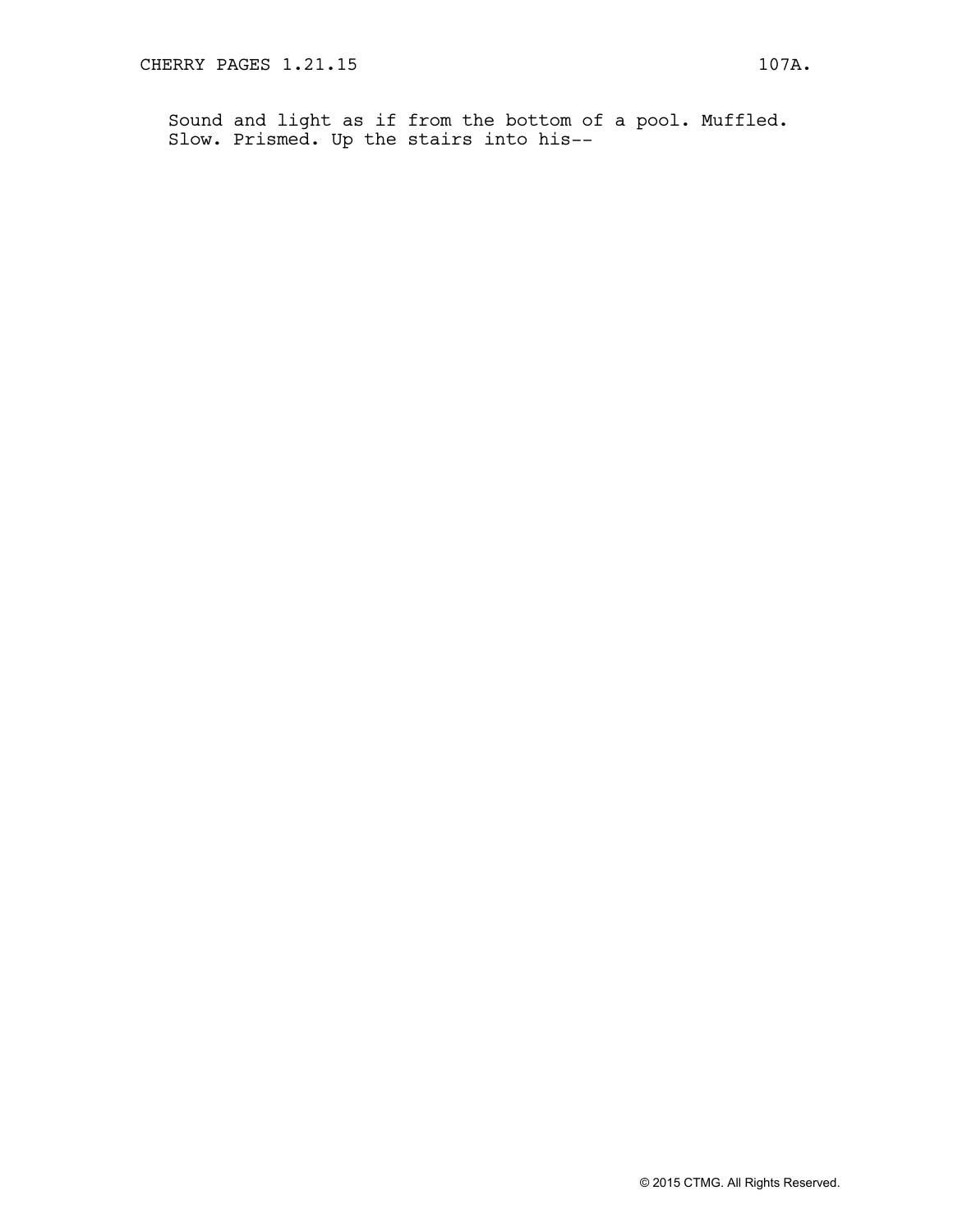# 160 **INT. BENNET'S OFFICE - COUNTY CORONER - DAY**

Bennet enters. Wecht trails in after him.

**WECHT** I said make us both come out okay, not professional ruination.

And takes in, maybe for the first time, Bennet's little shitbox of an office. The shitty high-school microscope.

> WECHT (CONT'D) This is a terrible goddamn chair. (looks around; the computer) You had to buy that, too?

> > BENNET

Everything.

WECHT I didn't do good enough by you.

BENNET They won't make me say one word against you.

WECHT What's there to say? Cyril Wecht's a loud-mouth asshole? Yeah, well. I don't care. I'm tired. My balls are  $low--$ 

Then. Why he's really here--

WECHT (CONT'D) Look. Whoever - whatever - takes my place - everything is up for grabs now. (Bennet isn't reading him) The CTE material - Webster, Long, Strzelczyk, Waters--

BENNET

And?

WECHT And maybe the Allegheny County Medical Examiner suddenly develops a storage problem. And certain brain matter is suddenly taking up too much space. I won't be able to protect it. Or you. (then) (MORE)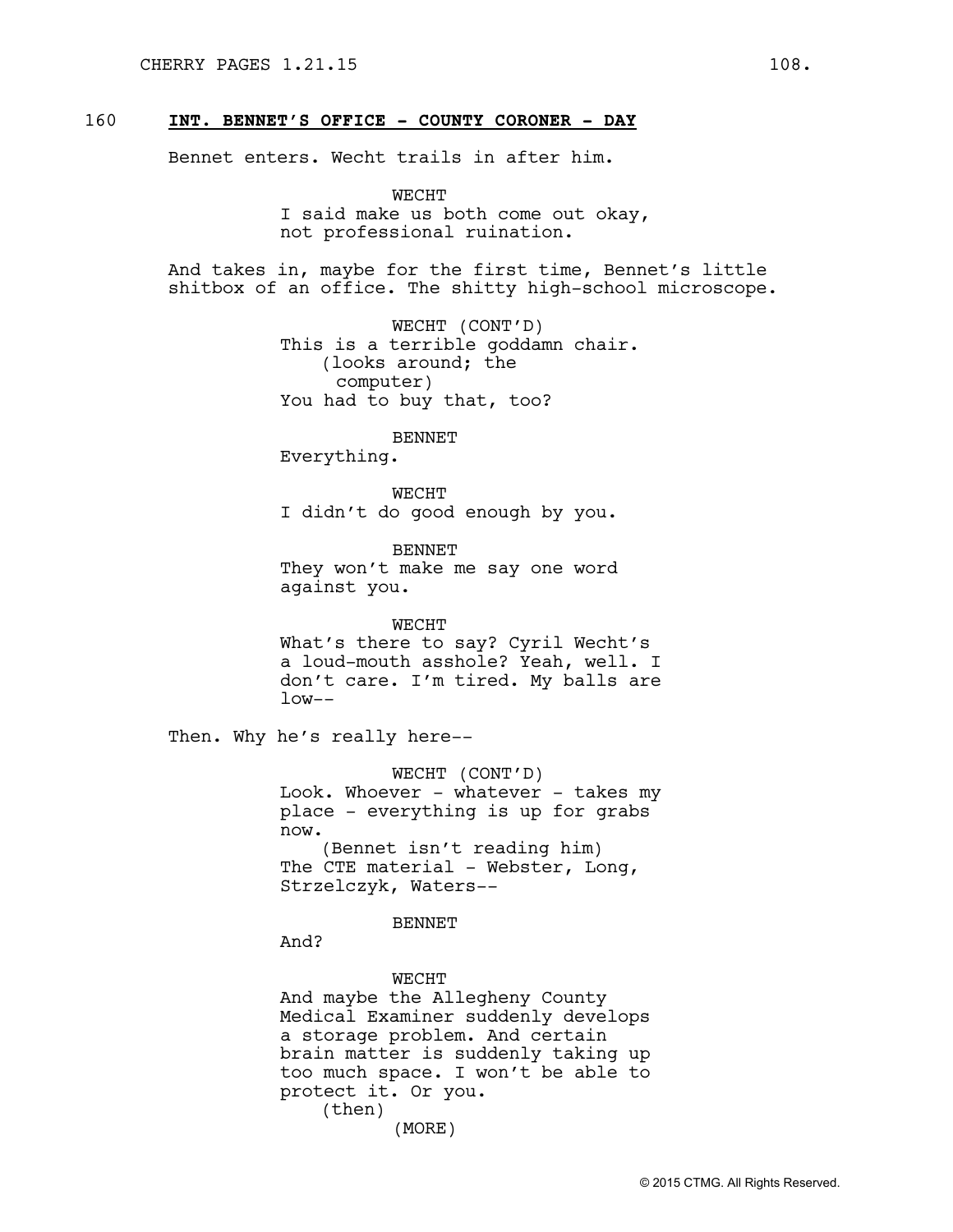So I asked Sullivan where it all was. He had no idea. WECHT (CONT'D)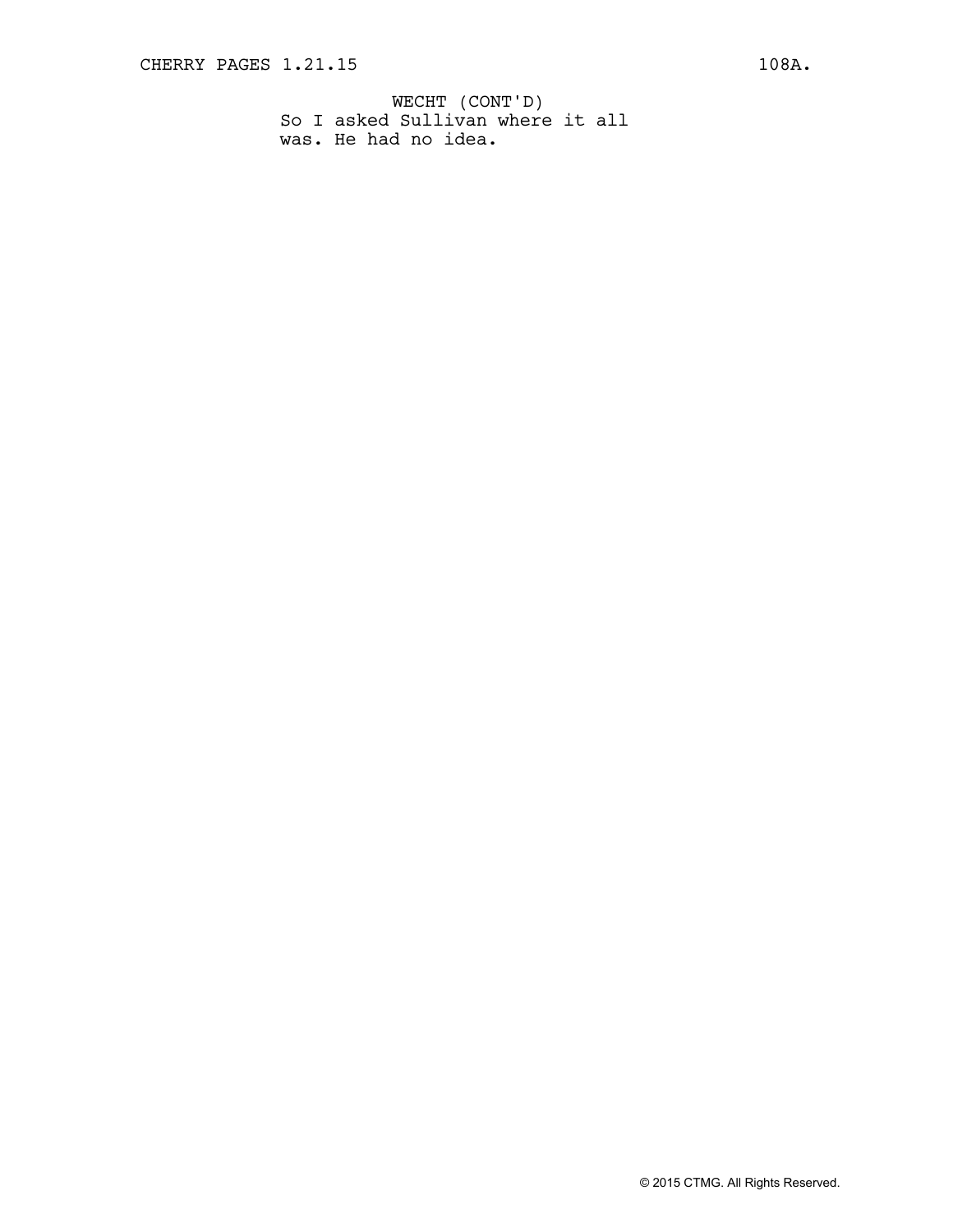**BENNET** Because it's in my coat closet.

Wecht stares at him a beat.

WECHT You're a goddamn renegade, you know that? (then) What if they get a warrant?

BENNET On suspicion of what, *science*?

Wecht laughs. Then, the bottom line--

WECHT We got screwed. You don't deserve it.  $(--)$ Know what the worst part is? How easy it was.

BENNET (look at me--) I can't go back to Nigeria. All I am is here. My child is going to be born American.

WECHT (don't worry so much--) I'll get you a job. You can work in the prison laundry with me. (starts to leave, then, fuck it) Call the surgeon. We need a goddamn drink.

## 161 **INT. CHINATOWN INN - PITTSBURGH - A LITTLE LATER**

We're following Bennet wobbling slightly through the narrow passage from men's room to the bar.

It's lunch-time. Bailes and Wecht lean waiting for him. Our guys are drunk. Bennet stares at the fish--

BAILES

I'm telling you there's only one thing they're thinking about now: how many more years of clean profit they can squeeze out of professional football.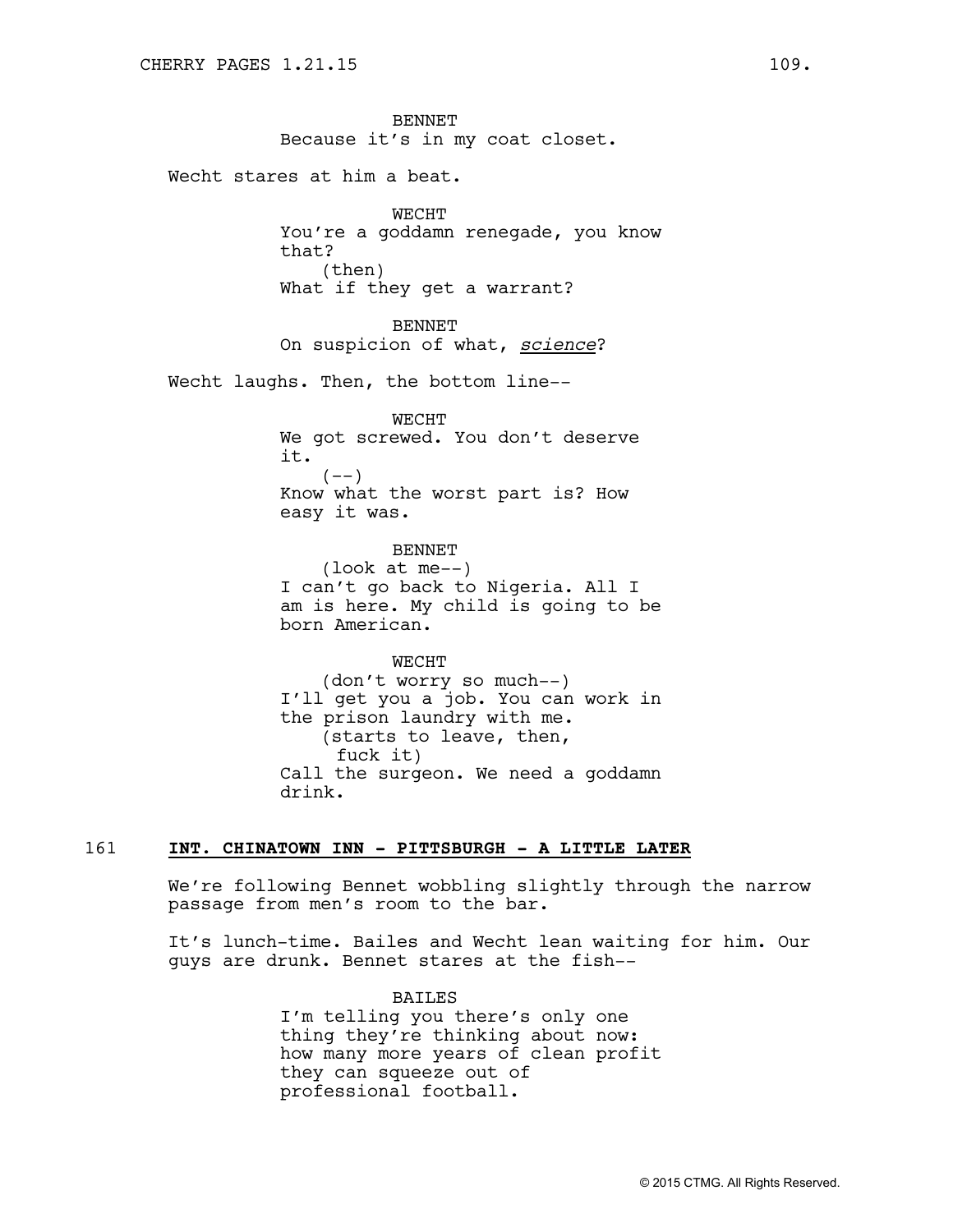WECHT Before they have to put a warning label on the sport.

## BENNET

(and mimics) *"The Surgeon General Has Determined that Playing Football is Dangerous to Your Health."*  (his glass) Johnny Walker--

## BAILES

Before people stop buying team jerseys. The NFL's already gaming this out, the merchandise, the cable deals, endorsement deals, advertising, when all that will start to skid sideways, then slide. (then) Did you know Tagliabue was law partner at Covington & Burling, the firm that represented the seven Big Tobacco companies?

**WECHT** 

Of course he was.

#### **BATLES**

The law firm that now represents the National Football League.

WECHT

Of course it does.

#### BAILES

In my last year with the Steelers, the League moved a game from a Sunday to a Tuesday because of a blizzard. The League said it wasn't worried about TV ratings because the NFL is immune even from acts of God.

Wecht is starting to give Bailes a dark look.

#### BENNET

(drinking)

And now here comes this Omalu, mere pathologist and foreigner of questionable background.

WECHT Now highly deportable pathologist and foreigner.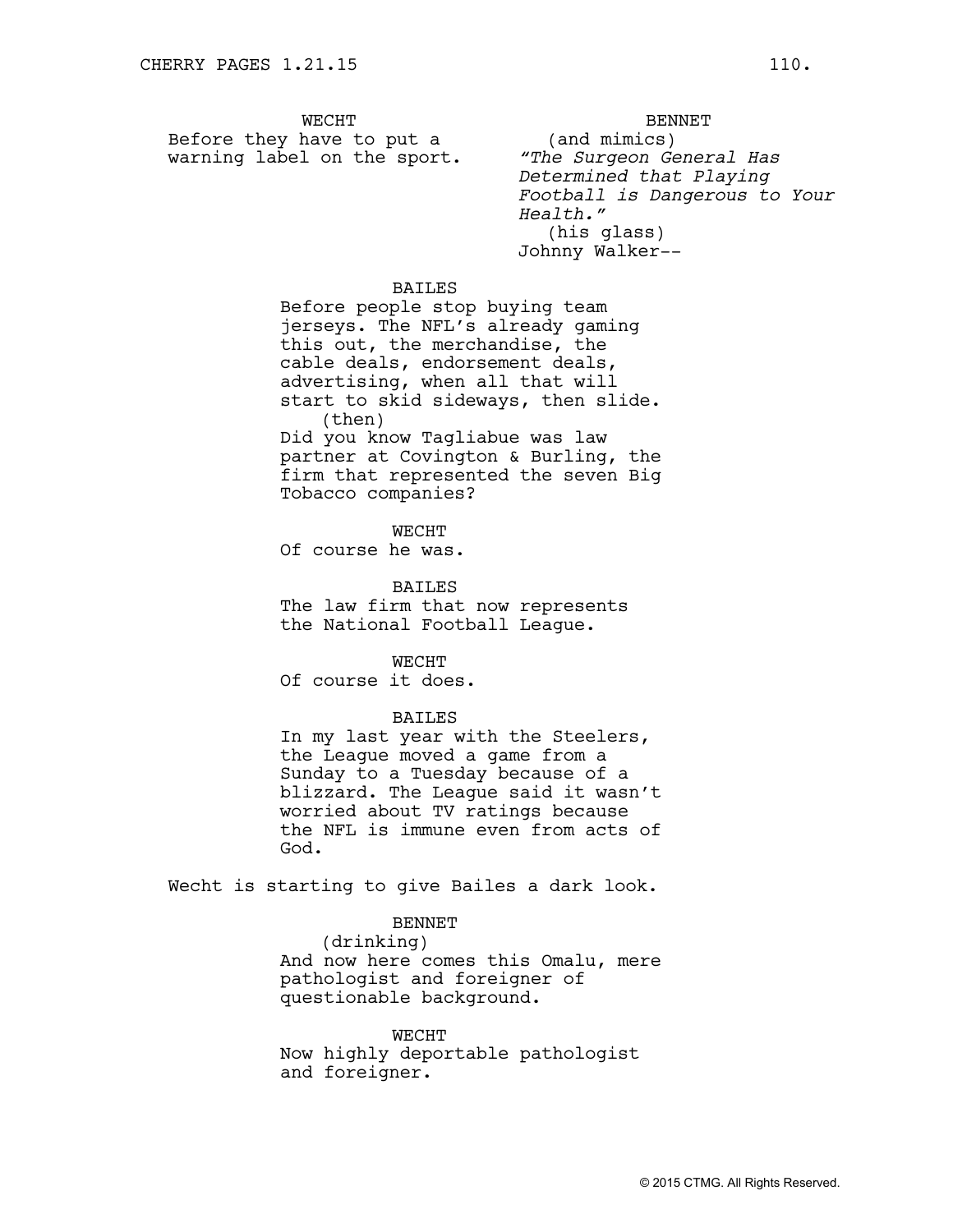**BATLES** And then there is the National Football League--

BENNET Immune from acts of god -

BAILES

--And its 25 years of expert brain research. Bennet Omalu vs. football. Bennet Omalu vs. America. *That's* their playbook.

Pause. They're actually quite drunk. Wecht up-ends his bourbon. After a beat--

#### WECHT

Know how many people cigarettes killed since the warning label went on? *200-million*. *5-million a year*. But there are more smokers now than ever. People want what they want.

Pause.

#### BENNET

(dawning even on him) Maybe this all makes football bigger. Maybe all this somehow means more, more money, more of everything.

Pause. Sobering--

WECHT Because it's the goddamn Roman Coliseum, right? And the people can't get enough of the car crash of it all.

They drink. Contemplating that.

Wecht is staring at Bailes, as if at a traitor. Bailes can't hold his look, turns away, as Bennet, under his breath--

> BENNET Until someone dies people give a damn about. (then cut to--)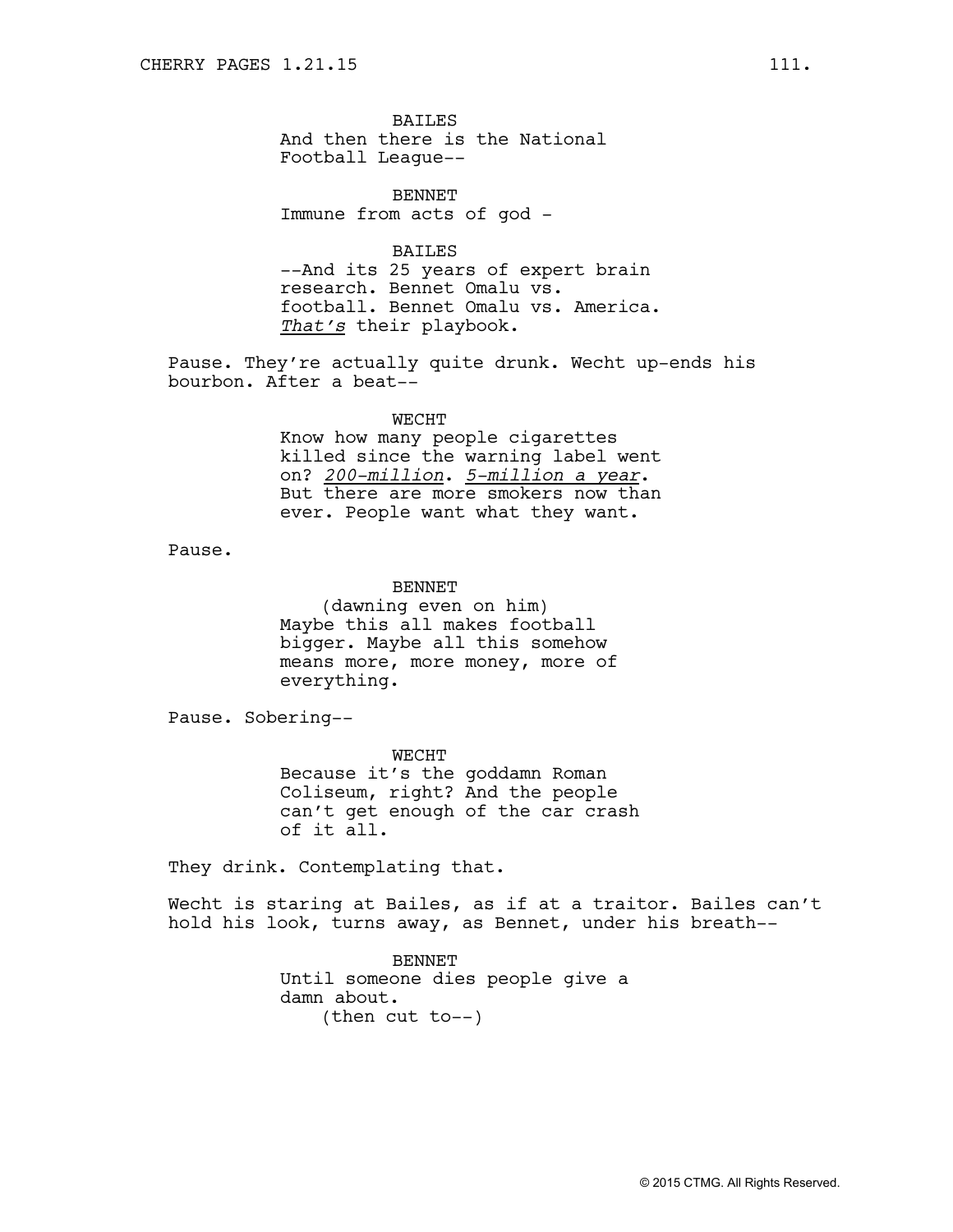# 152 **EXT. ALLEGHENY COUNTY CORONER - PITTSBURGH - DAY**

Bennet at the cross-walk waiting for the light to change, returning from the bar.

A Police cruiser - sirens piercing - smashes by. Bennet turns to stare at it. Suddenly nervous. And instinctively turns. A pick-up truck has stopped alongside. The DRIVER - no one special - looks at him. Eyes meet. Bennet looks away. As the signal changes. And the car moves off--

Gracie's broken away from the building, running to him, waving, as in a bad fucking dream--

GRACIE

Bennet!! (now *smash* to--)

## 153 **INT. EMERGENCY - PRESBYTERIAN UNIVERSITY HOSPITAL - DAY**

Bennet in a scrum of EMTs and NURSES running Prema in. DOCTORS converging. Prema pale, weeping, as, on the run--

> PARAMEDIC 30-year old female, G-1, P-zero, 18 weeks EGA pregnancy, heavy bleeding, suspected miscarriage--

# 154 **INT. O.R. - PRESBYTERIAN UNIVERSITY HOSPITAL - DAY**

Bennet's hands on Prema's face. DOCTOR searching with the ultrasound wand. As all eyes on the image. The space where the heart is - dark. A NURSE places a hand on Prema's arm. A doctor says, Sorry. We SEE his mouth moving, but we're in Bennet's POV and he's hearing nothing. He moves to Prema's face, and holds it. Both of them crying.

> BENNET (to the room) Will you please excuse us? (and when they are alone) I'm sorry I'm sorry. I made a mistake. This is my fault I'm sorry-

PREMA This isn't your fault-- (and then we--)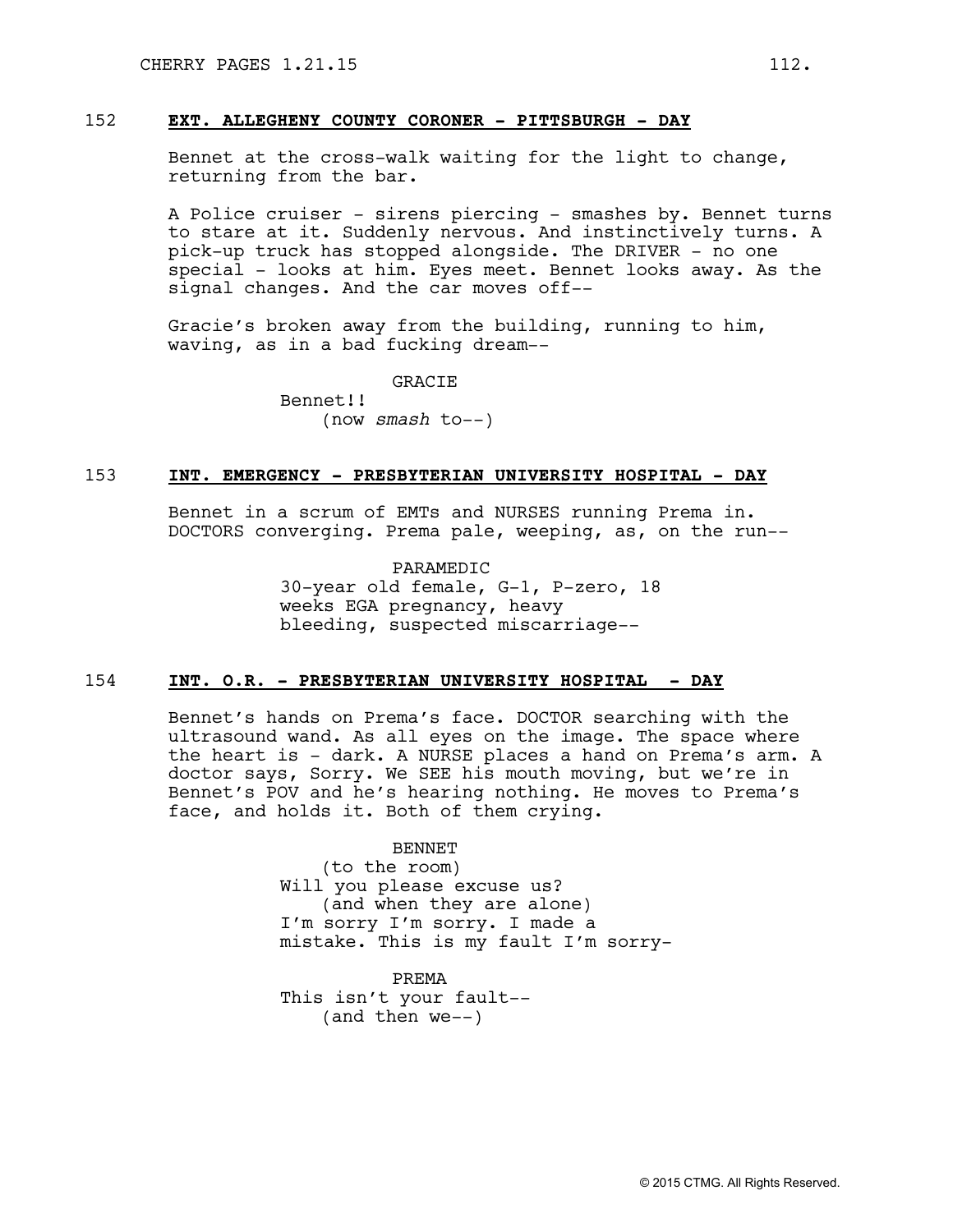## 155 **INT. RECOVERY ROOM - PRESBYTERIAN UNIVERSITY HOSPITAL**

Bennet enters amidst the bouquets. *"Your friends at the Coroner's office".* He bends over Prema. Presses his forehead to hers. Sits. Takes in where they are. (All the places they are.)

#### BENNET

I wish I never met Mike Webster.

PREMA Your work was beautiful. You are beautiful.

**BENNET** But they destroyed us. I don't understand why this is happening this way. What else do I have to do?

PREMA Bennet. Look at me-- (and he does) Do you know what I chose to fake?  $(--)$ You.

By now he is crying.

BENNET We will have this family.

PREMA Yes, we will.  $(--)$ Just not here.  $(--)$ (It's time to let go. And let God.)

162 **OMIT**

## 163 **INT. HOME - MOON TOWNSHIP - DAY**

Bennet walking through his nearly-finished home. Airy, light. Built-ins. Faux-grand but grand nonetheless.

Walks through his kids' rooms. (There are two.) One already painted into a nursery.

His master bath. Dragging his finger along his marble.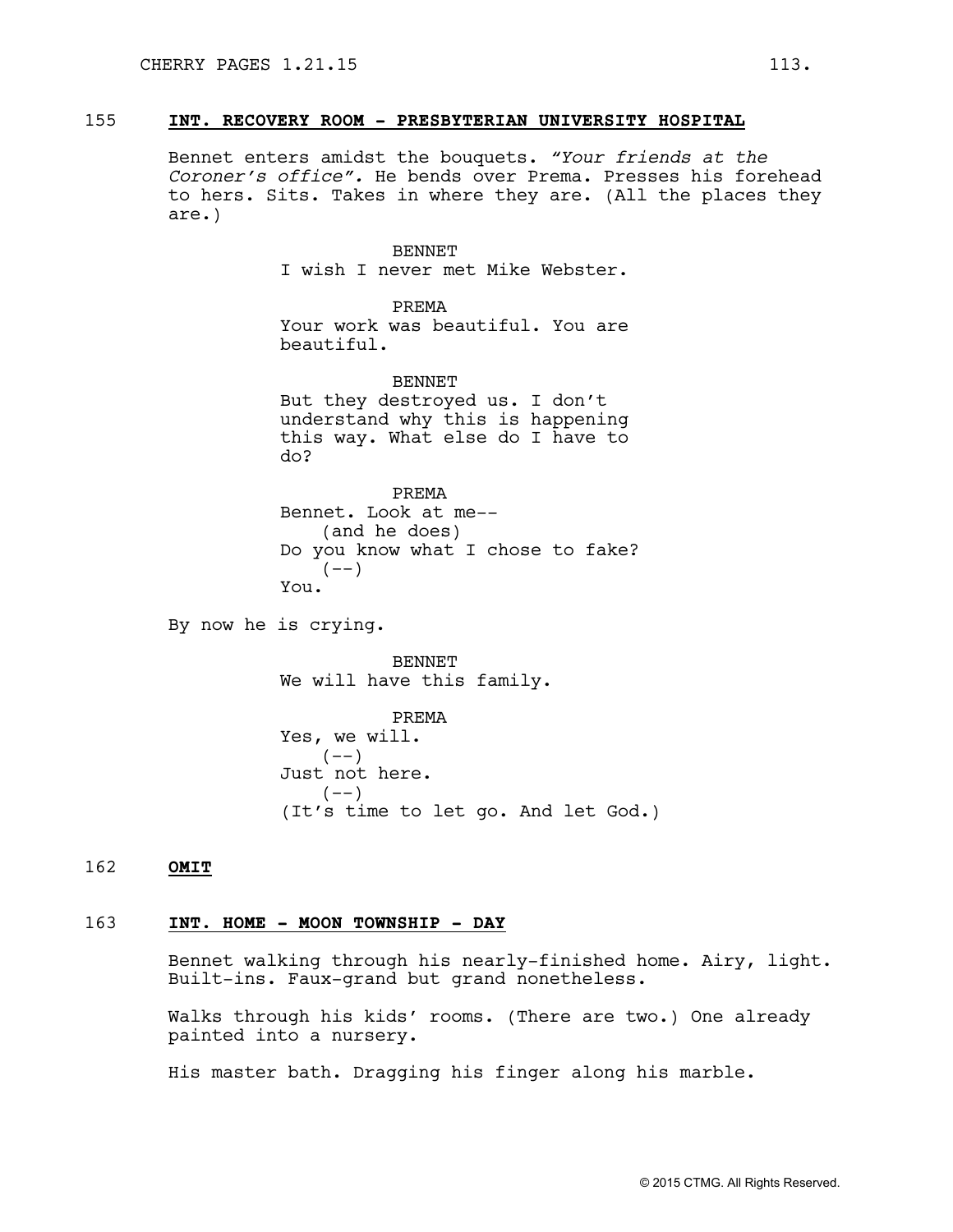Stops at the window. Transfixed by the McMansion across the street. Fresh shrubbery unwrapped, sod fresh. American Family in. KIDS, 7 & 11, bikes, DAD assembles a bbq, MOM's unpacking the garage.

Now down the stairs into his lab. The space carved for his dissection table. His freezers. His.

> VOICE (O.S.) Hello? Mr. Omalu?

BENNET (he's so weary--) *Dr*. Omalu (and climbs to meet--)

The CONTRACTOR. Standing in his new living room.

CONTRACTOR I just need the measurements for the flat screens.

**BENNET** That isn't going to be necessary. (and now--)

### 164 **BENNET STANDING IN HIS FOYER**

And closes the new raw-wood door. Grabs a 2x4. Turns looking at his walls. We don't know what he will do. And - volcanic he swings and--

BURIES it in sheetrock. BAM! Again. And Again. BAM! Dust. Splinters. And as he swings--

We PULL outside the house, TRACKING IN REVERSE, house RECEDING IN FRAME, the perfect windows, the perfect yard, the baby foliage. GLIMPSES of Bennet in the window, swinging at the guts of the house. Then stopping. Slipping to his knees, weeping seething with rage--

As we keep going back. Rising, PULLING high and far from the cul-de-sac, the subdivision. Everything in front of us - the lots, the streets - so well designed. Such a good story. Now this.

And as we keep we--

DISSOLVE TO BLACK

And OVER BLACK SCREEN, we HEAR Bennet singing: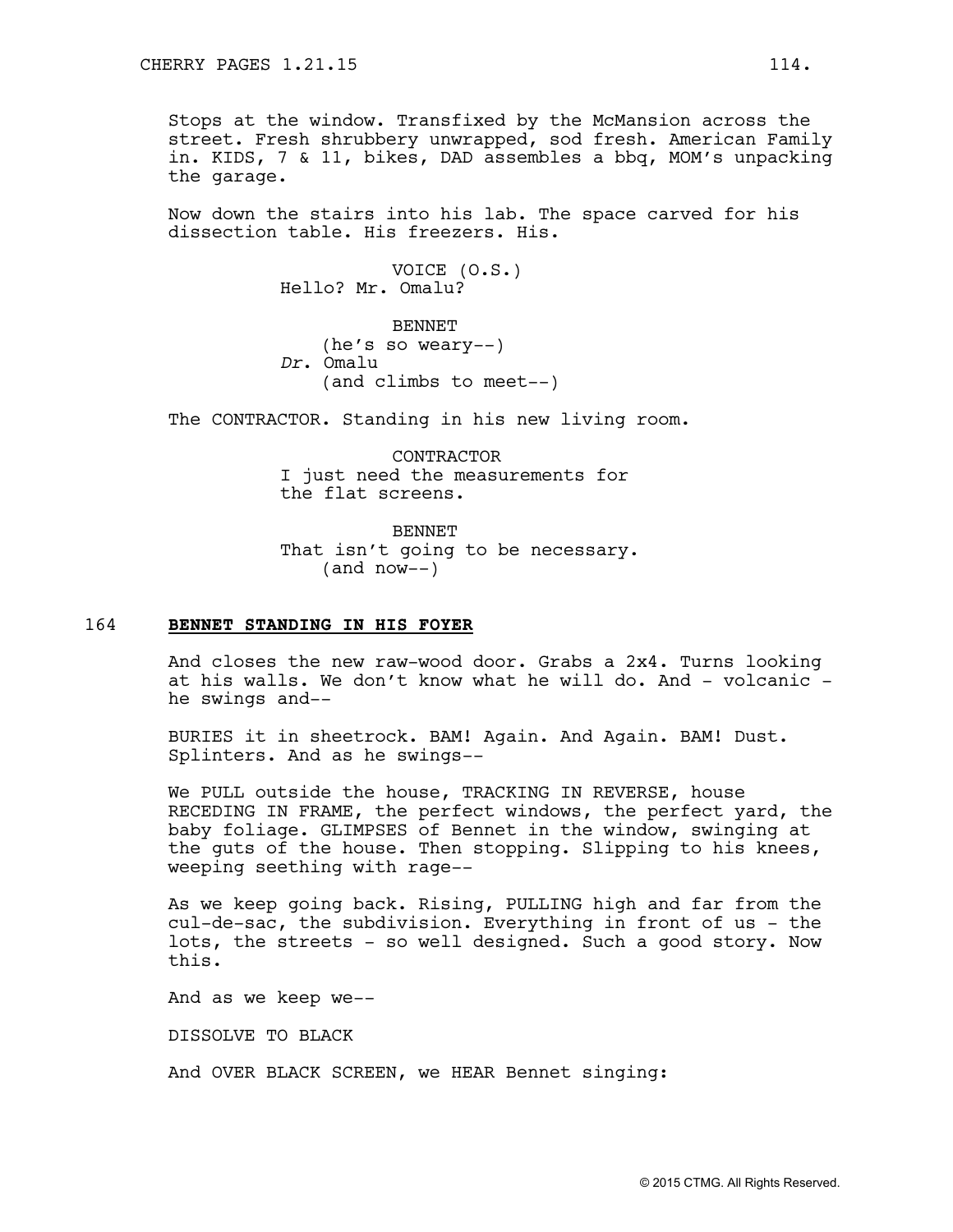BENNET (PRE-LAP) *If ever you're in my arms again This time I'll love you much better If ever you're in my arms again This time I'll hold you forever--*

AND UP TO--

- 165 **OMIT**
- 166 **OMIT**
- 167 **OMIT**

### 168 **INT./EXT. BENNET'S CAR/CENTRAL VALLEY - CALIFORNIA - DAY**

Bennet - in a 2010 Mercedes sedan - crossing an ocean of Kansas-flat farmland. Dry and desolate. Tract after tract of arid farmland, ranch homes sticking up out of the landscape like tombstones. Mexican DAY-LABORERS and tractors.

And pulls up to--

## 169 **EXT. SUBDIVISION - LODI, CALIFORNIA - DAY**

Dropped amid the fields. Treeless. Single-story brick ranches. Sun-bleached.

The sun is high. The air is 105.

Bennet gets out with groceries and into--

### A169 **INT. BENNET'S NEW HOME - LODI, CALIFORNIA - DAY**

Bennet playing with a TODDLER in the gravelly back yard. Blowup pool. Kneeling in the dirt, putting in tomato trellises.

TIME HAS PASSED.

And Bennet looks up. He's happy. Prema - pregnant with  $#2$  waves behind glass--

Then cut to--

## B169 **OMIT**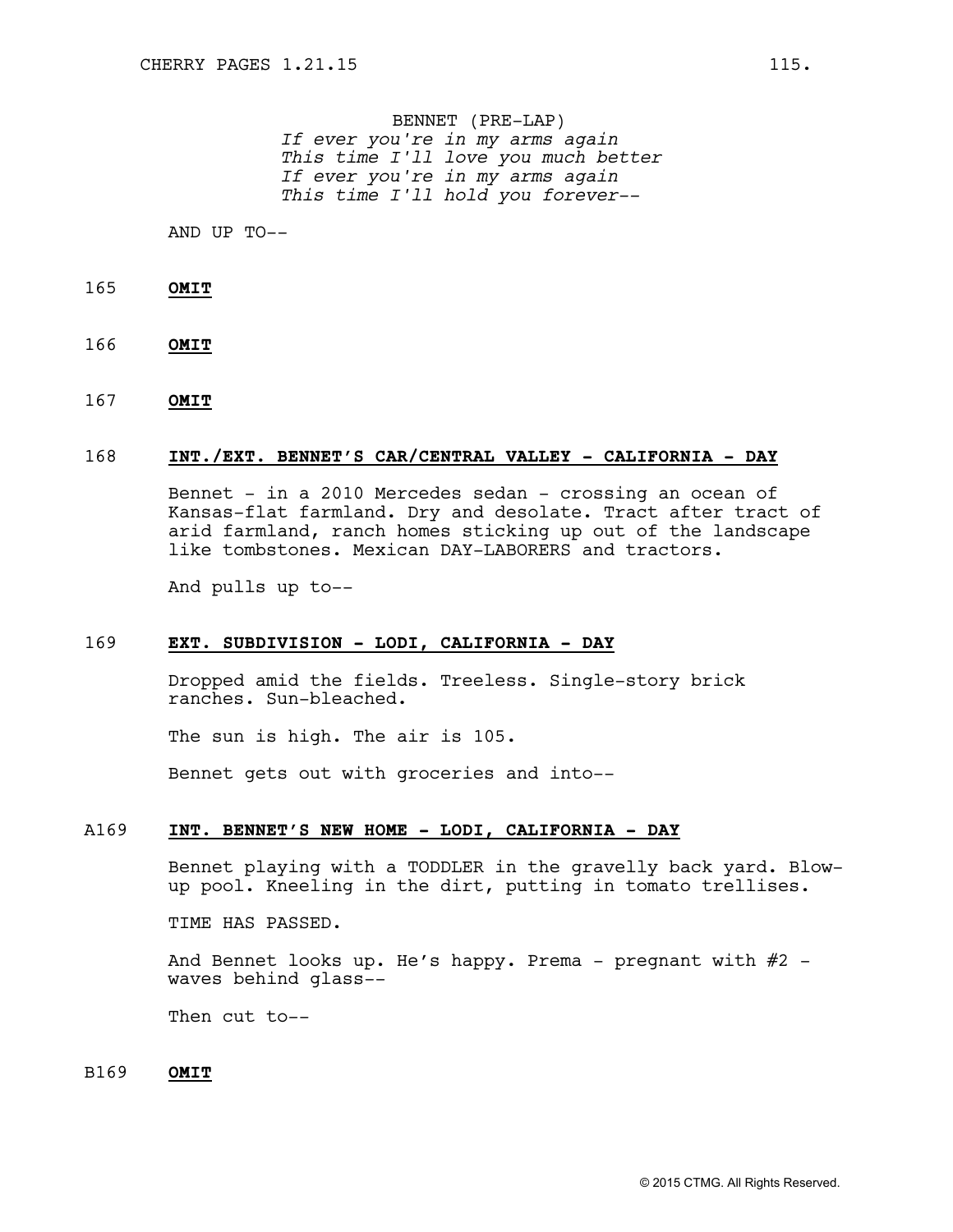# 170 **OMIT**

## A170 **INT. MORGUE - LODI, CALIFORNIA - DAY**

Humble pre-fab trailer. Blue-light fly zapper spilling dead bugs. The refrigerated room is bumper-cars with dead migrant laborers wrapped loosely in sheets. One poorly-trained ASSISTANT.

A single slab. Bennet rolls out his special instruments. Every death always is sacred: "Tell me how this happened, Jose."

No one to tell him otherwise.

And begins his work. A fleck on his sleeve, and off comes his smock, and as he reaches for a fresh one--

### 171 **OMIT**

## 172 **INT. BEDROOM - BENNET'S NEW HOUSE - NIGHT**

Bennet asleep next to Prema. His arm draped over her pregnant belly protectively. Their kid's bed against the wall. Toddler calmly asleep.

> DUERSON (PRE-LAP) (manic, into phone) My mind's slipping, man. I can't find the goddamn words--

The SOUNDS of footsteps shuffling on carpet. Heavy breathing. Pants. Grunts. And now UP TO--

- 173 **OMIT**
- 174 **OMIT**
- 175 **OMIT**

#### 176 **INT. CONDO - SUNNY ISLES BEACH, FLORIDA - DAY**

We find *Dave Duerson* pacing. On his cell. Into a mirror. Who is that? Where are you?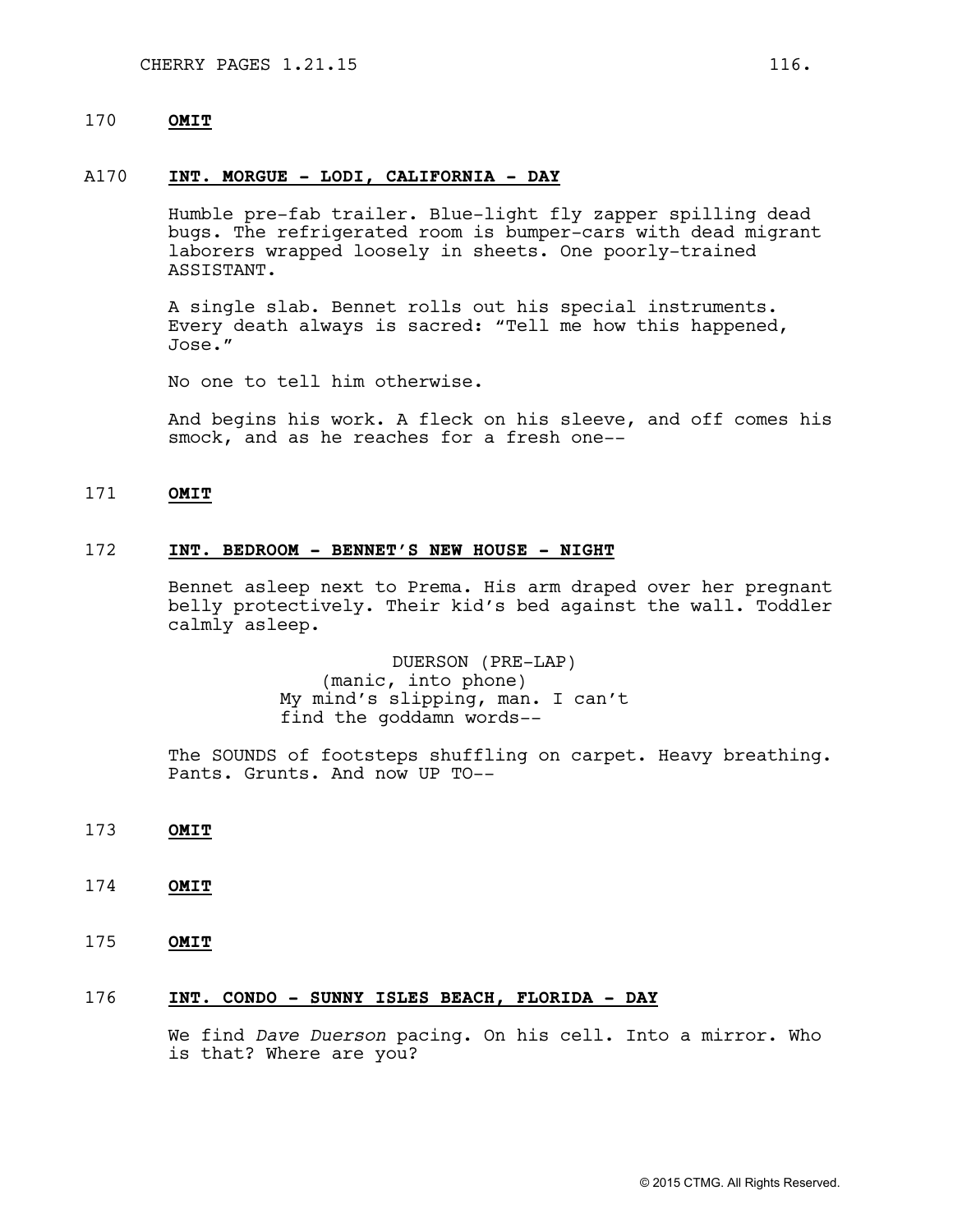DUERSON (manic, into phone) Something seriously wrong with my head--

We SEE laid out on his kitchen table, an issue of *Sports Illustrated*. The cover piece says *"CONCUSSIONS"* (the word superimposed over Steelers linebacker JAMES HARRISON mercilessly spearing a receiver).

And photos of an ex-wife. Children. Parents.

A portrait of himself in a Chicago Bears uniform.

DUERSON (CONT'D) What? Yeah. Yeah. Yeah. Gotta do it. Give it to them. I'm sorry. I gotta I just can't do this--

And drops the phone.

Now we see the gun in his other hand. .38 Special.

Duerson heads to his bed. Lays on top of it. Slips a clean white sheet over himself to the neck. We're right over him. As he puts the gun muzzle to his chest. Eyes wide. Right to us: Goodbye. And--

CUT TO BLACK

Pause, then--

BANG!

#### **OVER BLACK SCREEN**

WE HEAR A PHONE RINGING. Two rings, three.

SNAP. Light comes on. Revealing--

## 177 **INT. BENNET'S NEW HOME - LODI, CALIFORNIA - SIMULTANEOUS/NIGHT**

Clock reads midnight.

BENNET (picking up) Hello?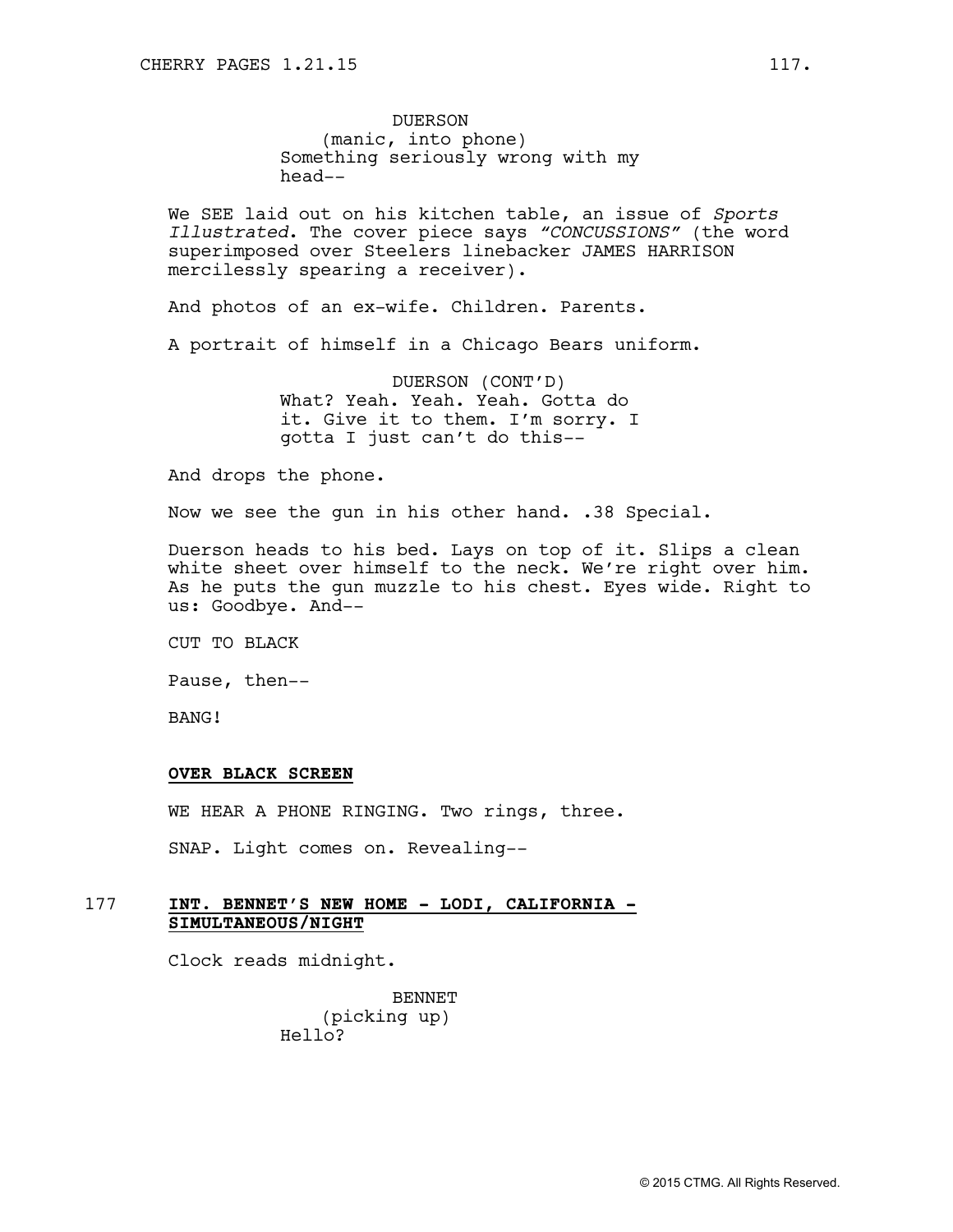BAILES/PHONE (OVER) It's Julian. (and we INTERCUT Bailes in his robe in his kitchen-) Dave Duerson killed himself today.

Bennet slips out of bed away from a sleeping Prema. Takes the phone into the hall.

> BAILES He shot himself in the chest, Bennet. In the heart.

#### BENNET

Oh my god--

#### BAILES

He left a note. He said he was thinking about all NFL players. He wanted his brain donated. To be examined. He said we were right.

### **BENNET**

He said *that?*

Bennet has gone to stand at a window looking out on his humble little street.

> BAILES Bennet? You there?

#### **BENNET**

For the brain's last act to not just die, but preserve itself in the act of killing, to give an instruction to shoot into the chest - Julian, human beings don't do that.

PUSH IN on Bennet. His grief and anger.

#### BAILES

Bennet. Dave Duerson killing himself - the way he killed himself - they can't explain this one. It's undeniable now. It's all going to unravel.

And on Bennet blinking, trying to comprehend what Bailes is saying to him, we SMASH TO--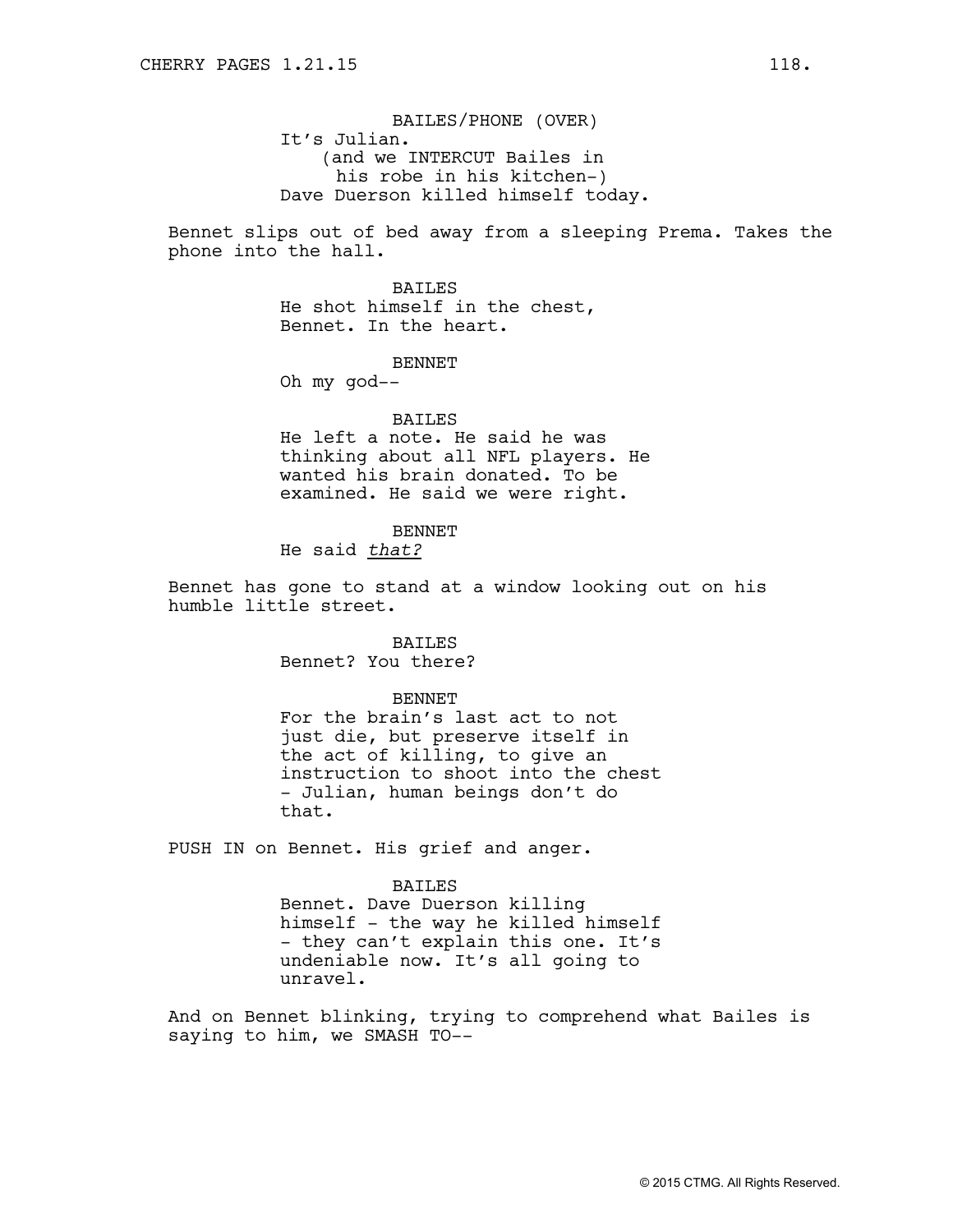# 178 **INT. BENNET'S NEW HOME - LODI, CALIFORNIA - DAY/EARLIER**

Bennet in their modest bedroom. Before his cramped open closet. Flustered and overthinking the suits. O.S. the kid plays and laughs.

Prema enters. She's pregnant.

Bennet pulls out a conservative gray suit.

PREMA That is what *they* wear. (and takes it from him and puts it back)

**BENNET** What do I say to them?

PREMA

Who do you speak for? When you know  $*$ who you speak for you know what to say and what to mean. (pulls out a bold pinstriped suit) Go and give them what belongs to them. Tell them what's really \* happening.  $\qquad \qquad \star$  $\left( \begin{array}{cc} - & \end{array} \right)$  \* Wear what you are. (and we SMASH TO--)

## 179 **BENNET'S FACE. HUGE IN FRAME. GAME FACE. SET.**

WE PULL BACK TO REVEAL--

### 180 **INT./EXT. LIMOUSINE (MOVING)/PALM BEACH - FLORIDA - DAY**

Bennet in back. The DRIVER glancing at him in the rear-view. The phone STILL RINGING as we ADD and INTERCUT--

OUTSIDE THE LIMO, wide tree-lined streets. Expensive lawns. Golf courses. Who can Bennet be that he's going where he's going?--

#### 181 **THE LIMO PULLING UP TO THE BREAKERS HOTEL - PALM BEACH**

And its turreted Versailles-like grounds. The only other nonwhites move mowers and bags. If a plantation were a castle.

Sign board at entrance: *"Welcome National Football League Players Association Special Concussion Summit."*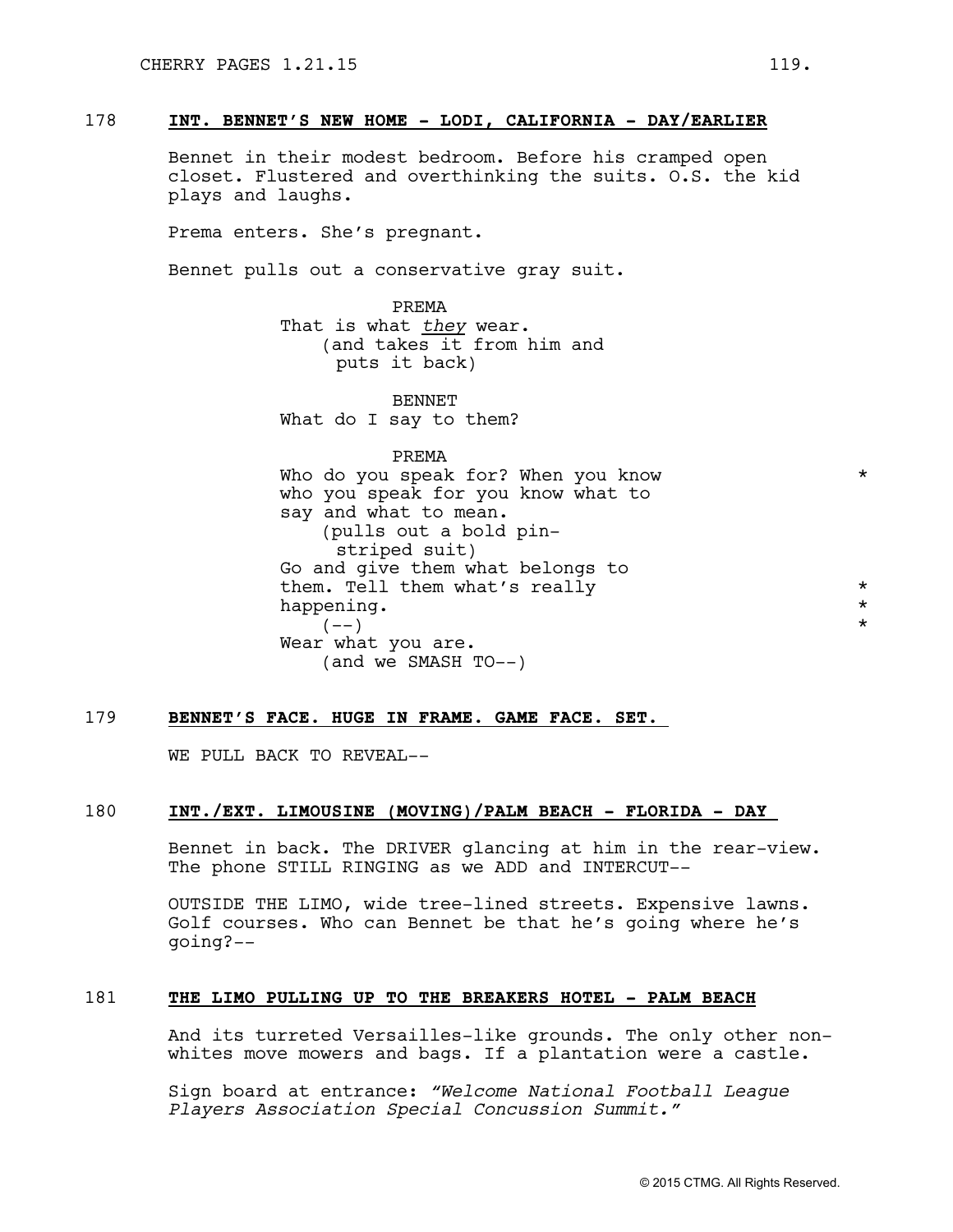### 182 **INT. PRESIDENTIAL SUITE - BREAKERS HOTEL**

With a terrace letting out on the Atlantic. A Louis XVI bed. Murals. A fountain. Bennet left alone to dust off. Standing in the center of the obscene room--

Chooses to iron his suit in his underwear. And shave.

Scraping his face, a tension surfaces. Eyes to hands. PUSH IN CLOSE on his hands. Blade bowing against his cheek. Until *slicing* himself.

He watches in the mirror the blood zag down his face. Then drop, and as it falls, as it splatters the sink, cut away to--

### 183 **INT. GRAND BALLROOM FOYER**

Bennet outside waiting against another mirrored wall. This one leafed in gold. Turns to the glass to cinch his tie.

TIGHT ON HIS COLLAR: smudge of blood. He touches it. Decides to leave it there. And turns to--

#### 184 **INT. GRAND BALLROOM - BREAKERS HOTEL**

Bennet approaches the podium. And turns to 500 faces. Mostly players, former players, their families. But there is Jones and Pellman. NFL lawyers. Team doctors, player reps.

And the wives. We know who they are. Because they're in their 40's and 50's. And because they are alone, no men beside them. Among them, Keana Strzelczyk. And her kids.

We find Bailes. He nods at Bennet, smallest nod of accomplishment.

Behind all that, toward the back: *Mike Webster*. Waiting, listening with intent.

Bennet takes out his speech. Glances at the pages. Then up at the audience. At Webster. In the suffocating silence.

He grips and leans into the podium. STARES out there, weighing the costs of what he'd like to say against what he might say. Capable now of anything--

> BENNET I don't hate football. My wife has started watching it. I see the grace, the drama. (a long pause) (MORE)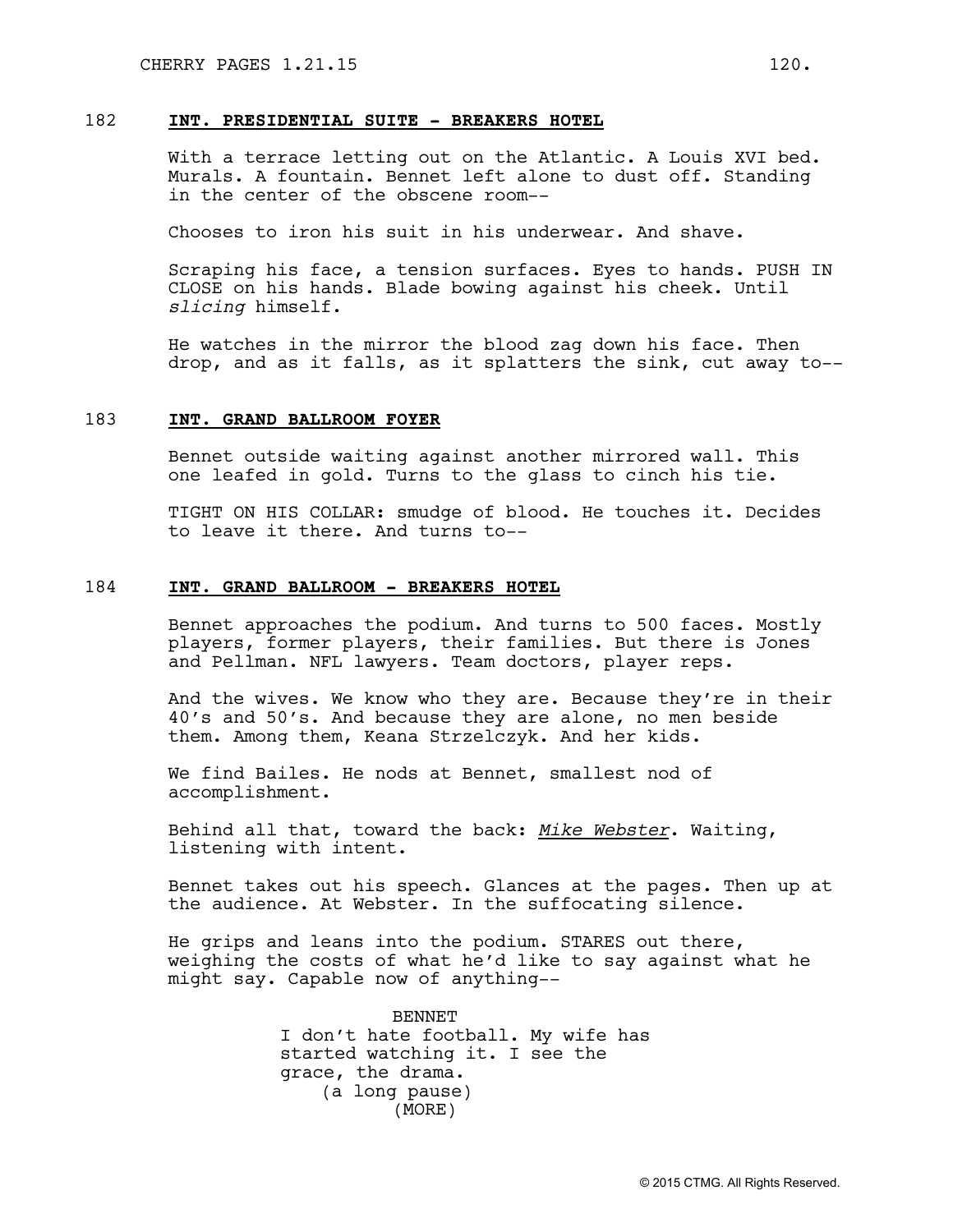I once said I wished I never met Mike Webster. I was wrong. He was committed, a captain, a warrior, quiet in his pain. He's given us a gift. The gift of knowing.  $(--)$ In the place I come from, we take care of our warriors. And give respect to those with the power to heal them. (his eyes stop on Mike Webster) These men-- BENNET (CONT'D)

And stops. Looks away. Elsewhere. Finds Keana Strz, her kids. His eyes go back to Webster. And stay there.

> BENNET (CONT'D) --are not machines. Not commodity. Not video game figure. We loved them when they were heroes.  $(--)$ By dying they speak for the living. And I speak for them. That is all I do.  $(--)$ Forgive them. Forgive yourselves. Be at peace-- (and to Webster--) I thank you.

And now Bennet simply stops and walks off. Every face in the room turned his way. Here and there people have stood up. Players. Wives. As he exits.

Not Webster. As Bennet turns for the exit, he spots him sitting where he sat. We're SLO-MO. Pulling away but hanging onto Webster. His hands on knees. Head down. Alone.

As Keana Strzelczyk, behind him, is weeping in silence. Her children, teenagers, cocooning her in their arms. They're letting it go. Letting it all go. Bennet leaves all of them. And now--

### 185 **INT. LIMOUSINE (MOVING)/PALM BEACH - FLORIDA - DAY**

In the back, with the Breakers receding IN FRAME behind him. As we HEAR, in PRE-LAP--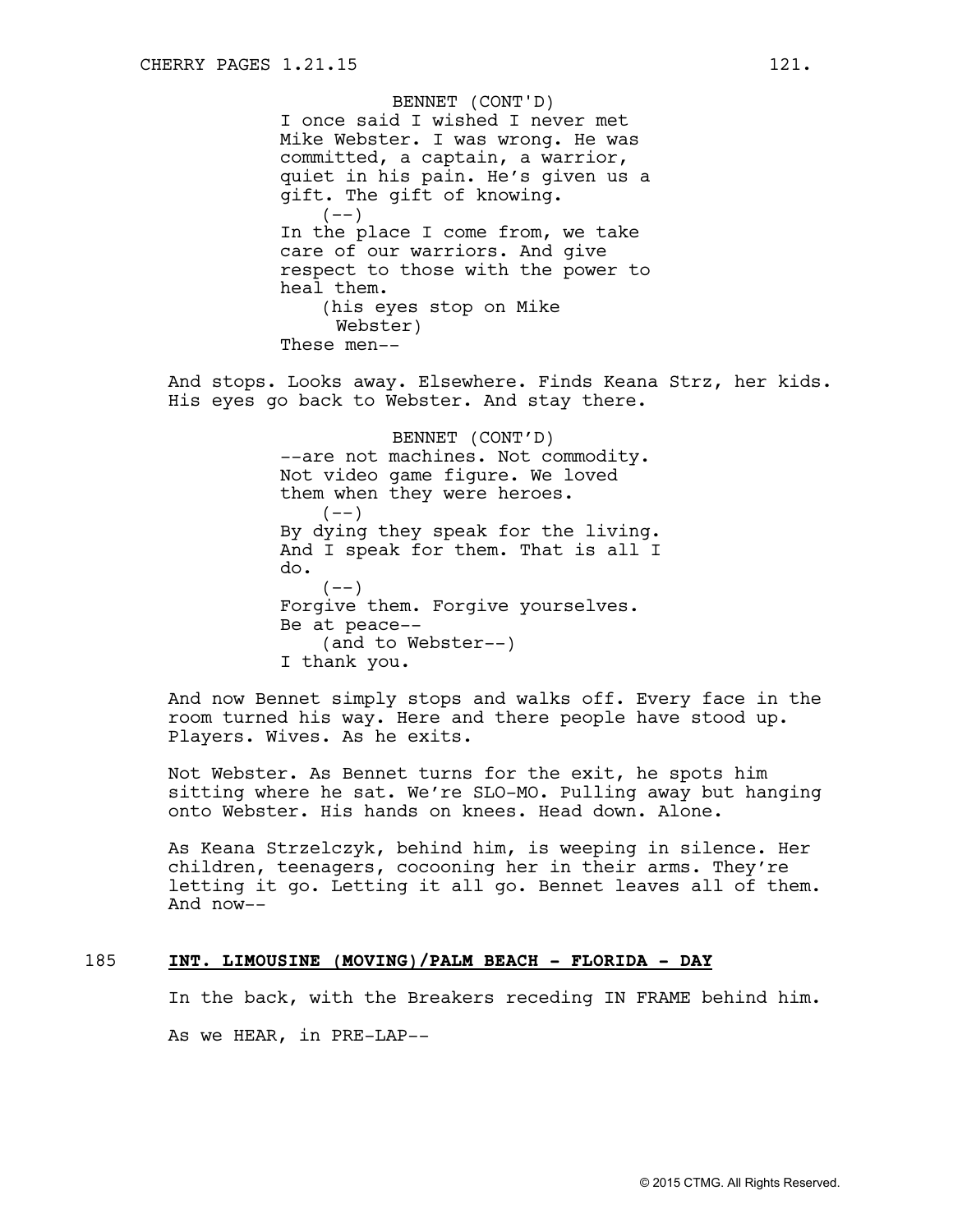SENATOR JOHN CONYERS (PRE-LAP) But what's the answer? *Is* there a link between playing professional football and the likelihood of contracting a brain-related injury, dementia, CTE? (and we cut to--)

## 186 **ROGER GOODELL, PIXILATED, ON TV, HALF-HIDDEN BEHIND A WITNESS TABLE MIC**

We're in the Rayburn Building, U.S. Capitol. Behind Goodell, a packed gallery. Before him, an *angry* Congressional panel. And Conyers is visibly frustrated--

> GOODELL (bumbling) We're doing everything we possibly can for our players now.

SENATOR JOHN CONYERS But what's the answer?

GOODELL<sub>L</sub> The medical experts would know better than I with respect to that. But we are reinforcing our commitment— (now ADDING--)

# **BENNET, IN LODI, WATCHING THIS ON HIS TV**

Sitting like a pupil before the screen. Prema standing behind him like a sentry. The phone starts to RING. HOLD, then--

> REP. LINDA SANCHEZ (livid) It reminds me of the tobacco companies sitting in this same chamber saying, 'There is no link between smoking and damage to your health.'

A fucking Congressional warhead. Goodell flop-sweaty. And now we INTERCUT--

BAILES, watching this at his office.

WECHT, at the Chinatown Inn.

SULLIVAN and GRACIE, in the break room.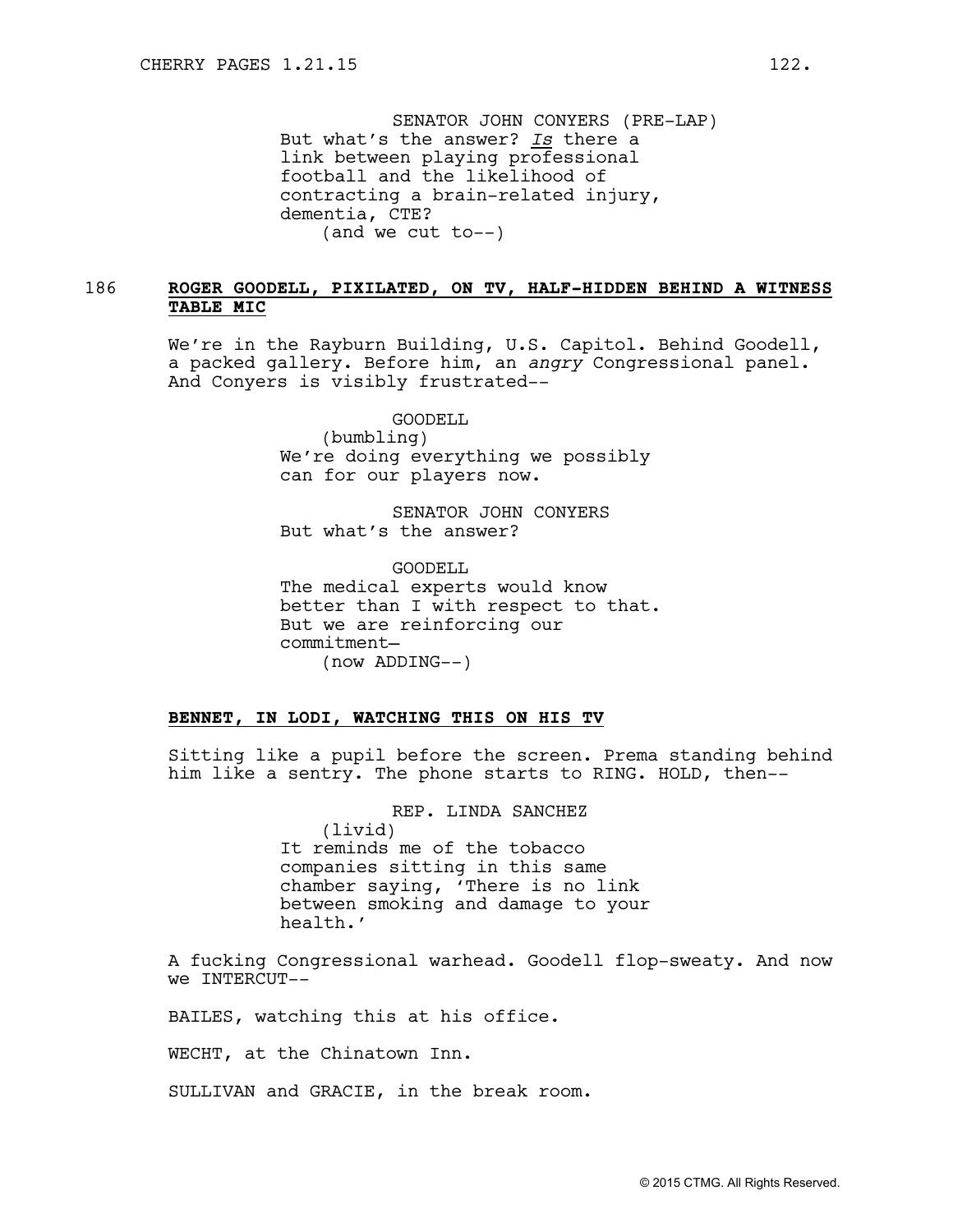JONES, from his office.

AMOBI, on his iPhone in a football locker room.

The phone RINGING over all this, as--

REP. MAXINE WATERS We have heard from the NFL time and time again. You are always studying. You are always trying. You are always hopeful*--*

And as we PUSH IN on Goodell, wearing a look of constipation.  $Then--$ 

BACK TO Bennet's home. His kid.

PREMA  $\star$ This is all because of you.  $\star$  $\left( \begin{array}{cc} - & \end{array} \right)$  \* You did this.

And as he turns now and looks out the window, at the sun- $*$ bleached street, the empty blue sky. As he looks around them \* at their humble digs. No dream house, this--

### A186\* **INT. RESTAURANT - HAY ADAMS HOTEL - WASHINGTON DC - DAY**

Lunch crowd gone. Bennet sitting opposite DEPUTY MAYOR ALLAN HIRSCHORN, 50. Washingtonian conservative. A WAITER sets down a tray of coffee.

> DEPUTY MAYOR First time in Washington?

BENNET Never had the time.

DEPUTY MAYOR Well, we're thrilled you accepted our invitation--

#### BENNET

Washington D.C. is the capital of this nation. Lodi, California is the capital of lettuce. I was curious. (he smiles, and he does, he's infectious--)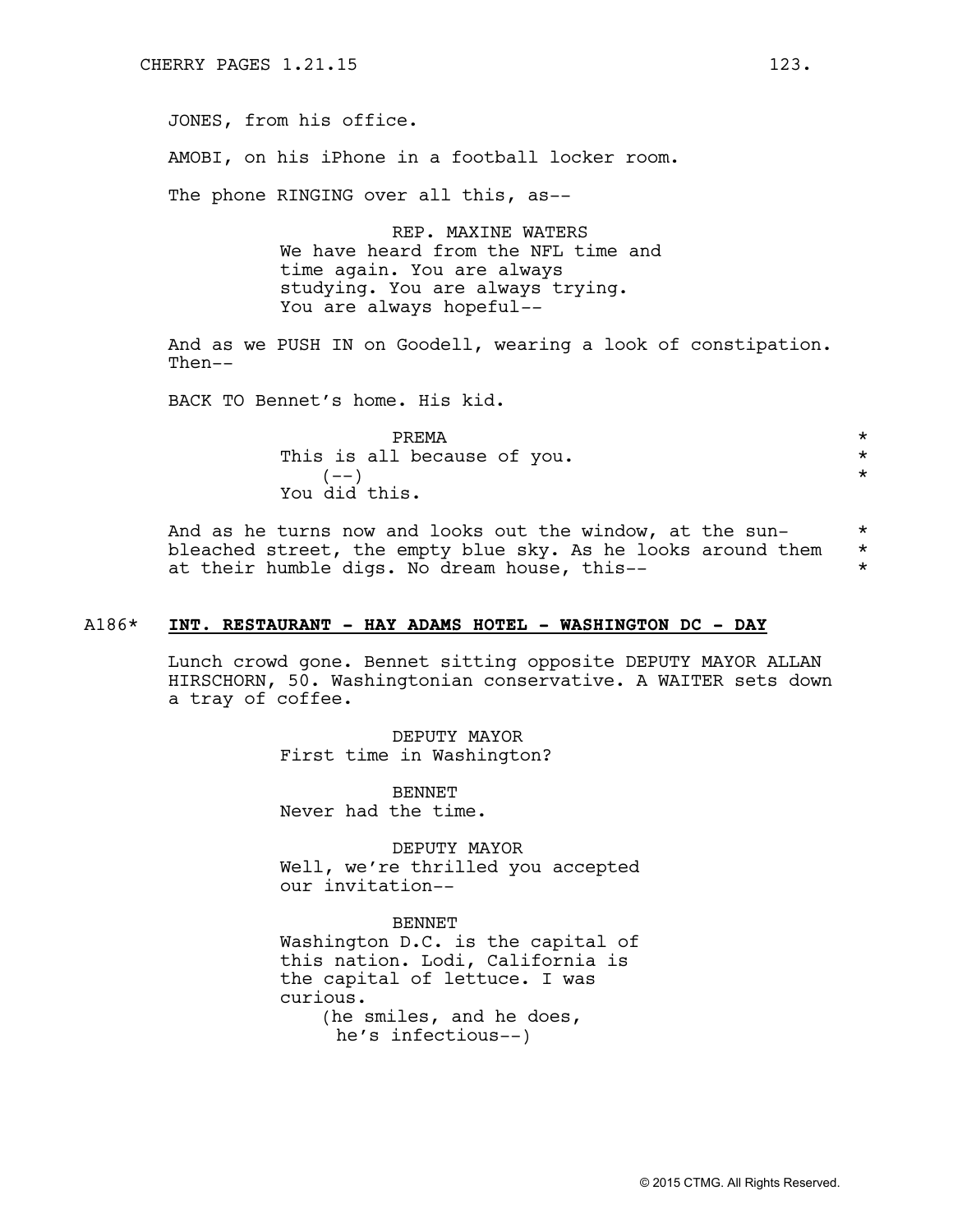DEPUTY MAYOR (he pours herself coffee) Chief Medical Examiner of Washington, D.C. (MORE)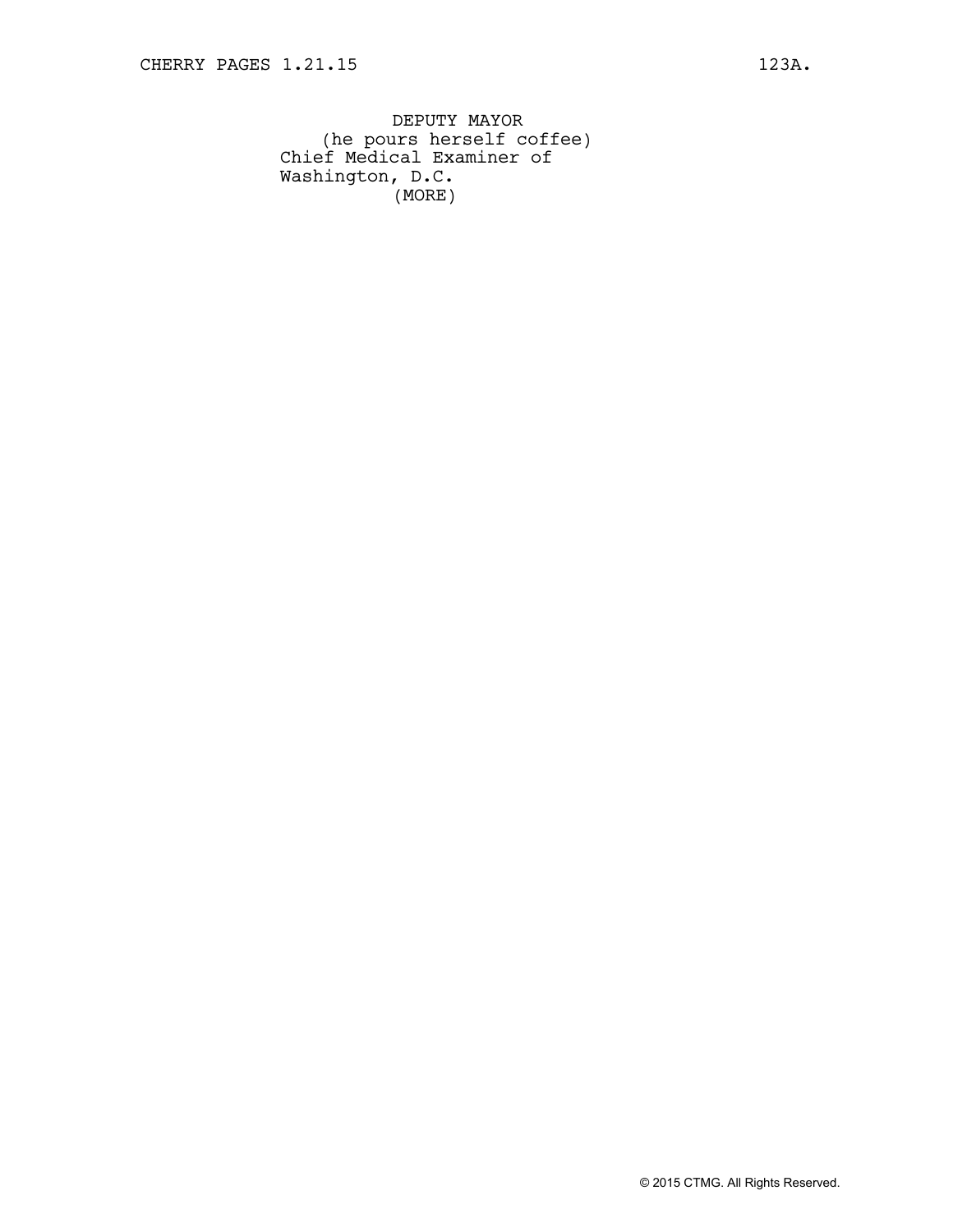means you'd also consult with the CIA and FBI, and any foreign government requesting the assistance of the United States government. (then) Essentially, you're America's forensic pathologist. You wouldn't have to put on scrubs, or perform an autopsy. You're beyond all that now-- (as if that's good news) DEPUTY MAYOR (CONT'D)

Bennet is looking out the window. To the Department of Justice. The White House. Sidewalks hurrying with people in suits who strap into the cockpits that fly the nation.

> DEPUTY MAYOR (CONT'D) Would you like to know about the benefits package?

BENNET I'm sure it's fine.

The Deputy Mayor ponders him. Feels his dilemma.

DEPUTY MAYOR We know what you did, Dr. Omalu. You exemplify what it is to be an American. You belong in the nation's capital.

And it starts to well in him, the whole road here--

DEPUTY MAYOR (CONT'D) We'd like to offer you the job.

He is barely containing his emotions. She sees it in him, looks away, giving him privacy, understanding--

> DEPUTY MAYOR (CONT'D) Why don't you take a couple days and think about it--?

## B186\* **INT. BENNET'S NEW HOME - LODI, CALIFORNIA - NIGHT**

Bennet's overnight bag by the front door.

Bennet and Prema in the kitchen. She's washing. He's drying. Their daughter at work at her doll house. Prema stops. Looks at him. Bennet deep in thought. Until, finally--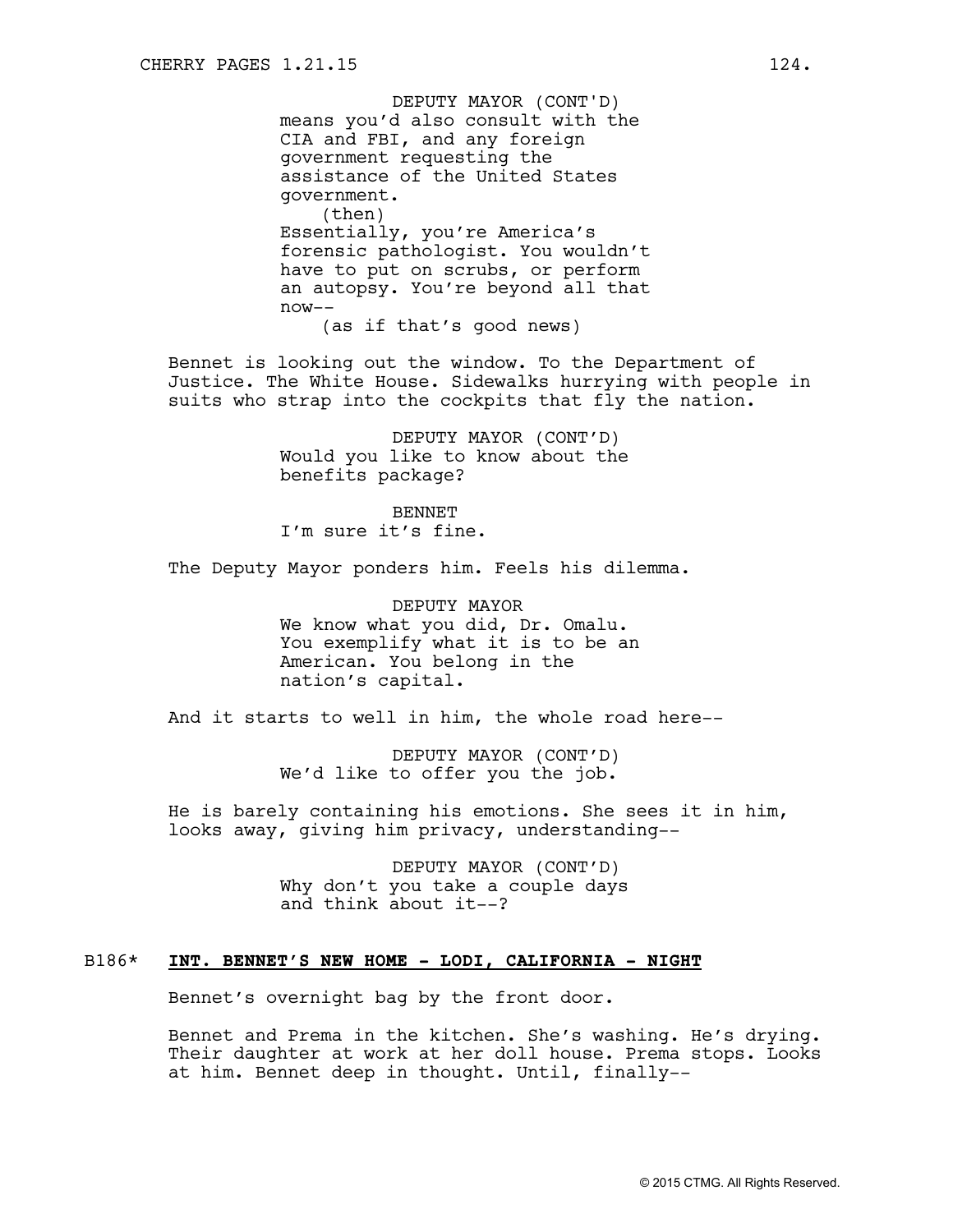PREMA Are you going to tell me what you  $*$ said?

| BENNET |                   |  |  |                                     |  |  |  |
|--------|-------------------|--|--|-------------------------------------|--|--|--|
|        |                   |  |  | I didn't say anything. They gave me |  |  |  |
|        | a week to decide. |  |  |                                     |  |  |  |

He wipes his hands. Takes in this humble house. His kids, her toys. His pregnant wife.

> PREMA  $\star$ It's everything you wanted.

She's not even sure about that. And neither is he now. And he \* turns. They HOLD a long look. Then--  $\star$ 

## 187 **INT. MORGUE - LODI, CALIFORNIA - DAY** \*

Bennet at his work. Pauses by a body on the slab. Left hand alights on the forehead. Right on the cold gray hand.

Deep in thought. Then--

Bennet's attention turns. Pulled from the humble autopsy chamber, we FOLLOW HIM into the hall. And REFOCUS on a TV playing on the CLERK's desk. FADING IN--

REPORTER/TV (OVER)

--sports fans and, frankly, all Americans across the nation are stunned today by the suicide of 42 year old football Hall of Famer Junior Seau, one of football's most beloved, revered, and feared, players, who this morning committed suicide. Seau shot himself in the heart-- (now we SEE)

FOOTAGE of bedlam. Handsome, Samoan face. Neck ropey with muscle. Toothy smile. To a crime scene. Yellow tape wrapping a beautiful seaside bungalow. Police. Ambulance. Now--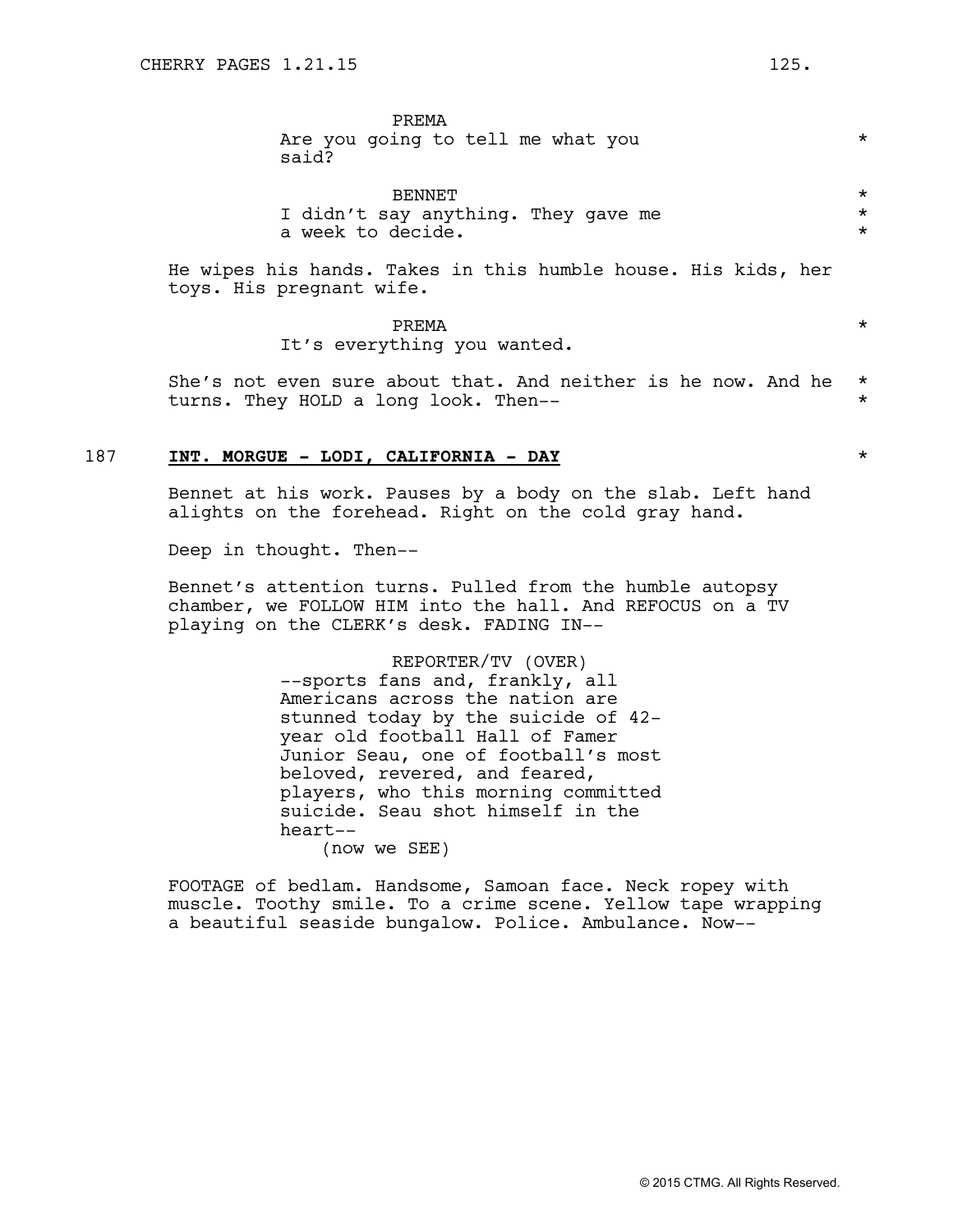Bennet. As his expression moves from shocked. To upset.

To calm. *Confirmed*. Now we follow him into--

### 188 **INT. BENNET'S OFFICE - LODI MORGUE - CONTINUOUS**

Bennet passes his medical degrees on the wall. All of them up there now. Framed and pretty. Plenty of room.

And changes into his shirt, and crosses through frame in extreme f.g., and recrosses, dressing, working, busy -- as we BEGIN A SLOW PUSH past him to the wall, where we find--

*Brain cases* stacked floor to ceiling.

And files, maybe a hundred: *Tom McHale, 45, Tampa Bay Buccaneers...Nathan Stiles, 17, Spring Hill High School*... *Christopher Henry, 26, Cincinnati Bengals...Damien Nash, 25, Denver Broncos...Curtis Whitley, 39, San Diego Chargers... Greg Page, 50, boxer...Justin Levens, 28, boxer...Norman Hand, 37, New York Giants...*

Bennet returns, changed into a suit, then--

### 189 **INT./EXT. BENNET'S CAR/CENTRAL VALLEY, CA - DAY**

His Mercedes cutting fast through the oceans of crops. Factories, ranches. Schools. A high school. Now - suddenly slowing--

Pulling alongside a junior varsity football practice. The kids - mostly Mexican - strapping on helmets. That nutcracker drill.

As other kids are winding down. Tossing the ball. Tossing water bottles. The adolescent knucklehead hazing of rangy leggy puppies. The game as rite of passage.

And we REVERSE ON BENNET. He forgets himself. It's a little funny. *Kids*. Then--

Two players line up 15 yards apart, turn to face each other like bulls. And *run*. Bennet takes a step toward them as the kids hurtle forward erasing the space between them. *Faster*. INTERCUTTING Bennet and the blur. 5-yards and closing. 2 yards. And now--

FREEZE. A single frame before helmets collide in a devastating crow-to-crown blow. HOLD there, and over that--